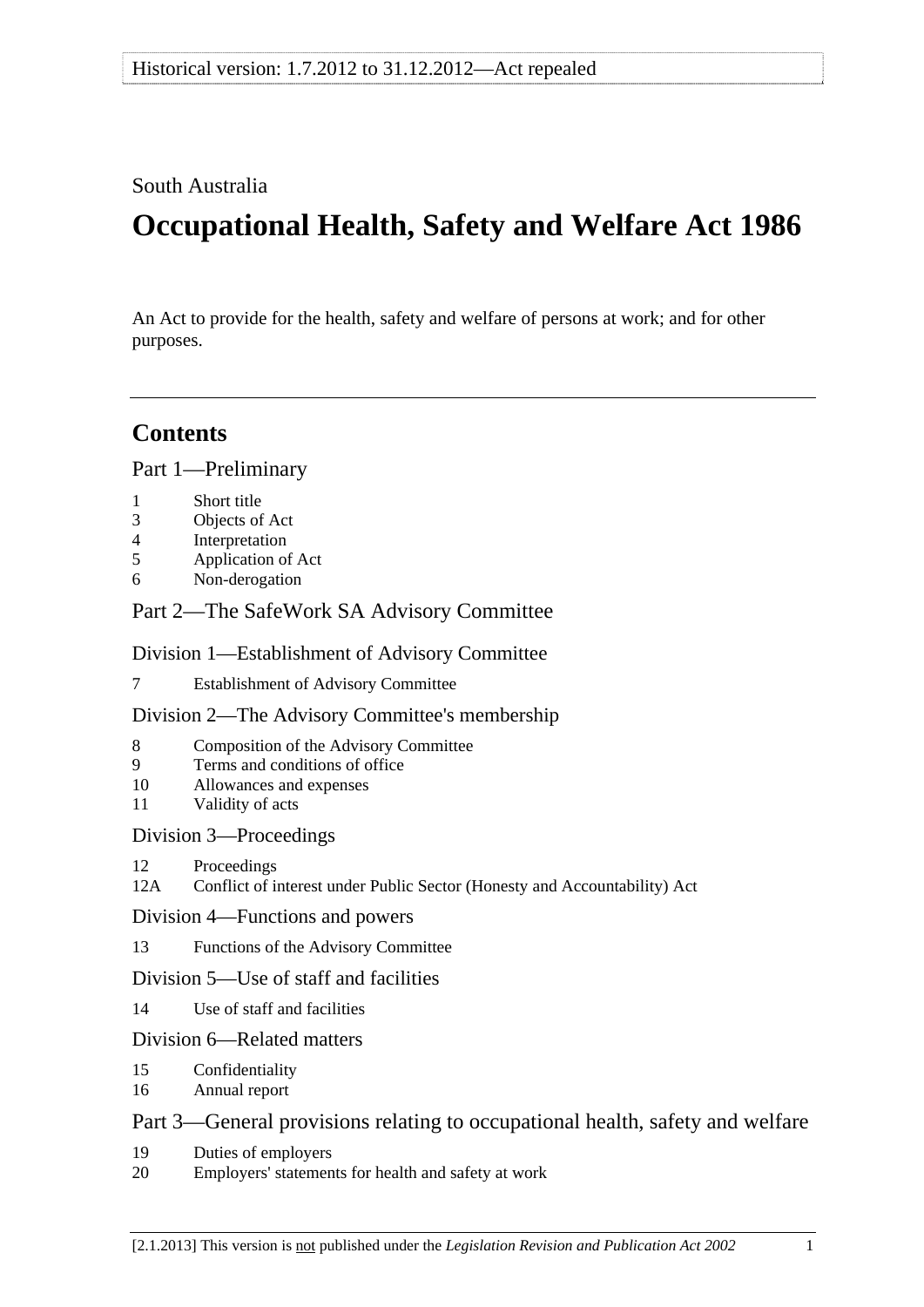- [21 Duties of workers](#page-18-0)
- [22 Duties of employers and self-employed persons](#page-18-0)
- [23 Duties of occupiers](#page-19-0)
- [23A Duties of designers and owners of buildings](#page-19-0)
- [24 Duties of manufacturers etc](#page-19-0)
- [24A Duties of owners of plant](#page-21-0)
- [25 Duties applicable to all persons](#page-22-0)

### [Part 4—Health and safety representatives and committees](#page-24-0)

#### [Division 1—Preliminary](#page-24-0)

[26 Preliminary](#page-24-0) 

#### [Division 2—Appointment of health and safety representatives and committees](#page-24-0)

- [26A Interpretation](#page-24-0)
- [27 Health and safety representatives may represent groups](#page-24-0)
- [28 Election of health and safety representatives](#page-26-0)
- [29 Election of a deputy health and safety representative](#page-27-0)
- [30 Term of office of a health and safety representative](#page-27-0)
- [31 Health and safety committees](#page-28-0)

#### [Division 2A—Training](#page-29-0)

- [31A Training of health and safety representatives, deputies and committee members](#page-29-0)
- [31B Maintenance of pay and reimbursement of expenses](#page-30-0)
- [31C Guidelines](#page-30-0)

#### [Division 3—Functions of health and safety representatives and committees](#page-31-0)

- [32 Functions of health and safety representatives](#page-31-0)
- [33 Functions of health and safety committees](#page-32-0)
- [34 Responsibilities of employers](#page-33-0)

#### [Division 4—Resolution of health, safety or welfare issues](#page-35-0)

- [35 Default notices](#page-35-0)
- [36 Action where the health and safety of a worker is threatened](#page-37-0)
- [37 Attendance by inspector](#page-37-0)
- [37A Division not to derogate from other referrals to an inspector](#page-38-0)

#### [Part 5—Inspections](#page-40-0)

[38 Powers of entry and inspection](#page-40-0) 

### [Part 6—Improvement notices and prohibition notices](#page-44-0)

- [39 Improvement notices](#page-44-0)
- [40 Prohibition notices](#page-45-0)
- [41 Notices to be displayed](#page-45-0)
- [42 Review of notices](#page-46-0)
- [43 Powers of committee on review](#page-46-0)
- [44 Worker's entitlement to pay while notice is in force](#page-47-0)
- [45 Action on default](#page-47-0)

#### [Part 7—Review committees](#page-48-0)

[46 Review committees](#page-48-0)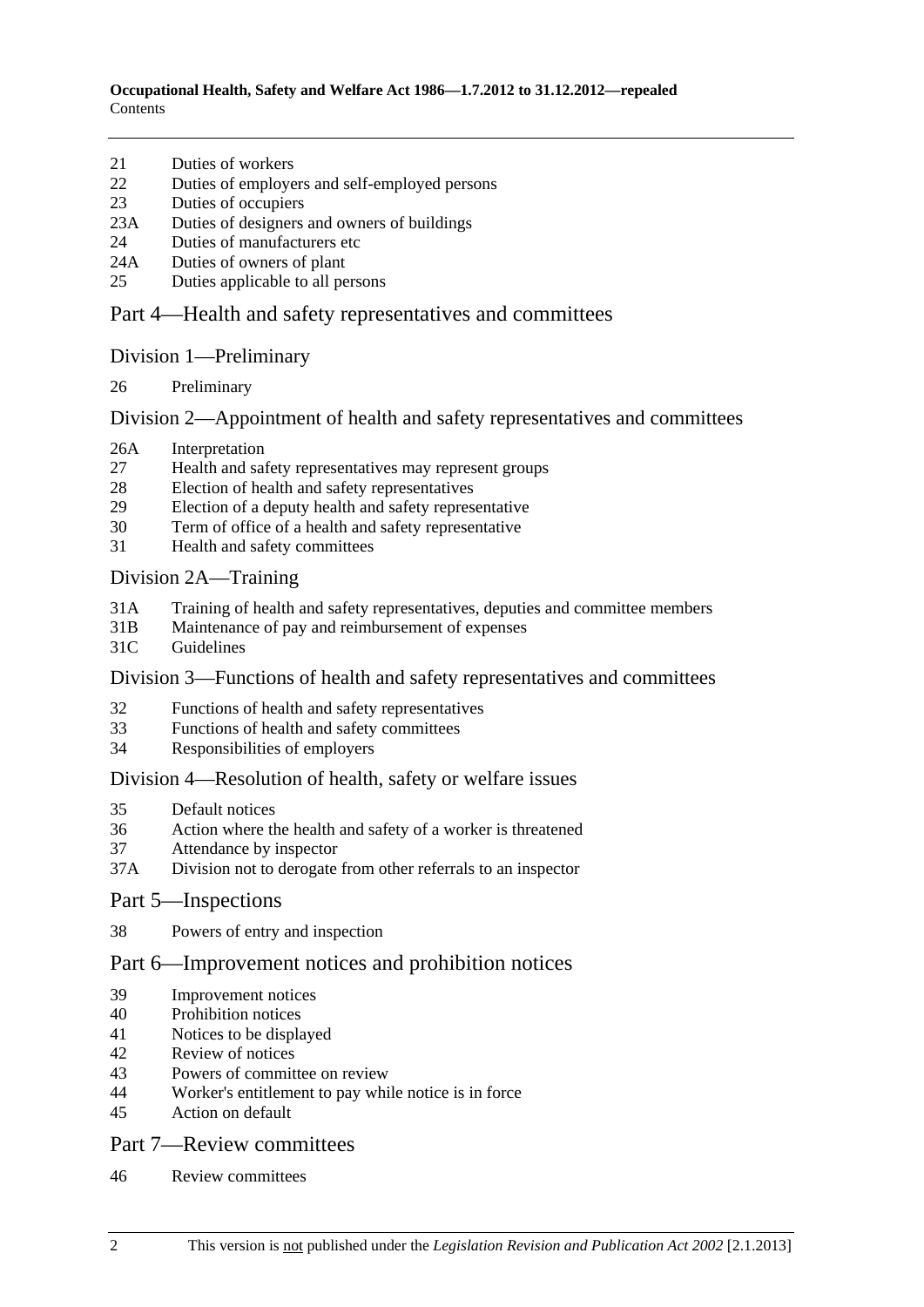- [47 Constitution of review committees](#page-48-0)
- [48 Procedures of the committee](#page-48-0)
- [49 Appeals](#page-50-0)
- [50 Immunity of members](#page-50-0)

#### [Part 8—Miscellaneous](#page-52-0)

- [52 Inspector to produce certificate of authority](#page-52-0)
- [53 Delegation](#page-52-0)
- [54 Power to require information](#page-52-0)
- [54A Provision of information by WorkCover](#page-52-0)
- [55 Confidentiality](#page-53-0)
- [55A Inappropriate behaviour towards an employee](#page-54-0)
- [56 Discrimination against workers](#page-56-0)
- [57 Assignment of workers during a cessation of work](#page-57-0)
- [58 Offences](#page-57-0)
- [59 Offence to endanger persons in workplaces](#page-59-0)
- [59A Imputation of conduct or state of mind of officer, employee etc](#page-59-0)
- [59B Statement of officer evidence against body corporate](#page-60-0)
- [59C Liability of officers of body corporate](#page-60-0)
- [60 Continuing or repeated offences](#page-61-0)
- [60A Non-pecuniary penalties](#page-61-0)
- [61 Offences by bodies corporate](#page-62-0)
- [62 Health and safety in the public sector](#page-63-0)
- [63 Code of practice](#page-63-0)
- [63A Use of codes of practice in proceedings](#page-64-0)
- [64 Evidentiary provision](#page-64-0)
- [66 Modifications of regulations](#page-64-0)
- [67 Exemption from Act](#page-65-0)
- [67A Registration of employers](#page-66-0)
- [67B Portion of WorkCover levy to be used to improve occupational health and safety](#page-67-0)
- [67C Five-yearly reports](#page-68-0)
- [68 Consultation on regulations](#page-68-0)
- [69 Regulations](#page-68-0)

[Schedule 1—Regulations](#page-72-0) 

[Schedule 2—Extension of Act to specified plant](#page-73-0) 

### [Schedule 3—The Mining and Quarrying Occupational Health and Safety](#page-74-0)  **[Committee](#page-74-0)**

- [1 The Committee](#page-74-0)
- [2 Application of funds](#page-75-0)
- [3 Ministerial control](#page-76-0)

[Legislative history](#page-78-0)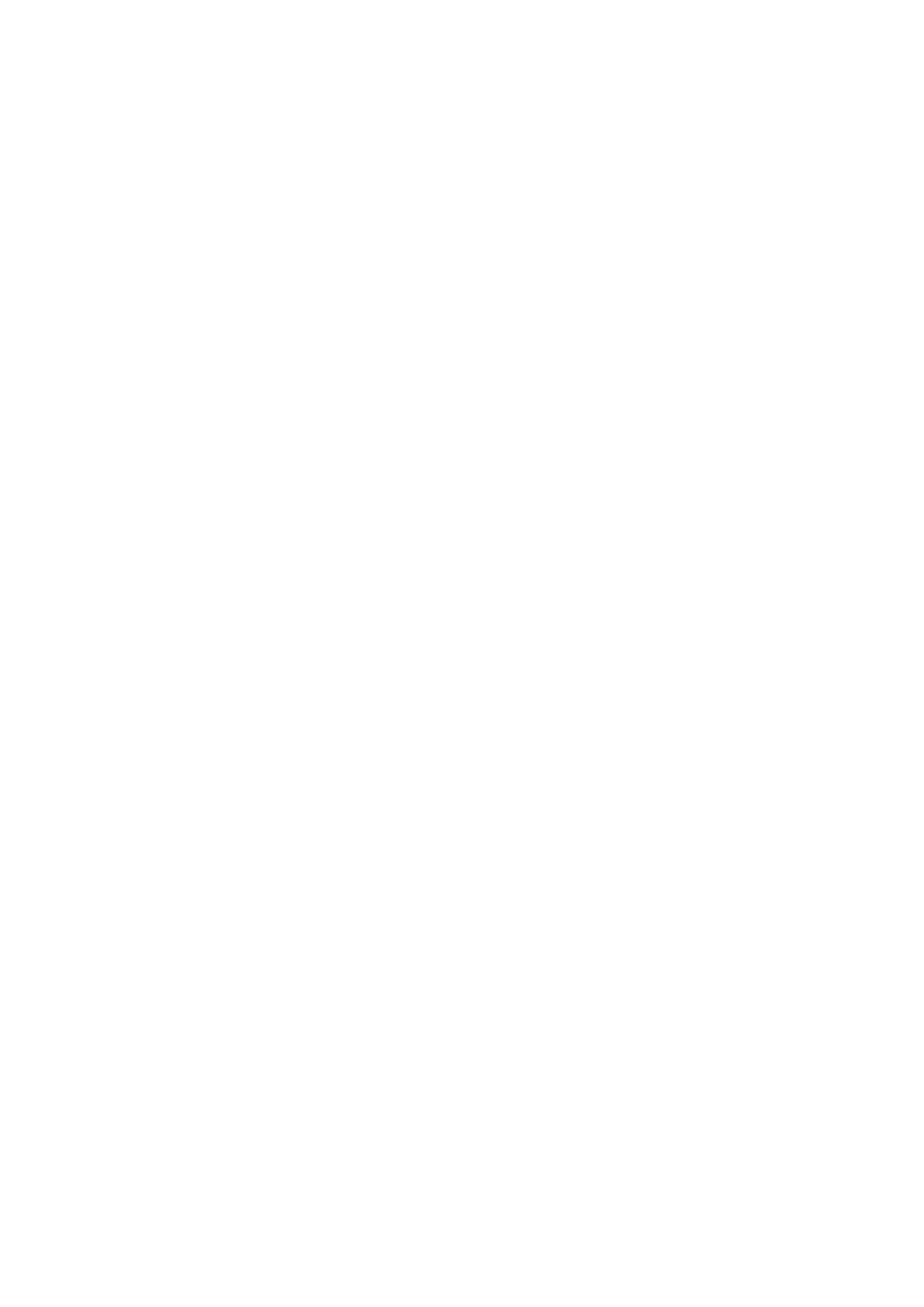### <span id="page-4-0"></span>**The Parliament of South Australia enacts as follows:**

# **Part 1—Preliminary**

#### **1—Short title**

This Act may be cited as the *Occupational Health, Safety and Welfare Act 1986*.

#### **3—Objects of Act**

The chief objects of this Act are—

- (a) to secure the health, safety and welfare of persons at work; and
- (b) to eliminate, at their source, risks to the health, safety and welfare of persons at work; and
- (c) to protect the public against risks to health or safety arising out of or in connection with—
	- (i) the activities of persons at work; or
	- (ii) the use or operation of various types of plant;
- (d) to involve employees and employers in issues affecting occupational health, safety and welfare; and
- (e) to encourage registered associations to take a constructive role in promoting improvements in occupational health, safety and welfare practices and assisting employers and employees to achieve a healthier and safer working environment.

#### **4—Interpretation**

(1) In this Act, unless the contrary intention appears—

*accident* means an unplanned occurrence or incident that causes or contributes to personal injury or damage to property;

*Advisory Committee* means the SafeWork SA Advisory Committee established under Part 2:

*appointed member* of the Advisory Committee means a member of the Advisory Committee appointed by the Governor;

*approved code of practice* means a code of practice approved by the Minister pursuant to [section 63;](#page-63-0)

*business day* in relation to a particular workplace means any day on which work is normally carried out at the workplace;

*contract of service* means—

- (a) a contract under which one person is employed by another;
- (b) a contract of apprenticeship;
- (c) a contract, arrangement or understanding under which a person receives onthe-job training in a trade or vocation from another;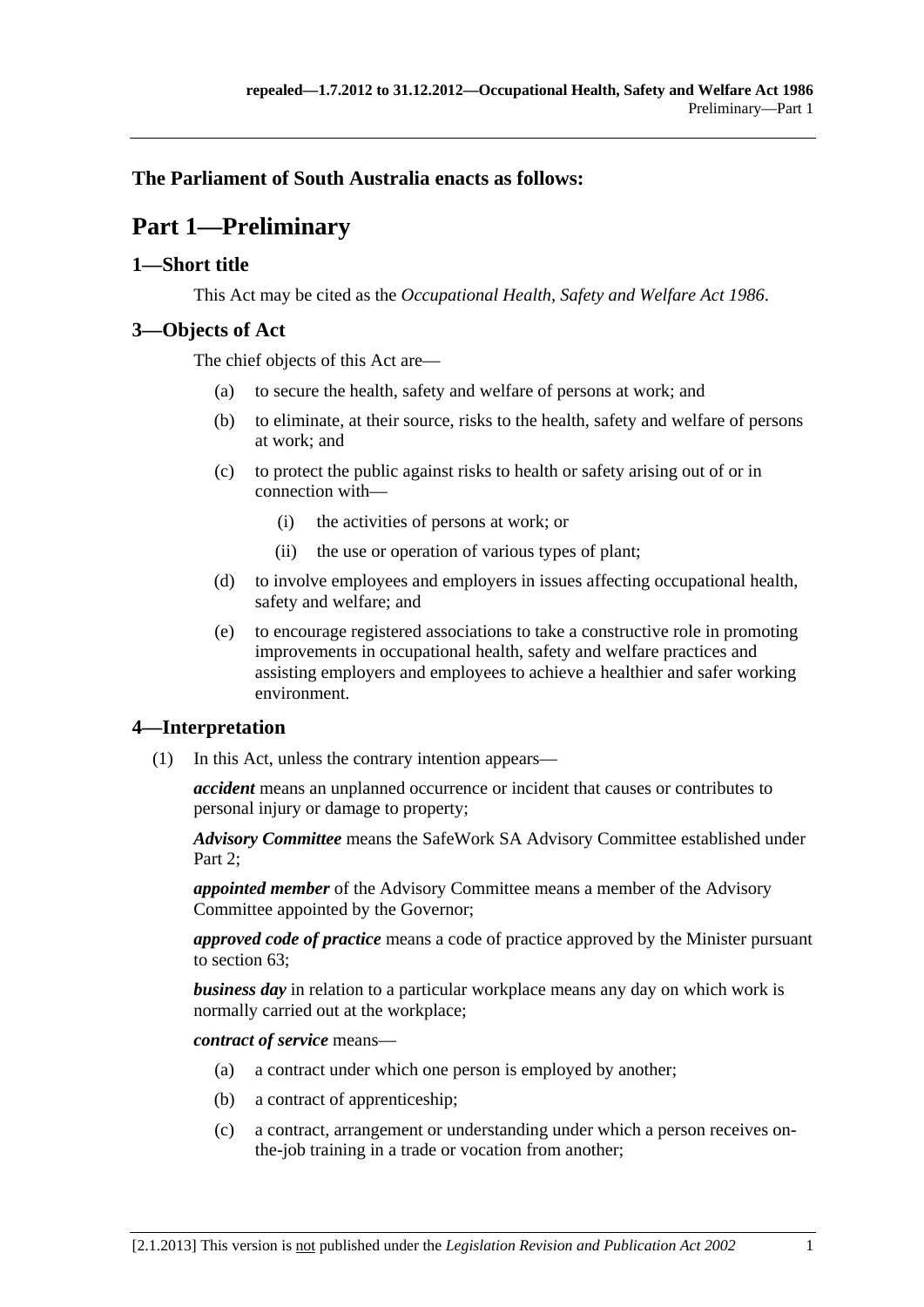*Department* means the administrative unit of the Public Service that is, under the Minister, responsible for the administration of this Act;

#### *the designated person* means—

- (a) in relation to mines to which the *[Mines and Works Inspection Act 1920](http://www.legislation.sa.gov.au/index.aspx?action=legref&type=act&legtitle=Mines%20and%20Works%20Inspection%20Act%201920)* applies—the Chief Inspector of Mines;
- (b) in relation to operations to which the *[Petroleum Act 2000](http://www.legislation.sa.gov.au/index.aspx?action=legref&type=act&legtitle=Petroleum%20Act%202000)*, the *[Petroleum](http://www.legislation.sa.gov.au/index.aspx?action=legref&type=act&legtitle=Petroleum%20(Submerged%20Lands)%20Act%201982)  [\(Submerged Lands\) Act 1982](http://www.legislation.sa.gov.au/index.aspx?action=legref&type=act&legtitle=Petroleum%20(Submerged%20Lands)%20Act%201982)* or the *[Offshore Minerals Act 2000](http://www.legislation.sa.gov.au/index.aspx?action=legref&type=act&legtitle=Offshore%20Minerals%20Act%202000)* applies—the chief executive of the administrative unit of the Public Service that is, under a Minister, responsible for the administration of those Acts;
- (c) in any other case—a public service employee authorised by the Minister to exercise the powers of the designated person under this Act;

*Director* means the person for the time being holding, or acting in, the position of Executive Director of that part of the Department that is directly involved in the administration and enforcement of this Act;

*employee* means a person who is employed under a contract of service or who works under a contract of service;

*employer* means a person by whom an employee is employed under a contract of service or for whom work is done by an employee under a contract of service;

*health and safety committee* means a health and safety committee established under [Part 4;](#page-24-0)

*health and safety representative* means a health and safety representative elected in accordance with [Part 4;](#page-24-0)

*Industrial Commission* means the Industrial Relations Commission of South Australia;

*Industrial Court* means the Industrial Relations Court of South Australia;

*inspector* means—

- (a) in relation to mines to which the *[Mines and Works Inspection Act 1920](http://www.legislation.sa.gov.au/index.aspx?action=legref&type=act&legtitle=Mines%20and%20Works%20Inspection%20Act%201920)* applies—an inspector of mines under that Act;
- (b) in relation to operations to which the *[Petroleum Act 2000](http://www.legislation.sa.gov.au/index.aspx?action=legref&type=act&legtitle=Petroleum%20Act%202000)* applies—an authorised officer under that Act;
- (c) in relation to operations to which the *[Petroleum \(Submerged Lands\) Act 1982](http://www.legislation.sa.gov.au/index.aspx?action=legref&type=act&legtitle=Petroleum%20(Submerged%20Lands)%20Act%201982)* applies—an inspector under that Act;
- (ca) in relation to operations to which the *[Offshore Minerals Act 2000](http://www.legislation.sa.gov.au/index.aspx?action=legref&type=act&legtitle=Offshore%20Minerals%20Act%202000)* applies—an inspector under that Act;
- (d) in any other case—a public service employee authorised by the Minister to exercise the powers of an inspector under this Act;

*metropolitan area* means the area comprised by—

- (a) Metropolitan Adelaide as defined in the Development Plan compiled under the *[Development Act 1993](http://www.legislation.sa.gov.au/index.aspx?action=legref&type=act&legtitle=Development%20Act%201993)*; and
- (b) the City of Adelaide and the Corporation of the Town of Gawler;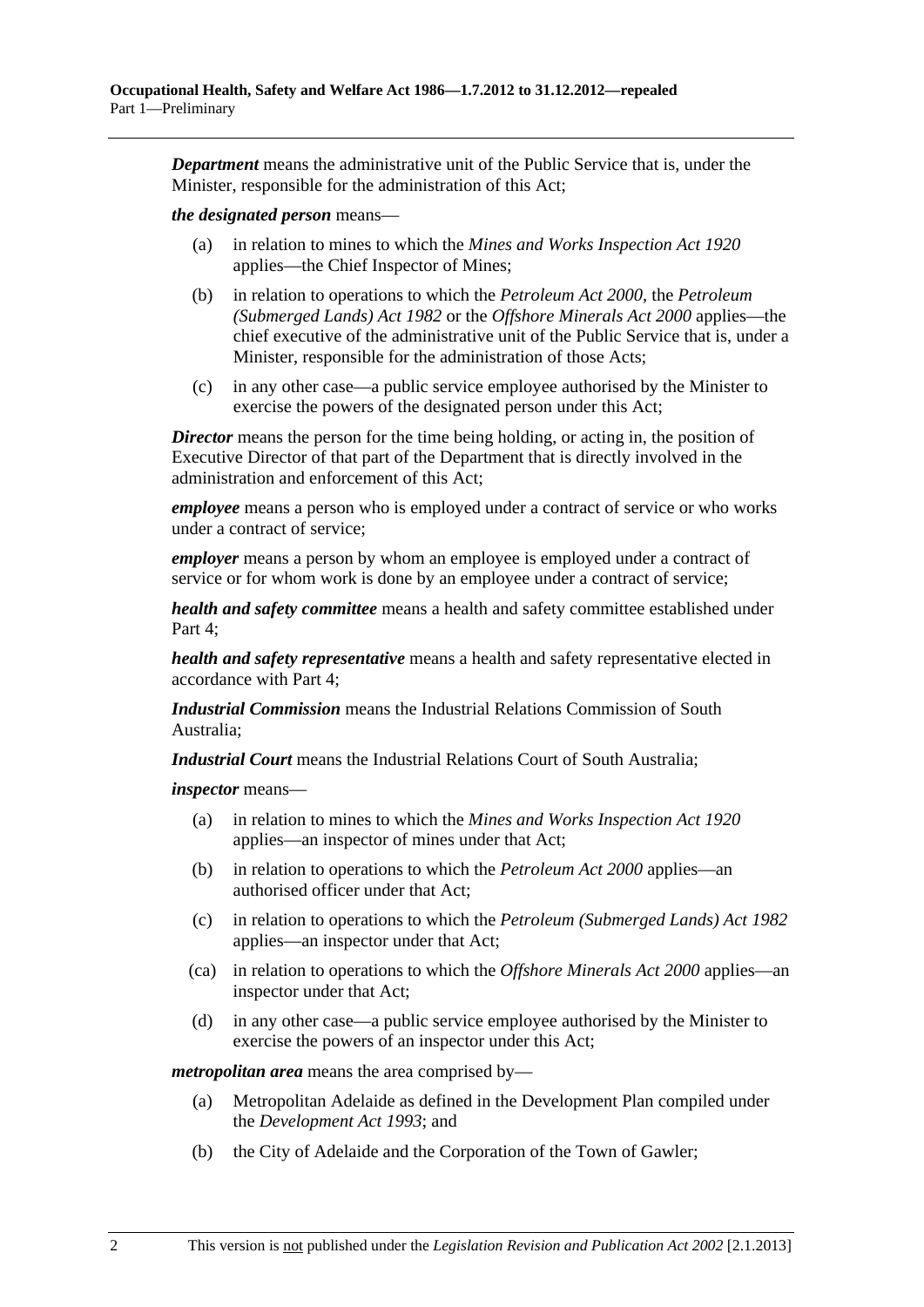*occupier* in relation to a place means a person who has the management or control of the place;

*officer* in relation to a body corporate means—

- (a) a member of the governing body of the body corporate; or
- (b) an executive officer of the body corporate; or
- (c) a receiver or manager of any property of the body corporate; or
- (d) a liquidator;

*plant* includes—

- (a) any machinery, equipment, appliance, implement or tool;
- (b) without limiting the application of this Act to any plant used at work or at any workplace, any plant to which this Act extends by virtue of [Schedule 2](#page-73-0);
- (c) any component, fitting, connection, mounting or accessory used in or in conjunction with any of the above;

*record* means a record of any kind and includes a disk, tape or other article from which information is capable of being reproduced (with or without another article or device);

*registered association* means—

- (a) an association registered under the *[Fair Work Act 1994](http://www.legislation.sa.gov.au/index.aspx?action=legref&type=act&legtitle=Fair%20Work%20Act%201994)* or an organisation registered under the *Fair Work (Registered Organisations) Act 2009* of the Commonwealth; or
- (b) the United Trades and Labor Council;

*review committee* means a review committee constituted under [Part 7](#page-48-0);

*safe* connotes safe from injury and risks to health;

*ship* includes a boat, vessel or craft;

*South Australian ship* means a ship—

- (a) that is registered in the State; or
- (b) that is owned or under charter by the Crown; or
- (c) that is owned or under charter by a body corporate or other person—
	- (i) whose principal office or place of business is in the State; or
	- (ii) whose principal office or place of business with respect to the control or management of the ship is in the State;

*substance* means any natural or artificial substance, whether in solid, liquid or gaseous form;

*WorkCover* means the WorkCover Corporation of South Australia;

*work group* means a group of employees constituted as a work group for the purposes of [Part 4](#page-24-0);

*work-related injury* means—

(a) an injury, disease or disability; or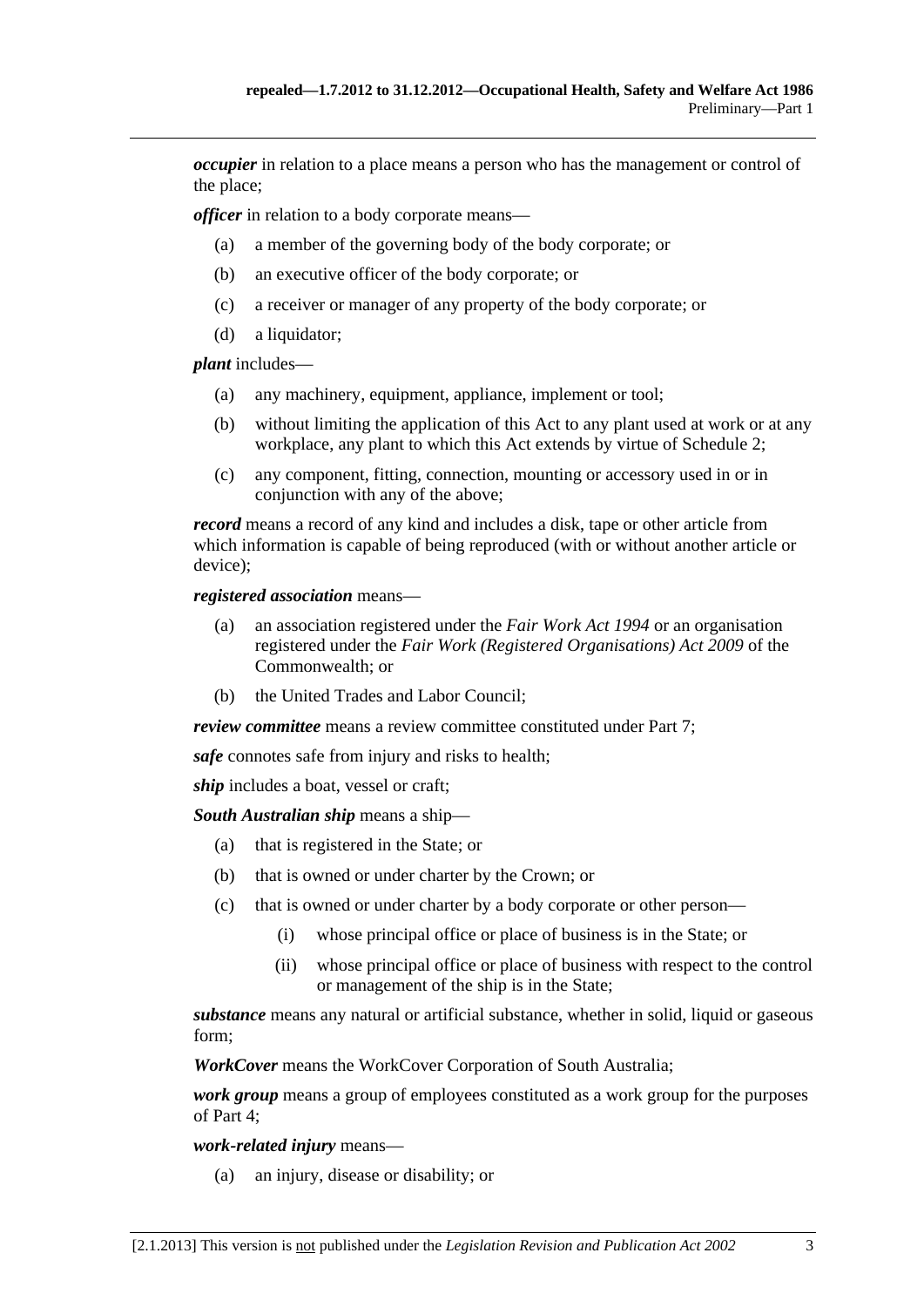- (b) the loss or destruction of, or damage to, an artificial limb or other prosthesis or a medical or surgical aid or appliance; or
- (c) any death,

that is attributable to work and includes the aggravation, exacerbation or recurrence of a prior work-related injury;

*workplace* means any place (including any aircraft, ship or vehicle) where an employee or self-employed person works and includes any place where such a person goes while at work.

- (2) For the purposes of this Act, where a person (the *contractor*) is engaged to perform work for another person (the *principal*) in the course of a trade or business carried on by the principal, the contractor, and any person employed or engaged by the contractor to carry out or to assist in carrying out the work, will be taken to be employed by the principal but the principal's duties under this Act in relation to them extend only to matters over which the principal has control or would have control but for some agreement to the contrary between the principal and the contractor.
- (3) For the purposes of this Act, where a person, in connection with a trade or business carried on by the employer, performs work for an employer gratuitously, the person will be taken to be employed by the employer.
- (4) The following matters are aspects of occupational health, safety and welfare:
	- (a) the general well-being of employees while at work;
	- (b) the prevention of work-related injuries and work-related fatalities;
	- (c) the investigation of the causes of work-related injuries and work-related fatalities;
	- (d) the rehabilitation and retraining of people who have suffered work-related injuries.
- (4a) The safe operation or use of any plant referred to in [Schedule 2](#page-73-0) will be taken to be an aspect of occupational health, safety and welfare.
- (5) For the purposes of this Act, a reference to a divisional fine in column 1 of the following table means—
	- (a) in the case of an offence where the defendant is a body corporate or an administrative unit in the Public Service of the State—a fine not exceeding the amount in column 3; or
	- (b) in any other case—a fine not exceeding the amount in column 2.

| Division 1 fine | \$200 000 | \$600 000 |
|-----------------|-----------|-----------|
| Division 2 fine | \$100 000 | \$300 000 |
| Division 3 fine | \$40 000  | \$120 000 |
| Division 4 fine | \$30 000  | \$90 000  |
| Division 5 fine | \$20 000  | \$60 000  |
| Division 6 fine | \$10 000  | \$30 000  |
| Division 7 fine | \$5 000   | \$15 000  |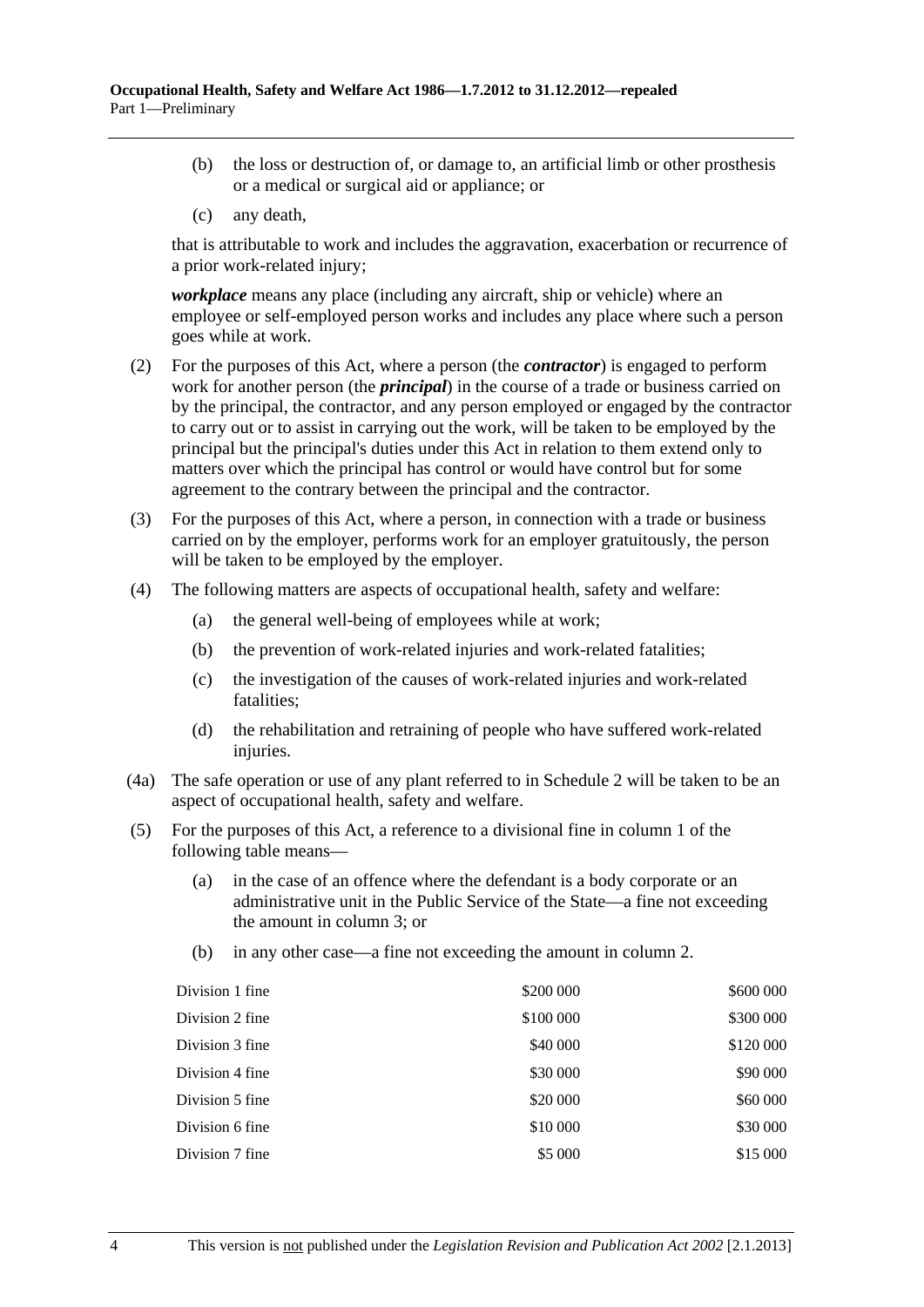### <span id="page-8-0"></span>**5—Application of Act**

- (1) This Act or specified provisions of this Act do not apply in relation to—
	- (a) work or classes of work; or
	- (b) employees or classes of employees,

excluded by regulation from the application of this Act or specified provisions of this Act.

- (2) Subject to any regulations made for the purposes of [subsection \(1\)](#page-8-0), this Act applies in relation to work on a South Australian ship whether or not the ship is within the coastal waters of the State.
- (3) This Act binds the Crown in right of the State and also, so far as the legislative power of the State extends, in all its other capacities.

#### **6—Non-derogation**

- (1) The provisions of this Act are in addition to and do not derogate from the provisions of any other Act.
- (2) The provisions of this Act do not limit or derogate from any civil right or remedy and compliance with this Act does not necessarily indicate that a common law duty of care has been satisfied.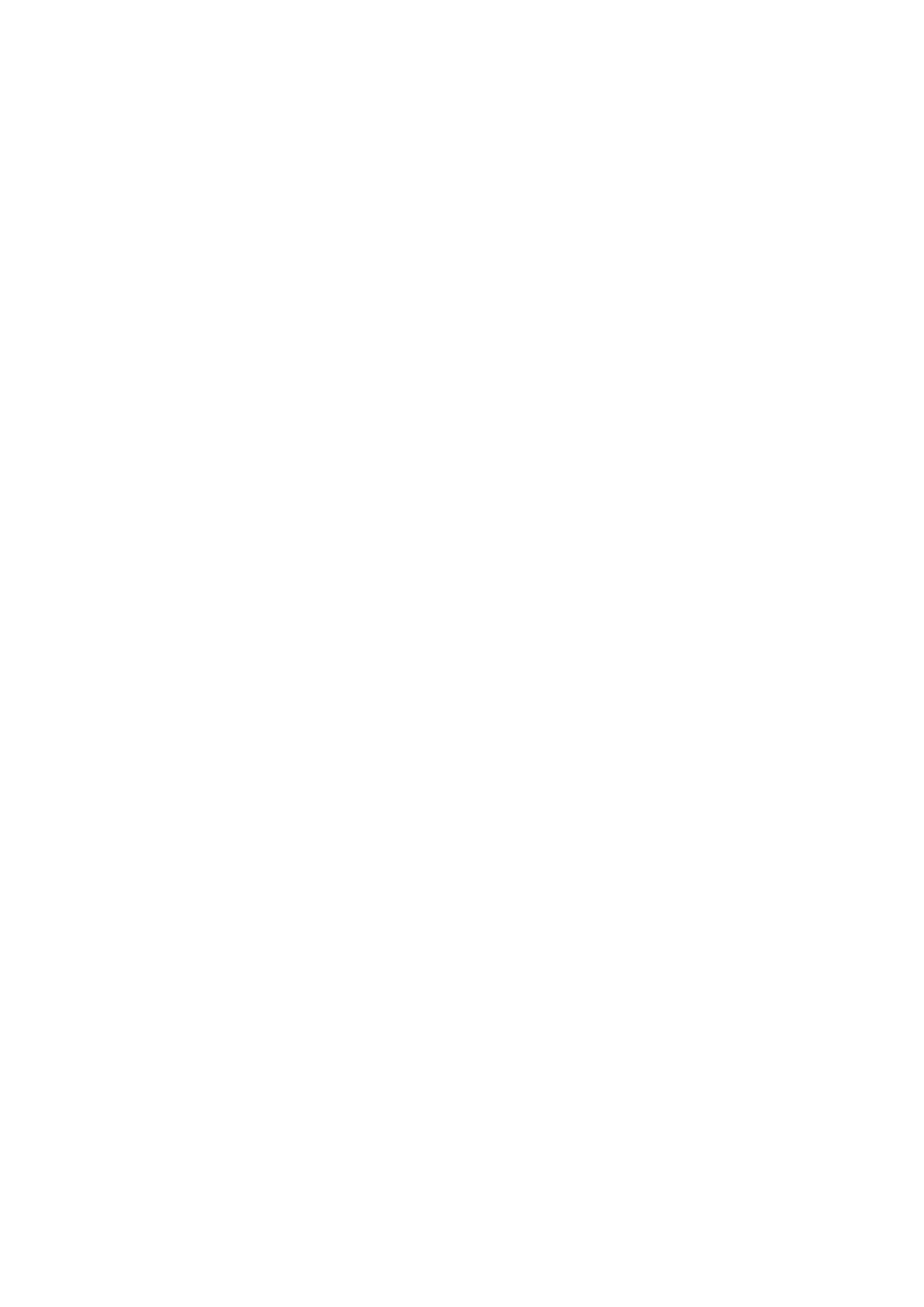# <span id="page-10-0"></span>**Part 2—The SafeWork SA Advisory Committee**

### **Division 1—Establishment of Advisory Committee**

### **7—Establishment of Advisory Committee**

The *SafeWork SA Advisory Committee* is established.

### **Division 2—The Advisory Committee's membership**

### **8—Composition of the Advisory Committee**

- (1) The Advisory Committee consists of 11 members of whom—
	- (a) 9 will be appointed by the Governor and of these—
		- (i) 1 will be the presiding member appointed on the recommendation of the Minister; and
		- (ii) 4 will be persons who, in the opinion of the Minister, are suitable to represent the interests of employers (1 being a person considered by the Minister to be suitable to represent the interests of the public sector as an employer), appointed on the recommendation of the Minister after the Minister has consulted with Business SA, and with associations representing the interests of employers determined to be appropriate by the Minister; and
		- (iii) 4 will be persons who, in the opinion of the Minister, are suitable to represent the interests of employees (1 being a person considered by the Minister to be suitable to represent the interests of employees in the public sector), appointed on the recommendation of the Minister after the Minister has consulted with the United Trades and Labor Council, and with other associations representing the interests of employees determined to be appropriate by the Minister; and
	- (b) 1 will be the Director (*ex officio*); and
	- (c) 1 will be the Chief Executive of WorkCover (*ex officio*).
- (2) In proposing persons for appointment to the Advisory Committee, an organisation or association consulted under [subsection \(1\)](#page-10-0) should seek to promote gender balance, and diversity, in the membership of the Advisory Committee.
- (3) Subject to [subsection \(4\),](#page-10-0) the Minister may appoint a suitable person to be a deputy of a member of the Advisory Committee and to act as a member of the Advisory Committee during any period of absence of the member.
- (4) During the absence of the presiding member of the Advisory Committee, the Director will act in the position of the presiding member (and if the Director is unavailable then a member of the Advisory Committee appointed by the remaining members will act in the position of presiding member).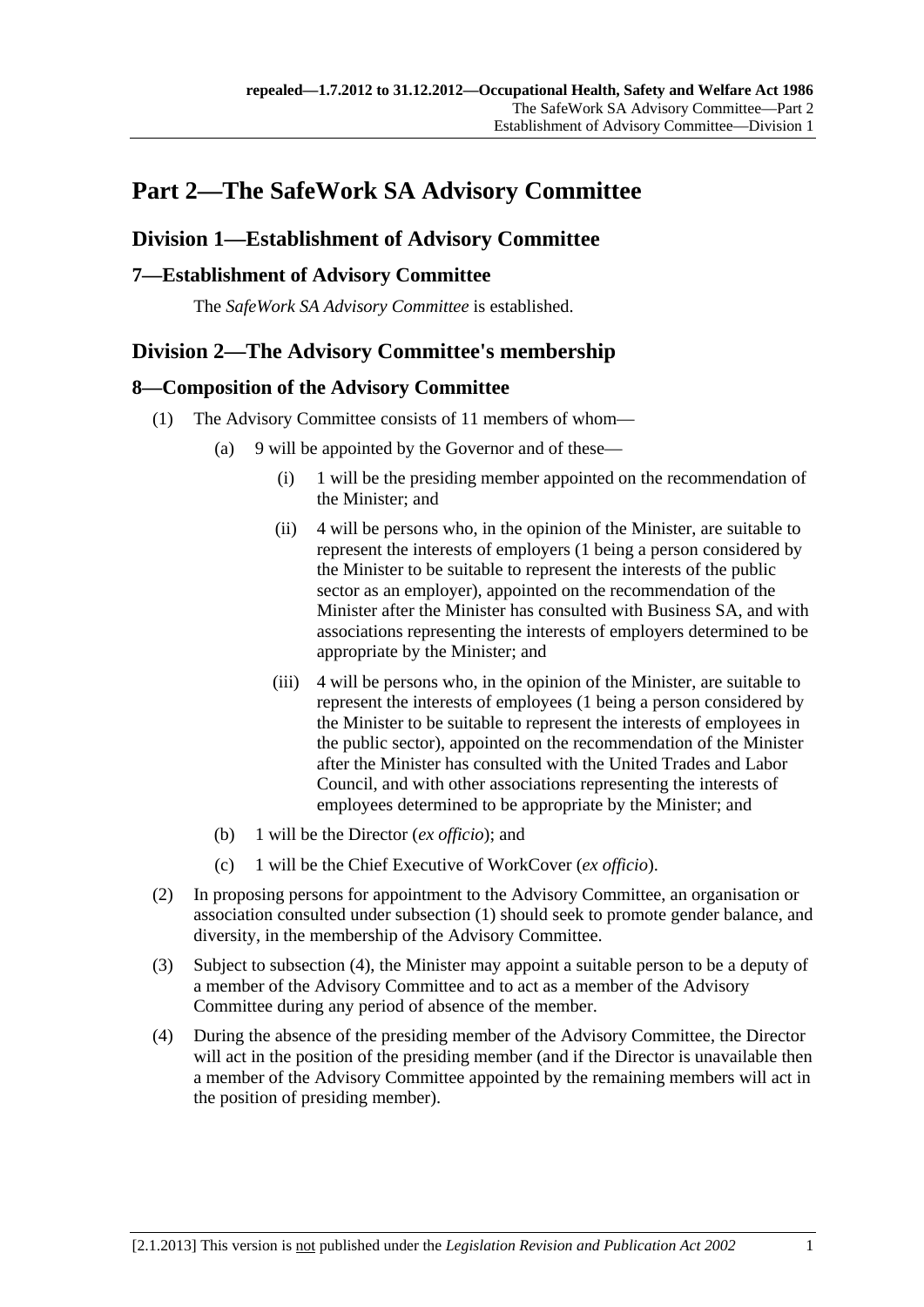#### <span id="page-11-0"></span>**9—Terms and conditions of office**

- (1) An appointed member of the Advisory Committee will hold office on conditions, and for a term (not exceeding 3 years), determined by the Governor and, on the expiration of a term of appointment, is eligible for re-appointment.
- (2) The Governor may remove an appointed member from office for—
	- (a) breach of, or non-compliance with, a condition of appointment; or
	- (b) mental or physical incapacity to carry out duties of office satisfactorily; or
	- (c) neglect of duty; or
	- (d) dishonourable conduct.
- (3) The office of an appointed member becomes vacant if the member—
	- (a) dies; or
	- (b) completes a term of office and is not re-appointed; or
	- (c) resigns by written notice addressed to the Minister; or
	- (d) is found guilty of an indictable offence; or
	- (f) is removed from office by the Governor under [subsection \(2\)](#page-11-0).
- (4) On the office of an appointed member of the Advisory Committee becoming vacant, a person must be appointed, in accordance with this Act, to the vacant office.
- (5) The Minister must ensure that a vacant office is filled within 6 months after the vacancy occurs.

#### **10—Allowances and expenses**

- (1) An appointed member of the Advisory Committee is entitled to fees, allowances and expenses approved by the Governor.
- (2) The amount of any fees, allowances or expenses paid under [subsection \(1\)](#page-11-0) will be recoverable from the Compensation Fund under the *[Workers Rehabilitation and](http://www.legislation.sa.gov.au/index.aspx?action=legref&type=act&legtitle=Workers%20Rehabilitation%20and%20Compensation%20Act%201986)  [Compensation Act 1986](http://www.legislation.sa.gov.au/index.aspx?action=legref&type=act&legtitle=Workers%20Rehabilitation%20and%20Compensation%20Act%201986)* under a scheme established or approved by the Treasurer.

#### **11—Validity of acts**

 (1) An act or proceeding of the Advisory Committee is not invalid by reason only of a vacancy in its membership or a defect in the appointment of a member.

#### **Division 3—Proceedings**

#### **12—Proceedings**

- (1) Six members of the Advisory Committee, of whom—
	- (a) 1 is the presiding member, or the Director acting in the absence of the presiding member (unless the Director is unavailable); and
	- (b) at least 2 are members appointed to represent the interests of employers; and
	- (c) at least 2 are members appointed to represent the interests of employees,

constitute a quorum of the Advisory Committee.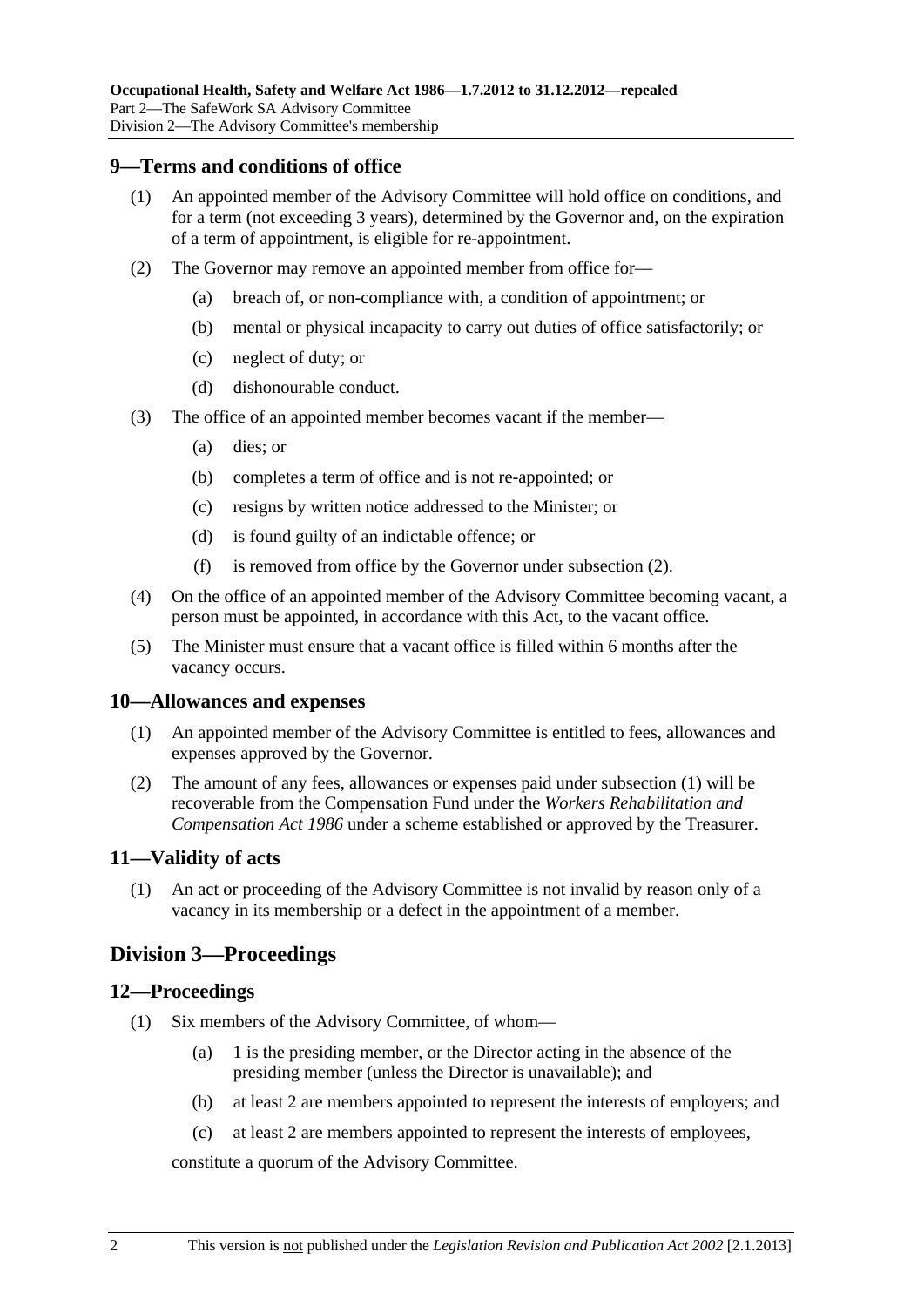- <span id="page-12-0"></span> (2) When a matter arises for decision at a meeting of the Advisory Committee—
	- (a) the members appointed to represent the interests of employers or employees will each have a deliberative vote; and
	- (b) if those deliberative votes are equal, the person presiding at the meeting does not have a casting vote.
- (3) The members of the Advisory Committee holding office under [section 8\(1\)\(b\)](#page-10-0) and [\(c\)](#page-10-0) do not have a vote on any matter arising for decision at a meeting of the Advisory Committee.
- (4) A decision carried by a majority of the votes cast under subsection  $(2)(a)$  is a decision of the Advisory Committee.
- (5) A telephone or video conference between members of the Advisory Committee constituted in accordance with procedures determined by the Advisory Committee will, for the purposes of this section, be taken to be a meeting of the Advisory Committee at which the participating members are present.
- (6) A resolution of the Advisory Committee—
	- (a) of which notice was given to all members of the Advisory Committee in accordance with procedures determined by the Advisory Committee; and
	- (b) in which a majority of the members of the Advisory Committee who would be entitled to vote under [subsection \(2\)](#page-12-0) if the matter were before a meeting of the Advisory Committee have expressed their concurrence in writing or in some other manner determined by the Advisory Committee,

will be taken to be a decision of the Advisory Committee made at a meeting of the Advisory Committee.

- (7) The Advisory Committee must cause an accurate record to be kept of its proceedings.
- (8) Subject to this Act, the proceedings of the Advisory Committee will be conducted in a manner determined by the Advisory Committee.

### **12A—Conflict of interest under Public Sector (Honesty and Accountability) Act**

- (1) A member of the Advisory Committee will not be taken to have a direct or indirect interest in a matter for the purposes of the *[Public Sector \(Honesty and Accountability\)](http://www.legislation.sa.gov.au/index.aspx?action=legref&type=act&legtitle=Public%20Sector%20(Honesty%20and%20Accountability)%20Act%201995)  [Act 1995](http://www.legislation.sa.gov.au/index.aspx?action=legref&type=act&legtitle=Public%20Sector%20(Honesty%20and%20Accountability)%20Act%201995)* by reason only of the fact that the member has an interest in a matter that is shared in common with employers or employees generally, or a substantial section of employers or employees.
- (2) Despite the *[Public Sector \(Honesty and Accountability\) Act 1995](http://www.legislation.sa.gov.au/index.aspx?action=legref&type=act&legtitle=Public%20Sector%20(Honesty%20and%20Accountability)%20Act%201995)*, a member of the Advisory Committee who has made a disclosure of an interest in a matter decided or under consideration by the Advisory Committee may, with the permission of a majority of the members of the Advisory Committee who may vote on the matter, attend or remain at a meeting when the matter is under consideration in order to ask or answer questions, or to provide any other information or material that may be relevant to the deliberations of the Advisory Committee, provided that the member then withdraws from the room and does not in any other way take part in any deliberations or vote on the matter.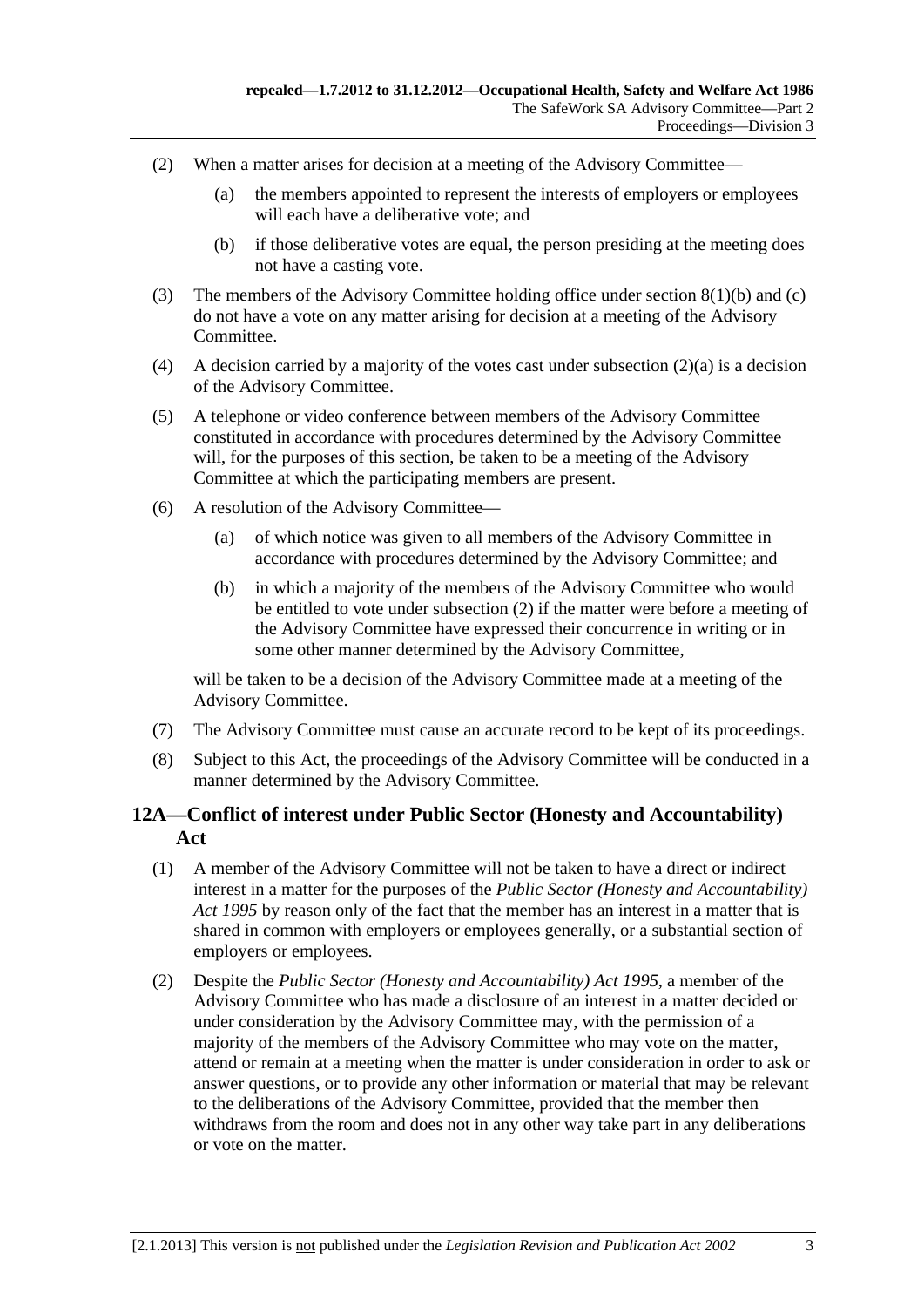### <span id="page-13-0"></span>**Division 4—Functions and powers**

#### **13—Functions of the Advisory Committee**

- (1) The functions of the Advisory Committee are—
	- (a) to keep the administration and enforcement of this Act, and any other legislation relevant to occupational health, safety and welfare, under review, and to make recommendations for change as the Advisory Committee thinks fit; and
	- (b) to advise the Minister (on its own initiative or at the request of the Minister) on—
		- (i) legislation, regulations, codes, standards and policies relevant to occupational health, safety and welfare; and
		- (ii) national and international developments in the field of occupational health, safety and welfare; and
		- (iii) the establishment of public inquiries and legislative and other reviews concerning issues associated with occupational health, safety and welfare; and
	- (c) to provide a forum for ensuring consultation and co-operation between WorkCover, associations representing the interests of employees or employers, industry associations, Government agencies and other public authorities, and other interested persons or bodies, in relation to occupational health, safety or welfare matters; and
	- (d) to prepare, adopt, promote or endorse prevention strategies, standards, codes, guidelines or guidance notes, and to recommend practices, to assist people in connection with occupational health, safety and welfare; and
	- (e) to promote education and training with respect to occupational health, safety and welfare, to develop, support, accredit, approve or promote courses or programmes relating to occupational health, safety or welfare, and to accredit, approve or recognise education providers in the field of occupational health, safety and welfare; and
	- (f) to keep the provision of services relevant to occupational health, safety and welfare under review; and
	- (g) to collect, analyse and publish information and statistics relating to occupational health, safety or welfare; and
	- (h) to commission or sponsor research in relation to any matter relevant to occupational health, safety or welfare; and
	- (i) to initiate, co-ordinate or support projects and activities that promote public discussion or comment in relation to the development or operation of legislation, codes of practice and other material relevant to occupational health, safety or welfare; and
	- (j) to promote occupational health, safety or welfare programs, and to make recommendations with respect to the making of grants in support of projects and activities relevant to occupational health, safety or welfare; and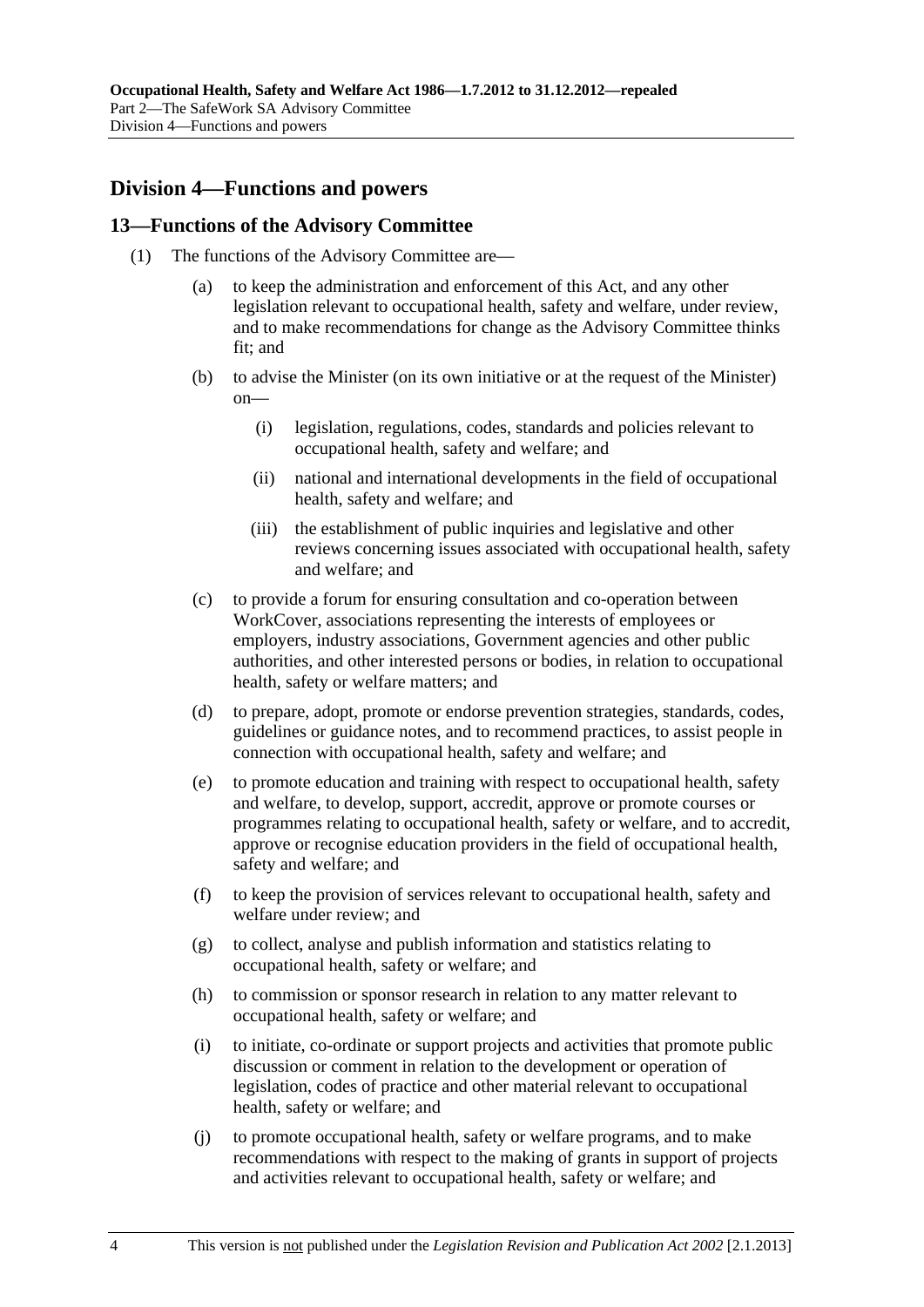- <span id="page-14-0"></span> (k) to consult and co-operate with relevant national, State and Territory authorities; and
- (l) to report to the Minister on any matter referred to the Advisory Committee by the Minister; and
- (m) as it thinks fit, to consider any other matter relevant to occupational health, safety or welfare; and
- (n) to carry out other functions assigned to the Advisory Committee by or under this or any other Act.
- (2) The Advisory Committee may, with the approval of the Minister—
	- (a) perform functions conferred on the Advisory Committee by or under a law of the Commonwealth, another State or a Territory;
	- (b) confer (subject to conditions or limitations (if any) specified by the Minister) functions of the Advisory Committee on an authority established by or under a law of the Commonwealth, another State or a Territory.
- (3) The Advisory Committee should seek—
	- (a) to ensure that South Australia takes advantage of initiatives that are recognised as being at the forefront of occupational health, safety and welfare practices; and
	- (b) to achieve a high level of consistency between occupational health, safety and welfare standards and requirements under this Act and corresponding standards and requirements under the laws of the Commonwealth, the other States and the Territories (insofar as to do so is in the best interests of the State).
- (4) The Advisory Committee should, as far as reasonably practicable, ensure that information provided for use in the workplace is in a language and form appropriate for those expected to make use of it.
- (5) If the Minister receives a recommendation from the Advisory Committee under this Act, the Minister should, within 2 months, respond in writing to the Advisory Committee in relation to the recommendation.
- (6) The Advisory Committee may establish such committees and subcommittees as it thinks fit (which may, but need not, consist of, or include, members of the Advisory Committee) to advise it on, or to assist it with respect to, any aspect of its functions under this Act.
- (7) The Advisory Committee has the power to do anything necessary, expedient or incidental to the performance of its functions.

### **Division 5—Use of staff and facilities**

#### **14—Use of staff and facilities**

 (1) The Advisory Committee may, by agreement with the Minister responsible for an administrative unit in the Public Service, make use of the services of the staff, equipment or facilities of that administrative unit.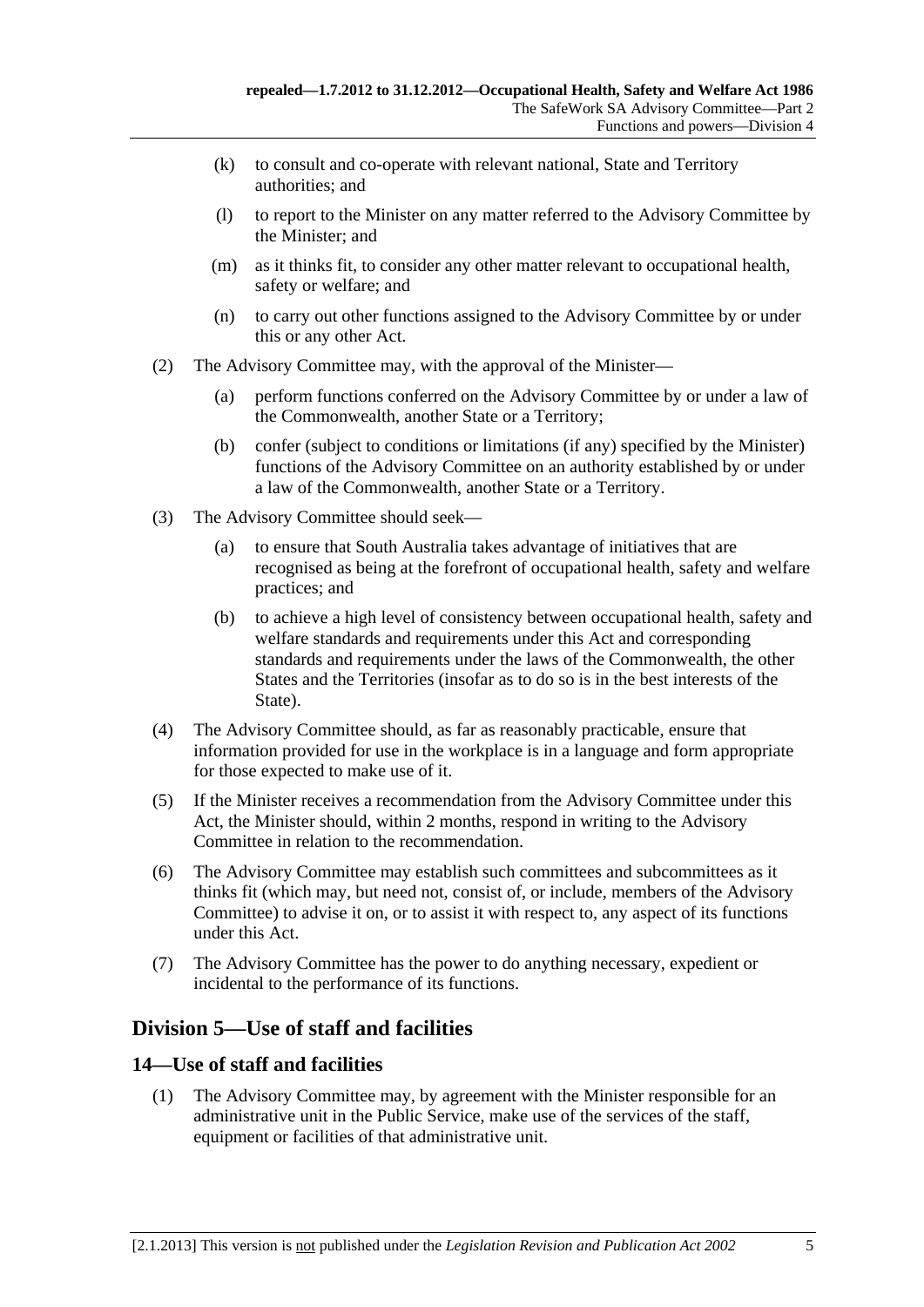<span id="page-15-0"></span> (2) The Advisory Committee may, by agreement with the relevant agency or instrumentality, make use of the services of the staff, equipment or facilities of any other agency or instrumentality of the Crown.

### **Division 6—Related matters**

#### **15—Confidentiality**

A member of the Advisory Committee who, as a member of the Advisory Committee, acquires information that—

- (a) the member knows to be of a commercially sensitive nature, or of a private confidential nature; or
- (b) the Advisory Committee classifies as confidential information,

must not divulge the information without the approval of the Advisory Committee. Maximum penalty: Division 6 fine.

#### **16—Annual report**

- (1) The Advisory Committee must, on or before 30 September in each year, provide to the Minister a report on the work of the Advisory Committee, and on other matters relevant to the operation and administration of this Act, for the financial year ending on the preceding 30 June.
- (2) A report under this section may be incorporated into the annual report of the Department.
- (3) The Minister must cause a copy of a report prepared under [subsection \(1\)](#page-15-0) to be laid before both Houses of Parliament within 12 sitting days after the report is received by the Minister.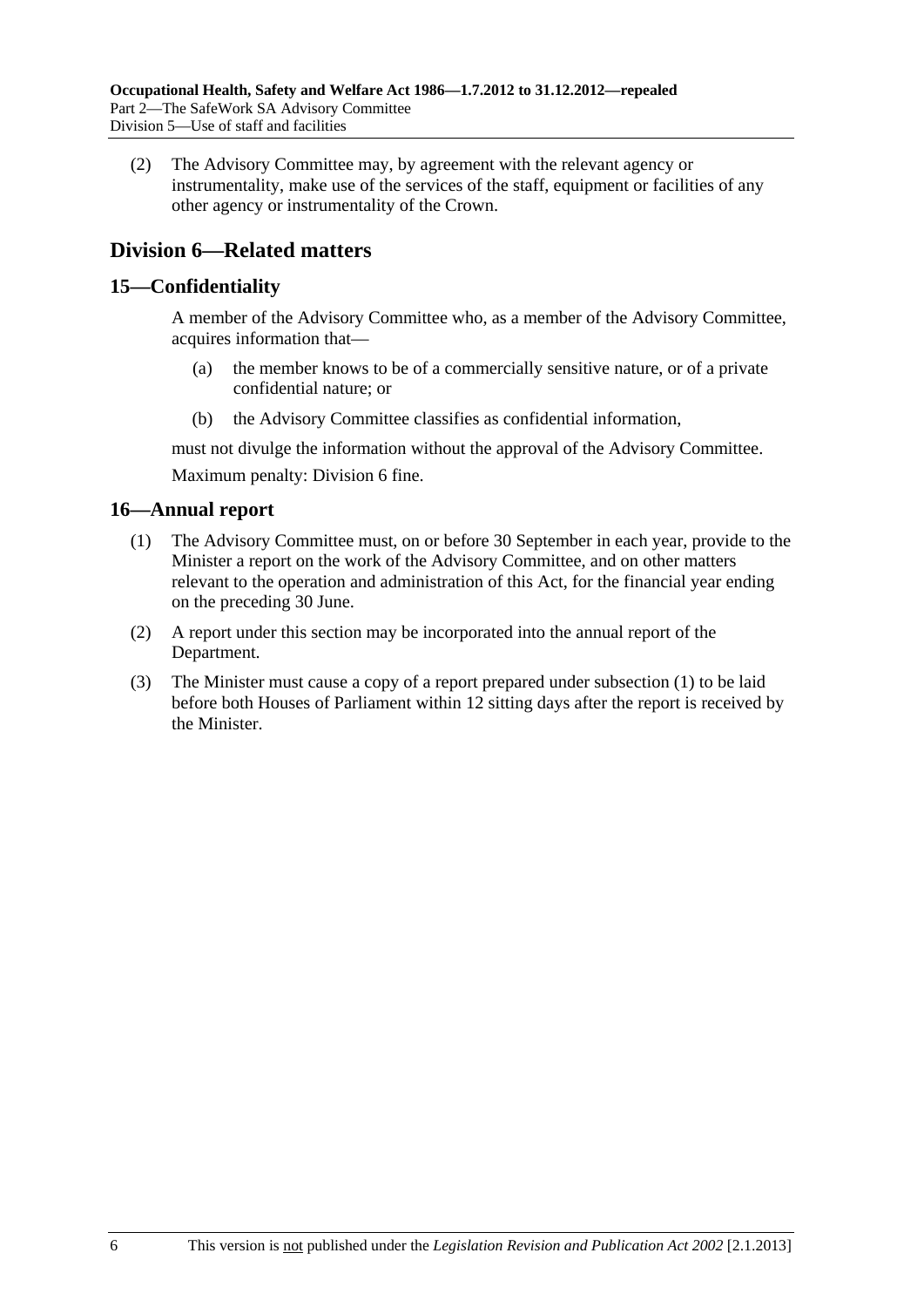# <span id="page-16-0"></span>**Part 3—General provisions relating to occupational health, safety and welfare**

#### **19—Duties of employers**

- (1) An employer must, in respect of each employee employed or engaged by the employer, ensure so far as is reasonably practicable that the employee is, while at work, safe from injury and risks to health and, in particular—
	- (a) must provide and maintain so far as is reasonably practicable—
		- (i) a safe working environment;
		- (ii) safe systems of work;
		- (iii) plant and substances in a safe condition; and
	- (b) must provide adequate facilities of a prescribed kind for the welfare of employees at any workplace that is under the control and management of the employer; and
	- (c) must provide such information, instruction, training and supervision as are reasonably necessary to ensure that each employee is safe from injury and risks to health.

Maximum penalty:

- (a) for a first offence—Division 2 fine;
- (b) for a subsequent offence—Division 1 fine.
- (3) Without derogating from the operation of [subsection \(1\)](#page-16-0), an employer must so far as is reasonably practicable—
	- (a) monitor the health and welfare of the employer's employees in their employment with the employer, insofar as that monitoring is relevant to the prevention of work-related injuries; and
	- (b) keep information and records relating to work-related injuries suffered by employees in their employment with the employer and retain that information and those records for such period as may be prescribed; and
	- (c) provide information to the employer's employees (in such languages as are appropriate) in relation to health, safety and welfare in the workplace (including the names of persons to whom the employees may make inquiries and complaints about matters affecting occupational health, safety or welfare); and
	- (d) ensure that any employee who is to undertake work of a hazardous nature not previously performed by the employee receives proper information, instruction and training before he or she commences that work; and
	- (da) keep information and records relating to occupational health, safety or welfare training undertaken by any of the employer's employees during their employment with the employer; and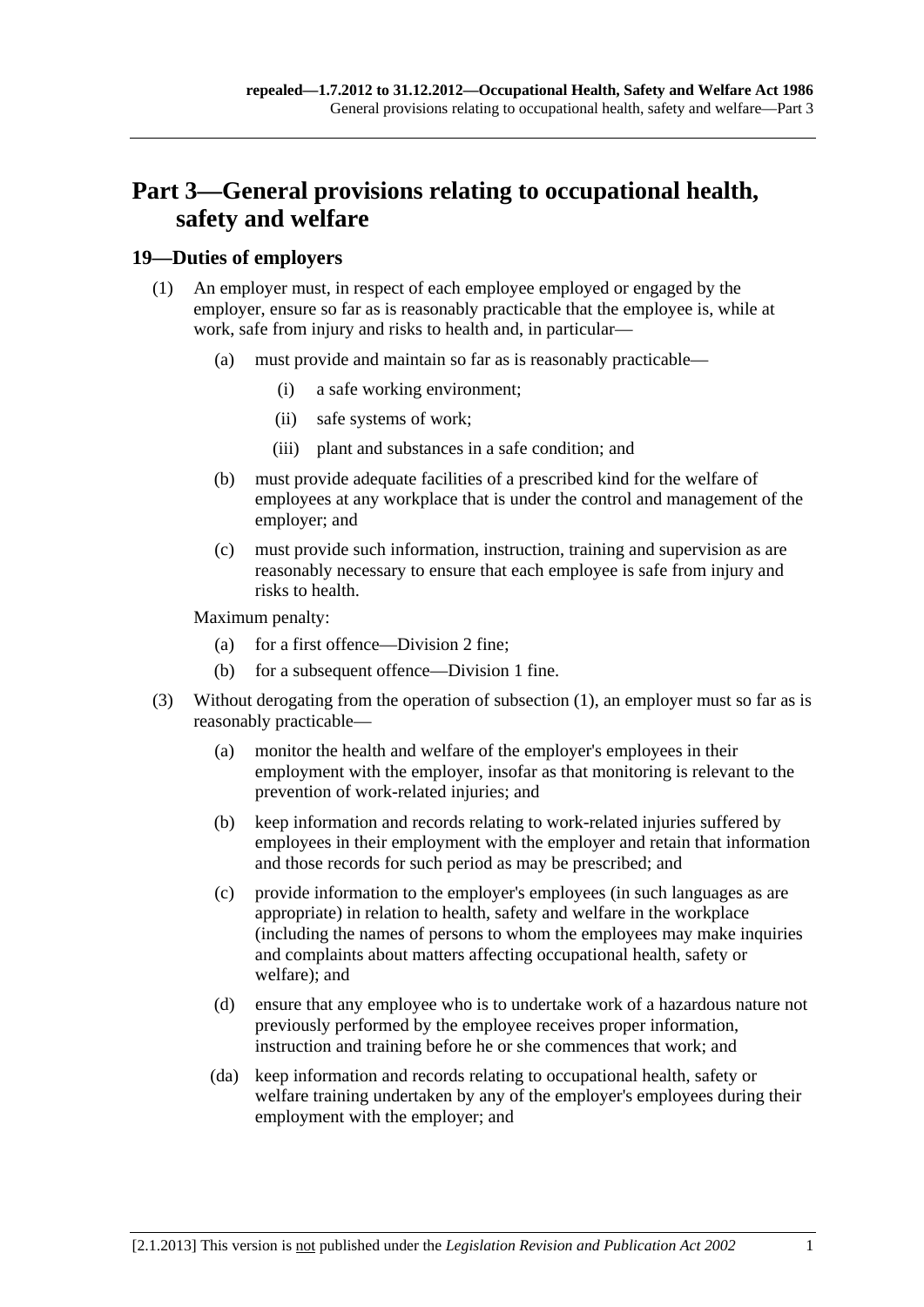- <span id="page-17-0"></span> (e) ensure that any employee who is inexperienced in the performance of any work of a hazardous nature receives such supervision as is reasonably necessary to ensure his or her health and safety; and
- (f) ensure that any employee who could be put at risk by a change in the workplace, in any work or work practice, in any activity or process, or in any plant—
	- (i) is given proper information, instruction and training before the change occurs; and
	- (ii) receives such supervision as is reasonably necessary to ensure his or her health and safety; and
- (g) ensure that any manager or supervisor is provided with such information, instruction and training as are necessary to ensure that each employee under his or her management or supervision is, while at work, so far as is reasonably practicable, safe from injury and risks to health; and
- (h) monitor working conditions at any workplace that is under the management and control of the employer; and
- (i) ensure that any accommodation, or eating, recreational or other facility, provided for the benefit of the employer's employees while they are at work, or in connection with the performance of their work, and under the management or control of the employer (either wholly or substantially), is maintained in a safe and healthy condition.

#### **20—Employers' statements for health and safety at work**

- (1) Every employer must—
	- (a) prepare and maintain, in consultation with—
		- (i) health and safety committees; and
		- (ii) the employer's employees; and
		- (iii) any health and safety representative who represents those employees; and
		- (iv) on the application of an employee—a registered association of which that employee is a member; and
		- (v) if the employer so decides—any other registered association nominated by the employer of which the employer is a member,

policies relating to occupational health, safety and welfare at the workplace; and

- $(b)$ 
	- (i) prepare and keep up to date a written statement setting out with reasonable particularity the arrangements, practices and procedures at the workplace protecting the health and safety of the employer's employees at the workplace; and
	- (ii) take reasonable steps to bring the contents of that statement to the notice of those employees.

Maximum penalty: Division 6 fine.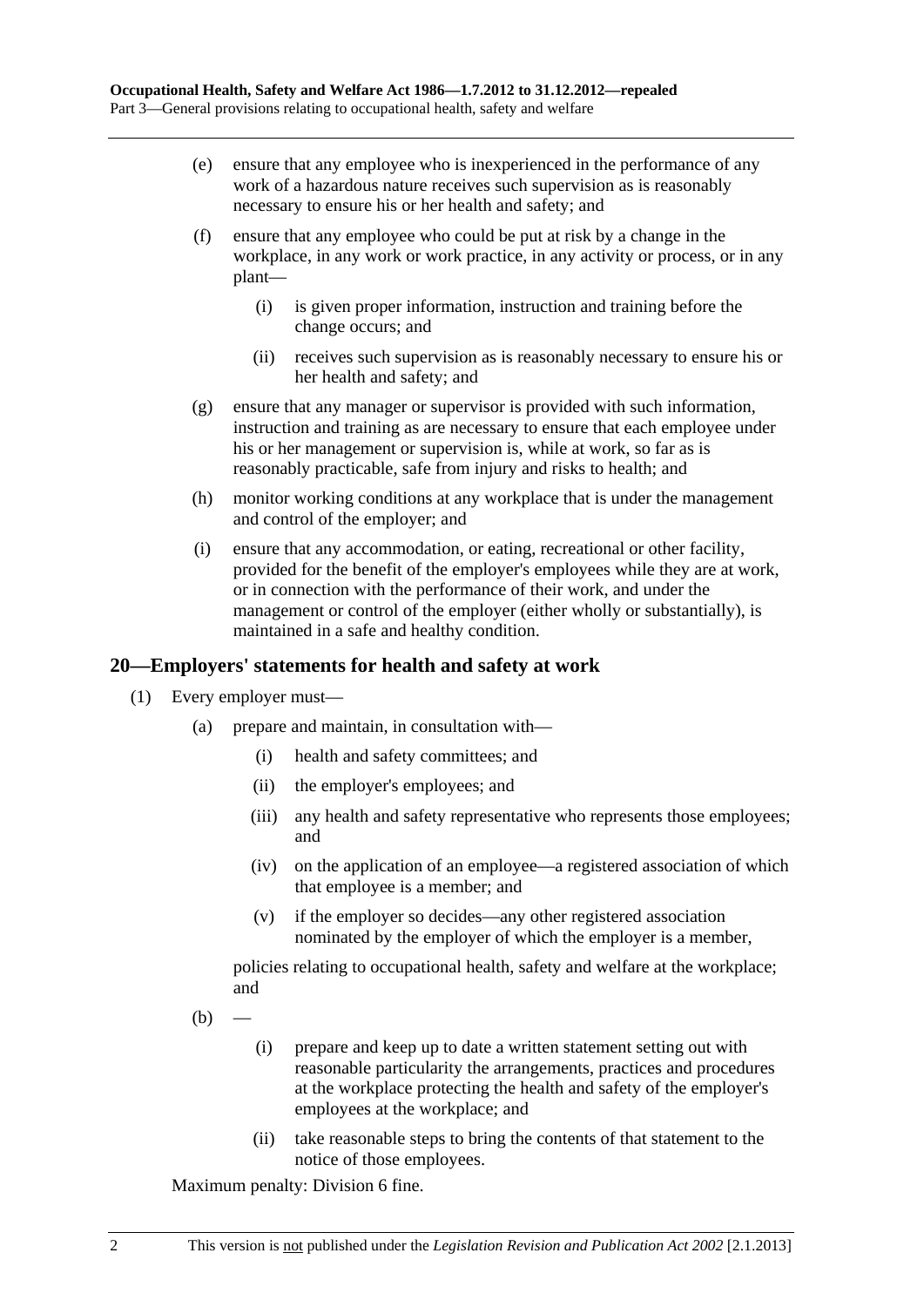#### <span id="page-18-0"></span>**21—Duties of workers**

 (1) An employee must take reasonable care to protect the employee's own health and safety at work.

Maximum penalty: Division 7 fine.

 (1a) An employee must take reasonable care to avoid adversely affecting the health or safety of any other person through an act or omission at work.

Maximum penalty: Division 6 fine.

- (1b) An employee must so far as is reasonable (but without derogating from [subsection \(1\)](#page-18-0)  or [\(1a\)](#page-18-0) or from any common law right)—
	- (a) use equipment provided for health or safety purposes; and
	- (b) obey reasonable instruction that the employer may give in relation to health or safety at work; and
	- (c) comply with any policy that applies at the workplace published or approved by the Minister after seeking the advice of the Advisory Committee; and
	- (d) ensure that the employee is not, by the consumption of alcohol or a drug, in such a state as to endanger the employee's own safety at work or the safety of any other person at work.

Maximum penalty: Division 6 fine.

- (2) In determining the standard of care applicable to a worker whose native language is not English and who is not reasonably fluent in English regard must be had to—
	- (a) whether information relating to occupational health and safety has been reasonably available to the worker in a language and form that the worker might reasonably be expected to understand; and
	- (b) whether instruction or training of the worker (if any) has been carried out in a language and form that the worker might reasonably be expected to understand.

#### **22—Duties of employers and self-employed persons**

 (1) An employer or a self-employed person must take reasonable care to protect his or her own health and safety at work.

Maximum penalty: Division 7 fine.

- (2) An employer or self-employed person must ensure, so far as is reasonably practicable, that any other person (not being an employee employed or engaged by the employer or the self-employed person) is safe from injury and risks to health—
	- (a) while the other person is at a workplace that is under the management and control of the employer or self-employed person; or
	- (b) while the other person is in a situation where he or she could be adversely affected through an act or omission occurring in connection with the work of the employer or self-employed person.

Maximum penalty:

- (a) for a first offence—Division 2 fine;
- (b) for a subsequent offence—Division 1 fine.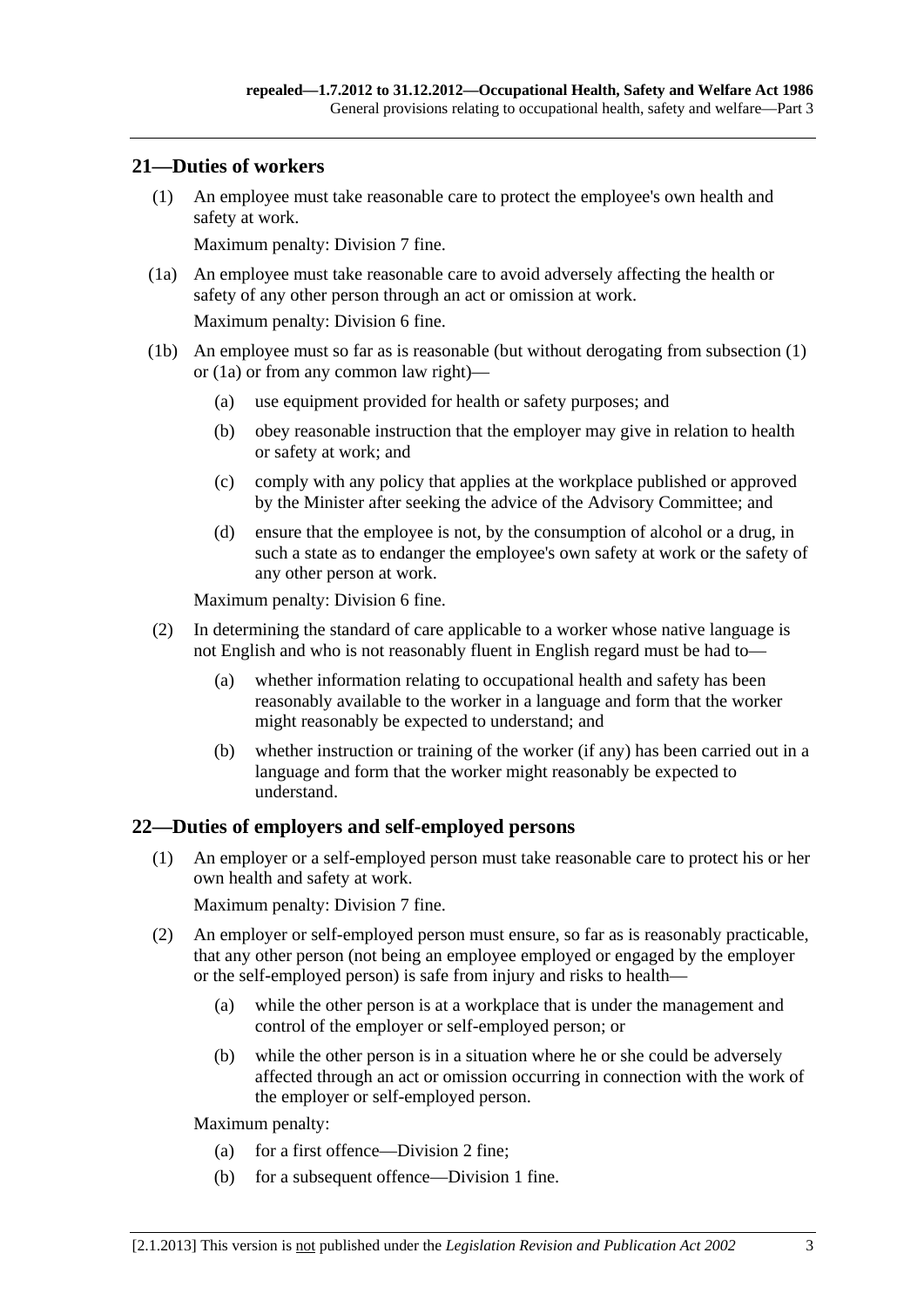#### <span id="page-19-0"></span>**23—Duties of occupiers**

The occupier of a workplace must ensure so far as is reasonably practicable—

- (a) that the workplace is maintained in a safe condition; and
- (b) that the means of access to and egress from the workplace are safe.

Maximum penalty:

- (a) for a first offence—Division 2 fine;
- (b) for a subsequent offence—Division 1 fine.

#### **23A—Duties of designers and owners of buildings**

- (1) A person who designs a building that is reasonably expected to comprise or include a workplace must—
	- (a) ensure so far as is reasonably practicable that the building is designed so that people who might work in, on or about the workplace are, in doing so, safe from injury and risks to health; and
	- (b) ensure that the building complies in all respects with prescribed requirements (if any) applicable to it.

Maximum penalty:

- (a) for a first offence—Division 2 fine;
- (b) for a subsequent offence—Division 1 fine.
- (2) The owner of a building that comprises or includes a workplace must—
	- (a) ensure so far as is reasonably practicable that the building, and any fixtures or fittings within the building that are under the control of the owner, are in a condition that allows people who might work in, on or about the workplace to be safe from injury and risks to health; and
	- (b) ensure that the building complies in all respects with prescribed requirements (if any) applicable to it.

Maximum penalty:

- (a) for a first offence—Division 2 fine;
- (b) for a subsequent offence—Division 1 fine.
- (3) In this section—

*building* includes a part of a building.

#### **24—Duties of manufacturers etc**

- (1) A person who designs, manufactures, imports or supplies any plant to which this subsection applies must—
	- (a) ensure so far as is reasonably practicable that the plant is designed and constructed so as to be safe—
		- (i) when properly used and maintained; and
		- (ii) when subjected to reasonably foreseeable forms of misuse; and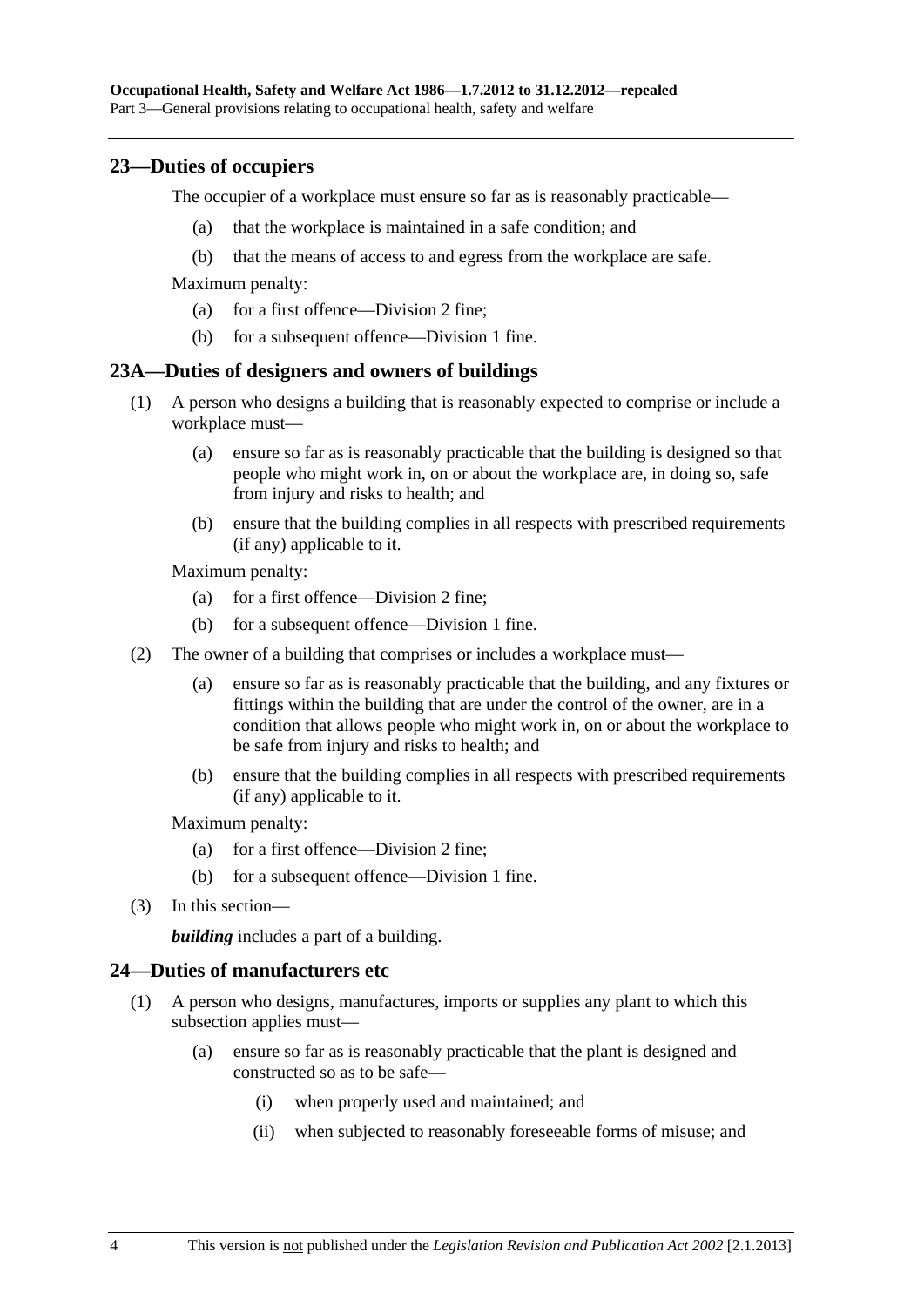- <span id="page-20-0"></span> (b) ensure so far as is reasonably practicable that the plant is designed and constructed so that people who might use, clean or maintain the plant are, in doing so, safe from injury and risks to health; and
- (c) take such steps to test or examine, or arrange for the testing or examination of, the plant as are reasonably necessary to ensure compliance with [paragraphs \(a\)](#page-19-0) and [\(b\)](#page-20-0); and
- (d) ensure that the plant complies in all respects with prescribed requirements (if any) applicable to it; and
- (e) ensure so far as is reasonably practicable that adequate information about any conditions necessary to ensure the safe installation, use and maintenance of the plant is supplied with the plant.

Maximum penalty:

- (a) for a first offence—Division 2 fine;
- (b) for a subsequent offence—Division 1 fine.
- (2) A person who erects, installs or modifies any plant to which this subsection applies must ensure so far as is reasonably practicable that it will be safe—
	- (a) when properly used and maintained; and
	- (b) when subjected to reasonably foreseeable forms of misuse.

Maximum penalty:

- (a) for a first offence—Division 2 fine;
- (b) for a subsequent offence—Division 1 fine.
- (2aa) [Subsections \(1\)](#page-19-0) and [\(2\)](#page-20-0) apply to—
	- (a) any plant that is to be used, or reasonably expected to be used, at a workplace; and
	- (b) without limiting the operation of [paragraph \(a\)](#page-20-0), any plant to which this Act extends by virtue of [Schedule 2.](#page-73-0)
- (2a) Without derogating from the operation of [subsections \(1\)](#page-19-0) and [\(2\),](#page-20-0) where any structure is to be erected in the course of any work—
	- (a) the person who designs the structure must ensure so far as is reasonably practicable that the structure is designed so that the persons who are required to erect it are, in doing so, safe from injury and risks to health; and
	- (b) any person who manufactures any materials to be used for the purposes of the structure must ensure so far as is reasonably practicable that the materials are manufactured so that the persons who are required to erect the structure are, in using, handling or otherwise dealing with the materials, safe from injury and risks to health; and
	- (c) any person who imports or supplies any materials to be used for the purposes of the structure must ensure so far as is reasonably practicable that the materials are in such a state as to be safe to any person who must use, handle or otherwise deal with the materials; and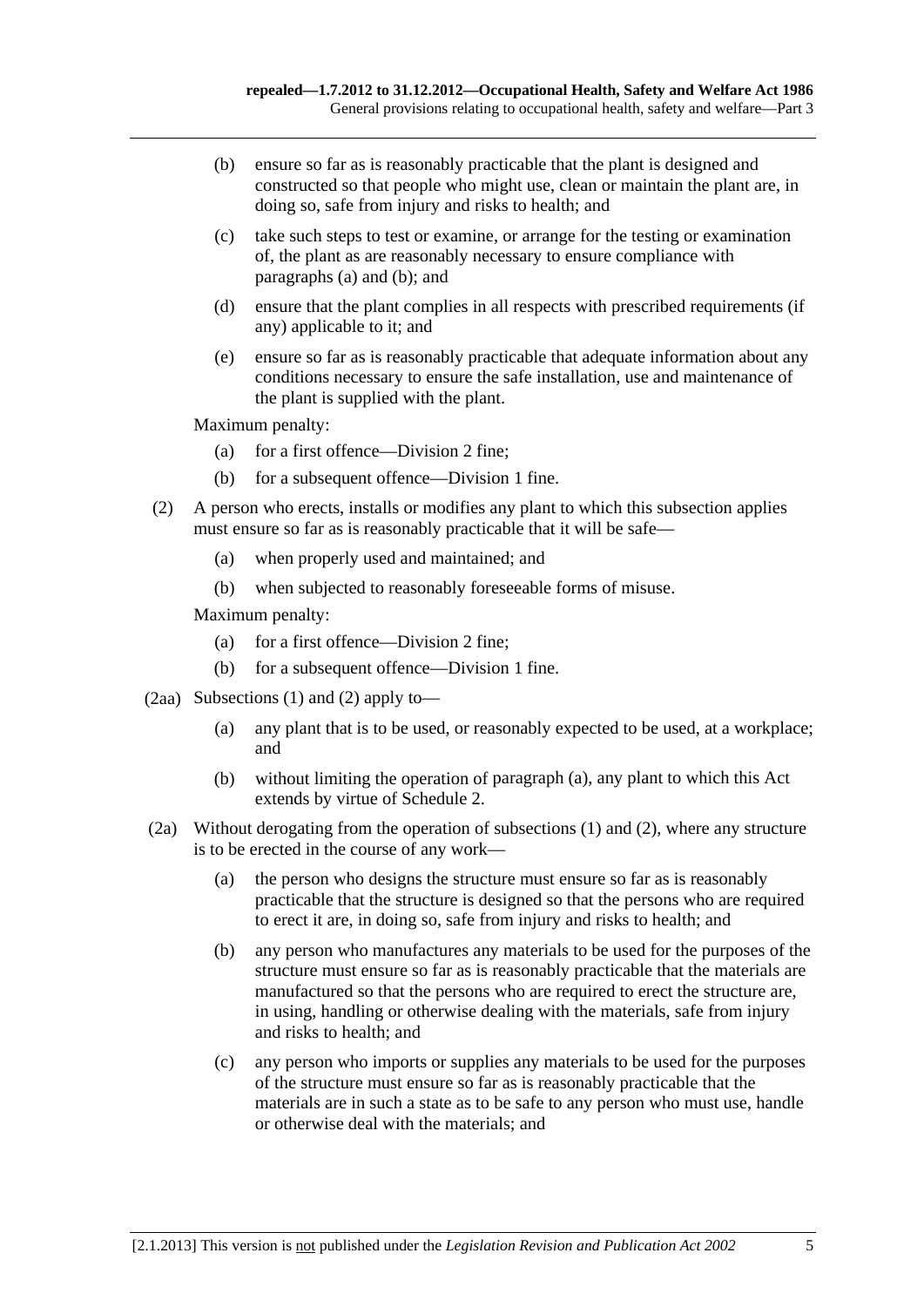<span id="page-21-0"></span> (d) the person undertaking the erection of the structure must ensure so far as is reasonably practicable that the structure is safe during the course of its erection and subsequent use.

Maximum penalty:

- (a) for a first offence—Division 2 fine;
- (b) for a subsequent offence—Division 1 fine.
- (3) A person who manufactures, imports or supplies any substance for use at a workplace must—
	- (a) ensure so far as is reasonably practicable that the substance is in such a state as to be safe—
		- (i) when properly used, handled, processed, stored, transported or disposed of; and
		- (ii) when subjected to reasonably foreseeable forms of improper use, handling, processing, storage, transportation or disposal; and
	- (b) ensure so far as is reasonably practicable that the substance is in such a state that persons who might use, handle, process, store, transport or dispose of the substance are, in doing so, safe from injury and risks to health; and
	- (c) take such steps to test or examine, or arrange for the testing or examination of, the substance as are reasonably necessary to ensure compliance with [paragraphs \(a\)](#page-21-0) and [\(b\)](#page-21-0); and
	- (d) ensure that the substance complies in all respects with prescribed requirements (if any) applicable to it; and
	- (e) ensure so far as is reasonably practicable that adequate information about any conditions necessary to ensure its safe use, handling, processing, storage, transportation or disposal is provided in connection with the supply of the substance.

Maximum penalty:

- (a) for a first offence—Division 2 fine;
- (b) for a subsequent offence—Division 1 fine.
- (4) In this section—

*structure* includes a part of a structure.

#### **24A—Duties of owners of plant**

- (1) The owner of any plant to which this section applies must—
	- (a) ensure so far as is reasonably practicable that the plant is maintained in a safe condition; and
	- (b) ensure that the plant complies in all respects with prescribed requirements (if any) applicable to it; and
	- (c) ensure so far as is reasonably practicable that adequate information necessary to ensure the safe use of the plant is supplied to any user of the plant.

Maximum penalty:

(a) for a first offence—Division 2 fine;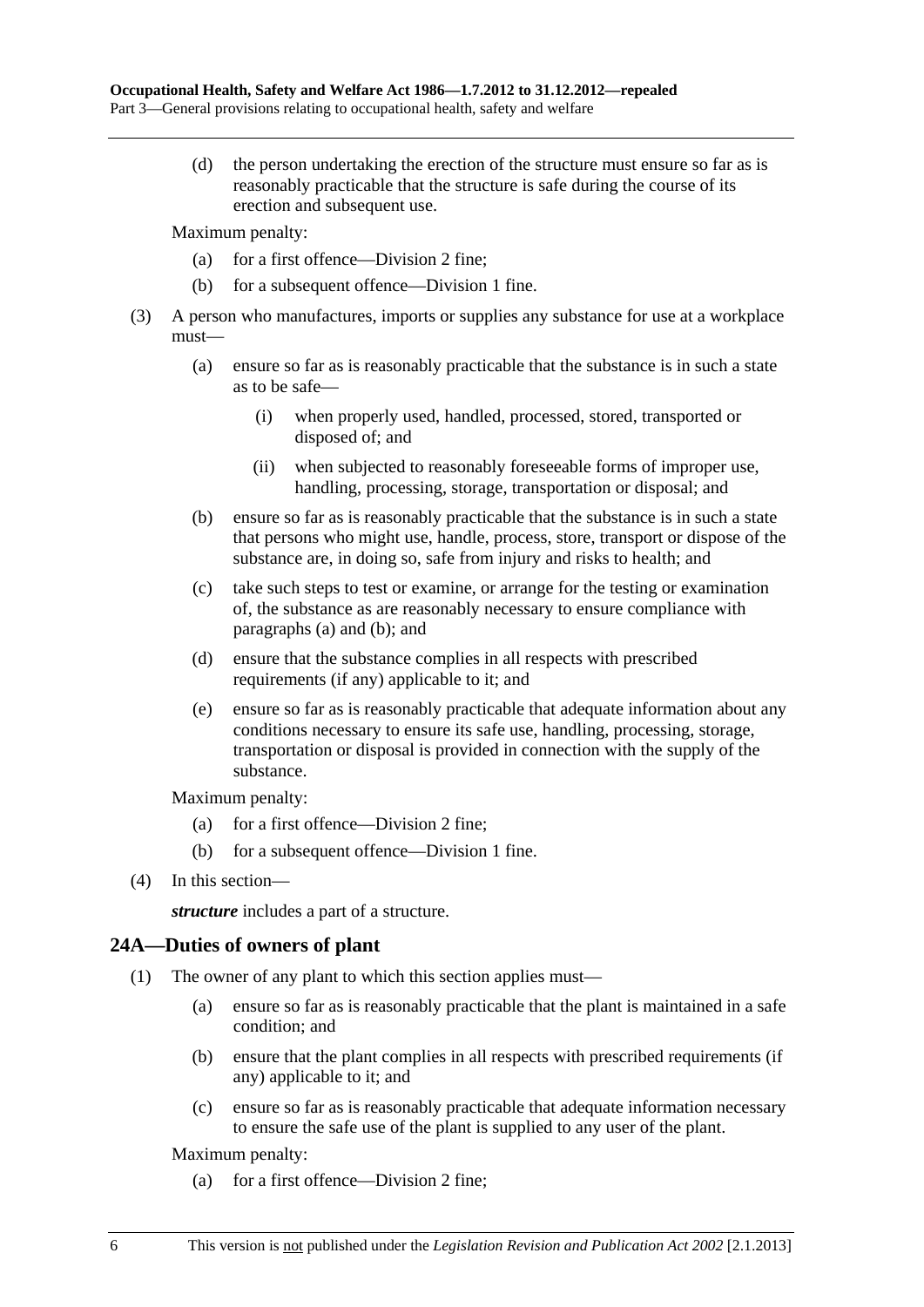- (b) for a subsequent offence—Division 1 fine.
- <span id="page-22-0"></span> (2) This section applies to—
	- (a) any plant that is used at a workplace; and
	- (b) without limiting the operation of [paragraph \(a\)](#page-22-0), any plant to which this Act extends by virtue of [Schedule 2.](#page-73-0)
- (3) In this section—

*owner* includes, in relation to any plant to which this Act extends by virtue of [Schedule 2](#page-73-0) which is installed in, or used in connection with, a building or structure on a permanent basis, the owner, lessee or occupier of the building or structure.

#### **25—Duties applicable to all persons**

- (1) A person (not being an employer, employee or occupier of a workplace) must not—
	- (a) misuse or damage anything provided in the interests of health, safety or welfare; or
	- (b) place at risk the health or safety of any other person while that person is at work.
- (2) It is a defence to a charge of an offence against [subsection \(1\)](#page-22-0) for the defendant to prove—
	- (a) that the act or omission alleged to give rise to the offence was neither intentional nor reckless; or
	- (b) that there is a reasonable excuse for that act or omission.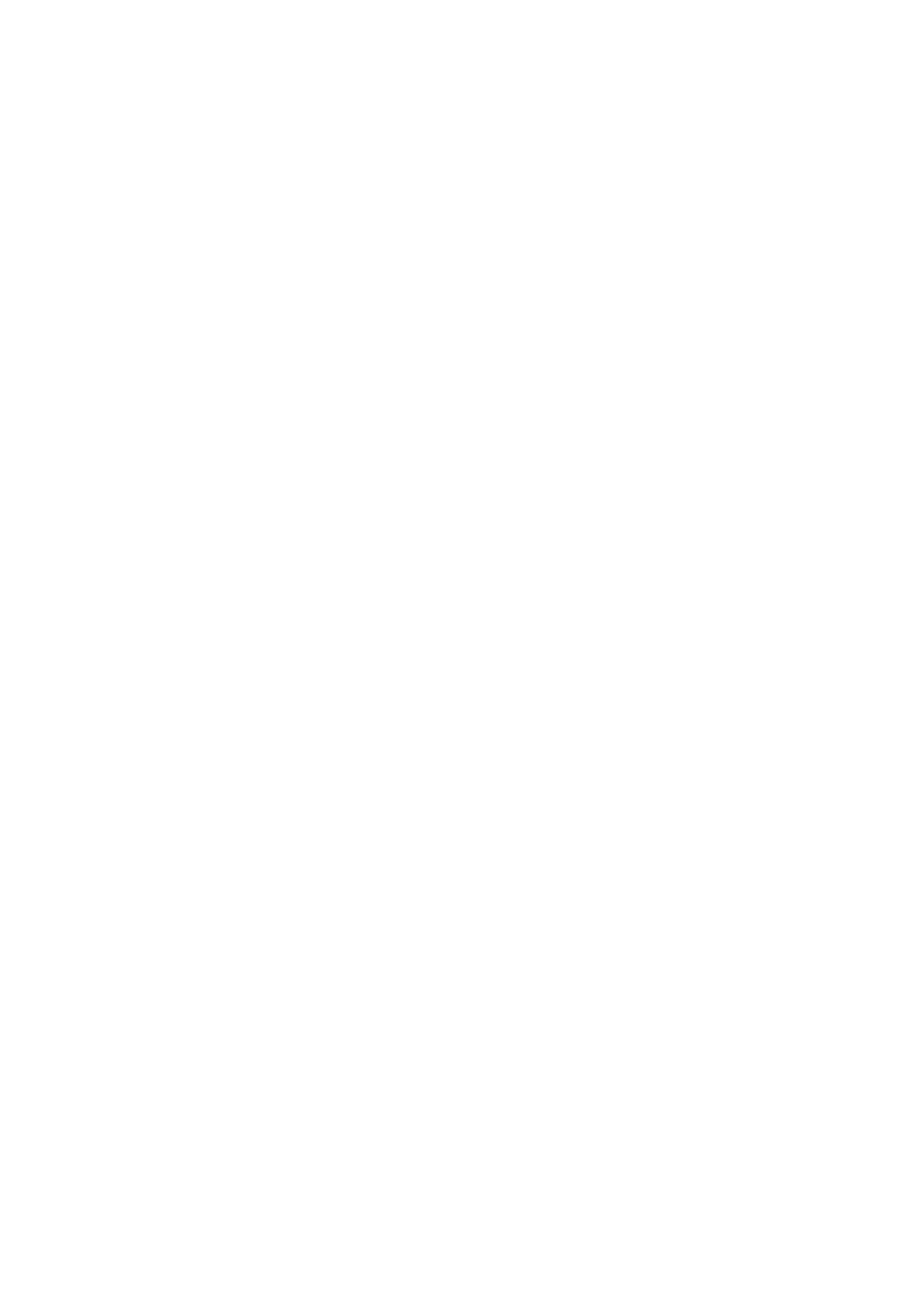# <span id="page-24-0"></span>**Part 4—Health and safety representatives and committees**

### **Division 1—Preliminary**

### **26—Preliminary**

For the purposes of this Part, *employee* does not include—

- (a) a self-employed contractor unless the work performed by the contractor is of a class prescribed for the purposes of this paragraph; or
- (b) a person employed in a managerial capacity unless a majority of employees at the particular workplace have resolved that it is reasonable to treat the person as an employee for the purposes of this Part; or
- (c) where the employer is a body corporate, an officer of the body corporate.

### **Division 2—Appointment of health and safety representatives and committees**

#### **26A—Interpretation**

In this Division—

*interested employee*, in relation to the constitution or composition of a work group or health and safety committee, means an employee whose interests could be affected by the constitution or composition of that group or committee (or a change in such constitution or composition);

*recognised member* of a group means a member of the group who—

- (a) by agreement between the employer and—
	- (i) any interested employees; or
	- (ii) a person appointed by such employees; or
- (b) in default of agreement, by determination of the Industrial Commission,

is recognised as a member of the group for the purposes of the election of any health and safety representative to represent the group, and the other provisions of this Division relating to the office of health and safety representative.

### **27—Health and safety representatives may represent groups**

- (1) A group of employees may elect a health and safety representative to represent a work group for the purposes of this Act.
- (2) The constitution of a work group will be determined by agreement between the employer and—
	- (a) any interested employees; or
	- (b) a person appointed by such employees.
- (3) Where an employer is requested by an employee to act to constitute a work group for the purposes of this section, the employer must respond to the request within 14 days of its receipt.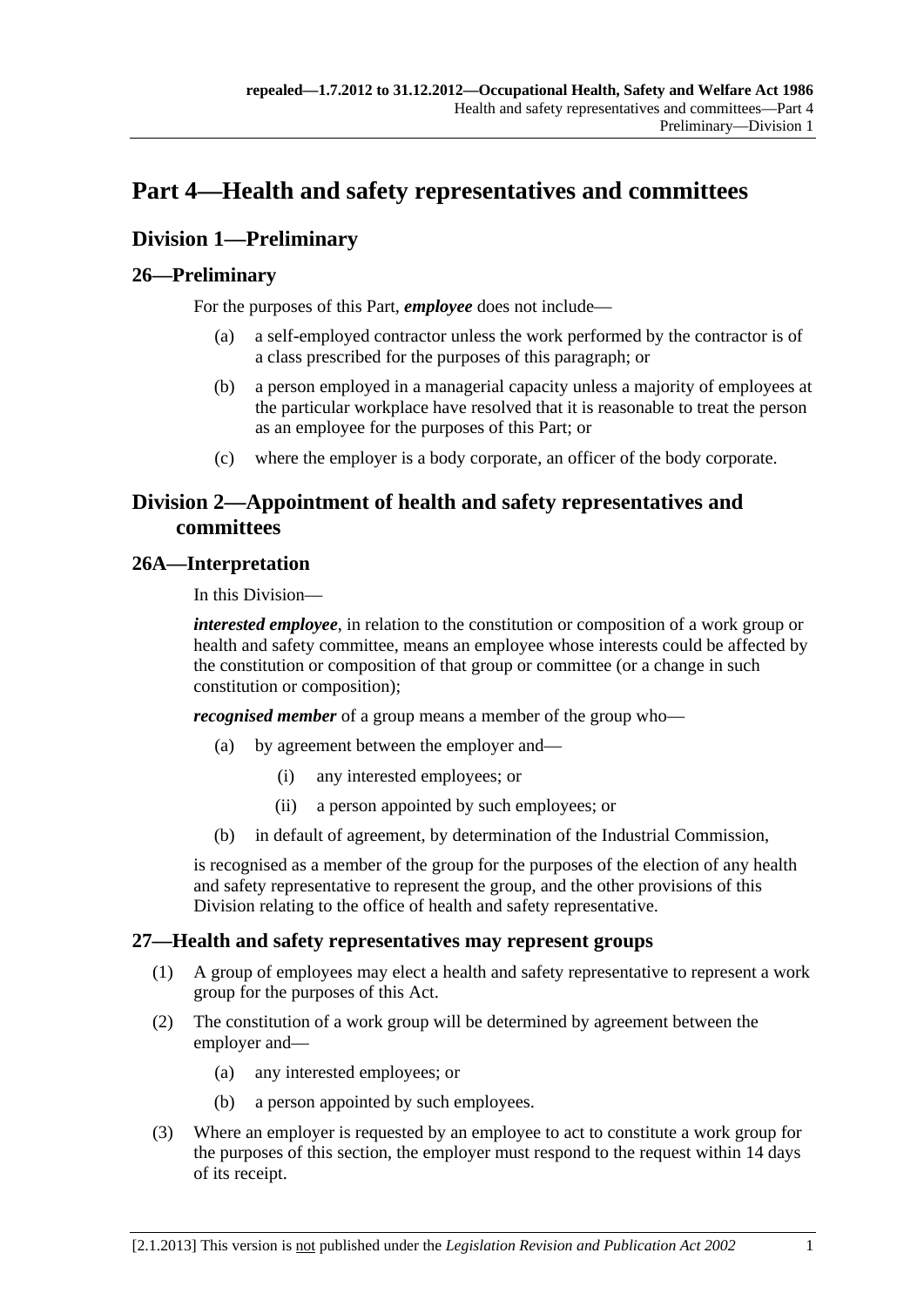- <span id="page-25-0"></span> (4) If an employee is a member of a registered association, that registered association must, at the request of the employee, be consulted in relation to any proposal relating to the formation of a work group that could affect the employee.
- (5) A work group must be constituted in a manner that takes into account—
	- (a) the need for a health and safety representative representing that group to be able to perform his or her functions effectively; and
	- (b) the need for the employer to be able to fulfil his or her responsibilities to a health and safety representative representing that group effectively.
- (6) Insofar as may be relevant to a particular case, and subject to any guidelines issued by the Advisory Committee, the following matters should be considered in relation to the constitution of a work group:
	- (a) the number of employees employed by the employer;
	- (b) the nature of each type of work performed by the employer's employees;
	- (c) the number and grouping of employees who perform the same or similar types of work;
	- (d) the areas or places where each type of work is performed;
	- (e) the extent to which any employee must move from place to place while at work;
	- (f) the times at which particular work is performed;
	- (g) the overtime or shift-work arrangements that apply in relation to the performance of work;
	- (h) the nature of particular risks involved in each type of work;
	- (i) any other relevant factor.
- (7) Where—
	- (a) an employer fails to respond to a request in accordance with [subsection \(3\);](#page-24-0) or
	- (b) a dispute arises in relation to the constitution of a work group under this section,

an employee, the employer or, if any employee is a member of a registered association, that registered association if so requested by such an employee, may refer the matter to the Industrial Commission.

- (8) Where a matter is referred to the Industrial Commission under [subsection \(7\),](#page-25-0) the Industrial Commission must attempt to resolve the matter by conciliation.
- (9) If a matter cannot be resolved within a reasonable time by conciliation under [subsection \(8\),](#page-25-0) the Industrial Commission must refer the matter to the President of the Industrial Court for determination by a review committee.
- (10) The review committee may determine how a particular work group or groups are to be constituted and the decision of the review committee is binding on all parties.
- (11) The constitution of a work group may be varied at any time—
	- (a) by agreement between the employer and—
		- (i) any interested employees; or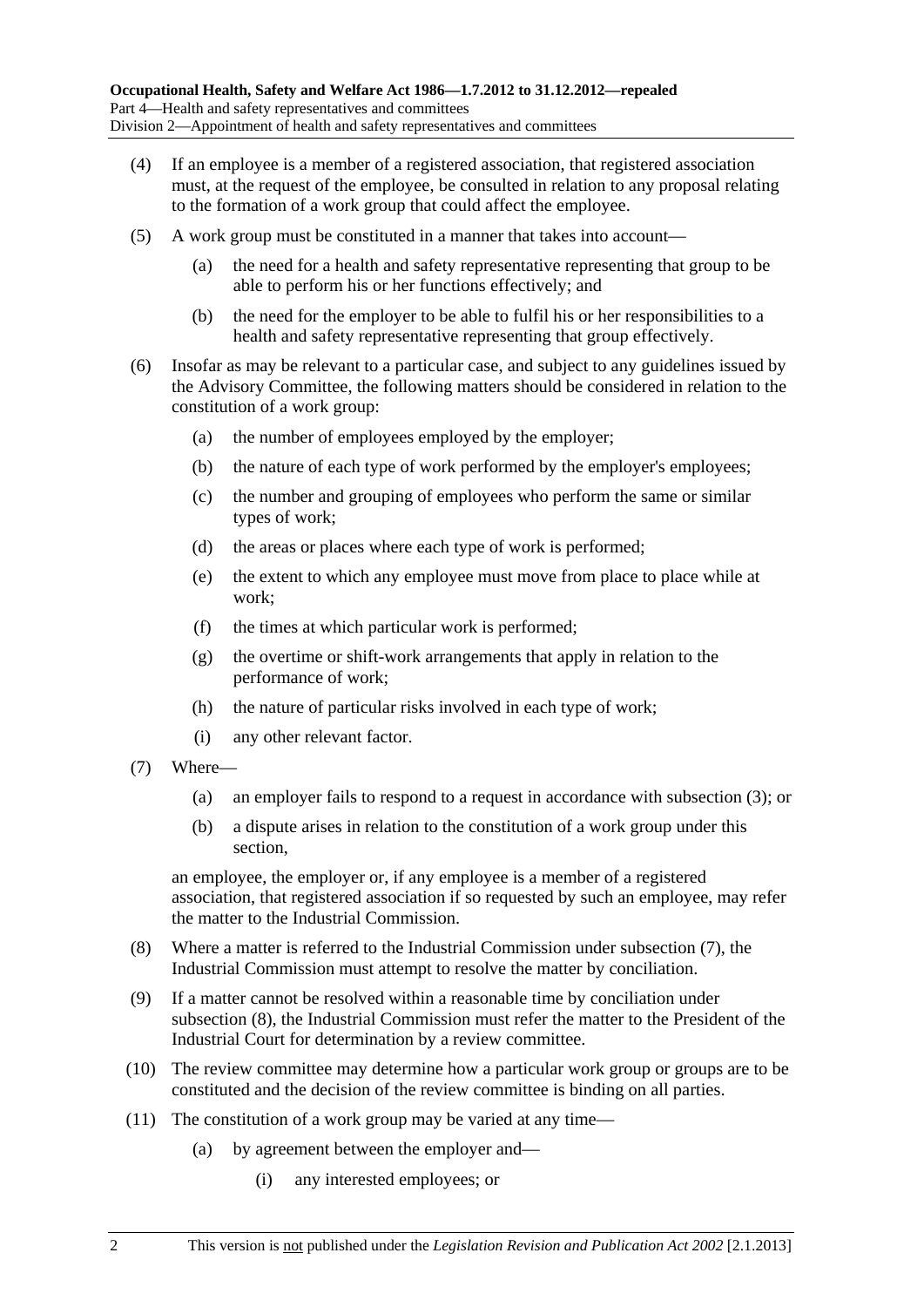- (ii) a person appointed by such employees; or
- (b) in default of agreement, by a review committee.
- <span id="page-26-0"></span>(12) The employer must keep a list of the work groups constituted under this section.
- (13) A copy of the list must be displayed by the employer in a prominent place at his or her principal place of business, or at any other place that is appropriate taking into account the constitution of the various work groups.

#### **28—Election of health and safety representatives**

- (1) The election of health and safety representatives must be conducted in accordance with this section.
- (2) A person is eligible to be a candidate for election as a health and safety representative if the person is a recognised member of the work group that the health and safety representative is to represent.
- (3) The conduct of an election of a health and safety representative will be carried out by a person selected by agreement between at least one-half of the recognised members of the work group or, failing the selection of such a person within a reasonable time, on application to the Advisory Committee, by a person nominated by the Advisory Committee.
- (4) Every recognised member of the work group is entitled to vote at the election to appoint the health and safety representative to represent that group.
- (5) Subject to [subsection \(6\),](#page-26-0) the election of a health and safety representative must be carried out in accordance with procedures prescribed by regulations made after the Minister has consulted with the Advisory Committee.
- (6) The election must be carried out by secret ballot if any recognised member of the work group so requests.
- (6a) The employer must be consulted about when the election is to be carried out before the arrangements for the election are finalised.
- (7) If there is only one candidate for election—
	- (a) a ballot need not be held; and
	- (b) the candidate is taken to have been duly elected.
- (8) If a dispute arises in relation to the election of a health and safety representative under this section—
	- (a) a person who is a recognised member of the work group; or
	- (b) if any such person is a member of a registered association and requests the registered association to act on his or her behalf—that registered association,

may refer the dispute to the Industrial Commission.

- (9) Where a dispute is referred to the Industrial Commission under [subsection \(8\),](#page-26-0) the Industrial Commission must attempt to resolve the dispute by conciliation.
- (10) If a dispute cannot be resolved within a reasonable time by conciliation under [subsection \(9\),](#page-26-0) the Industrial Commission must refer the dispute to the President of the Industrial Court for determination by a review committee.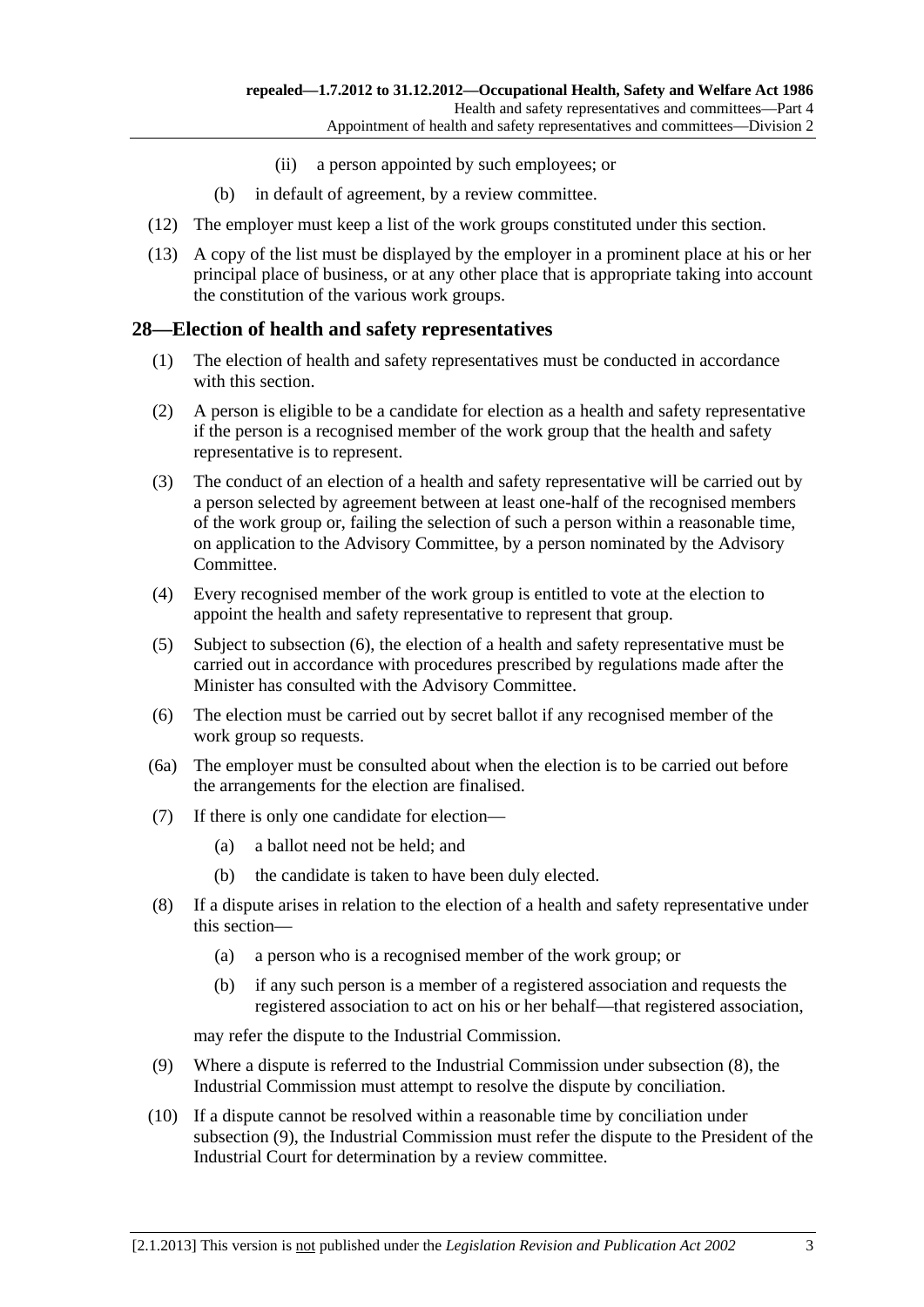- <span id="page-27-0"></span> (11) The review committee may determine the dispute and the decision of the review committee is binding on all the parties.
- (12) On being elected under this section, a health and safety representative must, in accordance with the regulations, provide the prescribed information to the employer and the Department.

#### **29—Election of a deputy health and safety representative**

- (1) The recognised members of a work group may elect one of their number to be a deputy to the health and safety representative for that group.
- (2) A deputy may, in the absence of the health and safety representative, perform the functions of the health and safety representative under this Act.

#### **30—Term of office of a health and safety representative**

- (1) Subject to this section, a health and safety representative will hold office for a term of three years.
- (2) A person ceases to be a health and safety representative for a work group if that person—
	- (a) completes a term of office and is not re-elected; or
	- (b) ceases to belong to the relevant work group; or
	- (c) resigns as a health and safety representative; or
	- (ca) is removed from office by a resolution of at least two-thirds of the recognised members of the group on the ground that they consider that the person has ceased to be a suitable person to act as their representative; or
	- (d) is disqualified by a review committee.
- (3) Where there is a substantial change in the circumstances surrounding the constitution of a work group and it is agreed at that time by at least one-half of the recognised members of the group that a fresh election should be held to elect a health and safety representative, the health and safety representative who was representing that group must resign and a fresh election must be held.
- (4) An application for the disqualification of a health and safety representative may be made to the President of the Industrial Court for determination by a review committee  $by-$ 
	- (a) the employer; or
	- (b) a registered association of which any recognised member of the work group that the health and safety representative represents is a member; or
	- (c) a majority of the employees who at any particular time are the members of the work group that the health and safety representative represents.
- (5) The grounds upon which a health and safety representative may be disqualified are—
	- (a) that the health and safety representative has on repeated occasions neglected to carry out the functions of a health and safety representative under this Act; or
	- (b) that the health and safety representative has—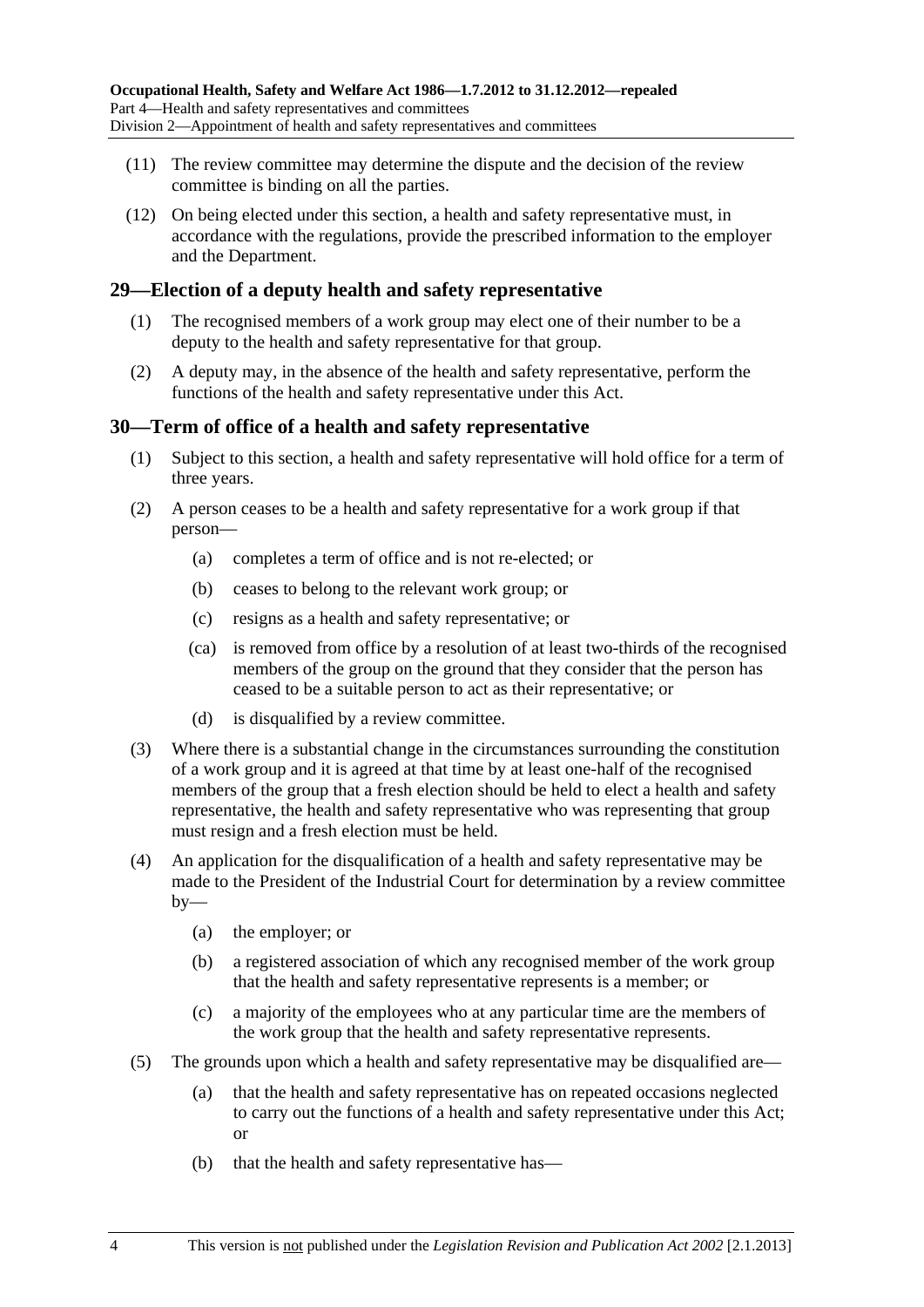- (i) exercised or performed powers or functions under this Act for an improper purpose; or
- (ii) disclosed information (being information acquired from the employer) for an improper purpose.
- <span id="page-28-0"></span> (6) If a review committee is satisfied that a ground for disqualification exists, the review committee may, if it thinks fit, disqualify the health and safety representative for a specified period.
- (7) In determining what action (if any) should be taken under [subsection \(6\),](#page-28-0) the review committee must take into account—
	- (a) the harm (if any) that has been caused by the health and safety representative;
	- (b) the past record of the health and safety representative in exercising or performing powers or functions under this Act;
	- (c) whether the actions of the health and safety representative were contrary to the public interest;
	- (d) any other relevant consideration.
- (8) For the purposes of this section, a reference to a health and safety representative includes a deputy to a health and safety representative.

#### **31—Health and safety committees**

- (1) At the request of—
	- (a) a health and safety representative; or
	- (b) a prescribed number of employees; or
	- (c) a majority of the employees at any workplace,

the employer must, within two months of the request, establish one or more health and safety committees.

- (1a) An employer must also establish one or more health and safety committees if required to do so by or under the regulations.
- (2) The composition of a health and safety committee must be determined by agreement between the employer, the health and safety representative and any interested employees.
- (3) If an employee is a member of a registered association, that registered association must, at the request of the employee, be consulted in relation to the composition of a health and safety committee under this section.
- (4) The membership of a committee should, so far as is reasonably practicable, represent a reasonable cross-section of the persons whose activities, work, or health, safety or welfare (whether as principal, manager, supervisor or employee) could be within the responsibilities of the committee subject however to the following qualifications:
	- (a) any relevant health and safety representative should be encouraged to be a member of the committee; and
	- (b) at least half of the members of the committee must be employees.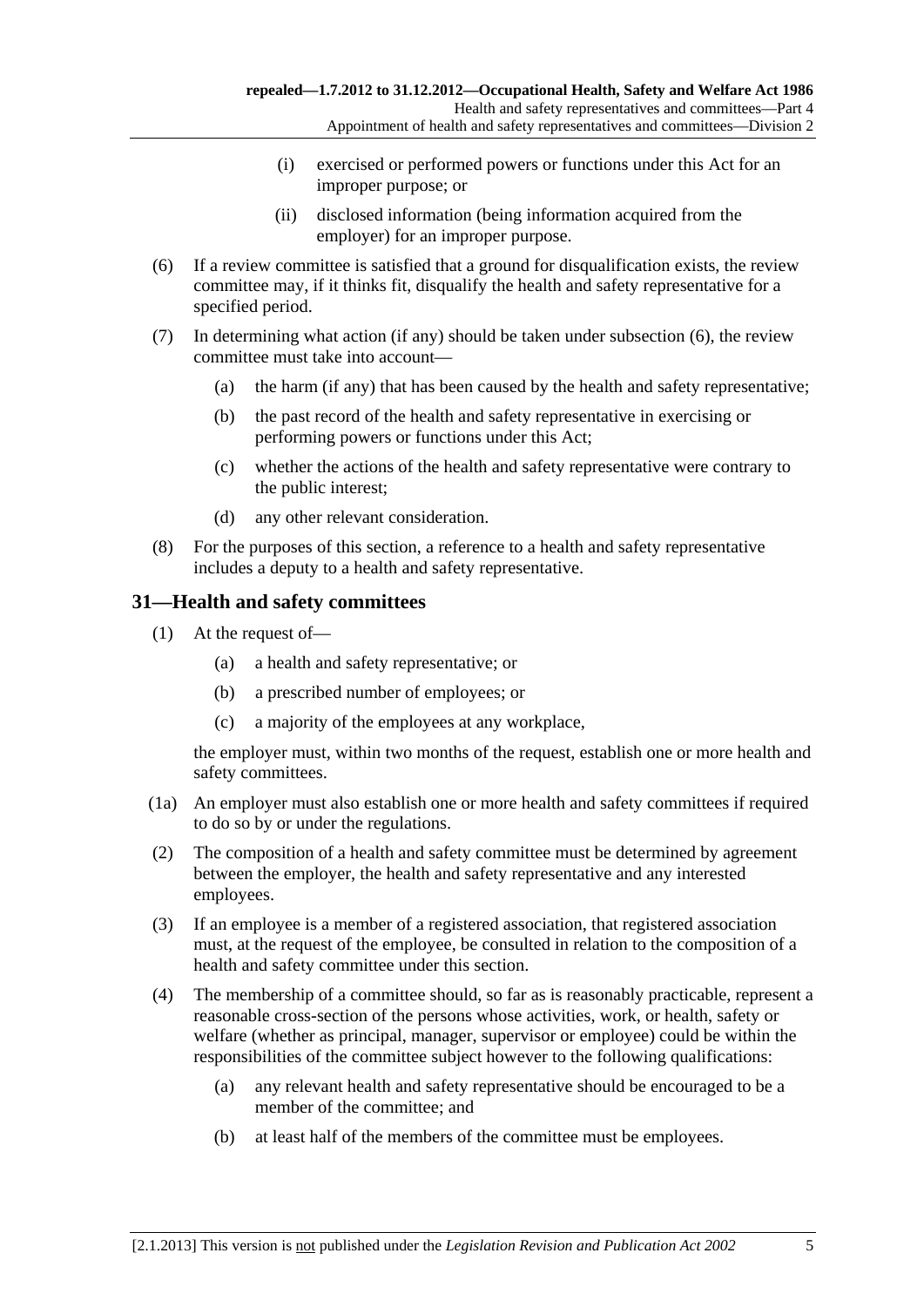- <span id="page-29-0"></span> (5) If at any time agreement cannot be reached on any matter relating to the establishment or composition of a health and safety committee, an interested party may refer the matter to the Industrial Commission to resolve the disagreement.
- (6) Where a matter is referred to the Industrial Commission under [subsection \(5\),](#page-29-0) the Industrial Commission must attempt to resolve the matter by conciliation.
- (7) If a matter cannot be resolved within a reasonable time by conciliation under [subsection \(6\),](#page-29-0) the Industrial Commission must refer the matter to the President of the Industrial Court for determination by a review committee.
- (8) The review committee may determine any matter relating to the establishment or composition of a health and safety committee and its decision is binding on all the parties.
- (9) Subject to the regulations, the proceedings of a health and safety committee will be conducted in such manner as the committee may determine.
- (10) A health and safety committee must hold at least one meeting in every 3 months.
- (11) A meeting of a health and safety committee must be held—
	- (a) on the request of at least half of the members of the committee; or
	- (b) on the request of a health and safety representative; or
	- (c) on the request of the employer.
- (12) The composition of a health and safety committee may be varied at any time by agreement between the employer, any relevant health and safety representative, and any interested employees who are within the responsibility of the committee.
- (13) In addition to the other matters provided by this section, the regulations may make provision for—
	- (a) the term of office of a member of a health and safety committee;
	- (b) the disqualification of a person from acting, or continuing to act, as a member of a health and safety committee;
	- (c) the appointment of a person to a casual vacancy in the membership of a health and safety committee.
- (14) This section does not apply to a prescribed employer or an employer of a prescribed class (if any).

### **Division 2A—Training**

#### **31A—Training of health and safety representatives, deputies and committee members**

- (1) A prescribed person is entitled to take such time off work as is authorised by the regulations for the purposes of taking part in a course of training relating to occupational health, safety or welfare approved by the Advisory Committee for the purposes of this section.
- (2) [Subsection \(1\)](#page-29-0) is subject to the following qualifications:
	- $(a)$  if—
		- (i) the employer employs 20 or less employees; and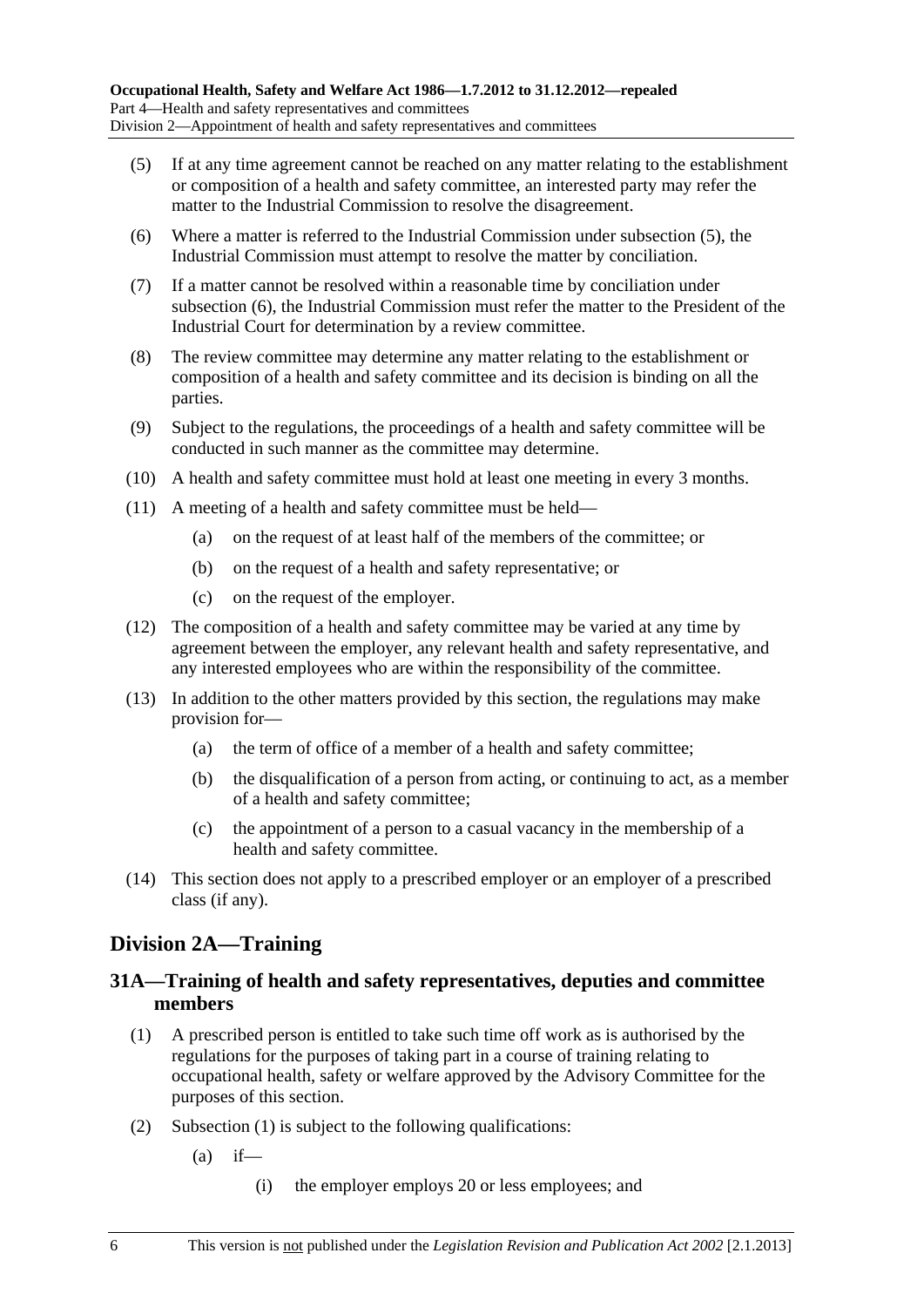<span id="page-30-0"></span> (ii) the employer is not an employer in respect of whom a supplementary levy has been imposed by WorkCover under Part 5 of the *[Workers](http://www.legislation.sa.gov.au/index.aspx?action=legref&type=act&legtitle=Workers%20Rehabilitation%20and%20Compensation%20Act%201986)  [Rehabilitation and Compensation Act 1986](http://www.legislation.sa.gov.au/index.aspx?action=legref&type=act&legtitle=Workers%20Rehabilitation%20and%20Compensation%20Act%201986)*,

a prescribed person may only take such time off work to take part in a course of training as the employer reasonably allows;

- (b) a prescribed person must take reasonable steps to consult with the employer before taking time off work to take part in a course of training under this section.
- (3) If a dispute arises in relation to the entitlement of a prescribed person under this section, the prescribed person or the employer may refer the dispute to the Industrial Commission.
- (4) The Industrial Commission may determine the dispute and the decision of the Industrial Commission is binding on the prescribed person and the employer.
- (5) In this section—

*prescribed person* means—

- (a) a health and safety representative; and
- (b) a deputy to a health and safety representative; and
- (c) a member of a health and safety committee.

#### **31B—Maintenance of pay and reimbursement of expenses**

- (1) A person who takes time off work for the purposes of any training under this Division—
	- (a) is entitled to take that time without the loss of any remuneration (payable by the employer) that the person would have received had he or she been at work for the relevant time; and
	- (b) is entitled to be reimbursed by the employer for any reasonable expenses reasonably incurred by the person with respect to—
		- (i) travelling; or
		- (ii) obtaining meals or accommodation; or
		- (iii) parking fees; or
		- (iv) other matters (if any) prescribed by the regulations,

to the extent that these expenses are over and above, or additional to, expenses that the person would have incurred in any event had he or she been at work at the relevant time.

- (2) If a dispute arises in relation to the entitlement of a person under this section, the person or the employer may refer the dispute to the Industrial Commission.
- (3) The Industrial Commission may determine the dispute and the decision of the Industrial Commission is binding on the person and the employer.

### **31C—Guidelines**

The Advisory Committee may prepare and publish guidelines in relation to the operation of this Division.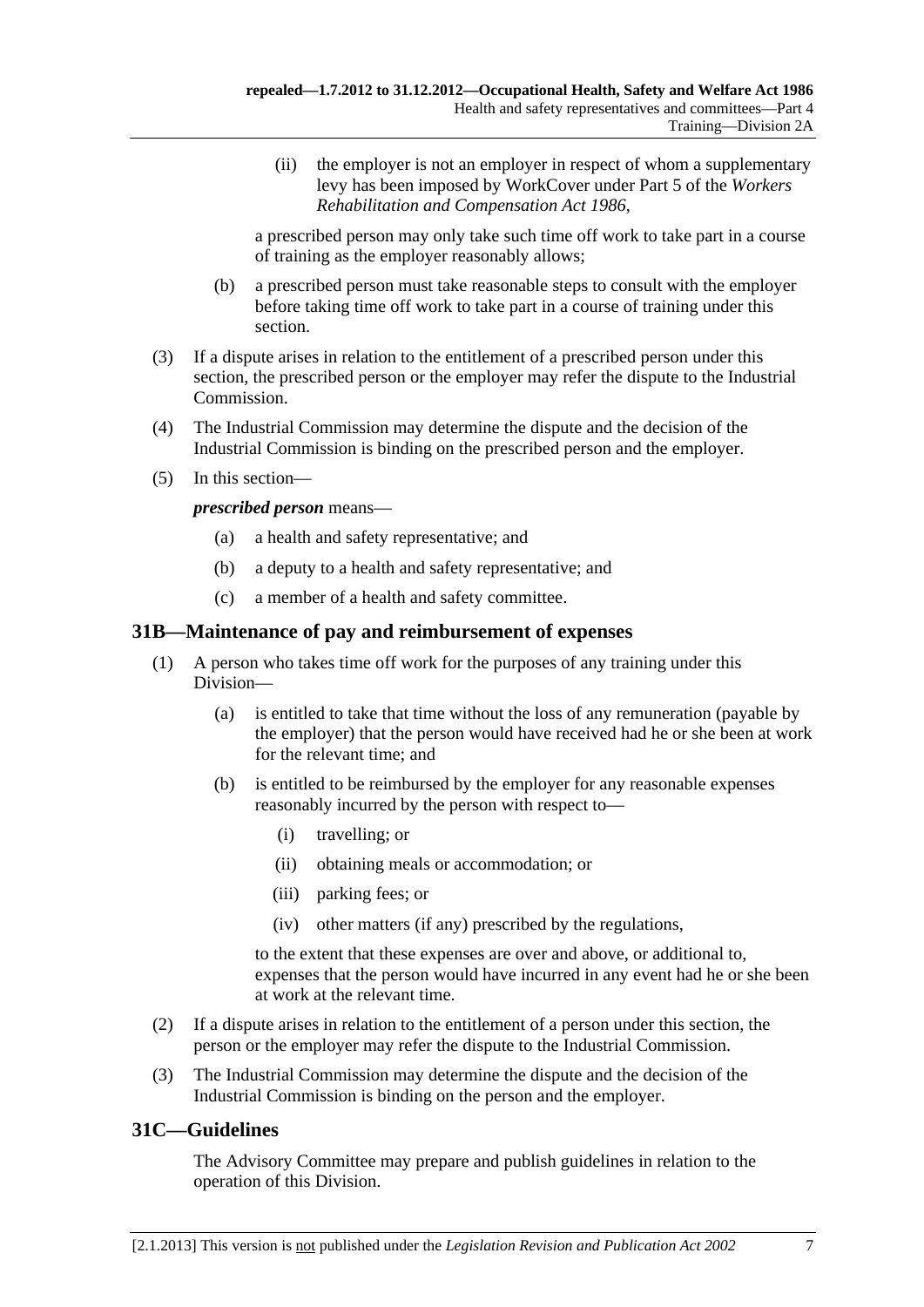### <span id="page-31-0"></span>**Division 3—Functions of health and safety representatives and committees**

#### **32—Functions of health and safety representatives**

- (1) A health and safety representative may, for the purpose of the health, safety and welfare of the employees in the work group that the health and safety representative represents—
	- (a) inspect the whole or any part of any relevant workplace—
		- (i) at any time after giving reasonable notice to the employer (which must state the name of any consultant who is to accompany the representative during the inspection and the purpose for which the consultant's advice is sought); or
		- (ii) immediately, in the event of an accident, dangerous occurrence or imminent danger or risk to the health or safety of any person;
	- (b) accompany an inspector during an inspection of any relevant workplace;
	- (c) investigate complaints relating to occupational health, safety or welfare made by employees in the work group;
	- (d) at the request of the employee, be present at any interview concerning occupational health, safety or welfare between an inspector and an employee;
	- (e) at the request of the employee, be present at any interview concerning occupational health, safety or welfare between the employer (or a representative of the employer) and an employee;
	- (f) make representations to the employer on any matter that relates to occupational health, safety or welfare at any relevant workplace.
- (2) In relation to the inspection of a workplace under subsection  $(1)(a)$ , a health and safety representative may—
	- (a) be accompanied by such consultants as the representative thinks fit; and
	- (b) discuss any matter affecting health, safety or welfare with any employee at the workplace; and
	- (c) carry out any investigation that may appear appropriate.
- (3) [Subsections \(1\)](#page-31-0) and [\(2\)](#page-31-0) are subject to the following qualifications:
	- (a) a health and safety representative is only entitled to be accompanied on an inspection by a consultant approved by—
		- (i) the Advisory Committee; or
		- (ii) a health and safety committee that has responsibilities in relation to the work group that the health and safety representative represents; or
		- (iii) the employer; and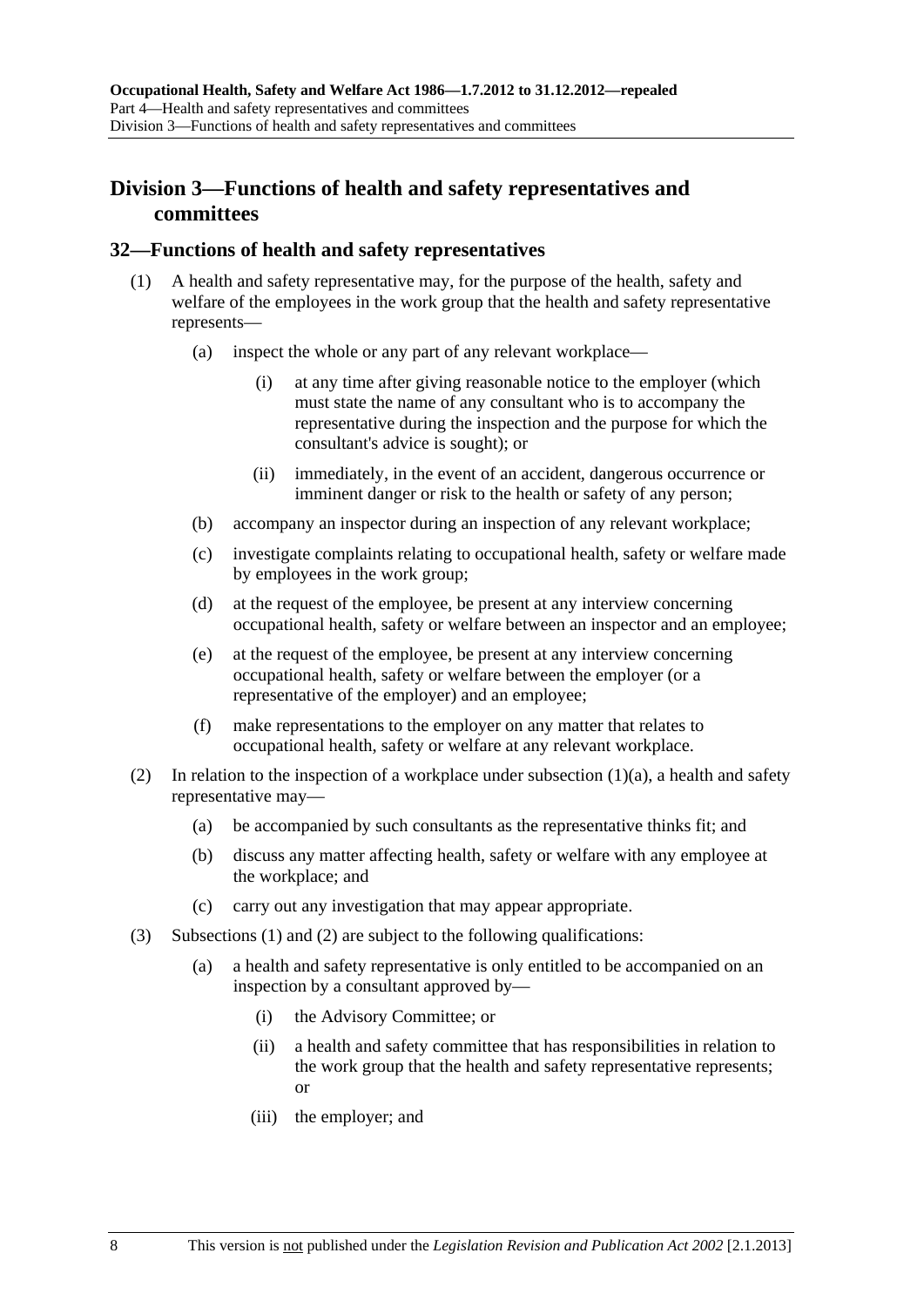- <span id="page-32-0"></span> (b) a health and safety representative should take reasonable steps to consult with the employer in relation to carrying out an investigation of any workplace and the outcome of any such investigation.
- (4) An employer is not liable for the cost of a consultant attending at a workplace pursuant to this section.
- (5) The powers and functions of a health and safety representative under this Act are limited to acting in relation to the work group that the health and safety representative represents.
- (6) No provision of this Act may be construed as imposing any duty on a health and safety representative in his or her capacity as a health and safety representative.
- (7) Where a health and safety representative exercises or performs a power or function under this Act—
	- (a) for an improper purpose intending to cause harm to the employer or a commercial or business undertaking of the employer; or
	- (b) for an improper purpose related to an industrial claim or dispute,

the health and safety representative is guilty of an offence.

Maximum penalty: Division 6 fine.

(8) In this section—

*consultant* means a person who is, by reason of his or her experience or qualifications, suitably qualified to advise on issues relating to occupational health, safety or welfare.

#### **33—Functions of health and safety committees**

- (1) The functions of a health and safety committee are—
	- (a) to facilitate co-operation between an employer and the employees of the employer in initiating, developing, carrying out and monitoring measures designed to ensure the health, safety and welfare at work of the employees; and
	- (b) to assist in the resolution of issues relating to occupational health, safety or welfare that arise at any relevant workplace; and
	- (c) to assist in the formulation, review and dissemination (in such languages as are appropriate) to employees of the occupational health, safety and welfare practices, procedures and policies that are to be followed at any relevant workplace; and
	- (d) to consult with the employer on any proposed changes to occupational health, safety or welfare practices, procedures or policies; and
	- (e) to keep under review—
		- (i) developments in the field of rehabilitation of employees who suffer work-related injuries; and
		- (ii) the employment of employees who suffer from any form of disability; and
	- (f) to assist—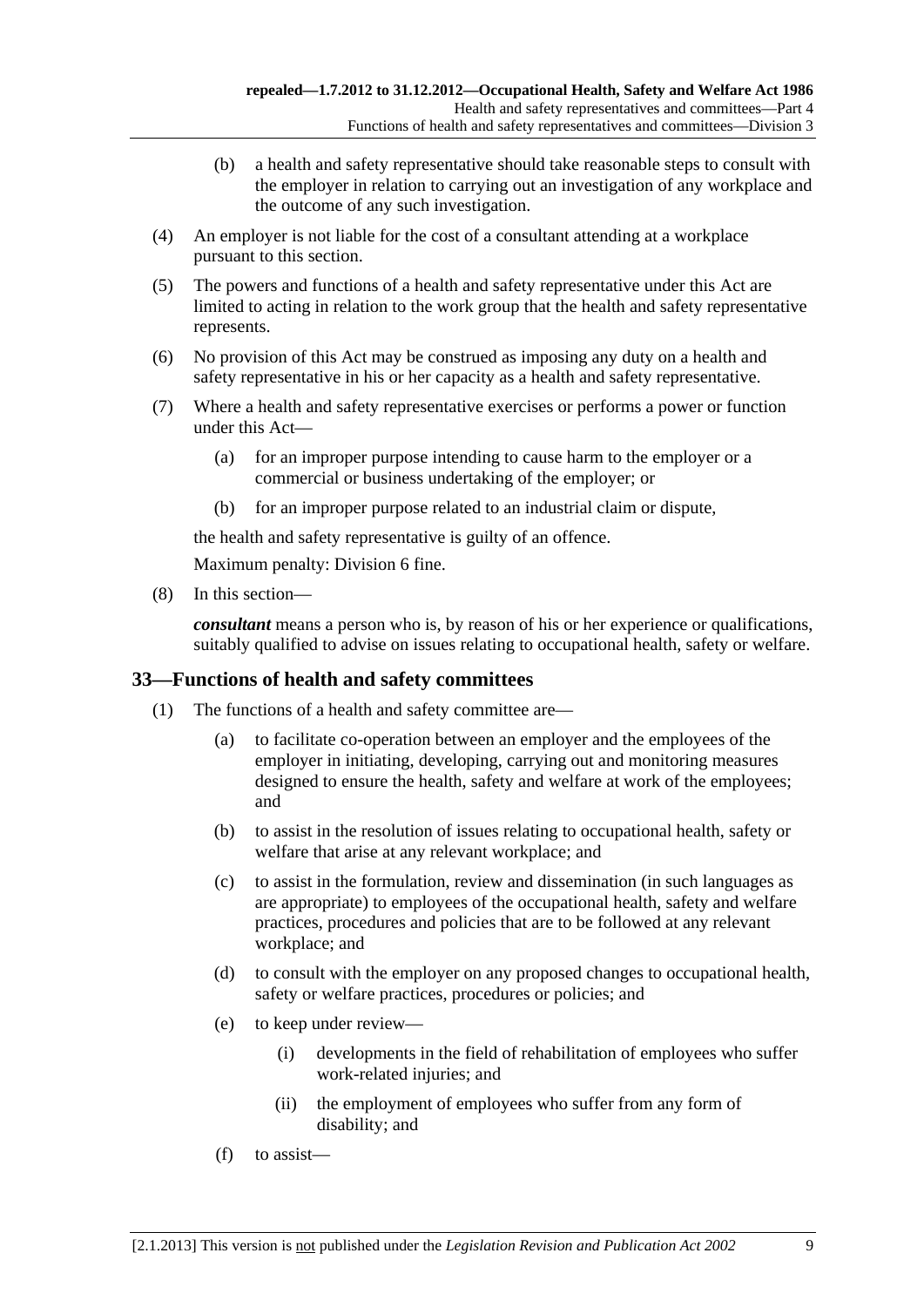- <span id="page-33-0"></span> (i) in the return to work of employees who have suffered work-related injuries; and
- (ii) in the employment of employees who suffer from any form of disability; and
- (g) such other functions as are prescribed or agreed upon by the employer and the health and safety committee.
- (2) A health and safety committee may establish such sub-committees as it thinks fit (which may, but need not consist of, or include, members of the committee) to provide advice or to assist it in the performance of its functions under this Act.
- (3) A health and safety committee may delegate any of its functions to a sub-committee established under [subsection \(2\).](#page-33-0)
- (4) A delegation under [subsection \(3\)—](#page-33-0)
	- (a) may be made subject to such conditions as the health and safety committee thinks fit; and
	- (b) is revocable at will; and
	- (c) does not derogate from the power of the committee to act in any matter itself.

#### **34—Responsibilities of employers**

- (1) An employer must—
	- (a) consult any relevant health and safety representatives and health and safety committees on any proposed changes to any workplace, the plant used at any workplace, the substances used, handled, processed or stored at any workplace, the work to be conducted at any workplace or the procedures for carrying out work at any workplace, where those changes might affect the health, safety or welfare of employees at the workplace; and
	- (b) consult any relevant health and safety representatives and health and safety committees on the occupational health, safety and welfare practices, procedures and policies that are to be followed at any workplace; and
	- (c) consult any relevant health and safety representatives and health and safety committees on any proposed changes to occupational health, safety and welfare practices, procedures or policies; and
	- (d) consult any relevant health and safety representatives on any proposed application to the designated person for the modification of the requirements of any regulation; and
	- (e) at the request of the employee, permit a health and safety representative to be present at any interview concerning occupational health, safety or welfare between the employer (or a representative of the employer) and an employee who is a member of the work group that the health and safety representative represents; and
	- (f) permit any relevant health and safety representative to accompany an inspector during an inspection of any workplace; and
	- (g) permit a health and safety representative to have access to such information as the employer possesses or can reasonably obtain—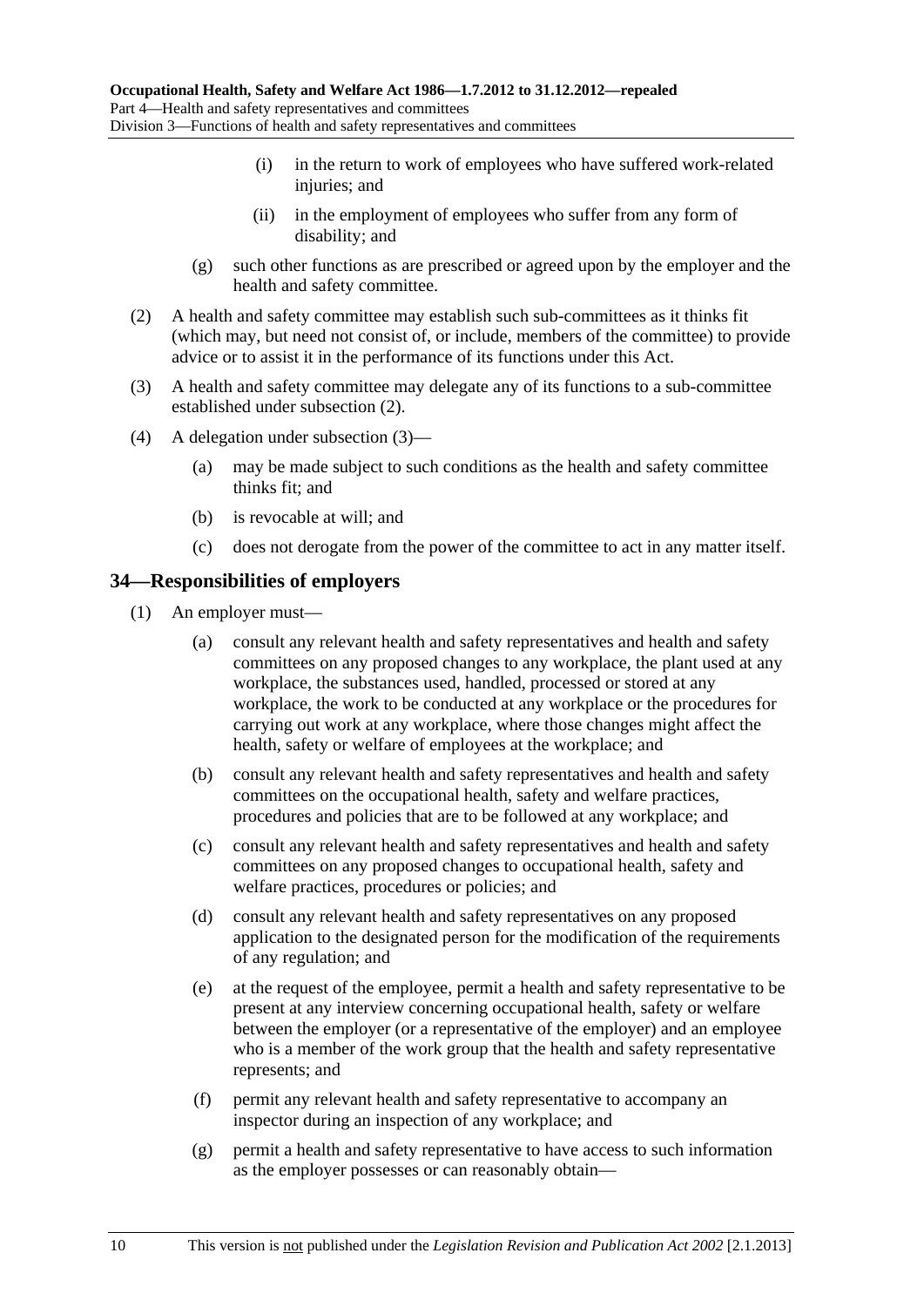- <span id="page-34-0"></span> (i) relating to risks that arise or may arise at any workplace where employees who are members of the work group that the health and safety representative represents work, out of work conducted at any workplace or out of plant or substances used at any workplace; or
- (ii) concerning the health and safety of the employees of the employer (but personal information regarding the health of an employee must not be divulged under this subparagraph without the consent of the employee),

and, when requested to do so, supply a copy of that information to the health and safety representative; and

- (h) immediately notify a health and safety representative of the occurrence of an accident, dangerous occurrence, imminent danger or risk or hazardous situation that affects or may affect any employee who is a member of the work group that the health and safety representative represents; and
- (i) notify a health and safety representative of the occurrence of any work-related injury to an employee who is a member of the work group that the health and safety representative represents; and
- (j) provide such other facilities and assistance to health and safety representatives as are necessary or prescribed to enable them to perform their functions under this Act.
- (2) An employer is not required to give to a health and safety representative under subsection  $(1)(g)$ —
	- (a) information that is privileged on the ground of legal professional privilege; or
	- (b) information that is relevant to proceedings that have been commenced under this Act.
- (3) A health and safety representative is entitled to take such time off work as is reasonably necessary for the purposes of performing the functions of a health and safety representative under this Act.
- (4) A health and safety representative who takes time off work under [subsection \(3\)](#page-34-0)
	- (a) is entitled to take that time without the loss of any remuneration (payable by the employer) that the health and safety representative would have received had he or she been at work for the relevant time; and
	- (b) is entitled to be reimbursed by the employer for any reasonable expenses reasonably incurred by the health and safety representative with respect to—
		- (i) travelling; or
		- (ii) obtaining meals or accommodation; or
		- (iii) parking fees; or
		- (iv) other matters (if any) prescribed by the regulations,

to the extent that these expenses are over and above, or additional to, expenses that the health and safety representative would have incurred in any event had he or she been at work at the relevant time.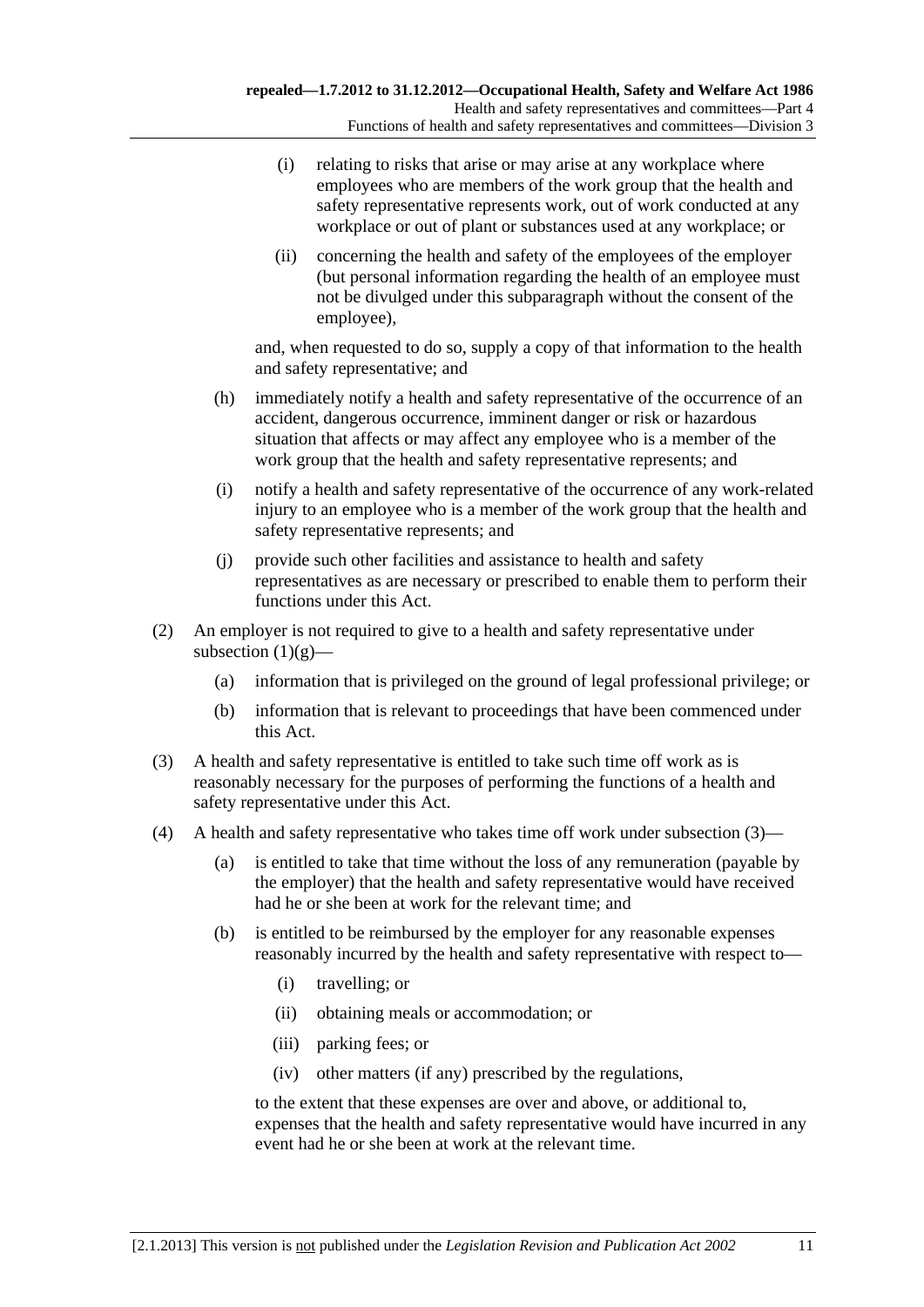- <span id="page-35-0"></span> (5) A health and safety representative must take reasonable steps to obtain the agreement of the employer before incurring any expenses that he or she intends to claim under [subsection \(4\)\(b\)](#page-34-0) (and that agreement must not be unreasonably withheld).
- (5a) The Advisory Committee may prepare and publish guidelines in relation to the operation of [subsections \(3\), \(4\)](#page-34-0) and [\(5\).](#page-35-0)
- (6) If a dispute arises in relation to the entitlement of a health and safety representative under [subsection \(3\)](#page-34-0) or [\(4\)](#page-34-0), the health and safety representative or the employer may refer the dispute to the Industrial Commission.
- (7) The Industrial Commission may determine the dispute and the decision of the Commission is binding on the health and safety representative and the employer.

### **Division 4—Resolution of health, safety or welfare issues**

### **35—Default notices**

- (1) Where a health and safety representative is of the opinion that a person—
	- (a) is contravening a provision of this Act; or
	- (b) has contravened a provision of this Act in circumstances that make it likely that the contravention will be repeated,

the health and safety representative must consult with the employer in relation to the matter.

- (2) If the health and safety representative and the employer are unable within a reasonable time to resolve a particular matter pursuant to [subsection \(1\)](#page-35-0), the matter must, if there is a health and safety committee that has responsibility in relation to the matter, be referred to that committee or, if there is no such committee, the matter may be referred to an inspector.
- (3) Despite [subsections \(1\)](#page-35-0) and [\(2\),](#page-35-0) if after taking reasonable steps to stop by consultation a contravention of this Act or prevent a repeated contravention of this Act the health and safety representative is of the opinion that the matter has not been satisfactorily resolved, the health and safety representative may issue a default notice requiring the person to whom the notice is addressed to remedy the contravention.
- (4) A health and safety representative must not issue a default notice in relation to any matter that is the subject of an improvement notice or a prohibition notice. Maximum penalty: Division 7 fine.
- (5) Where a health and safety representative issues a default notice, the notice must—
	- (a) state that the health and safety representative is of the opinion that a person—
		- (i) is contravening a provision of this Act; or
		- (ii) has contravened a provision of this Act in circumstances that make it likely that the contravention will be repeated; and
	- (b) state the grounds of the health and safety representative's opinion.
- (6) A health and safety representative may specify in a default notice a day by which the matters referred to in the notice must be remedied.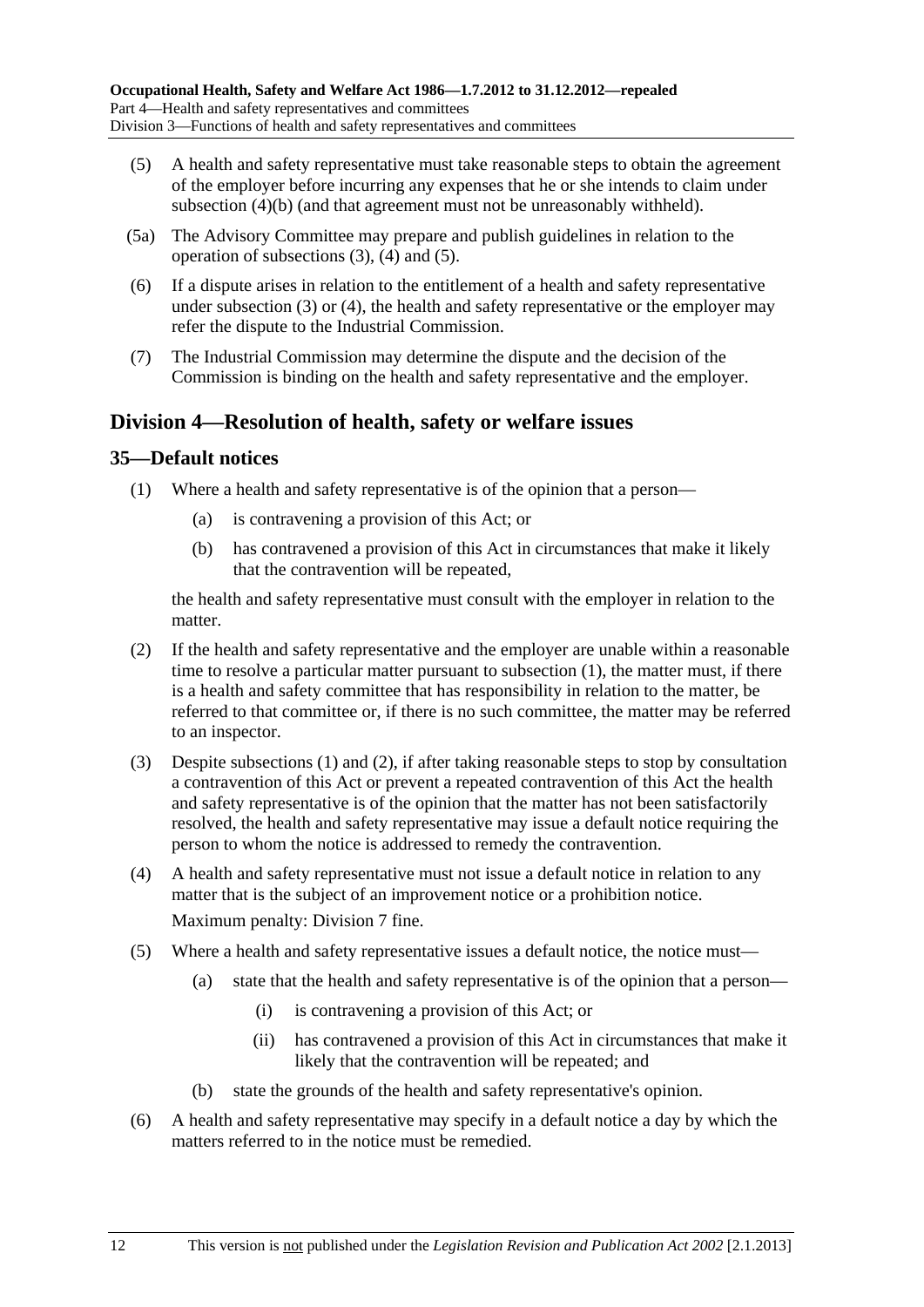<span id="page-36-0"></span> (7) Where a default notice is issued to an employee, the employee must, as soon as is reasonably practicable after receiving it, give the notice, or a copy of the notice, to his or her employer.

Maximum penalty: Division 6 fine.

- (8) Subject to [subsection \(11\),](#page-36-0) a person to whom a default notice is addressed or, where that person is an employee, that person's employer, must take all reasonable steps to remedy—
	- (a) if a day has been specified under [subsection \(6\)—](#page-35-0)by that day;
	- (b) if a day has not been specified under [subsection \(6\)—](#page-35-0)within a reasonable time,

the matters referred to in the notice.

Maximum penalty: Division 3 fine.

- $(9)$  If—
	- (a) a person to whom a default notice is addressed or, where that person is an employee, that person's employer, considers that a default notice need not have been issued or is, for some other reason, inappropriate; or
	- (b) a health and safety representative—
		- (i) considers that there has been unreasonable delay in taking action under [subsection \(8\)](#page-36-0); or
		- (ii) is dissatisfied with the action taken under that subsection in response to the notice,

an inspector may be requested to attend at the workplace.

- (10) A request under [subsection \(9\)\(a\)](#page-36-0) must be made by a person within 14 days of the receipt of the default notice (or a copy of the notice) by the person.
- (11) Where an inspector has been requested to attend at a workplace under [subsection \(9\)\(a\)](#page-36-0), the operation of the default notice is, pending the attendance of the inspector, suspended.
- (12) Where a default notice is issued, the person to whom notice is addressed must, on receipt of the notice (or a copy of the notice)—
	- (a) bring the notice to the attention of any person whose work is affected by the notice; and
	- (b) display the notice or a copy of the notice in a prominent place at or near any workplace that is affected by the notice; and
	- (c) keep a copy of the notice for such period as may be prescribed.

Maximum penalty: Division 6 fine.

 (13) A person must not remove a notice or a copy of a notice displayed pursuant to [subsection \(12\)](#page-36-0) while the notice is in force.

Maximum penalty: Division 6 fine.

- (14) A default notice may be cancelled—
	- (a) at any time, by the health and safety representative who issued the notice; or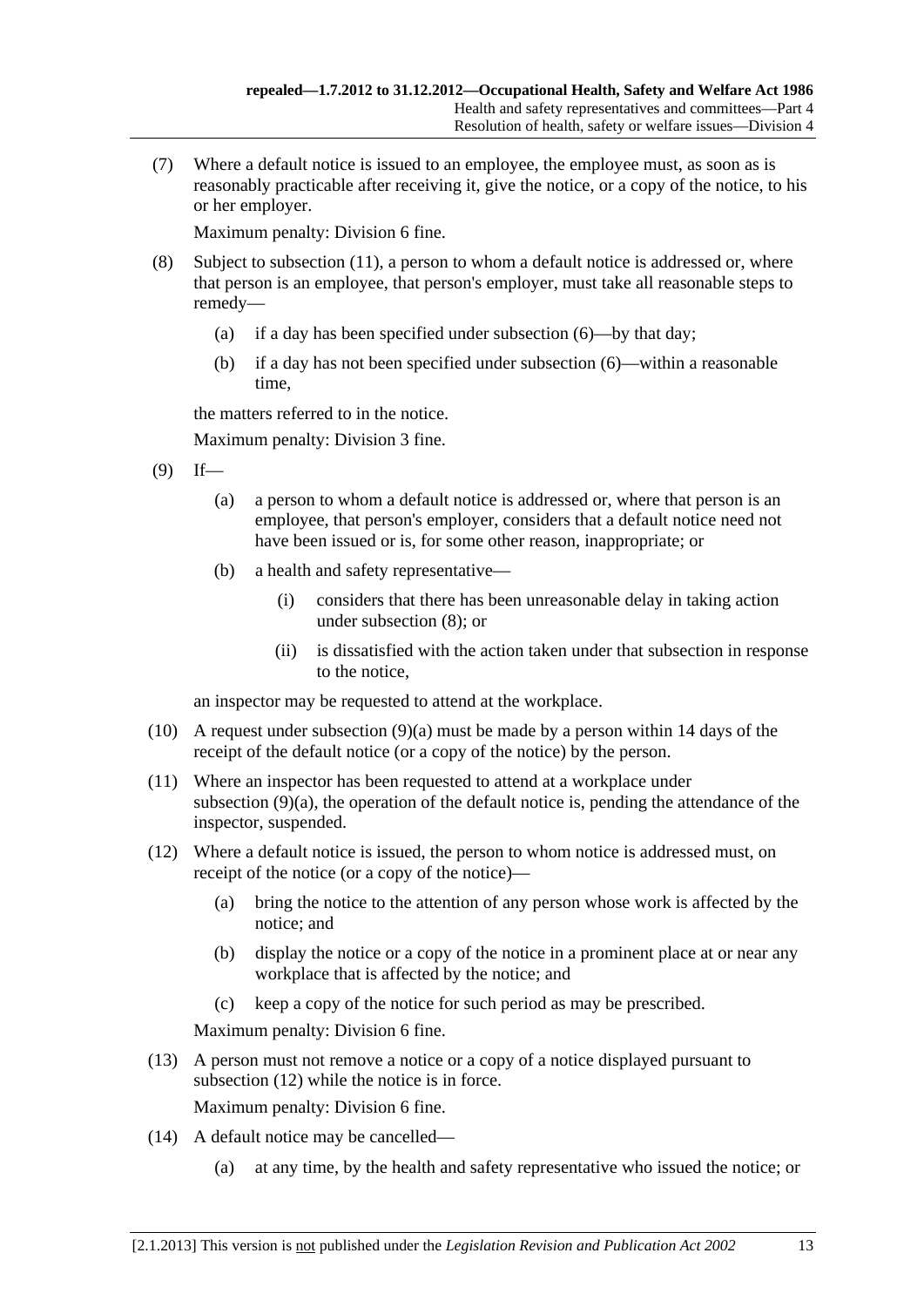<span id="page-37-0"></span> (b) if the health and safety representative is absent from the workplace and cannot reasonably be contacted, by a health and safety committee that has responsibilities in relation to the matter.

#### **36—Action where the health and safety of a worker is threatened**

- (1) Where a health and safety representative is of the opinion that there is an immediate threat to the health or safety of an employee who is a member of the work group that the health and safety representative represents, the health and safety representative must consult with the employer in relation to the matter.
- (2) If the health and safety representative and the employer are unable within a reasonable time to resolve a particular matter pursuant to [subsection \(1\)](#page-37-0), the matter must, if there is a health and safety committee that has responsibility in relation to the matter, be referred to that committee or, if there is no such committee, the matter must be referred to an inspector.
- (3) Despite [subsections \(1\)](#page-37-0) and [\(2\),](#page-37-0) if the health and safety representative is of the opinion that given the nature of the threat and degree of risk work should immediately cease, the health and safety representative may direct that work cease until adequate measures are taken to protect the health and safety of an employee.
- (4) Where a health and safety representative gives a direction that work cease—
	- (a) if the direction is given without consultation with the employer or before the matter has been considered by a health and safety committee (if any) that has responsibility in relation to the matter, the health and safety representative must, as soon as practicable after giving the direction, consult with the employer and, if it is necessary or appropriate, with the committee; and
	- (b) the employer or the health and safety representative may request an inspector to attend at the workplace.

#### **37—Attendance by inspector**

- (1) Where a matter is referred to an inspector under this Division, the inspector must attend at the workplace as soon as possible but in any event—
	- (a) if a direction has been given that work cease—
		- (i) where the workplace is within the metropolitan area—within 1 business day;
		- (ii) where the workplace is outside the metropolitan area—within 2 business days; or
	- (b) in any other case—within 7 business days.
- (2) An inspector—
	- (a) must attempt to resolve any occupational health, safety or welfare matter that remains unresolved; and
	- (b) if a default notice has been issued, may—
		- (i) confirm the notice; or
		- (ii) confirm the notice with such modifications as the inspector thinks fit; or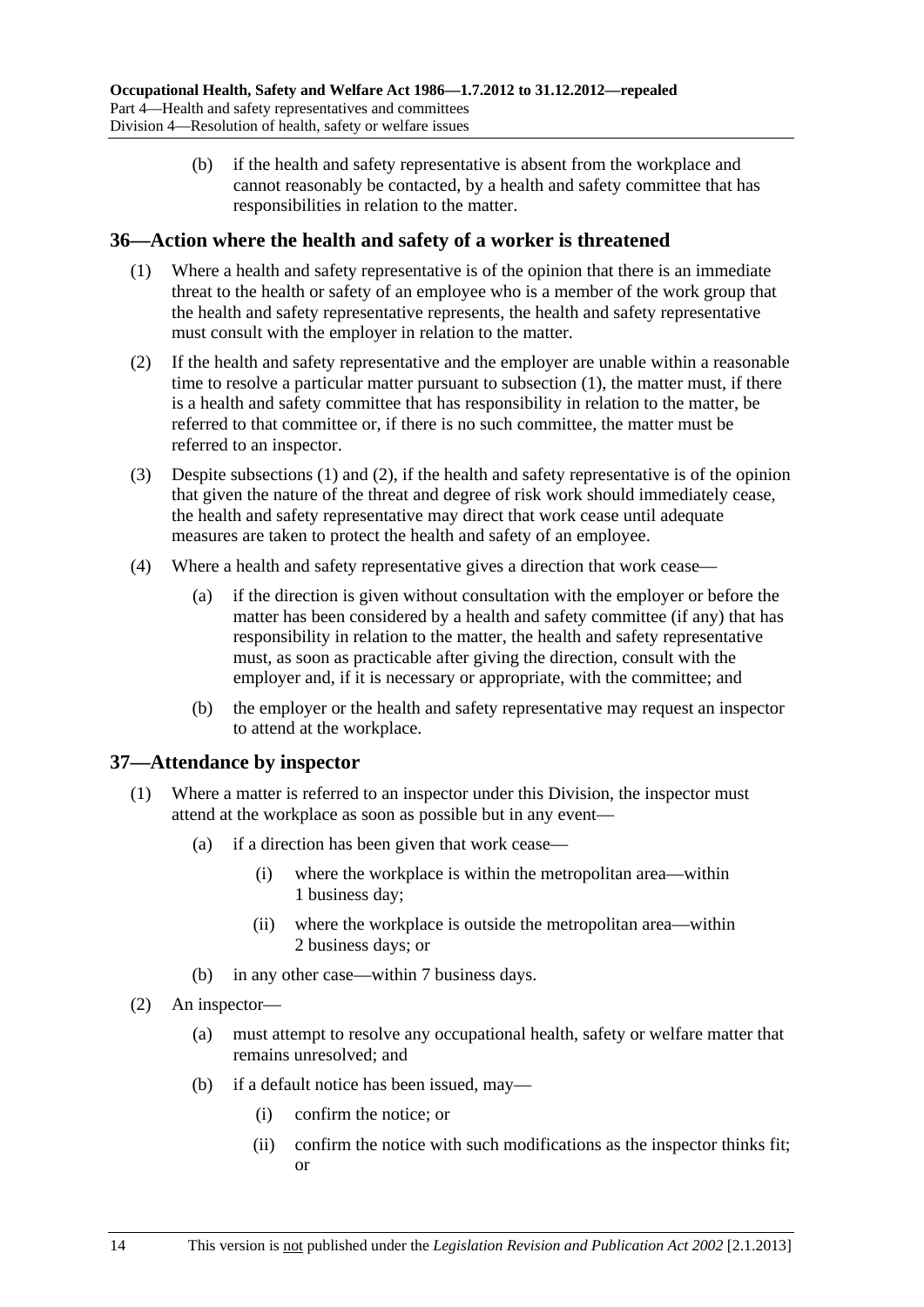- (iii) cancel the notice; and
- (c) if the inspector thinks fit, may issue a prohibition notice or an improvement notice; and
- (d) may make such recommendations or take such other action as appear appropriate.
- (3) Where a work cessation direction was given and an inspector determines that there was an immediate threat to health or safety justifying a cessation of work or that the health and safety representative reasonably believed that such a threat existed, any employee employed in the work who is remunerated by wages or salary is entitled to be paid for the period of cessation so as not to suffer a loss of income.
- (4) Where an inspector confirms a default notice or confirms such a notice with modifications, the inspector must order the person to whom the notice was addressed to comply with the notice within a period specified by the inspector.
- (5) A person who contravenes or fails to comply with a default notice that is confirmed by an inspector within the period specified by the inspector is guilty of an offence. Maximum penalty: Division 3 fine.
- (6) An employer, employee or health and safety representative who is dissatisfied with the actions of an inspector under this section may apply to the President of the Industrial Court for the determination of the matter by a review committee.
- (7) At the conclusion of a review under this section, a review committee may give such directions as it thinks fit.
- (8) A person must not contravene or fail to comply with a direction of a review committee within any period specified by the review committee.

# **37A—Division not to derogate from other referrals to an inspector**

Nothing in this Division limits or derogates from the ability of a health and safety representative, employee or other person to refer at any time any matter concerning occupational health, safety or welfare to an inspector or other person involved in the administration or enforcement of this Act.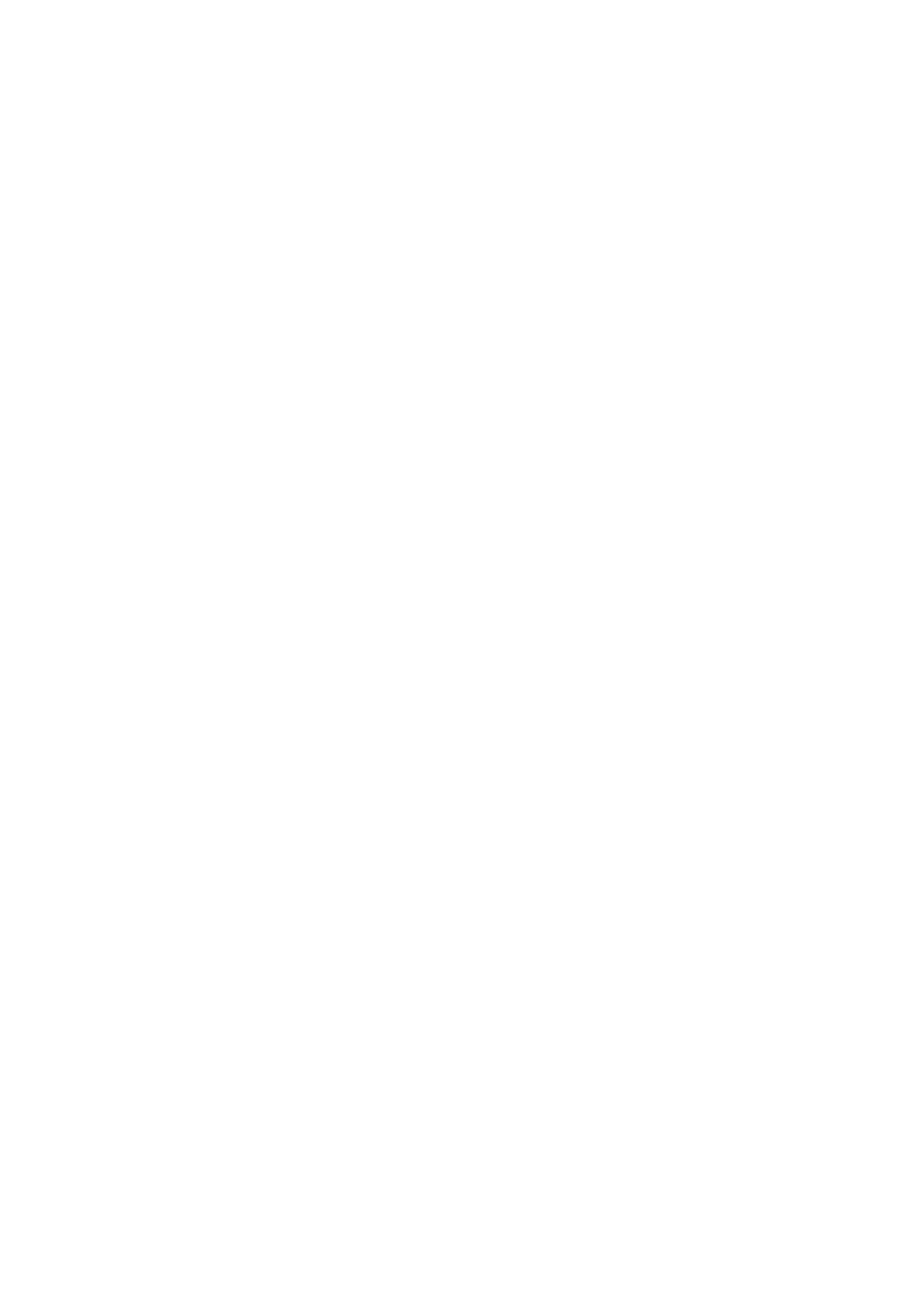# <span id="page-40-0"></span>**Part 5—Inspections**

# **38—Powers of entry and inspection**

- (1) For the purposes of this Act, an inspector or a person authorised by the Director to exercise the powers conferred by this section may—
	- (a) enter at any time any workplace, or any other place where any plant to which this Act extends by virtue of [Schedule 2](#page-73-0) is situated;
	- (b) inspect the place, anything at the place and work in progress at the place;
	- (c) require a person who has custody or control of books, documents or records to produce such books, documents or records;
	- (d) examine, copy and take extracts from any books, documents or records, or require an employer to provide a copy of any books, documents or records;
	- (e) take photographs, films or video or audio recordings;
	- (f) take measurements, make notes and records and carry out tests;
	- (g) require any person to answer, to the best of that person's knowledge, information and belief, any question relating to the health, safety or welfare of persons at any workplace or to any other matter to which this Act applies (whether the question is put directly or through an interpreter);
	- (h) require an employer to produce a copy of any statement or record that is required to be prepared or kept under this Act.
- $(1a)$  Subsection  $(1)(a)$  is subject to the following qualifications:
	- (a) a person cannot enter a workplace where a self-employed person works alone except where he or she has a reasonable belief that there is a risk to the health or safety of a person other than the self-employed person; and
	- (b) a person cannot enter a place which is not a workplace (being a place where any plant to which this Act extends by virtue of [Schedule 2](#page-73-0) is situated) except where he or she is doing so at a reasonable time.
- (2) Where—
	- (a) a person whose native language is not English is suspected of having breached this Act; and
	- (b) the person is being interviewed by an inspector in relation to that suspected breach; and
	- (c) the person is not reasonably fluent in English,

the person is entitled to be assisted by an interpreter during the interview.

- (3) A person is not required to provide under [subsection \(1\)—](#page-40-0)
	- (a) information that is privileged on the ground of legal professional privilege; or
	- (b) information that is relevant to proceedings that have been commenced under this Act.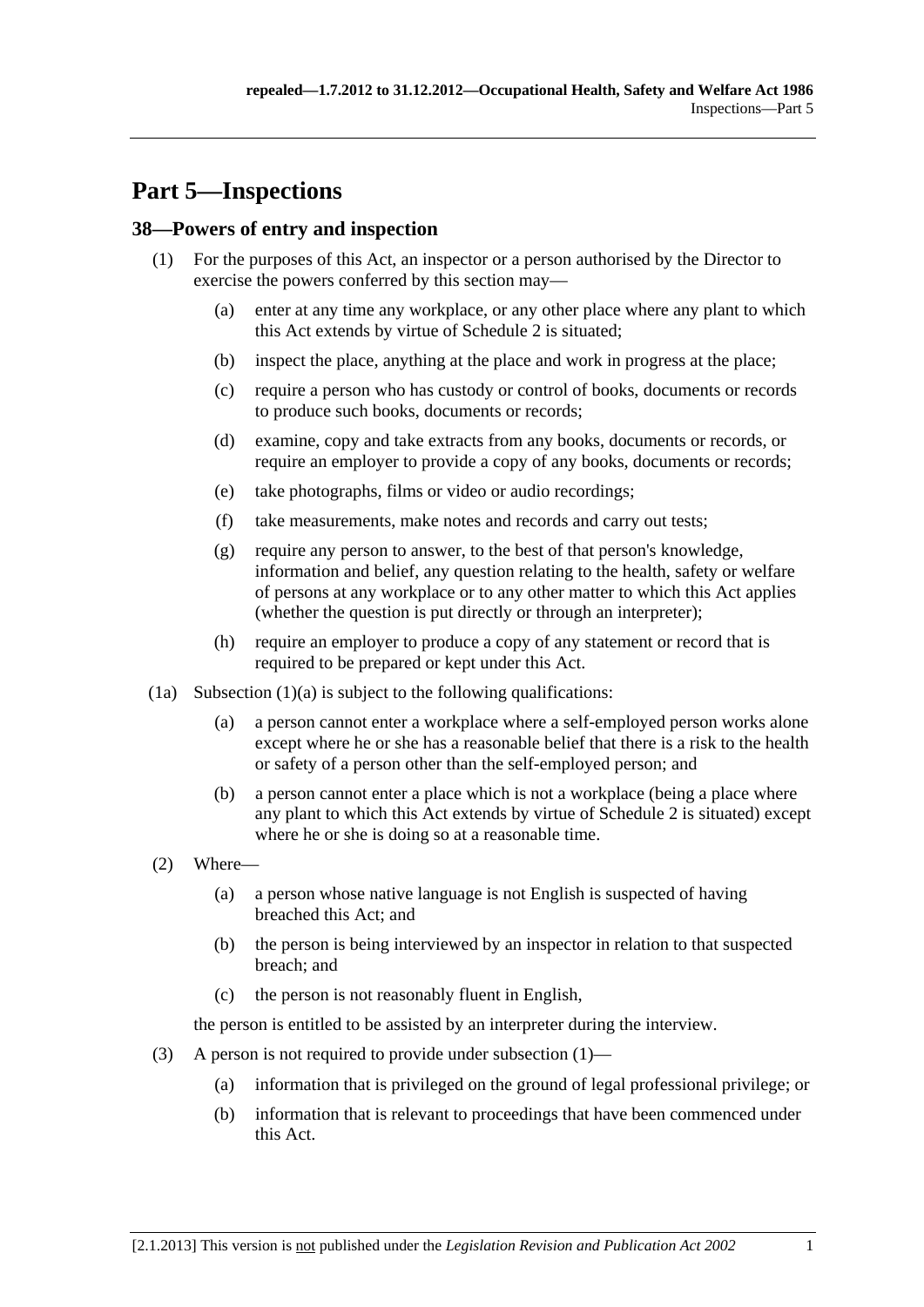- <span id="page-41-0"></span> (4) In addition to the powers contained in [subsection \(1\),](#page-40-0) an inspector may, if the inspector suspects on reasonable grounds that an offence against this Act has been committed, seize and retain anything that affords evidence of that offence, or in relation to which the offence is suspected of having been committed.
- (5) An inspector who has seized anything under [subsection \(4\)](#page-41-0) must, on request, provide a receipt for the thing seized.
- (6) In the exercise of powers under this section, a person may be accompanied or assisted by such persons, authorised by the Director, as may be necessary or desirable in the circumstances.
- (7) The occupier of a place that is the subject of an inspection under this section and any employer at that place must provide such assistance as may be necessary to facilitate the exercise of the powers conferred by this section.
- (8) A person must not—
	- (a) hinder or obstruct an inspector or other authorised person in the exercise of a power conferred by this section; or
	- (b) refuse or fail, without lawful excuse, to comply with a requirement under this section.

Maximum penalty: Division 5 fine.

- (9) Where the occupier of a workplace becomes aware of the attendance of an inspector at the workplace, the occupier must notify the health and safety representatives who are present at the workplace.
- (10) Where an inspector carries out an inspection of a workplace under this section, the inspector—
	- (a) must take reasonable steps to consult with the occupier of the workplace (or, if the occupier is not present, the person who at that time is apparently in control of the workplace), any employer of employees at the workplace and any health and safety representative who represents those employees on—
		- (i) any occupational health, safety or welfare issue that arises from the inspection; and
		- (ii) the action (if any) that the inspector considers should be taken as a result of the inspection; and
	- (b) must make available to the occupier, any employer and any health and safety representative copies of any written report (or any part of a written report) made by the inspector in relation to the inspection, insofar as that report relates to—
		- (i) factual information obtained during the inspection; or
		- (ii) the action (if any) that the inspector has taken or proposes to take as a result of the inspection,

(and, when requested to do so, must supply a copy of that report or that part of the report to the occupier, employer and health and safety representatives); and

(c) must take reasonable steps—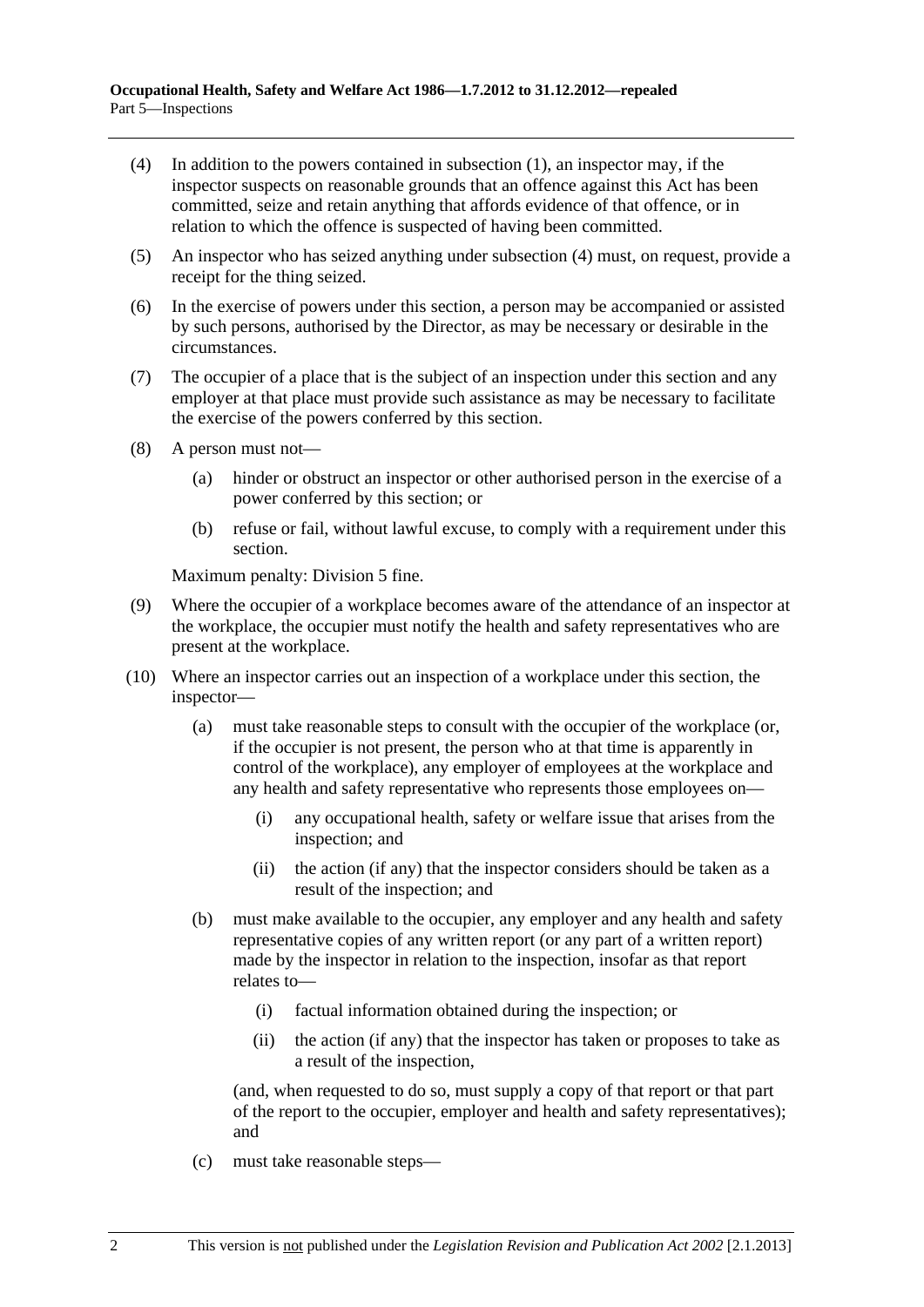- (i) to relate to a health and safety representative the contents of any oral report made by the inspector to the occupier or an employer at the workplace and the details of any consultation that has occurred in the absence of the health and safety representative (insofar as that report or consultation relates to the health, safety or welfare of employees in the work group that the health and safety representative represents); and
- (ii) to relate to an employer the contents of any oral report made by the inspector to a health and safety representative at the workplace and the details of any consultation that has occurred in the absence of the employer.
- (11) An inspector who has a pecuniary or other personal interest in any business carried on at a workplace must not inspect that workplace unless and until the inspector has disclosed that interest to the Director and has obtained the Director's permission to carry out the inspection.

Maximum penalty: Division 6 fine.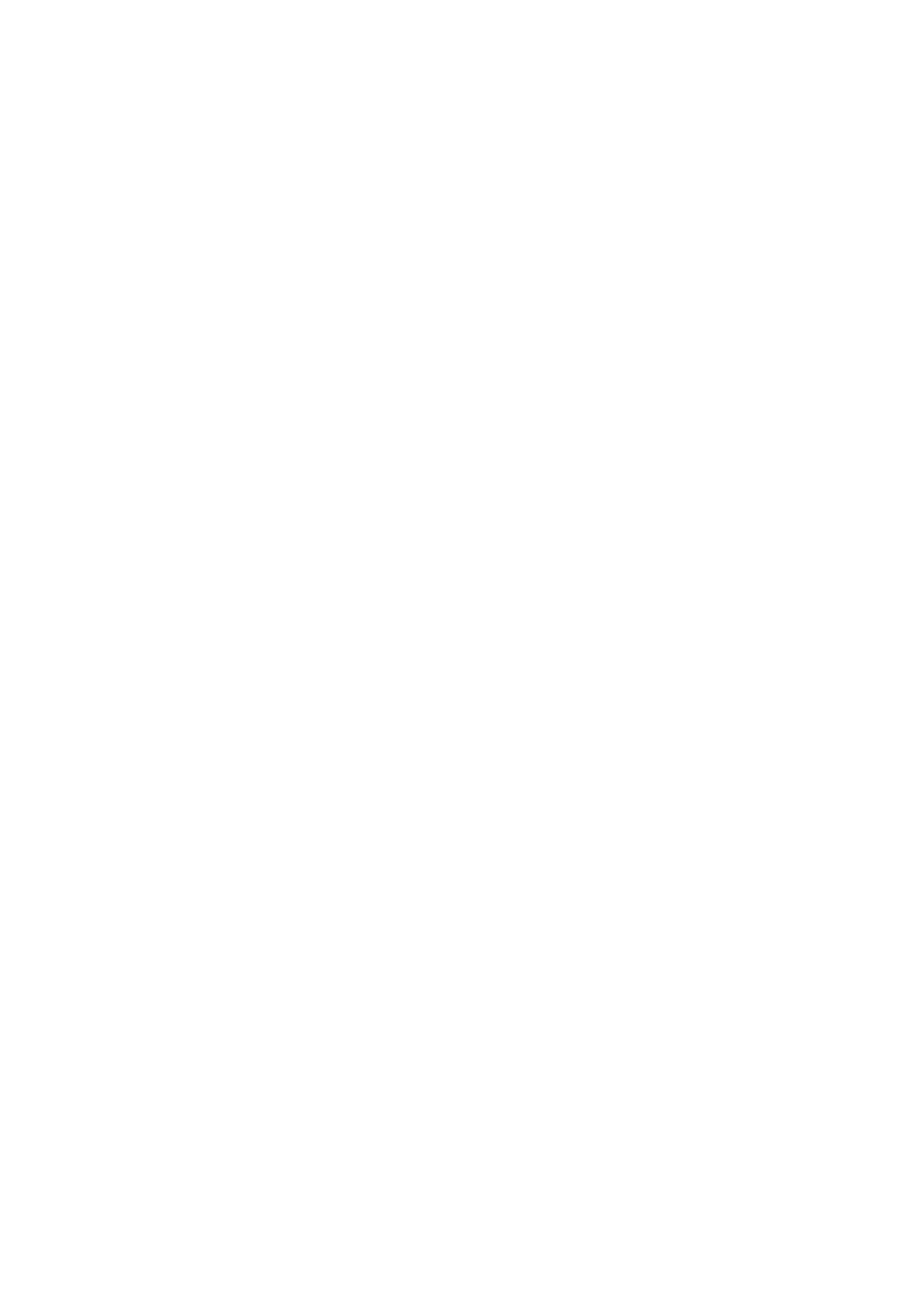# <span id="page-44-0"></span>**Part 6—Improvement notices and prohibition notices**

#### **39—Improvement notices**

- (1) Where an inspector is of the opinion that a person—
	- (a) is contravening a provision of this Act; or
	- (b) has contravened a provision of this Act in circumstances that make it likely that the contravention will be repeated,

the inspector may issue an improvement notice requiring the person to whom the notice is addressed to remedy the matters occasioning the contravention or likely contravention.

- (2) An improvement notice must—
	- (a) state that the inspector is of the opinion that a person—
		- (i) is contravening a provision of this Act; or
		- (ii) has contravened a provision of this Act in circumstances that make it likely that the contravention will be repeated; and
	- (b) state the grounds of the inspector's opinion; and
	- (c) specify the provision of this Act in respect of which that opinion is held; and
	- (d) make provision for a statement (a *statement of compliance*) that is to be completed by the person required to comply with the notice when the matters to which the notice relates have been remedied.
- (3) An inspector may—
	- (a) include in an improvement notice directions as to the measures to be taken to remedy the contravention, or to avoid further contravention, of the Act;
	- (b) specify in an improvement notice a day by which the matters referred to in the notice must be remedied.
- (4) Subject to this Act, a person who contravenes or fails to comply with an improvement notice is guilty of an offence.

Maximum penalty: Division 3 fine.

Expiation fee: \$315.

 (5) The person required to comply with an improvement notice must, within 5 business days after the matters to which the notice relates have been remedied in accordance with the requirements of the notice, complete and return to the Department the relevant statement of compliance.

Maximum penalty: Division 7 fine.

Expiation fee: \$315.

 (6) An expiation notice cannot be issued under [subsection \(5\)](#page-44-0) after the third anniversary of the commencement of that subsection.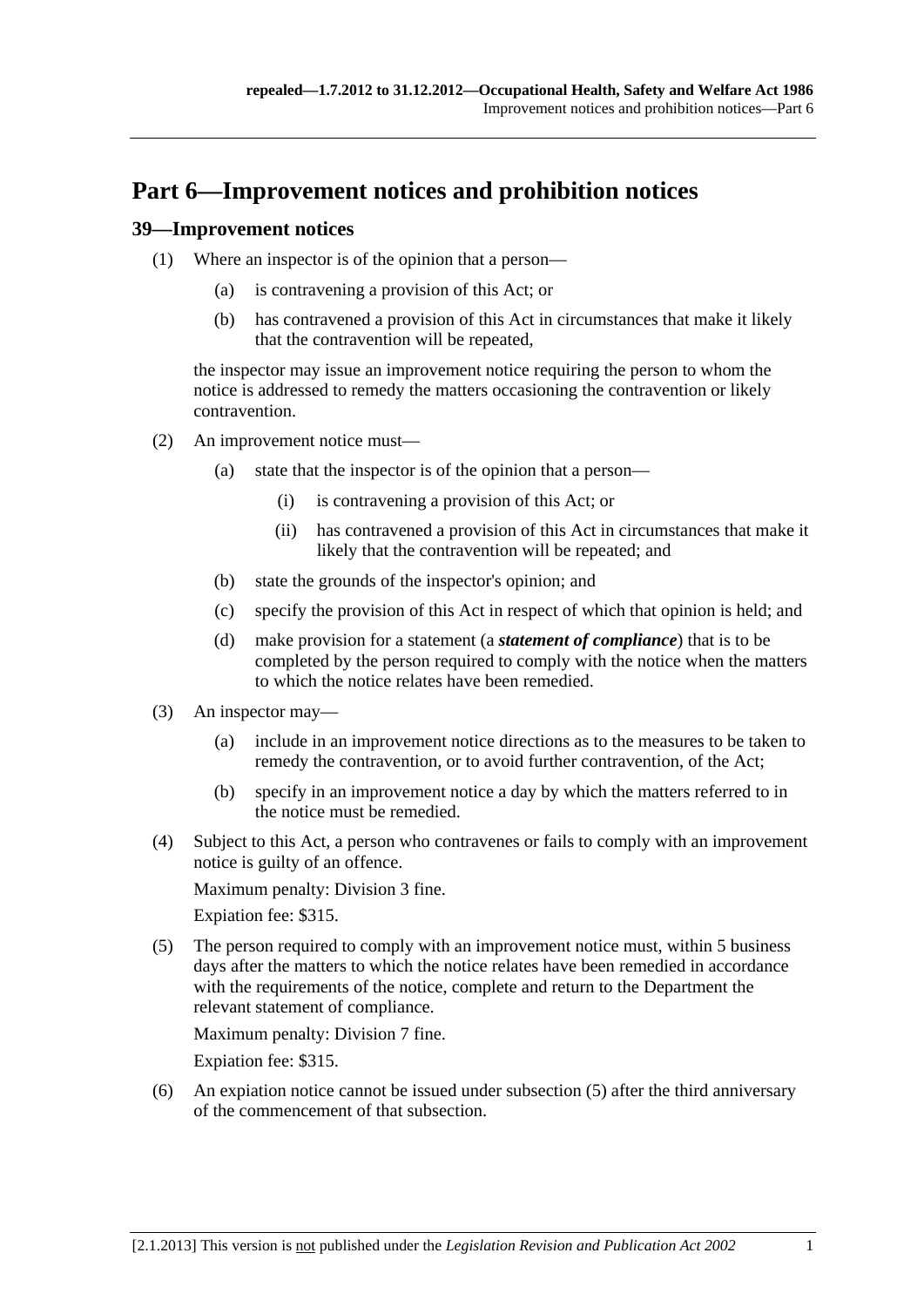#### <span id="page-45-0"></span>**40—Prohibition notices**

- (1) Where an inspector is of the opinion—
	- (a) that there is an immediate risk—
		- (i) to the health or safety of a person at work; or
		- (ii) to the health or safety of any person in connection with the performance of any work, or from any plant to which this Act extends by virtue of [Schedule 2](#page-73-0); or
	- (b) that there could be an immediate risk—
		- (i) to the health or safety of a person at work; or
		- (ii) to the health or safety of any person in connection with the performance of any work, or from any plant to which this Act extends by virtue of [Schedule 2](#page-73-0),

if particular action were to be taken or a particular situation were to occur,

an inspector may issue to the person apparently in control of the activity or situation from which the risk arises or could arise (as the case may be) a prohibition notice prohibiting the carrying on of an activity or any other relevant action until the inspector is satisfied that adequate measures have been taken or are in place to avert, assess, eliminate or minimise any risk.

- (2) A prohibition notice must—
	- (a) identify the activity or situation from which the risk arises or would arise; and
	- (b) state the grounds of the inspector's opinion on which the notice is based.
- (3) An inspector may include in a prohibition notice directions as to the measures to be taken to avert, assess, eliminate or minimise the risk to which the notice relates.
- (4) Subject to this Act a person who contravenes or fails to comply with a prohibition notice is guilty of an offence.

Maximum penalty: Division 2 fine plus \$20 000 for each day that the contravention or failure continues.

# **41—Notices to be displayed**

 (1) Where an improvement notice or prohibition notice is issued, to an employee, the employee must, as soon as is reasonably practicable after receiving it, give the notice, or a copy of the notice, to his or her employer.

Maximum penalty: Division 6 fine.

- (2) Where an improvement notice or a prohibition notice is issued, the person to whom the notice is addressed must, on receipt of the notice (or a copy of the notice)—
	- (a) supply a copy of the notice to any health and safety representative who represents any employees whose work is affected by the notice; and
	- (b) bring the notice to the attention of any person whose work is affected by the notice; and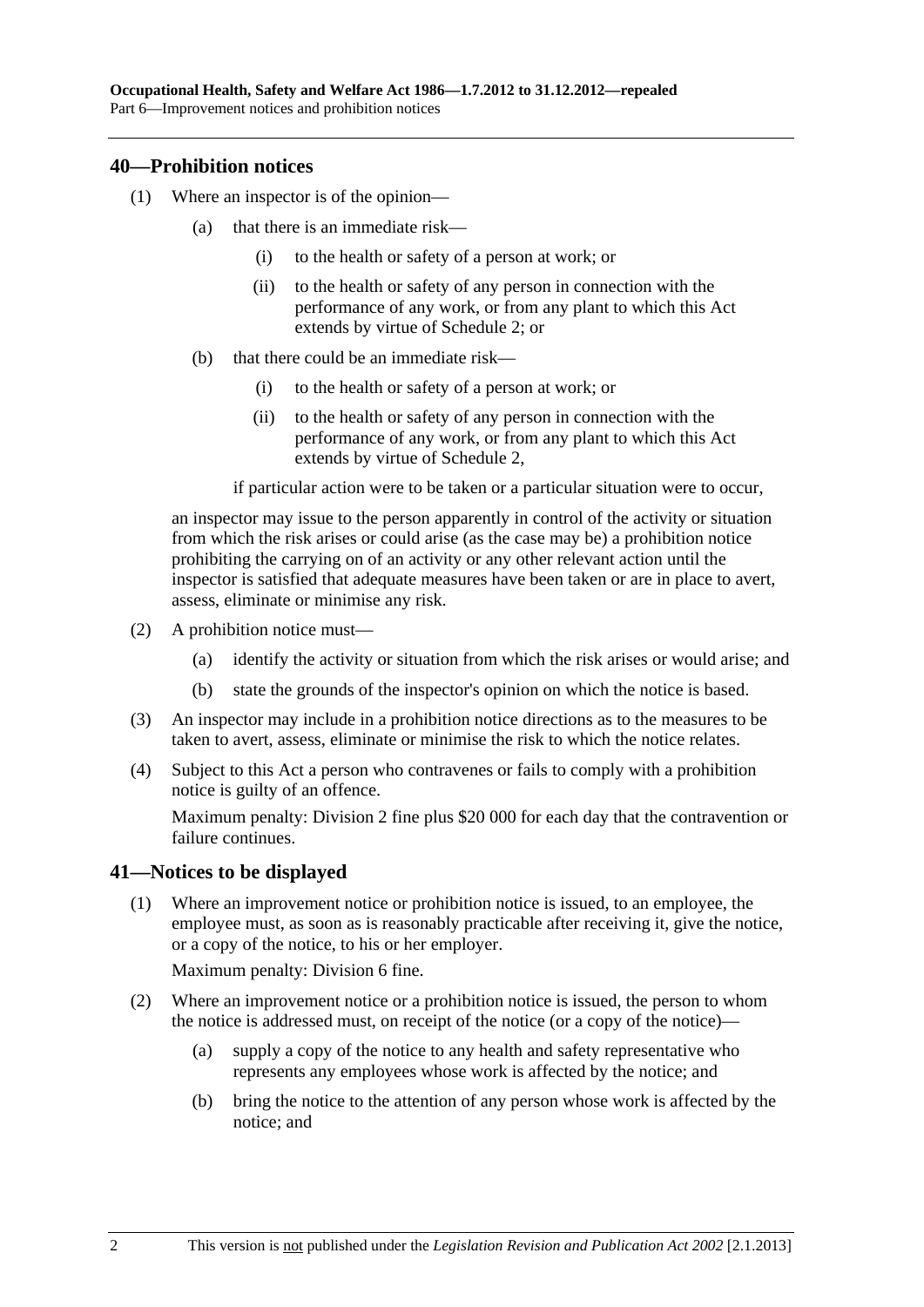<span id="page-46-0"></span> (c) display the notice or a copy of the notice in a prominent place at or near any workplace or plant that is affected by the notice.

Maximum penalty: Division 6 fine.

 (3) A person must not remove a notice or the copy of a notice displayed pursuant to [subsection \(2\)](#page-45-0) while the notice is in force.

Maximum penalty: Division 6 fine.

#### **42—Review of notices**

- (1) Any of the following persons, namely—
	- (a) an employer affected by an improvement notice or prohibition notice; or
	- (b) a person in relation to whose work or plant an improvement notice or a prohibition notice applies; or
	- (c) a health and safety representative who represents any employee whose work is affected by an improvement notice or a prohibition notice,

may apply to the President of the Industrial Court to have the notice or the actions of an inspector reviewed by a review committee.

- (2) An application under subsection  $(1)(a)$  or [\(b\)](#page-46-0) must be made by a person within 14 days of the receipt of the notice (or a copy of the notice) by the person.
- (3) Pending the determination of an application for review under this section the operation of the notice to which the application relates will—
	- (a) in the case of an improvement notice—be suspended;
	- (b) in the case of a prohibition notice—continue.
- (4) A review committee may if it thinks fit make an interim order suspending the operation of a prohibition notice until the matter is resolved.
- (5) An order under [subsection \(4\)](#page-46-0) must be made subject to such conditions as may be necessary to protect the health and safety of any person.
- (6) Where a prohibition notice has been issued, the proceedings on a review under this section must be carried out as a matter of urgency.

#### **43—Powers of committee on review**

- (1) At the conclusion of a review under this Part, a review committee may—
	- (a) confirm any notice to which the review relates; or
	- (b) confirm a notice with such modifications as it thinks fit; or
	- (c) cancel a notice; or
	- (d) issue a notice or issue a different notice in substitution for the notice.
- (2) Where a review committee confirms an improvement notice the operation of which has been suspended or confirms such a notice with modifications, the review committee must order the person to whom the notice was addressed to comply with the notice within a period specified by the committee.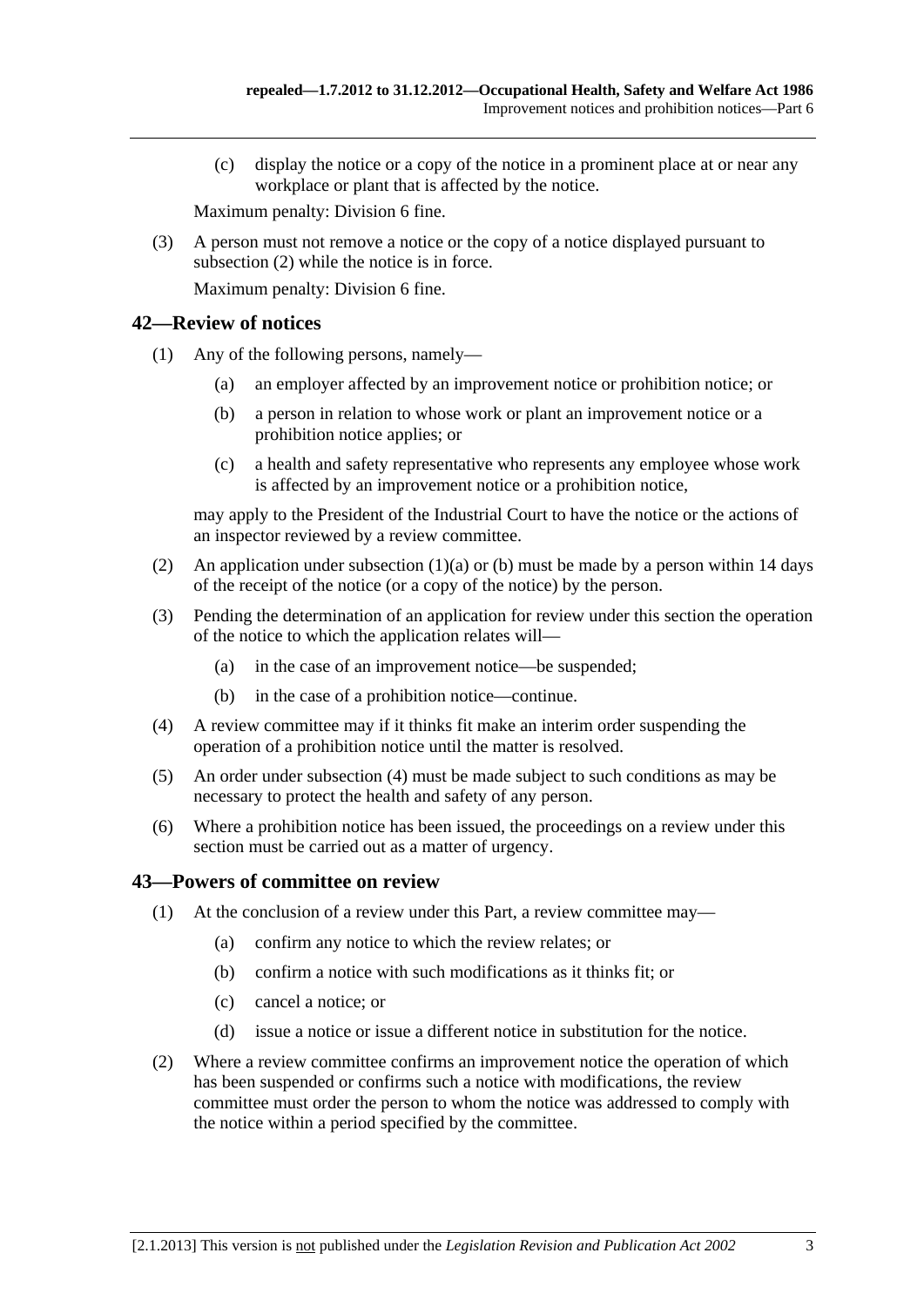<span id="page-47-0"></span> (3) A person who contravenes or fails to comply with a notice that is confirmed or issued by a review committee within the period specified by the committee is guilty of an offence.

Maximum penalty: Division 2 fine.

#### **44—Worker's entitlement to pay while notice is in force**

Where work is suspended in consequence of an improvement notice or a prohibition notice, an employee employed in the work who is remunerated by wages or salary is entitled to be paid for the period of suspension so as not to suffer a loss of income.

#### **45—Action on default**

- (1) Subject to [subsection \(2\),](#page-47-0) where a person is required by an improvement notice or prohibition notice to take any specified measures and the person fails to comply with the notice, the inspector who issued the notice may have those measures carried out and, for that purpose, the inspector or any person authorised by the inspector may, after giving reasonable notice to the person required to take the measures, enter and take possession of any workplace, or any other place where any plant to which this Act extends by virtue of [Schedule 2](#page-73-0) is situated (taking such measures as are reasonably necessary for the purpose) and do, or cause to be done, such things as full and proper compliance with the notice may require.
- (2) If a person who has been required by an improvement notice or prohibition notice to take specified measures stops using plant that is subject to the notice and satisfies an inspector that the plant will not be used again until the notice is complied with, action may not be taken under [subsection \(1\)](#page-47-0) in relation to that plant (unless the plant is used again before the notice is complied with).
- (3) If a person referred to in [subsection \(2\)](#page-47-0) uses plant that is not to be used again until an improvement notice or prohibition notice is complied with before that notice is complied with, the person is guilty of an offence.

Maximum penalty: Division 3 fine.

 (4) The Crown may recover the costs and expenses reasonably incurred in an inspector or other authorised person exercising the powers under [subsection \(1\)](#page-47-0) from the person who failed to comply with the notice, as a debt in a court of competent jurisdiction.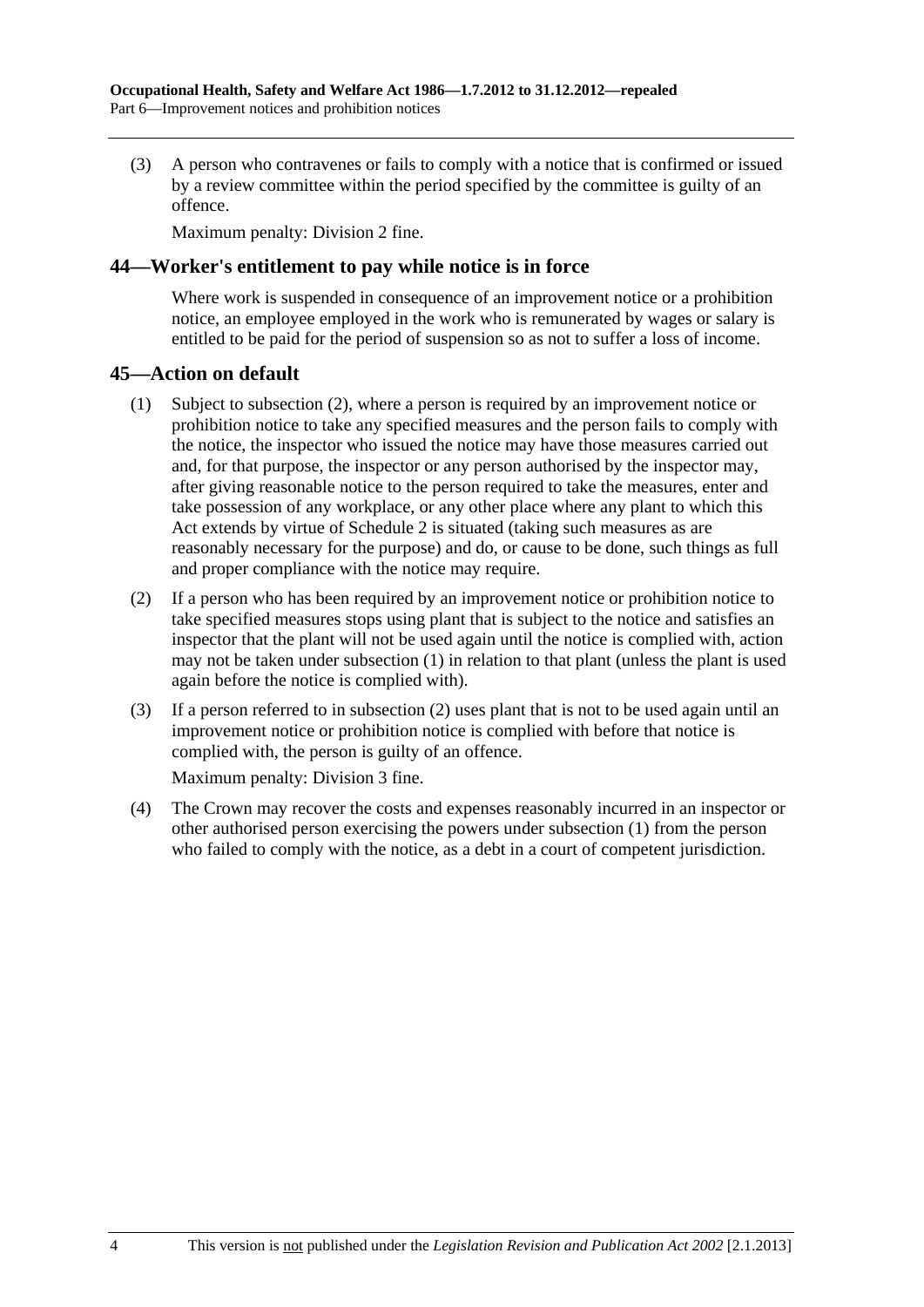# <span id="page-48-0"></span>**Part 7—Review committees**

# **46—Review committees**

There will be such review committees as are necessary for the purposes of this Act.

### **47—Constitution of review committees**

- (1) A review committee will be constituted in relation to particular proceedings by the President of the Industrial Court.
- (2) The President of the Industrial Court will constitute a review committee by appointing one member from each of the panels constituted under [subsection \(3\)](#page-48-0) to the committee.
- (3) For the purpose of constituting review committees there will be—
	- (a) a panel of Judges of the Industrial Court and Industrial Magistrates appointed by the President; and
	- (b) a panel of members nominated by the Minister after taking into account the recommendations of employer associations; and
	- (c) a panel of members nominated by the Minister after taking into account the recommendations of the United Trades and Labor Council.
- (4) A person ceases to be a member of a panel if that person—
	- (a) resigns by written notice addressed to the President of the Industrial Court; or
	- (b) is removed from the panel—
		- (i) in the case of a Judge or Industrial Magistrate—by the President; or
		- (ii) in any other case—by the Minister,

on the ground of misconduct, neglect of duty, incompetence or mental or physical incapacity to carry out satisfactorily the duties of office; or

- (c) has completed a period of 3 years since being appointed to the panel, or last appointed to the panel, and is not reappointed to the panel.
- (5) A member of a panel is entitled to such fees, allowances and expenses as the Governor may approve.
- (6) Despite [subsection \(2\),](#page-48-0) the President of the Industrial Court may, in a special case, constitute a review committee solely of a Judge of the Industrial Court or an Industrial Magistrate (and this Part will then apply with respect to the relevant proceedings with such modifications or variations as may be necessary or appropriate, or as may be prescribed).

# **48—Procedures of the committee**

- (1) The member of a review committee appointed from the panel of Judges and Industrial Magistrates will preside at any proceedings of the review committee.
- (2) A decision in which any two members of a review committee concur is a decision of the committee.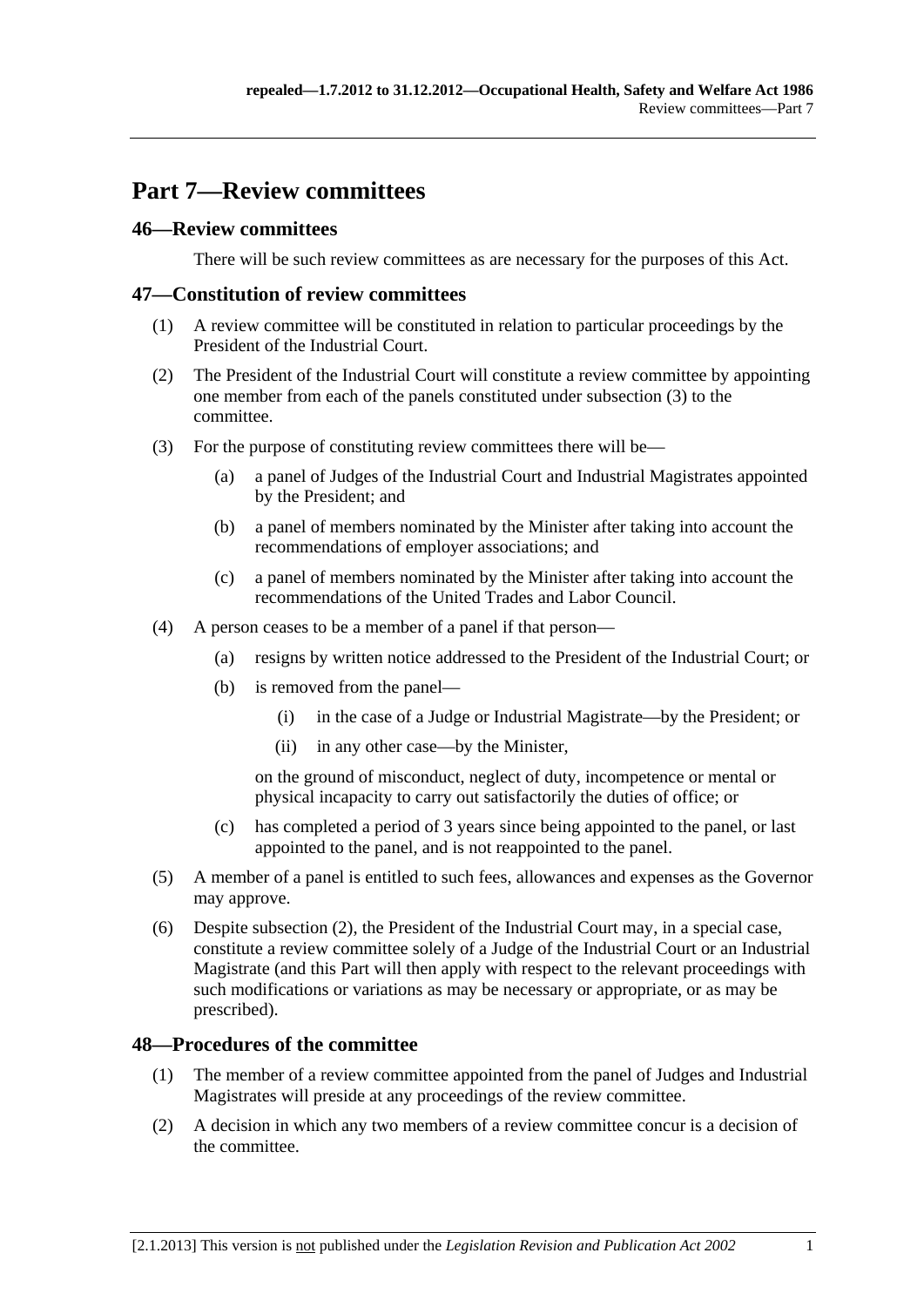- (3) A review committee—
	- (a) must act according to equity, good conscience and the substantial merits of the case without regard to technicalities and legal forms; and
	- (b) is not bound by any rules of evidence, but may inform itself on any matter in such manner as it thinks fit.
- (4) A review committee must give reasonable notice to the parties to proceedings before it of the time and place of those proceedings and afford the parties a reasonable opportunity to call or give evidence, to examine or cross-examine witnesses and to make submissions.
- (5) In the exercise of its powers and functions, a review committee may—
	- (a) by summons signed by the presiding member of the committee, require the attendance before the committee of any person; and
	- (b) by summons signed by the presiding member of the review committee, require the production of any document, object or material; and
	- (c) require any person appearing before the review committee to answer any relevant questions put by the committee, any member of the committee or by any person appearing before the committee.
- (6) Where—
	- (a) the native language of a person who is to give oral evidence in any proceedings before a review committee is not English; and
	- (b) the witness is not reasonably fluent in English,

the person is entitled to give that evidence through an interpreter.

- (7) A person may present written evidence to a review committee in a language other than English if that written evidence has annexed to it—
	- (a) a translation of the evidence into English; and
	- (b) an affidavit by the translator to the effect that the translation accurately reproduces in English the contents of the original evidence.
- (8) If a person—
	- (a) who has been served with a summons to attend before a review committee fails without reasonable excuse to attend in obedience to the summons; or
	- (b) who has been served with a summons to produce any document, object or material, fails without reasonable excuse to comply with the summons; or
	- (c) misbehaves before a review committee, wilfully insults a review committee or any member of a review committee, or interrupts the proceedings of a review committee; or
	- (d) refuses to answer any relevant question when required to do so by a review committee,

that person is guilty of an offence.

Maximum penalty: Division 6 fine.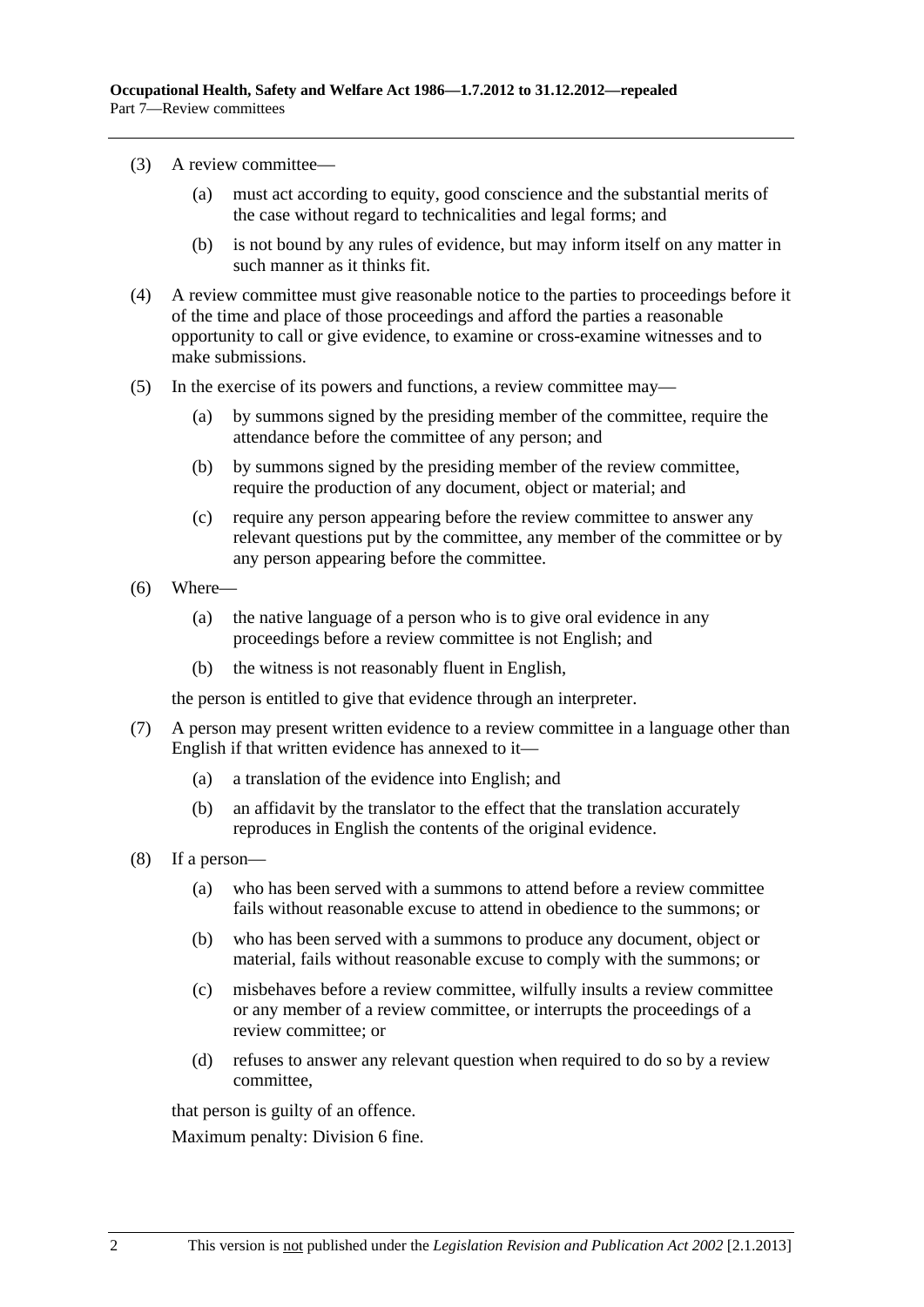- <span id="page-50-0"></span> (9) A person is not obliged to answer a question under this section if the answer would tend to incriminate that person of an offence, or to produce a document, object or material if it or its contents would tend to incriminate that person of an offence.
- (10) A review committee may—
	- (a) refer any technical matter to an expert;
	- (b) accept the evidence or report of an expert.
- (11) A person is entitled to appear personally, or by representative, in proceedings before a review committee.
- (12) A person who appears as a witness in proceedings before a review committee is, subject to any contrary direction by the review committee, entitled to reimbursement of expenses in accordance with the regulations.
- (13) A review committee should hear and determine any matter referred to it as expeditiously as possible.
- (14) Except as provided by this section, the proceedings of a review committee may be conducted in such manner as the review committee determines.

# **49—Appeals**

- (1) A party to proceedings before a review committee may appeal to the Supreme Court against a decision of the committee in those proceedings.
- (2) For the purposes of an appeal under this section, the Supreme Court may be constituted of a single Judge.
- (3) An appeal under this section may be on a question of law or a question of fact.
- (4) An appeal on a question of fact may only occur with the permission of the Supreme Court (which should only be granted where special reasons are shown).
- (5) An appeal under this section must be instituted within 21 days of the decision appealed against unless the Supreme Court, in its discretion, allows a longer time for the institution of an appeal.
- (6) Pending the determination of an appeal in a case where a prohibition notice has been issued, the operation of the prohibition notice will, subject to an order made under [subsection \(7\),](#page-50-0) continue.
- (7) The Supreme Court may if it thinks fit make an interim order suspending the operation of a prohibition notice pending the determination of an appeal.
- (8) An order under [subsection \(7\)](#page-50-0) must be made subject to such conditions as may be necessary to protect the health and safety of the employees to whom the prohibition notice relates.

# **50—Immunity of members**

No personal liability attaches to a member of a review committee for an act or omission by the member in good faith in the exercise or discharge or purported exercise or discharge of a power or function of the member under this Act.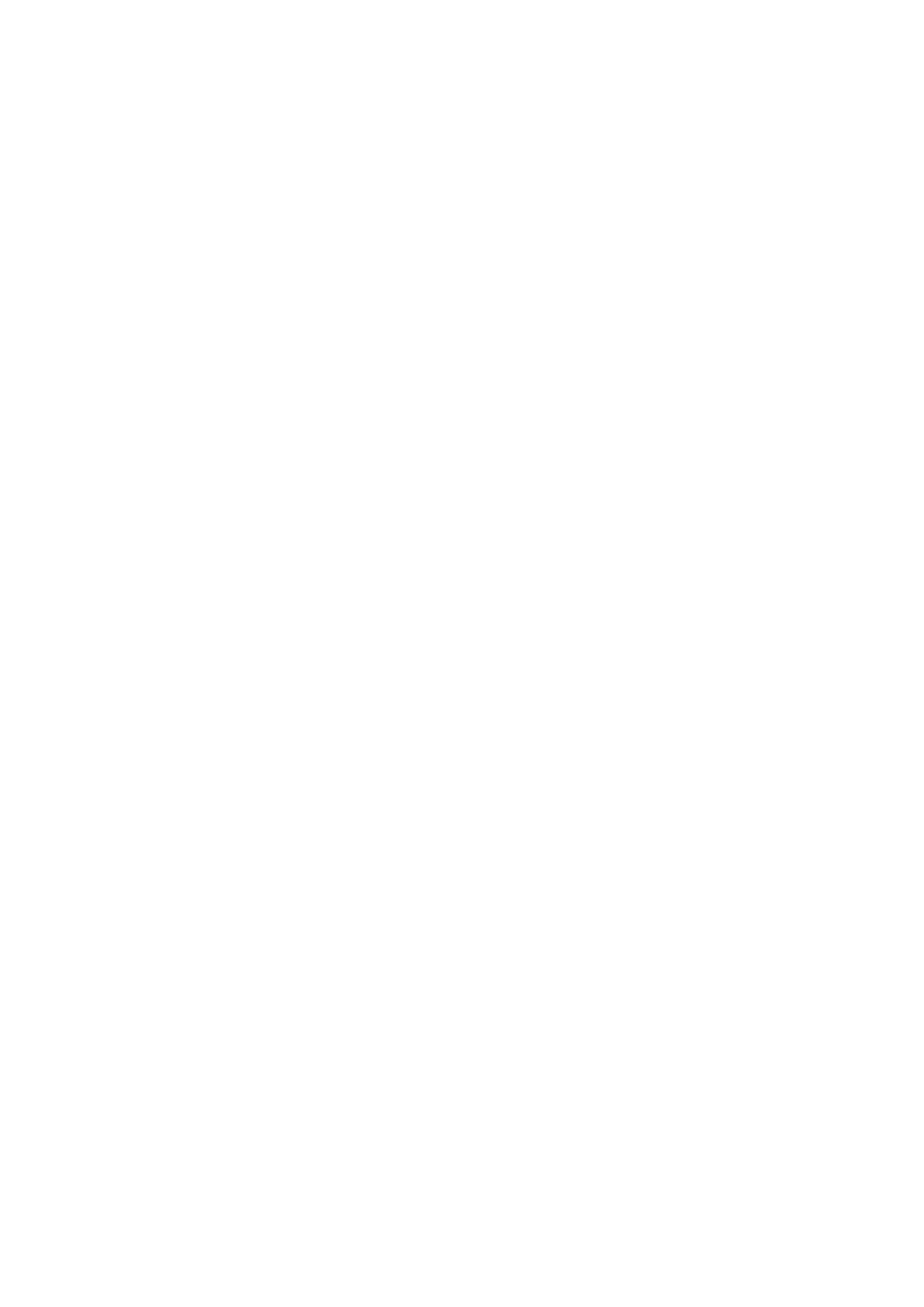# <span id="page-52-0"></span>**Part 8—Miscellaneous**

# **52—Inspector to produce certificate of authority**

Where an inspector exercises a power or performs a function under this Act, the inspector must, at the request of a person affected by the exercise of the power or the performance of the function, produce a certificate of identification, in a form approved by the Minister, for inspection by that person.

# **53—Delegation**

- (1) The Minister, the Director or the Advisory Committee may, by instrument in writing, delegate a power or function under this Act.
- (2) A delegation under this section—
	- (a) may be made subject to such conditions as the delegator thinks fit; and
	- (b) is revocable at will; and
	- (c) does not derogate from the power of the delegator to act in any matter.

# **54—Power to require information**

- (1) The Minister or a person authorised by the Minister may, by notice in writing, require a person to furnish information relating to occupational health, safety or welfare that is reasonably required for the administration, operation or enforcement of this Act.
- (1a) The Advisory Committee may, by notice in writing, require the Department to furnish information necessary for the performance of the Advisory Committee's functions.
- (2) A person is not required to provide under [subsection \(1\)—](#page-52-0)
	- (a) information that is privileged on the ground of legal professional privilege; or
	- (b) information that is relevant to proceedings that have been commenced under this Act; or
	- (c) information that would tend to incriminate the person who has the information of an offence; or
	- (d) personal information regarding the health of a person who does not consent to the disclosure of the information.

# **54A—Provision of information by WorkCover**

- (1) WorkCover will, to the extent required by a scheme established by the Minister after consultation with WorkCover, furnish to the Advisory Committee and the Department, in accordance with the terms of the scheme, any of the following information obtained by WorkCover in the performance or exercise of its functions or powers under a related Act:
	- (a) information about any work-related injury, or about any specified class of work-related injury, reported to or investigated by WorkCover;
	- (b) the steps being taken by any employer, or any employer of a specified class, to protect employees from injury or risks to health, safety or welfare, or to assist in the rehabilitation of employees who have suffered injuries in connection with their work;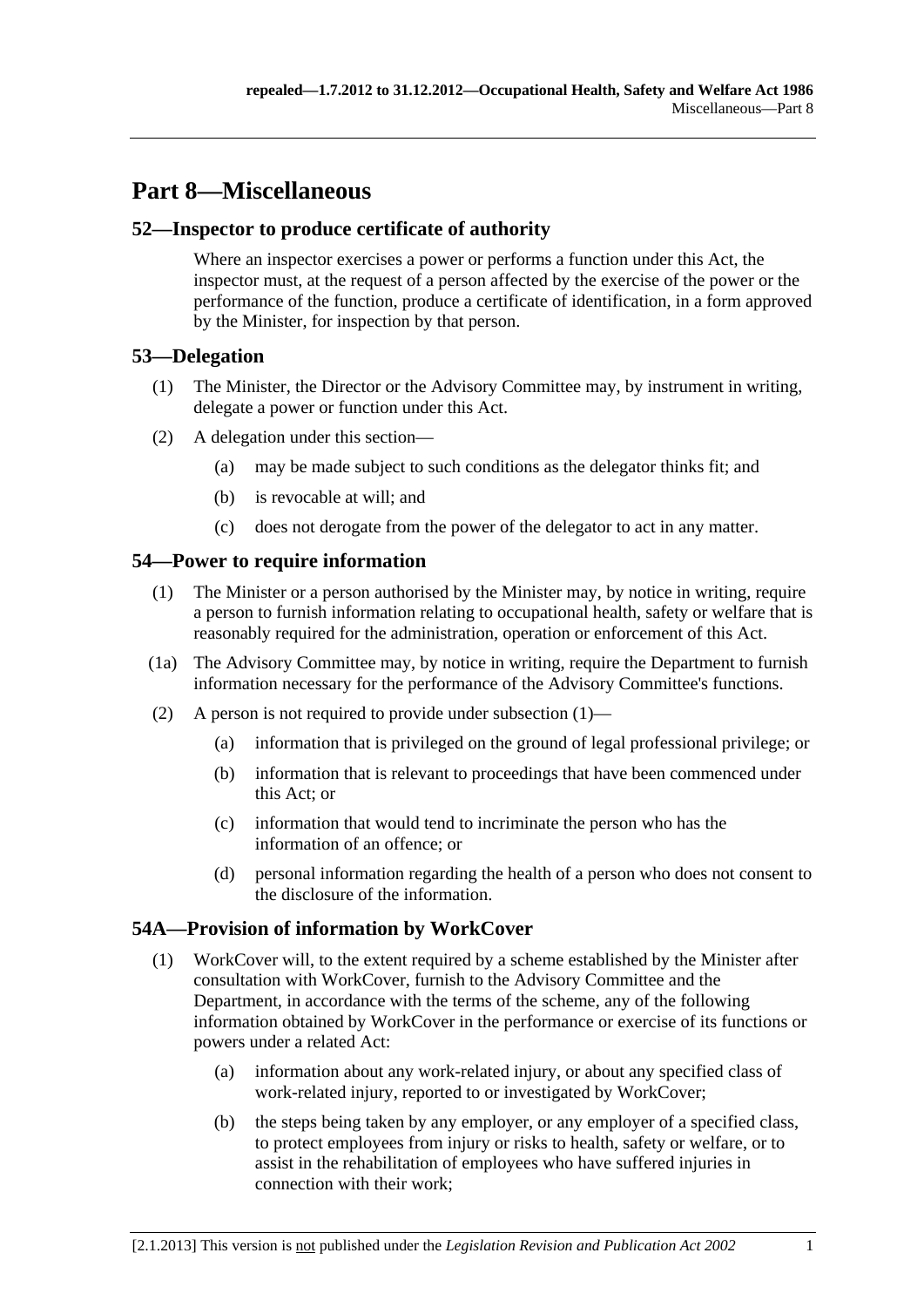- <span id="page-53-0"></span> (c) information relating to the cost or frequency of claims involving a particular employer, or class of employers, so as to allow comparisons between employers in a particular industry, or part of an industry;
- (d) the outcome of any investigation, inquiry or other action undertaken by WorkCover;
- (e) other information of a kind prescribed by the regulations.
- (2) To avoid doubt, section 112 of the *[Workers Rehabilitation and Compensation](http://www.legislation.sa.gov.au/index.aspx?action=legref&type=act&legtitle=Workers%20Rehabilitation%20and%20Compensation%20Act%201986)  [Act 1986](http://www.legislation.sa.gov.au/index.aspx?action=legref&type=act&legtitle=Workers%20Rehabilitation%20and%20Compensation%20Act%201986)* does not apply in relation to the disclosure of information under subsection  $(1)$ .
- (3) In this section—

*related Act* means—

- (a) the *[WorkCover Corporation Act 1994](http://www.legislation.sa.gov.au/index.aspx?action=legref&type=act&legtitle=WorkCover%20Corporation%20Act%201994)*; and
- (b) the *[Workers Rehabilitation and Compensation Act 1986](http://www.legislation.sa.gov.au/index.aspx?action=legref&type=act&legtitle=Workers%20Rehabilitation%20and%20Compensation%20Act%201986)*.

# **55—Confidentiality**

- (1) A person (including a health and safety representative, a member of a health and safety committee or a person acting as a consultant) must not disclose information (except as permitted by [subsection \(1a\)](#page-53-0)) if—
	- (a) the person obtained the information in the course of carrying out functions in, or related to, the administration, operation or enforcement of this Act; and
	- (b) the information is—
		- (i) about commercial or trading operations; or
		- (ii) about the physical or mental condition, or the personal circumstances or affairs, of an employee or other person; or
		- (iii) information provided in a return or in response to a request for information under this Act.

Maximum penalty: Division 6 fine.

- (1a) The disclosure of information is permitted if it is—
	- (a) a disclosure in the course of official duties; or
	- (b) a disclosure of statistical information; or
	- (c) a disclosure made with the consent of the person to whom the information relates, or who furnished the information; or
	- (d) a disclosure required by a court or tribunal constituted by law; or
	- (e) a disclosure to the Advisory Committee, WorkCover, or to an administrative unit in the Public Service of the State, made under the authorisation of the Minister; or
	- (f) a disclosure authorised by the regulations.
- (1b) A regulation made for the purposes of [subsection \(1a\)\(f\)](#page-53-0) cannot take effect unless it has been laid before both Houses of Parliament and—
	- (a) no motion for disallowance is moved within the time for such a motion; or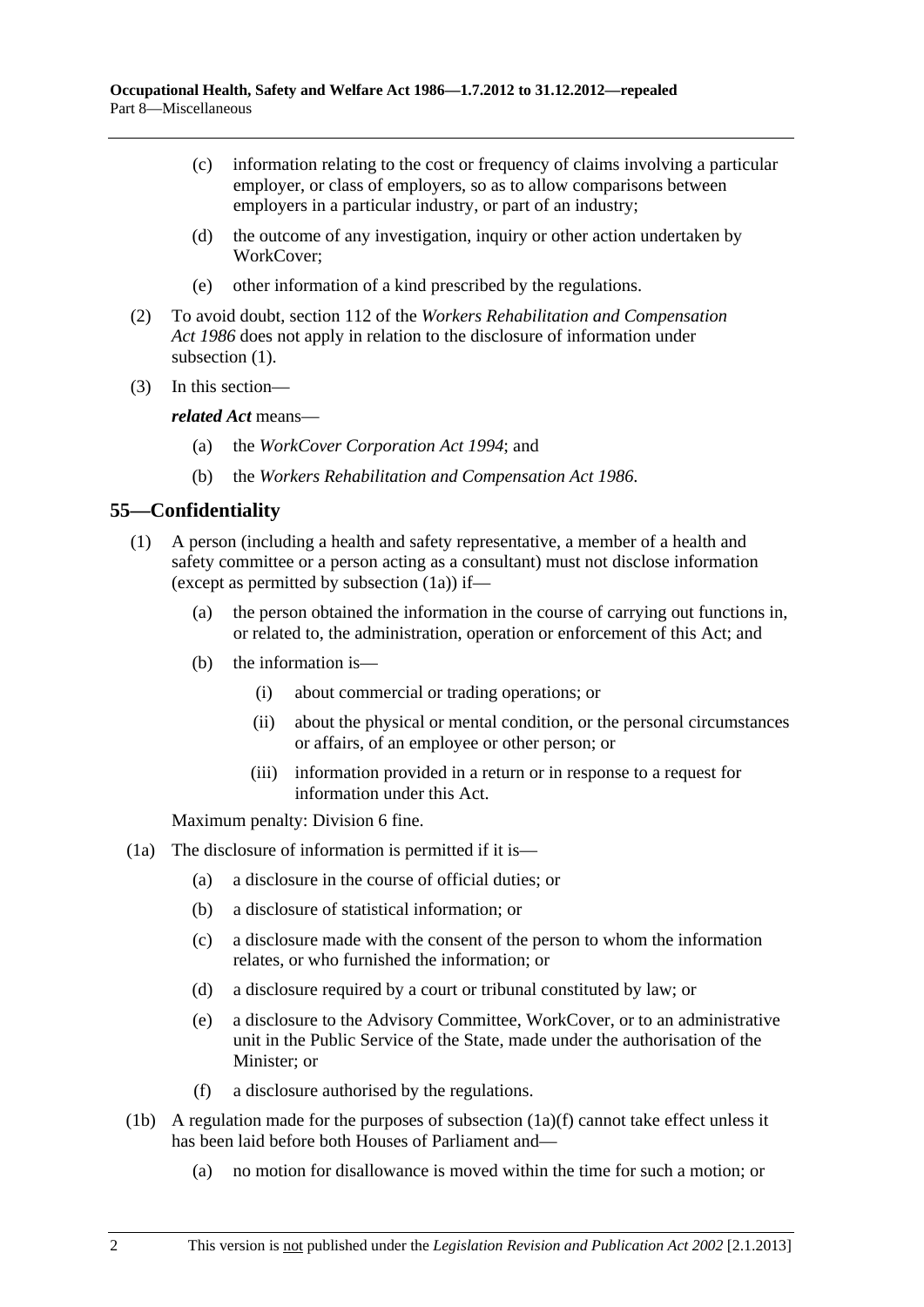- (b) every motion for disallowance of the regulation has been defeated or withdrawn, or has lapsed.
- <span id="page-54-0"></span> (1c) A person must, in making a disclosure under [subsection \(1a\)](#page-53-0), insofar as is reasonably practicable, take steps to prevent or minimise any adverse commercial or industrial impact on the relevant employer.
- (2) An inspector must not intentionally disclose to an employer the name of a person who has made a complaint to the inspector in relation to occupational health, safety or welfare unless—
	- (a) the disclosure is made with the consent of the complainant; or
	- (b) the disclosure is required by a court or tribunal constituted by law.

Maximum penalty: Division 6 fine.

#### **55A—Inappropriate behaviour towards an employee**

- (1) For the purposes of this section, bullying is behaviour—
	- (a) that is directed towards an employee or a group of employees, that is repeated and systematic, and that a reasonable person, having regard to all the circumstances, would expect to victimise, humiliate, undermine or threaten the employee or employees to whom the behaviour is directed; and
	- (b) that creates a risk to health or safety.
- (2) However, bullying does not include—
	- (a) reasonable action taken in a reasonable manner by an employer to transfer, demote, discipline, counsel, retrench or dismiss an employee; or
	- (b) a decision by an employer, based on reasonable grounds, not to award or provide a promotion, transfer, or benefit in connection with an employee's employment; or
	- (c) reasonable administrative action taken in a reasonable manner by an employer in connection with an employee's employment; or
	- (d) reasonable action taken in a reasonable manner under an Act affecting an employee.
- $(3)$  If—
	- (a) an inspector receives a complaint from an employee that he or she is being bullied or abused at work; and
	- (b) the inspector, after an investigation of the matter, has reason to believe that the matter is capable of resolution under this section,

the inspector may—

- (c) take reasonable steps to resolve the matter between the parties himself or herself; and
- (d) if the matter remains unresolved after taking the steps required under [paragraph \(c\)](#page-54-0), after consultation with the parties, refer the matter to the Industrial Commission for conciliation or mediation.
- (4) A reference under [subsection \(3\)](#page-54-0) will be made by written instrument that complies with any prescribed requirements.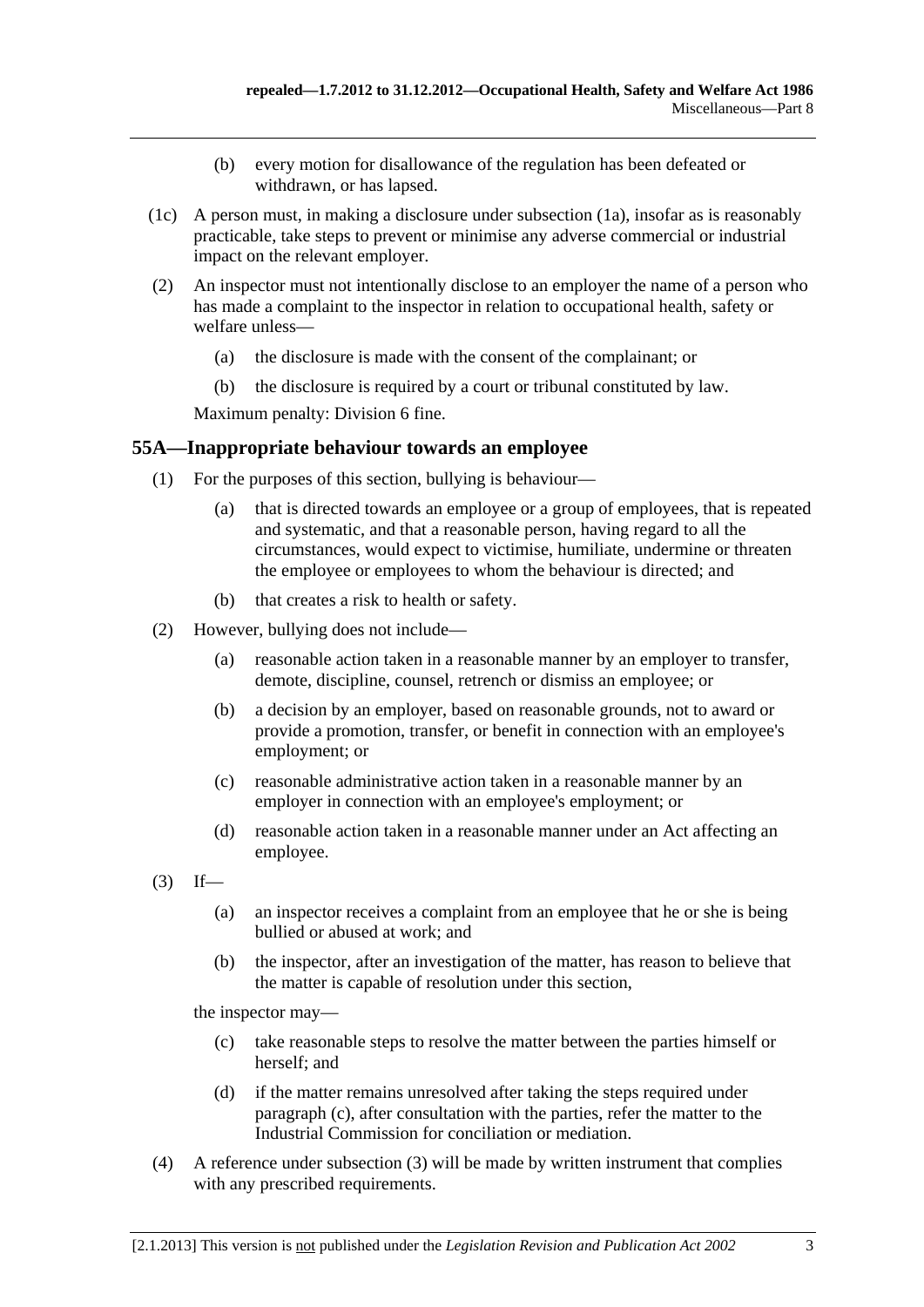- <span id="page-55-0"></span> (5) The inspector must ensure that the parties are furnished with a copy of any reference under [subsection \(3\).](#page-54-0)
- (6) If a matter is referred to the Industrial Commission under [subsection \(3\),](#page-54-0) the Industrial Commission must attempt to resolve the matter by—
	- (a) conciliation; or
	- (b) mediation,

as the Industrial Commission thinks fit.

- (7) For the purposes of this section—
	- (a) conciliation is a process where the parties meet with the conciliator with a view to the conciliator identifying the issues and resolving the matter by making recommendations if the matter is not settled by agreement; and
	- (b) mediation is a process where the mediator seeks to resolve the matter by facilitating an amicable agreement between the parties.
- (8) The Industrial Commission must seek to commence any conciliation or mediation within 5 business days after the matter is referred to the Industrial Commission under this section.
- (9) For the purposes of any conciliation or mediation, the Industrial Commission may (subject to [subsection \(10\)](#page-55-0))—
	- (a) interview the parties separately or together; and
	- (b) inform itself in any other way as it thinks fit.
- (10) The person undertaking a conciliation or mediation must—
	- (a) at the request of a party, attend at a workplace (on at least 1 occasion) for the purposes of the conciliation or mediation;
	- (b) deal with the matter with a minimum of formality.
- (11) For the purposes of any conciliation, the conciliator may call a compulsory conference of the parties.
- (12) The Industrial Commission may at any time bring any conciliation or mediation to an end if the Industrial Commission considers that the conciliation or mediation will not result in the resolution of the matter.
- (13) Subject to [subsection \(14\)](#page-55-0), nothing said or done in any conciliation or mediation under this section may subsequently be given in evidence without the consent of the parties to the conciliation or mediation.
- (14) The terms of any agreement between the parties to any conciliation or mediation may be given in evidence in subsequent proceedings (without the restriction imposed by subsection  $(13)$ ).
- (15) The Industrial Commission must inform the Department when any conciliation or mediation under this section is concluded or brought to an end.
- (16) The Industrial Commission and the Department may consult from time to time about the processes and arrangements that should apply under this section, and prepare and publish information and guidelines to assist persons who may become involved in conciliation or mediation under this section.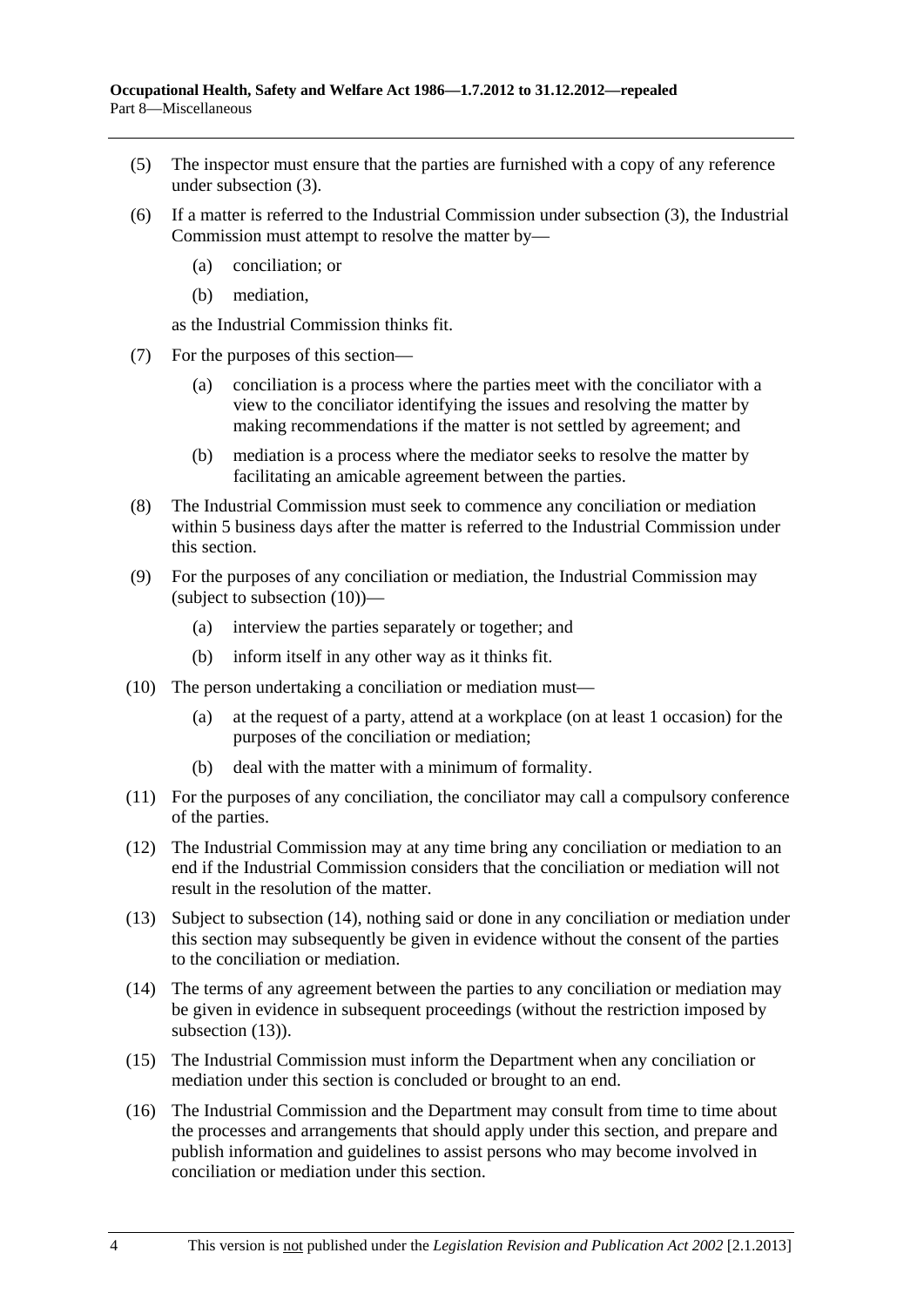- (17) The President of the Industrial Commission may make rules relating to—
	- (a) representation before the Industrial Commission in connection with the operation of this section; or
	- (b) the conduct of the parties to a conciliation or mediation under this section; or
	- (c) any other matter that, in the opinion of the President, is necessary or convenient for the purposes of any conciliation or mediation under this section.

#### **56—Discrimination against workers**

- (1) An employer must not dismiss an employee, injure an employee in employment or threaten, intimidate or coerce an employee by reason of the fact that the employee—
	- (a) is a health and safety representative or a member of a health and safety committee or has performed the functions of a health and safety representative or of a member of a health and safety committee; or
	- (b) has assisted or given information to an inspector, health and safety representative or health and safety committee; or
	- (c) has made a complaint in relation to a matter affecting health, safety or welfare.

Maximum penalty: Division 5 fine.

- (2) An employer or prospective employer must not refuse or deliberately omit to offer employment to a prospective employee or treat a prospective employee less favourably than another prospective employee would be treated in relation to the terms on which employment is offered by reason of the fact that the prospective employee—
	- (a) has been a health and safety representative or a member of a health and safety committee or has performed the functions of a health and safety representative or of a member of a health and safety committee; or
	- (b) has assisted or given information to an inspector, health and safety representative or health and safety committee; or
	- (c) has made a complaint in relation to a matter affecting health, safety or welfare.

Maximum penalty: Division 5 fine.

- (3) If in proceedings for an offence against this section all the facts constituting the offence other than the reason for the defendant's action are proved, the onus of proving that the act of discrimination was not actuated by the reason alleged in the charge lies on the defendant.
- (4) Where a person is convicted of an offence against this section, the court may, in addition to any penalty it may impose, make one or both of the following orders:
	- (a) it may order the person to pay within a specified period to the person discriminated against such damages as it thinks fit to compensate that person;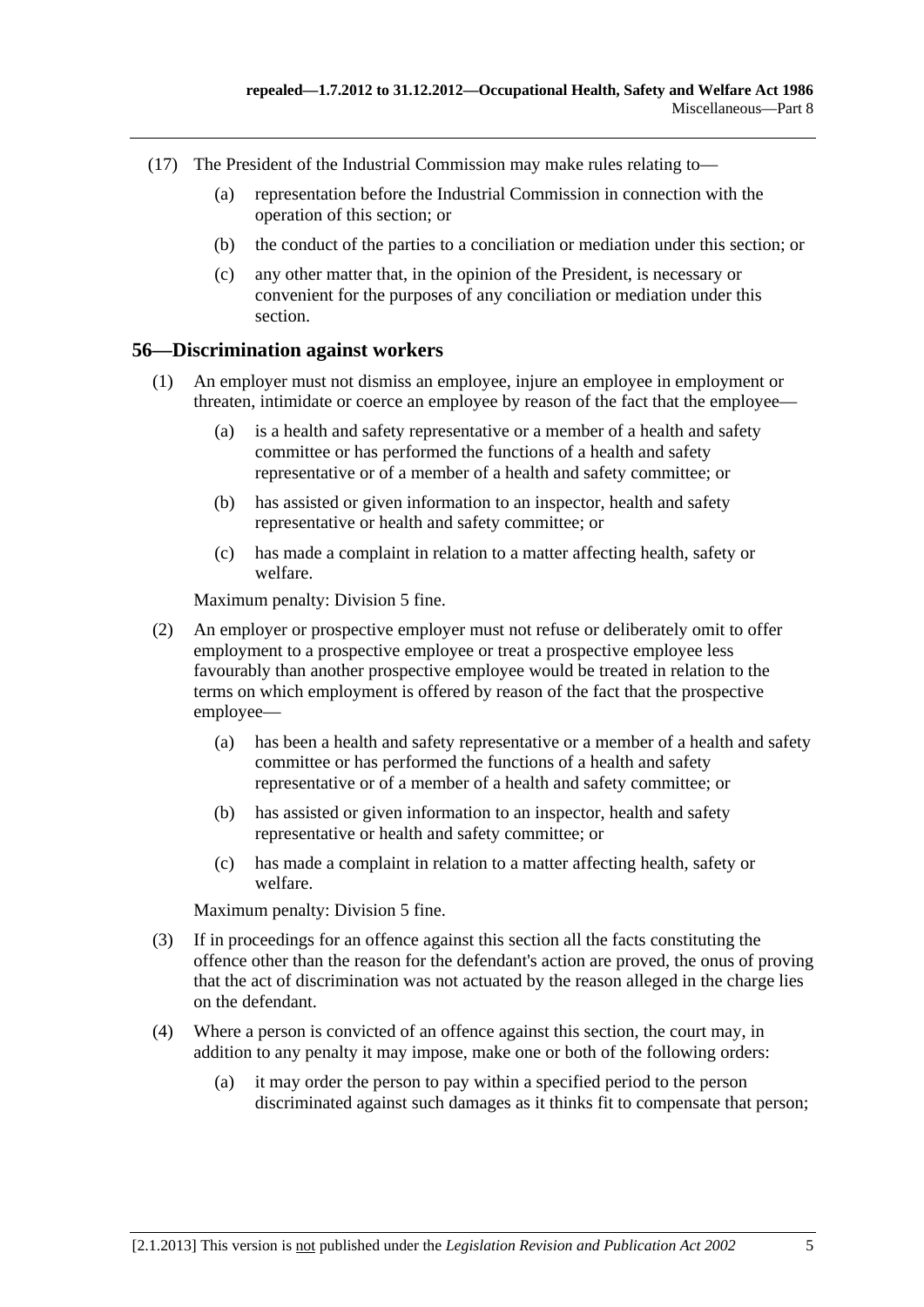- <span id="page-57-0"></span> (b) it may order that an employee be re-instated or re-employed in the employee's former position or, where that position is not reasonably available, in a similar position, on conditions determined by the court, or that a prospective employee be employed in the position for which the prospective employee had applied or a similar position.
- (5) This section does not derogate from any right under any other Act or law of a person against whom an offence has been committed.

#### **57—Assignment of workers during a cessation of work**

Where work is suspended in consequence of a direction of a health and safety representative that work cease or on account of the issue of a default notice, an improvement notice or a prohibition notice, the employer may, while the work remains suspended, assign an employee to suitable alternative work.

#### **58—Offences**

- (1) A person who contravenes or fails to comply with a provision of this Act is guilty of an offence.
- (2) A person who is guilty of an offence against this Act for which no penalty is specifically provided is liable to a Division 5 fine.
- (3) Subject to this Act, offences against this Act are summary offences.
- (4) The issuing of a default notice, improvement notice or prohibition notice under this Act does not prevent the institution of proceedings for an offence against this Act in relation to the subject matter of the notice.
- (5) Proceedings for an offence against this Act may be brought against—
	- (a) an agency or instrumentality of the Crown;
	- (ab) an administrative unit in the Public Service of the State;
	- (b) a person employed by or under the Crown.
- (5a) For the purposes of [subsection \(5\)](#page-57-0)
	- (a) the proceedings will be taken against the relevant agency, instrumentality, administrative unit or person (the *responsible agency*) as if it were a distinct entity or person; and
	- (b) the responsible agency is to be specified in the charge for the offence; and
	- (c) except for proceedings against a natural person, the responsible agency may, during any proceedings for an offence, be changed by the prosecutor with the permission of the relevant court on the ground that there is now a successor to the relevant agency, instrumentality or administrative unit; and
	- (d) in proceedings against an administrative unit, the chief executive of the administrative unit, or a person authorised by that chief executive, may appear and provide evidence and make admissions on behalf of the administrative unit; and
	- (e) any penalty may be imposed against the responsible agency.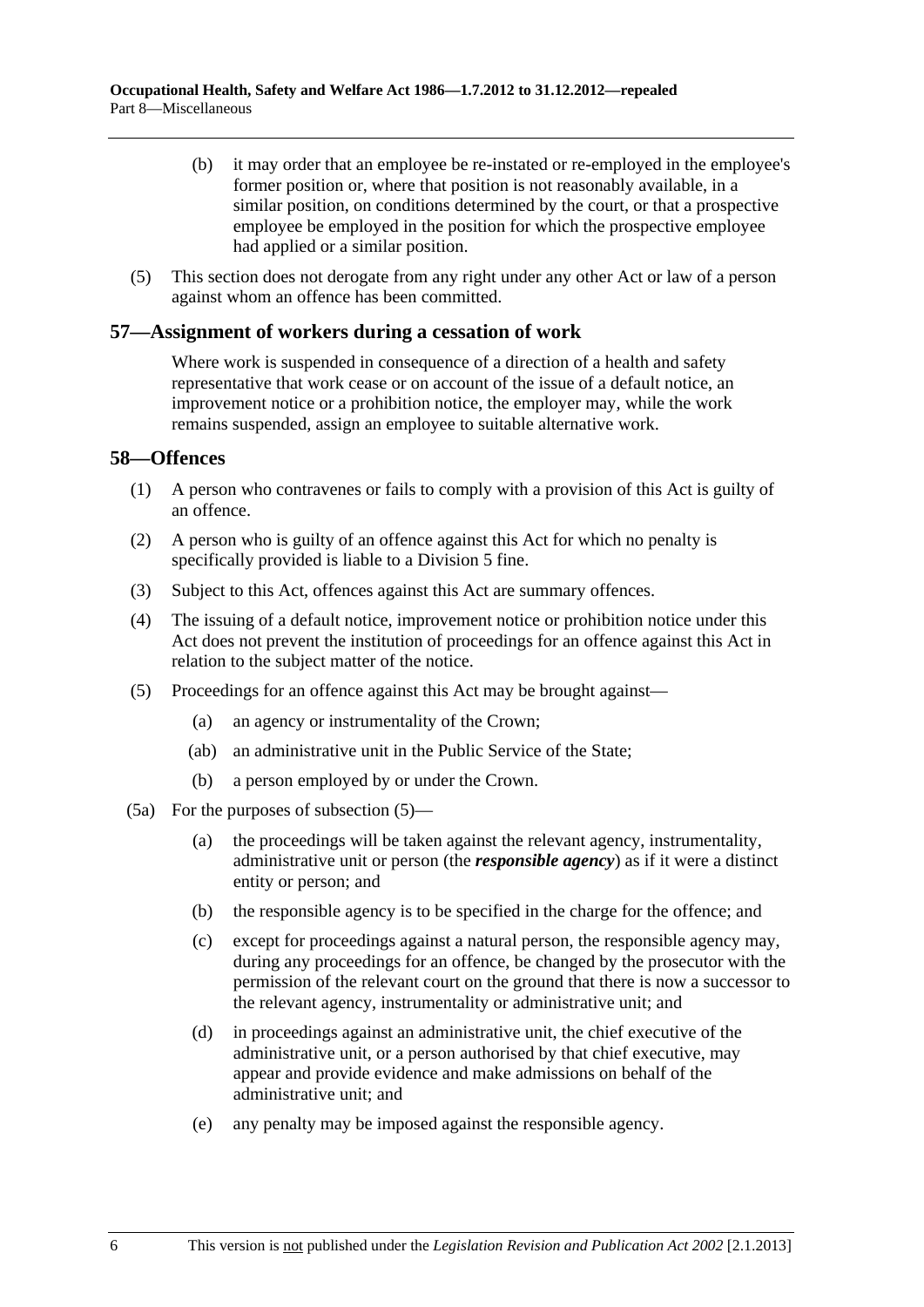- <span id="page-58-0"></span> (6) Subject to [subsection \(6a\),](#page-58-0) proceedings for a summary offence against this Act must be commenced—
	- (a) in the case of an expiable offence—within the time limits prescribed for expiable offences by the *[Summary Procedure Act 1921](http://www.legislation.sa.gov.au/index.aspx?action=legref&type=act&legtitle=Summary%20Procedure%20Act%201921)*;
	- (b) in any other case—within 2 years of the date on which the offence is alleged to have been committed.
- (6a) The Director of Public Prosecutions may, by instrument in writing, extend a time limit that would otherwise apply under [subsection \(6\)](#page-58-0) in a particular case if the Director of Public Prosecutions is satisfied that a prosecution could not reasonably be commenced within the relevant period due to a delay in the onset or manifestation of an injury or disease, a condition or defect of any kind, or any other relevant factor or circumstance.
- (6b) An apparently genuine document purporting to be signed by the Director of Public Prosecutions and to be an extension under [subsection \(6\)](#page-58-0) will be accepted in any legal proceedings, in the absence of proof to the contrary, as proof of an extension in a particular case.
- (7) Proceedings for an offence against this Act may only be brought—
	- (a) by the Minister; or
	- (ab) by the Director of Public Prosecutions; or
	- (ac) by the Director; or
	- (b) by an inspector; or
	- (c) if an employee has suffered injury as a result of an act or omission which is alleged to constitute an offence against this Act and proceedings have not been commenced by the Minister, the Director of Public Prosecutions, the Director or an inspector within 1 year of the date on which the offence is alleged to have been committed—by the employee.
- (8) However—
	- (a) proceedings for an offence against an administrative unit in the Public Service of the State may only be brought by—
		- (i) the Director of Public Prosecutions; or
		- (ii) the Director; and
	- (b) the approval of the Minister is required to bring proceedings under [subsection \(7\)\(c\)](#page-58-0) unless 18 months have elapsed since the date on which the relevant offence is alleged to have been committed.
- (9) An apparently genuine document purporting to be signed by the Minister and to give an approval for the purposes of [subsection \(8\)\(b\)](#page-58-0) will be accepted in any legal proceedings, in the absence of proof to the contrary, as proof of the approval.
- (10) An inspector is authorised to give expiation notices for alleged offences by or under this Act that are expiable.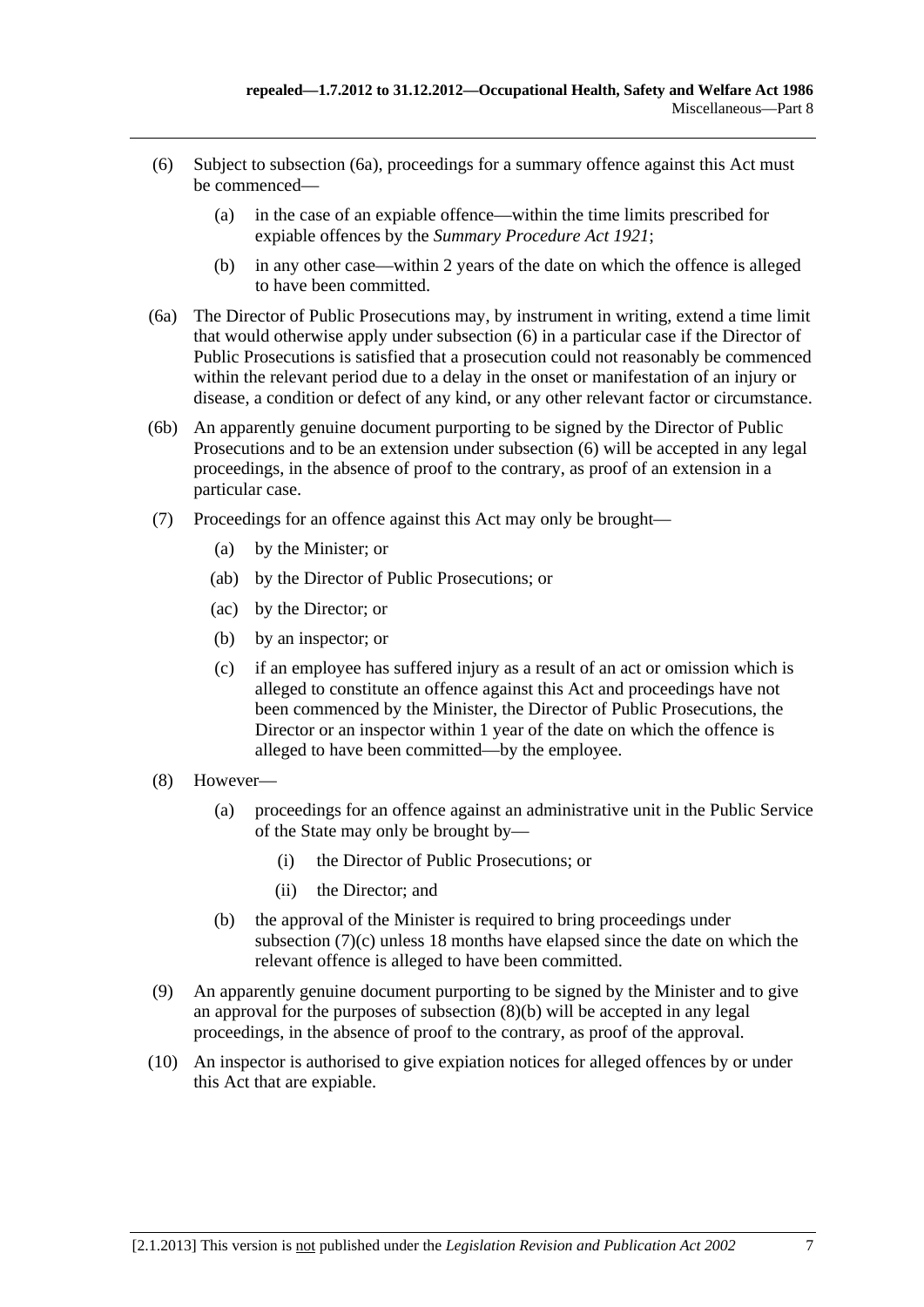#### <span id="page-59-0"></span>**59—Offence to endanger persons in workplaces**

- (1) A person is guilty of an offence if—
	- (a) the person, without lawful excuse, acts in a manner that creates a substantial risk of death or serious harm to another who is in a workplace; and
	- (b) the person—
		- (i) knew that his or her act or acts would create that risk; or
		- (ii) was recklessly indifferent about whether his or her act or acts would create that risk.

Maximum penalty:

- (a) in the case of a natural person—imprisonment for 5 years or double the Division 1 fine;
- (b) in the case of a body corporate or an administrative unit in the Public Service of the State—double the Division 1 fine.
- (2) An offence against [subsection \(1\)](#page-59-0) is a minor indictable offence.
- (3) In this section—

*act* includes omitting to act.

#### **59A—Imputation of conduct or state of mind of officer, employee etc**

- (1) For the purposes of proceedings for an offence against this Act—
	- (a) the conduct and state of mind of an officer, employee or agent of a body corporate acting within the scope of his or her actual, usual or ostensible authority will be imputed to the body corporate;
	- (b) the conduct and state of mind of an employee of an administrative unit of the Public Service of the State acting within the scope of his or her actual, usual or ostensible authority will be imputed to the administrative unit;
	- (c) the conduct and state of mind of an employee or agent of a natural person acting within the scope of his or her actual, usual or ostensible authority will be imputed to that person,

(but not so as to affect any personal liability of the officer, employee or agent).

- (2) It will be a defence in any criminal proceedings under the Act against a body corporate, an administrative unit of the Public Service of the State or a natural person where conduct or a state of mind is imputed to the body, administrative unit or person under [subsection \(1\)](#page-59-0) if it is proved that the alleged contravention did not result from any failure on the defendant's part to take all reasonable and practicable measures to prevent the contravention or contraventions of the same or a similar nature.
- (3) A person who would, but for the defence provided by [subsection \(2\),](#page-59-0) have contravened a provision of this Act is, despite that defence, to be taken to have contravened that provision for the purposes of the issuing of improvement notices or prohibition notices.
- $(4)$  If—
	- (a) a natural person is convicted of an offence against this Act; and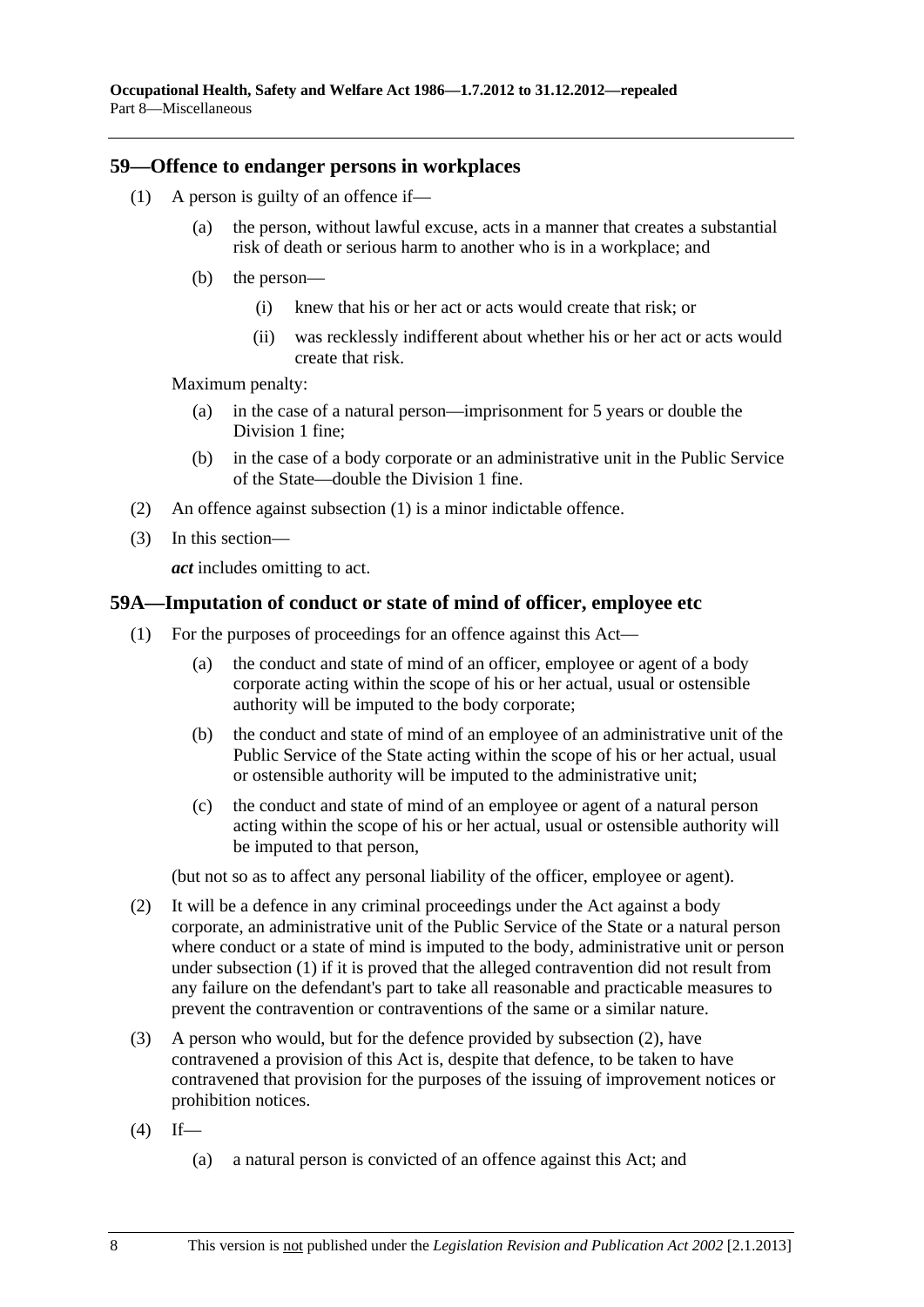<span id="page-60-0"></span> (b) the person would not have been convicted of the offence but for the operation of [subsection \(1\),](#page-59-0)

the person is not liable to be punished by imprisonment for the offence.

 (5) For the purposes of this section, a reference to *conduct* or *acting* includes a reference to failure to act.

#### **59B—Statement of officer evidence against body corporate**

In proceedings for an offence against this Act by a body corporate, a statement made by an officer of the body corporate is admissible as evidence against the body corporate.

# **59C—Liability of officers of body corporate**

- (1) If a body corporate or an administrative unit of the Public Service of the State contravenes a provision of this Act, and the contravention is attributable to an officer of the body corporate or an employee of the administrative unit failing to take reasonable care, then the officer or employee is guilty of an offence and liable to the same penalty as for an offence constituted by a contravention by a natural person of the provision contravened by the body corporate or administrative unit.
- (2) If an officer of a body corporate or an employee of an administrative unit is convicted of an offence under [subsection \(1\)](#page-60-0), the officer or employee is not liable to be punished by imprisonment for the offence.
- (3) In determining whether an officer of a body corporate or an employee of an administrative unit is guilty of an offence under this section, the court must have regard to—
	- (a) what the officer or employee knew about the matter concerned; and
	- (b) the extent of the officer's or employee's ability to make, or participate in the making of, decisions that affect the body corporate or administrative unit in relation to the matter concerned; and
	- (c) whether the contravention by the body corporate or administrative unit is also attributable to an act or omission of any other person; and
	- (d) any other relevant matter.
- (4) An officer of a body corporate or an employee of an administrative unit may be prosecuted and convicted of an offence pursuant to [subsection \(1\)](#page-60-0) whether or not there has been a finding by a court that the body corporate or administrative unit committed the contravention.
- (5) If, in proceedings against a body corporate or administrative unit for an offence against this Act—
	- (a) information or a document was admitted in evidence against the body corporate or administrative unit; and
	- (b) an officer of the body corporate or an employee of an administrative unit had been required to give the information or produce the document under a provision of this Act; and
	- (c) the information or document was such as to tend to incriminate the body corporate or administrative unit of the offence,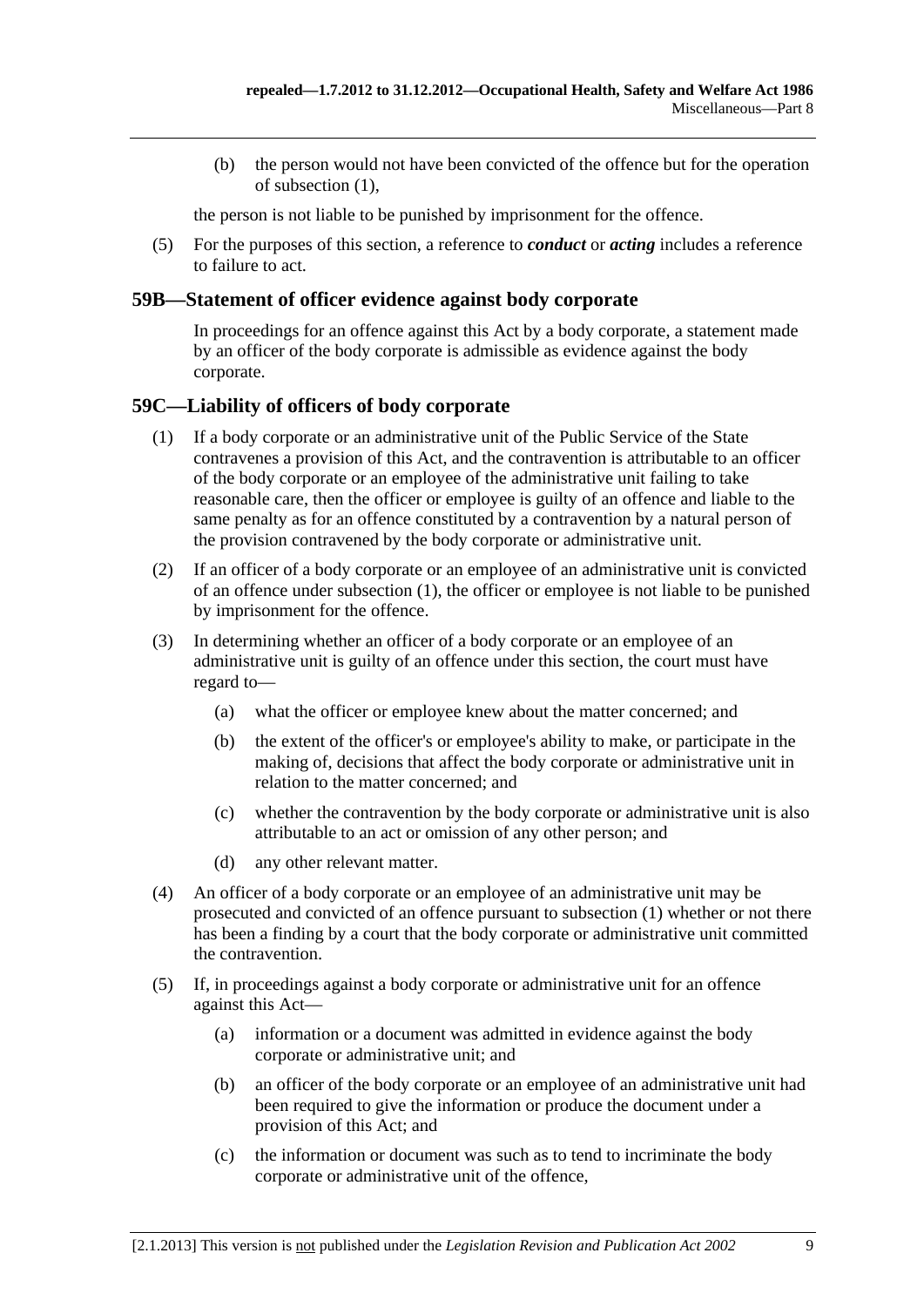<span id="page-61-0"></span>the officer of the body corporate or the employee of the administrative unit will not be guilty of a contravention of this Act as a result of the body corporate or administrative unit having been found guilty of the offence in those proceedings.

#### **60—Continuing or repeated offences**

 (1) Where a person is convicted of an offence against this Act and after that conviction the act or omission of that person that constituted the offence continues, that person is guilty of a further offence.

Maximum penalty: Division 3 fine.

- (2) Where a person is convicted of an offence against this Act, the court may, in addition to any penalty it may impose, order that person to take such steps as are specified in the order and within the time specified in the order to comply with this Act.
- (3) If the person to whom an order is directed under [subsection \(2\)](#page-61-0) fails to comply with the order within the time specified in the order, that person is guilty of a further offence.

Maximum penalty: Division 2 fine.

- (4) Where in proceedings for an offence against this Act the court is satisfied that the accused—
	- (a) has previously been convicted of the same offence; and
	- (b) has on the present occasion wilfully repeated the act or omission constituting the offence,

the court must, in addition to any penalty it may impose for the offence, impose a penalty of not more than \$40 000.

# **60A—Non-pecuniary penalties**

- (1) If a person is convicted of an offence against this Act, the court may, after taking into account any submissions and other relevant matters, in addition or in substitution for any penalty that it may impose—
	- (a) order the convicted person to undertake, or to arrange for one or more employees to undertake, a course of training or education of a kind specified by the court;
	- (b) order the convicted person to carry out a specified activity or project for the general improvement of occupational health, safety and welfare in the State, or in a sector of activity within the State;
	- (c) order the convicted person to take specified action to publicise the offence, its consequences, any penalty imposed, and any other related matter;
	- (d) order the convicted person to take specified action to notify specified persons or classes of persons of the offence, its consequences, any penalty imposed, and any other related matter (including, for example, the publication in an annual report or any other notice to shareholders of a company or the notification of persons aggrieved or affected by the convicted person's conduct).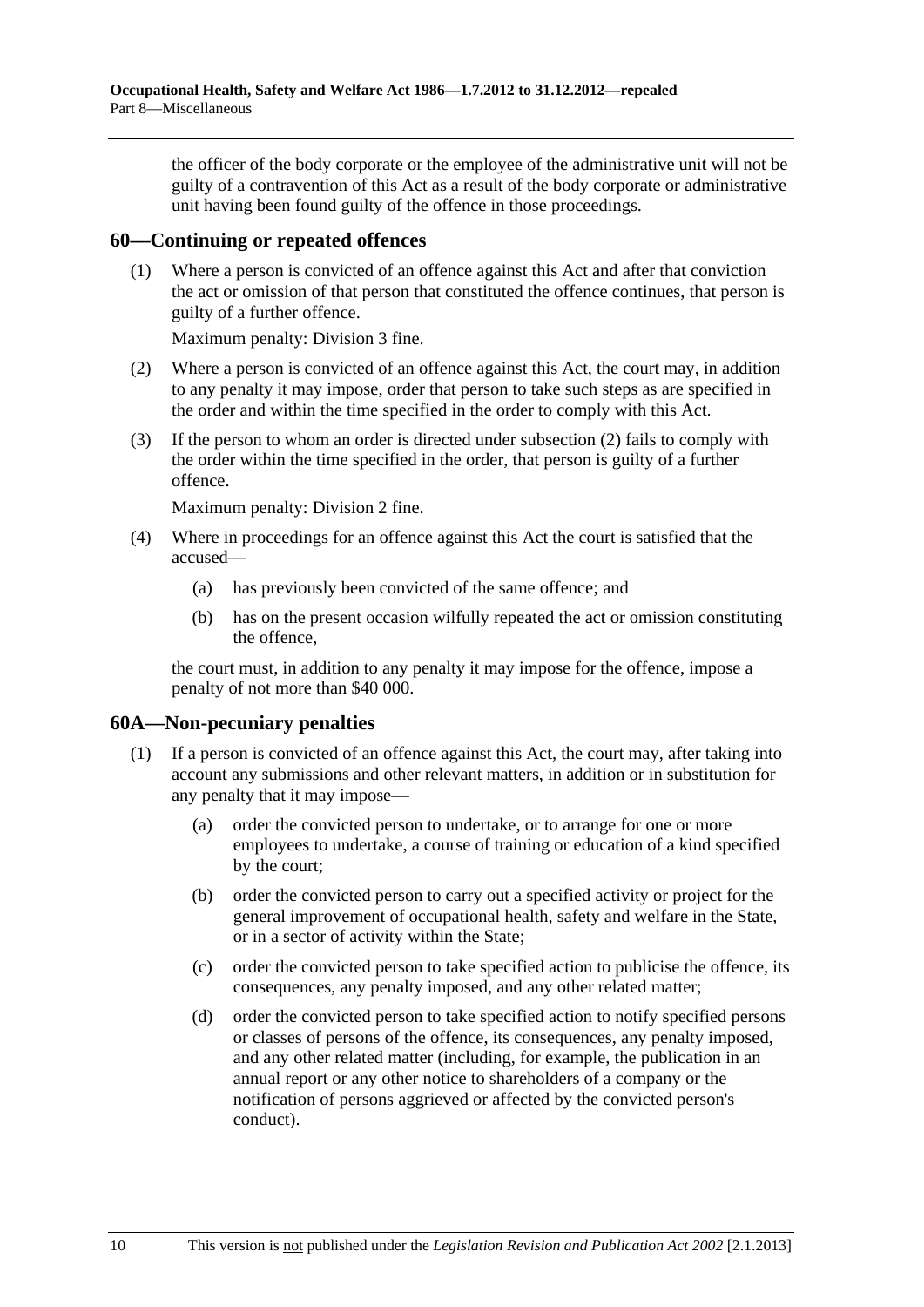- <span id="page-62-0"></span> (2) The court may, in an order under [subsection \(1\)](#page-61-0), fix a period for compliance and impose any other requirements the court considers necessary or expedient for the enforcement of the order.
- (3) If the person to whom an order is directed under [subsection \(1\)](#page-61-0) fails to comply with the order, that person is guilty of a further offence.

Maximum penalty: Division 4 fine.

### **61—Offences by bodies corporate**

- (1) Each body corporate carrying on business in the State must appoint one or more responsible officers for the purposes of this section.
- (2) A person appointed as a responsible officer under this section must be—
	- (a) a member of the governing body of the body corporate who resides in the State; or
	- (b) the chief executive officer of the body corporate, if he or she resides in the State; or
	- (c) if no one is eligible for appointment under a preceding paragraph—a senior executive officer of the body corporate who resides in the State; or
	- (d) if no one is eligible for appointment under a preceding paragraph—an officer of the body corporate.
- (2a) A person who is appointed as a responsible officer under this section and who has not previously attended a course of training recognised or approved by the Advisory Committee for the purposes of this section must attend such a course of training within 3 months after his or her appointment.

Maximum penalty: Division 7 fine.

- (2b) The requirement for a person to attend a course of training under [subsection \(2a\)](#page-62-0) lapses if the person ceases to be a responsible officer during the 3 month period referred to in that subsection.
- (3) A responsible officer must take reasonable steps to ensure compliance by the body corporate with its obligations under this Act.

Maximum penalty:

- (a) in a case where [paragraph \(b\)](#page-62-0) does not apply—division 6 fine;
- (b) where the court is satisfied that the offence has contributed to the commission of an offence by the body corporate—a fine not exceeding the fine that is prescribed for the offence committed by the body corporate.
- (4) If a body corporate fails to appoint one or more responsible officers under this section, each officer of the body corporate will be taken to be a responsible officer for the purposes of [subsection \(3\).](#page-62-0)
- (5) This section does not derogate from any other rule of law relating to the duties of officers of bodies corporate.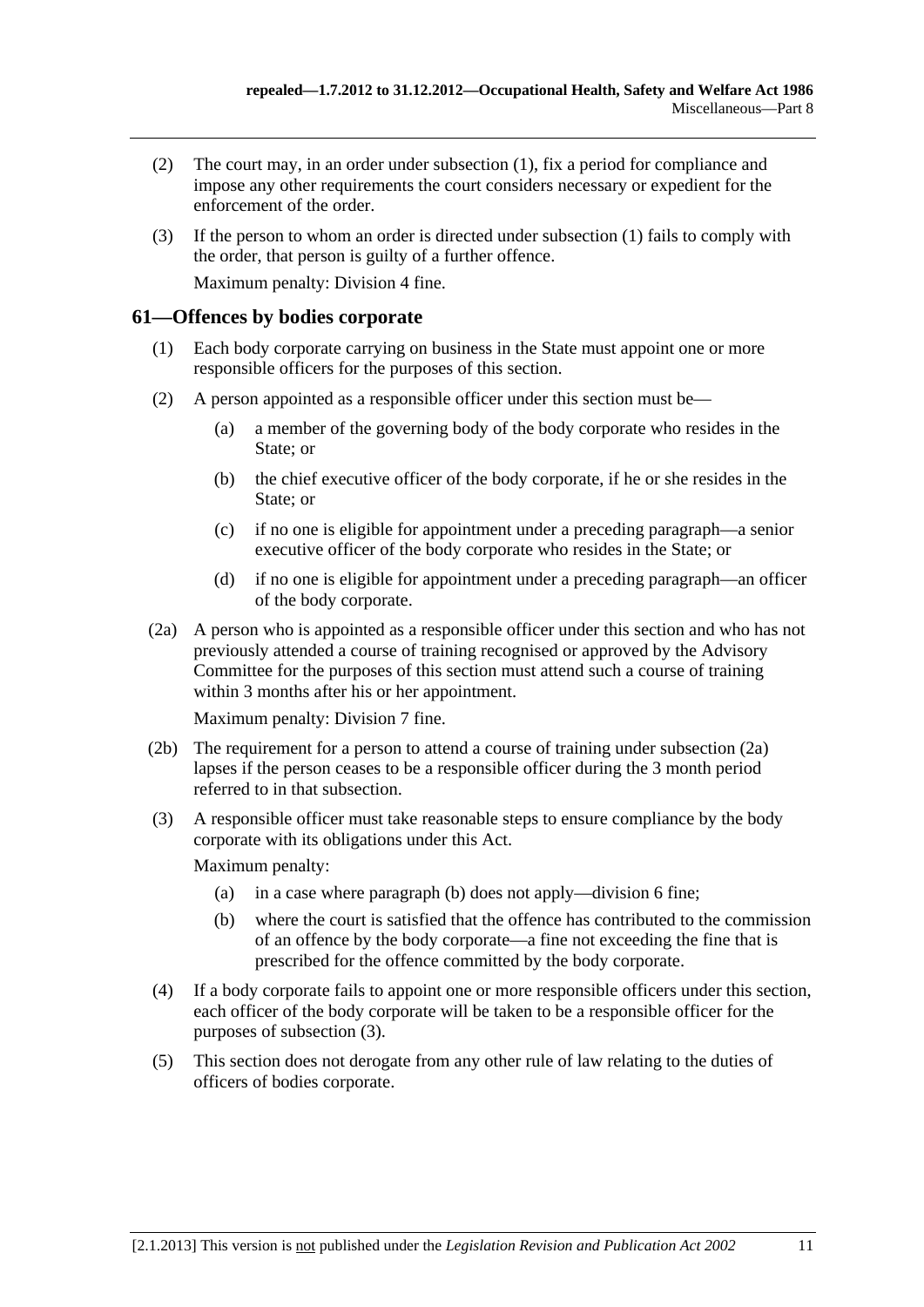# <span id="page-63-0"></span>**62—Health and safety in the public sector**

- (1) The chief executive officer of each administrative unit in the Public Service of the State must appoint a person to be responsible for the implementation of the requirements of this Act in that administrative unit.
- (2) For the purposes of this Act, an administrative unit will be taken to be the employer of any Public Sector employees assigned to work in the administrative unit (and may be held to be liable for any offence for which an employer may be liable).

#### **63—Code of practice**

- (1) The Minister may, on the recommendation of the Advisory Committee, approve a code of practice for the purposes of this Act.
- (2) A code of practice may incorporate, adopt or apply, with or without modification, any other document prepared or published by any body or authority as in force at the time that the code of practice is issued or as in force from time to time.
- (4) The Minister may, on the recommendation of the Advisory Committee—
	- (a) approve the revision of the whole or a part of a code of practice; or
	- (b) revoke a code of practice.
- (5) The Minister must give notice in the Gazette of—
	- (a) the approval of a code of practice; or
	- (b) the approval of a revision of the whole or a part of a code of practice; or
	- (c) the revocation of a code of practice.
- (6) The Minister must cause a copy of—
	- (a) every approved code of practice; and
	- (b) where an approved code of practice has been revised and that revision has been approved—every approved code of practice as so revised; and
	- (c) where an approved code of practice has incorporated, adopted or applied any document,

every such document, to be made available for inspection by members of the public without charge.

- (7) An approved code of practice and any approved revision of a code of practice will come into operation on the day on which the notice of approval is published in the Gazette or on such later day as may be specified in the notice.
- (8) An approved code of practice or the revision of a code of practice is subject to disallowance by Parliament.
- (9) Every approved code of practice or revision must be laid before both Houses of Parliament within 14 days of notice of its approval being published in the Gazette if Parliament is in session or, if Parliament is not then in session, within 14 days after the commencement of the next session of Parliament.
- (10) If either House of Parliament passes a resolution disallowing an approved code of practice or the revision of a code of practice, then the code of practice or revision ceases to have effect.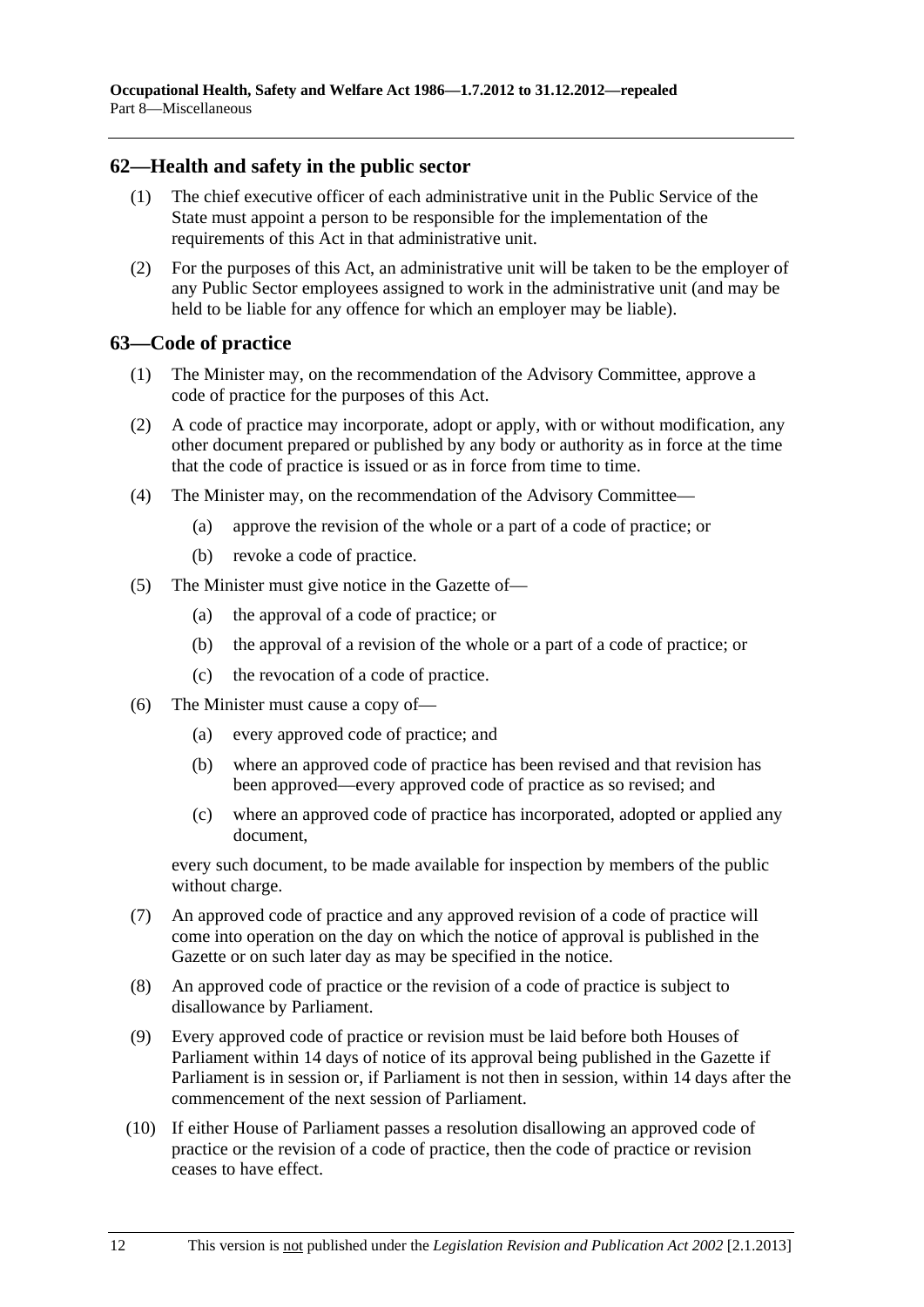(11) A resolution is not effective for the purposes of [subsection \(10\)](#page-63-0) unless passed in pursuance of a notice of motion given within 14 sitting days (which need not all fall in the same session of Parliament) after the day on which the code of practice was laid before the House.

# **63A—Use of codes of practice in proceedings**

Where in proceedings for an offence against this Act it is proved that the defendant failed to observe a provision of an approved code of practice dealing with the matter in respect of which the offence is alleged to have been committed, the defendant is, in the absence of proof to the contrary, to be taken to have failed to exercise the standard of care required by this Act.

# **64—Evidentiary provision**

- (1) In proceedings for an offence against this Act, an allegation in the complaint that, at a specified time—
	- (a) a person was an employer at a specified workplace; or
	- (b) a person was an occupier of a specified workplace, or any other place where any plant to which this Act extends by virtue of [Schedule 2](#page-73-0) is situated; or
	- (c) a notice was given under this Act; or
	- (d) a notice required to be given under the regulations has not been given; or
	- (e) a prescribed fee has not been paid; or
	- (f) a person was an inspector,

is, in the absence of proof to the contrary, proof of the matter so alleged.

- (2) Nothing said or done during the course of conciliation proceedings under this Act may subsequently be given in evidence in other proceedings under this Act.
- (3) In any legal proceedings, evidence of the contents of an approved code of practice, or of a document adopted or applied by, or referred to in, an approved code of practice or a regulation, may be given by production of a document purporting to be certified by or on behalf of the Minister as a true copy of the approved code of practice or other document.

# **66—Modifications of regulations**

- (1) Where—
	- (a) the occupier of any place or an employer applies to the designated person under this section for the modification of the requirements of a regulation as they apply to that occupier or employer; and
	- (b) the designated person is satisfied that a modification of the regulations would not adversely affect the health, safety or welfare of any person,

the designated person may, by notice in writing to the occupier or employer, modify the requirements in the manner set out in the notice (as those requirements apply to any workplace, work, plant, substance or process specified in the notice) and while any such notice remains in force compliance with the provision as modified is for the purposes of this Act taken to be compliance with the regulation.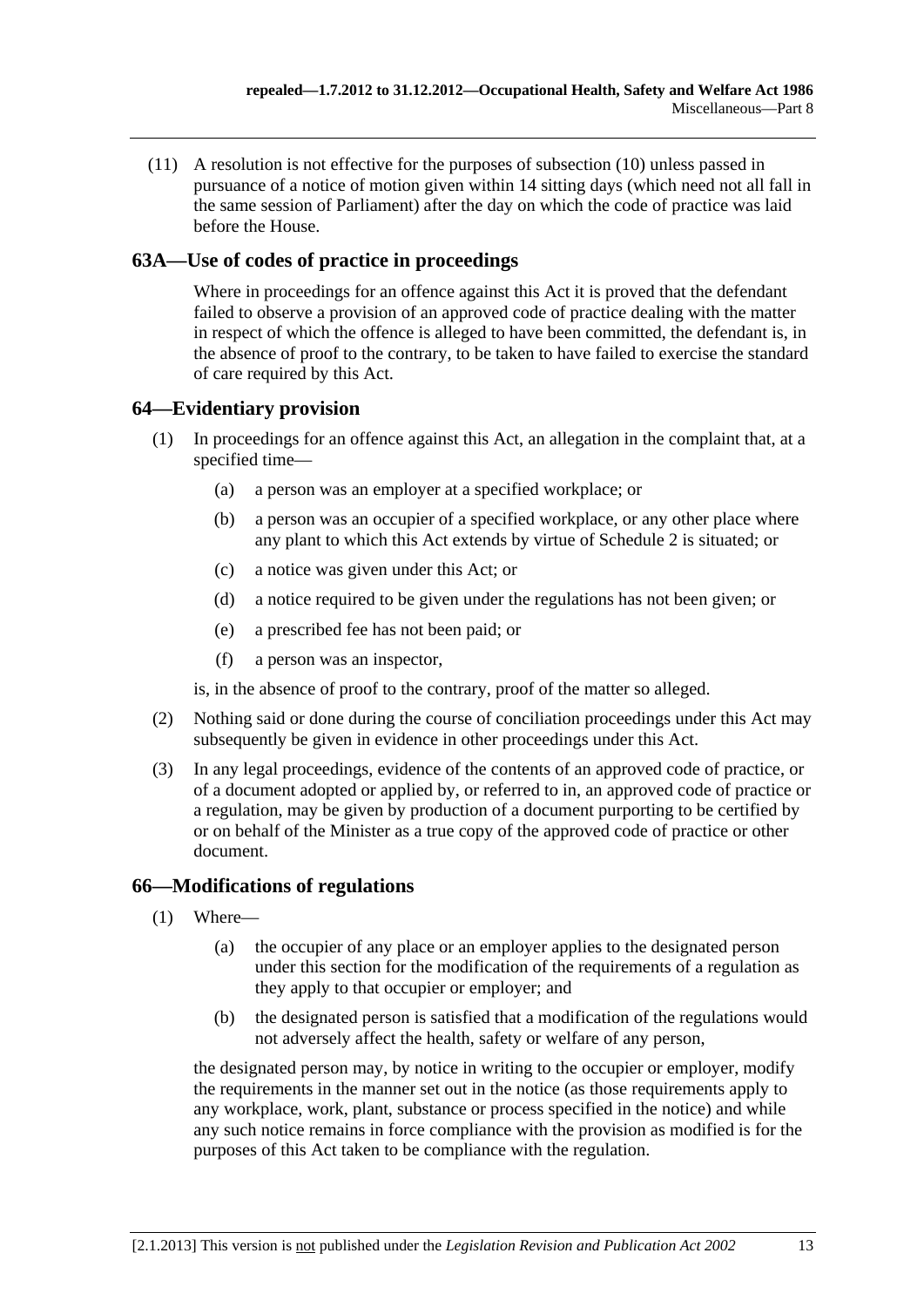- <span id="page-65-0"></span> (2) The occupier or employer must—
	- (a) display the notice or a copy of the notice in a prominent place at or near any workplace or plant that is affected by the notice; and
	- (b) provide a copy of the notice to any health and safety representative who represents employees at any workplace that is affected by the notice.

Maximum penalty: Division 6 fine.

- (3) The designated person must send to the Minister a copy of every notice issued under this section.
- (4) The designated person has an absolute discretion to vary or revoke a notice issued under this section.
- (5) A health and safety representative or a registered association representing one or more employees at a workplace that is affected by the notice may apply to the President of the Industrial Court for a review by a review committee of a notice issued under this section.
- (6) Pending the determination of a review under this section, the operation of the notice to which the review relates continues.
- (7) At the conclusion of a review under this section, a review committee may—
	- (a) confirm the notice to which the review relates; or
	- (b) confirm the notice with such modifications as it thinks fit; or
	- (c) cancel the notice.

#### **67—Exemption from Act**

- (1) Where—
	- (a) an employer or any other person applies to the Minister under this section for an exemption from all or any of the provisions of this Act; and
	- (b) the Minister is satisfied—
		- (i) that the granting of the exemption would not adversely affect the health, safety or welfare of any person; and
		- (ii) that it is reasonable to grant such an exemption,

the Minister may, by notice in writing to the employer or person, grant an exemption under this section.

- (2) A notice under [subsection \(1\)](#page-65-0) may exempt—
	- (a) the employer or other person who applied for the exemption; or
	- (b) specified operations carried on by that employer or person; or
	- (c) a specified place under the management or control of that employer or person,

from all or any of the provisions of this Act.

- (3) Before deciding on whether to grant an exemption under this section, the Minister must—
	- (a) consult with the Advisory Committee; and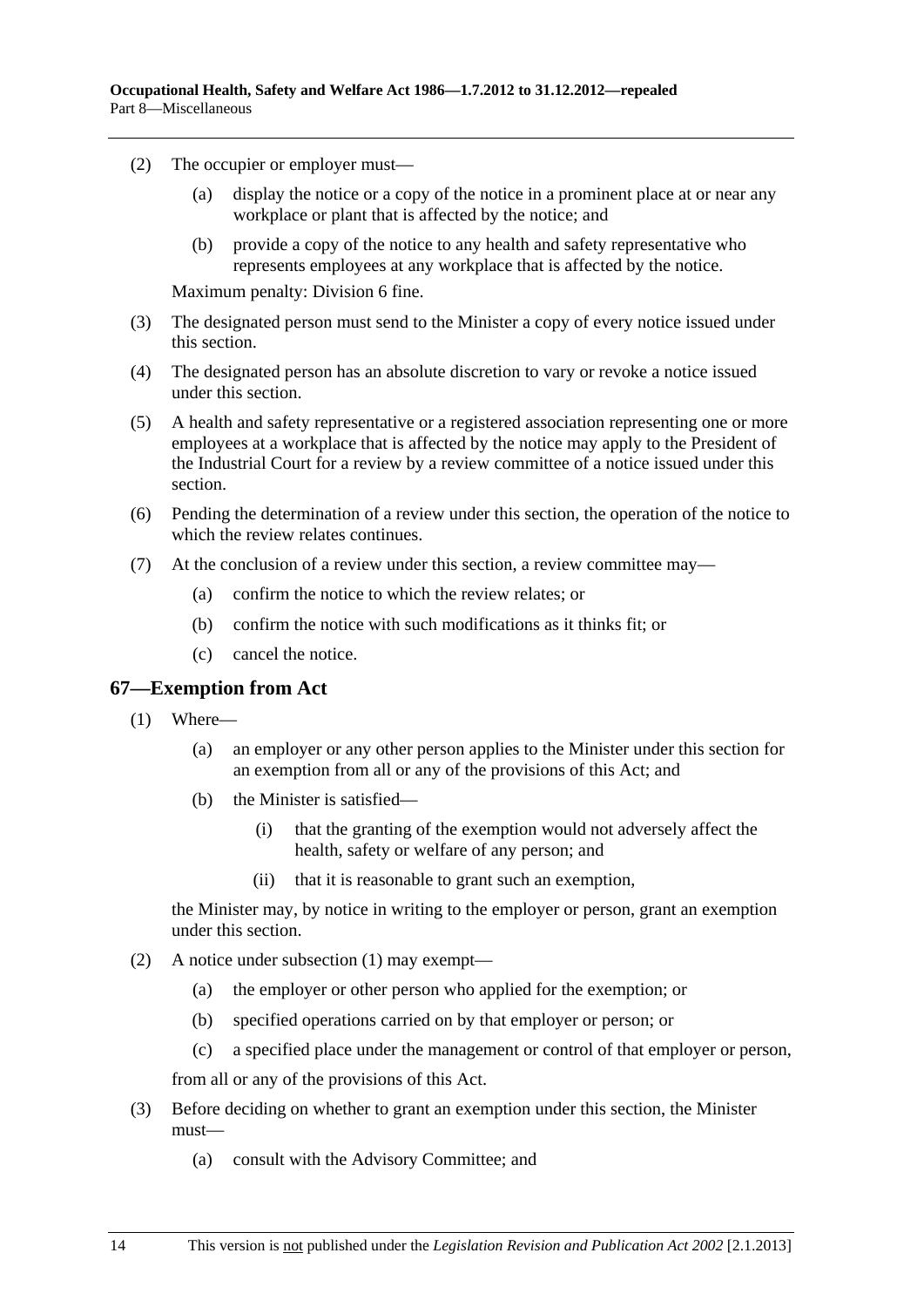- <span id="page-66-0"></span> (b) so far as is reasonably practicable, consult with—
	- (i) any registered association representing employers that might have an interest in the matter; and
	- (ii) any registered association representing one or more employees who might be affected by the granting of the exemption.
- (4) An exemption under this section may be granted subject to such limitations as the Minister thinks fit.
- (5) The Minister has an absolute discretion to revoke an exemption granted under this section.

#### **67A—Registration of employers**

- (1) Subject to [subsection \(2\),](#page-66-0) a person who is required to be registered as an employer under the *[Workers Rehabilitation and Compensation Act 1986](http://www.legislation.sa.gov.au/index.aspx?action=legref&type=act&legtitle=Workers%20Rehabilitation%20and%20Compensation%20Act%201986)* is also required to be registered under this Act.
- (2) A person is not required to be registered if the person is exempt from the obligation to be registered by the regulations.
- (3) WorkCover will undertake registrations under this section in conjunction with the registration of employers under the *[Workers Rehabilitation and Compensation](http://www.legislation.sa.gov.au/index.aspx?action=legref&type=act&legtitle=Workers%20Rehabilitation%20and%20Compensation%20Act%201986)  [Act 1986](http://www.legislation.sa.gov.au/index.aspx?action=legref&type=act&legtitle=Workers%20Rehabilitation%20and%20Compensation%20Act%201986)*.
- (4) A periodical fee is payable in relation to a registration under this section.
- (5) Subject to this section, the amount of the fee will be set by WorkCover—
	- (a) taking into account the criteria prescribed by or under [subsection \(6\)](#page-66-0); and
	- (b) on the basis that the total amount paid to WorkCover for a particular financial year by persons registered under this section should, so far as is reasonably practicable, equal the prescribed amount for that financial year.
- (6) For the purposes of subsection  $(5)(a)$ , the criteria to be taken into account are—
	- (a) that the fee or fees paid by a particular person should reflect the aggregate remuneration paid to the person's employees in each class of industry in which the person employs employees (after applying the industry classification or classifications, and any other relevant principles, that apply in relation to the employer under the *[Workers Rehabilitation and](http://www.legislation.sa.gov.au/index.aspx?action=legref&type=act&legtitle=Workers%20Rehabilitation%20and%20Compensation%20Act%201986)  [Compensation Act 1986](http://www.legislation.sa.gov.au/index.aspx?action=legref&type=act&legtitle=Workers%20Rehabilitation%20and%20Compensation%20Act%201986)*); and
	- (b) that the fee or fees paid by a person in a particular industry should reflect the risk of work-related injuries in that industry (by applying the industry premium rate that applies in relation to that industry under the *[Workers](http://www.legislation.sa.gov.au/index.aspx?action=legref&type=act&legtitle=Workers%20Rehabilitation%20and%20Compensation%20Act%201986)  [Rehabilitation and Compensation Act 1986](http://www.legislation.sa.gov.au/index.aspx?action=legref&type=act&legtitle=Workers%20Rehabilitation%20and%20Compensation%20Act%201986)*),

and such other criteria as may be prescribed by the regulations (which regulations may, if they so provide, revoke or replace any of the criteria referred to above).

 (7) A prescribed percentage of the prescribed amount for a particular financial year will be payable to the Department in accordance with guidelines established by the Treasurer.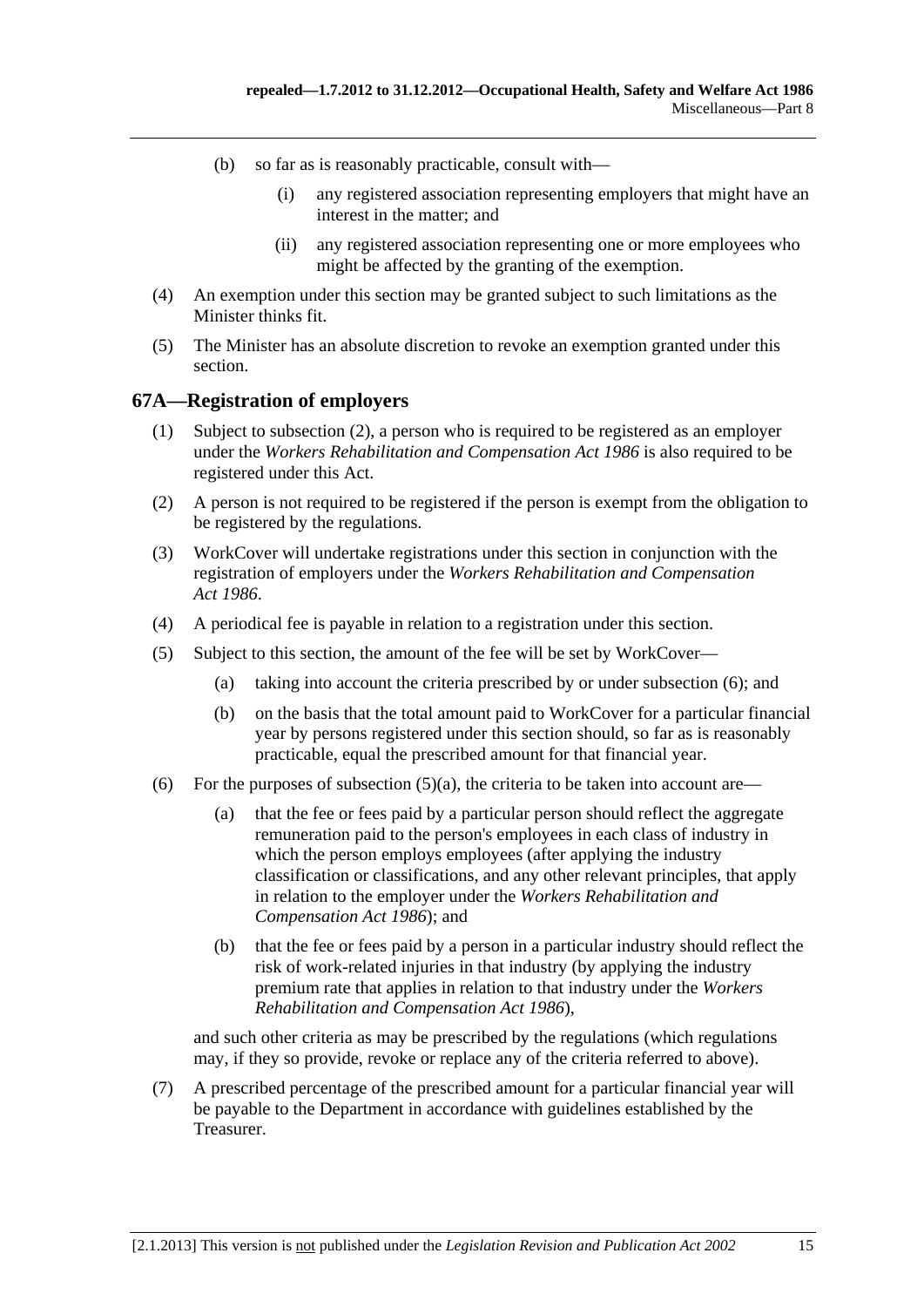- <span id="page-67-0"></span> (8) The prescribed amount for a financial year will be an amount fixed for that financial year by the regulations (but if any such regulation is not made before the commencement of the relevant financial year, or is disallowed or revoked, then the prescribed amount for that financial year will be the amount that applied under this section for the preceding financial year).
- (8b) [Subsection \(5\)\(b\)](#page-66-0) is subject to the following qualifications:
	- (a) if the total amount paid under this section for a particular financial year exceeds the prescribed amount for that year, the amount that is sought to be recovered under [subsection \(5\)\(b\)](#page-66-0) for the next financial year should be the prescribed amount for that year less the amount of that excess;
	- (b) if the total amount paid under this section for a particular financial year is less than the prescribed amount for that year, the amount that is sought to be recovered under [subsection \(5\)\(b\)](#page-66-0) for the next financial year should be the prescribed amount for that year plus the amount of that deficiency.
- (8c) A fee imposed under this section will be payable to WorkCover in accordance with the regulations.
- (8d) If a person fails to pay a fee, or the full amount of a fee, in accordance with the regulations, WorkCover may recover the unpaid amount as if it were unpaid premium under Part 5 of the *[Workers Rehabilitation and Compensation Act 1986](http://www.legislation.sa.gov.au/index.aspx?action=legref&type=act&legtitle=Workers%20Rehabilitation%20and%20Compensation%20Act%201986)*.
- (9) The Department is entitled to information provided to WorkCover for the purposes of this section.
- (10) A person who fails to comply with this section is guilty of an offence. Maximum penalty: Division 6 fine.

# **67B—Portion of WorkCover levy to be used to improve occupational health and safety**

- (1) A part of the premiums paid to WorkCover under Part 5 of the *[Workers Rehabilitation](http://www.legislation.sa.gov.au/index.aspx?action=legref&type=act&legtitle=Workers%20Rehabilitation%20and%20Compensation%20Act%201986)  [and Compensation Act 1986](http://www.legislation.sa.gov.au/index.aspx?action=legref&type=act&legtitle=Workers%20Rehabilitation%20and%20Compensation%20Act%201986)* in any financial year will be payable by WorkCover to the Department to be applied towards the costs associated with the administration of this Act.
- (2) The amount payable under [subsection \(1\)](#page-67-0) will be—
	- (a) a set amount in respect of a particular financial year; or
	- (b) a percentage of the premiums paid to WorkCover in respect of a particular financial year,

as determined by the Minister by notice in the Gazette.

- (3) The Minister must consult with the board of management of WorkCover before making a determination under [subsection \(2\).](#page-67-0)
- (4) If there is a disagreement between the Minister and the board of management of WorkCover as to the amount to be paid under [subsection \(1\)](#page-67-0) in respect of a particular year, the board of management may, after publication of the determination under [subsection \(2\),](#page-67-0) furnish to the Minister a written statement setting out its reasons for its disagreement with the Minister.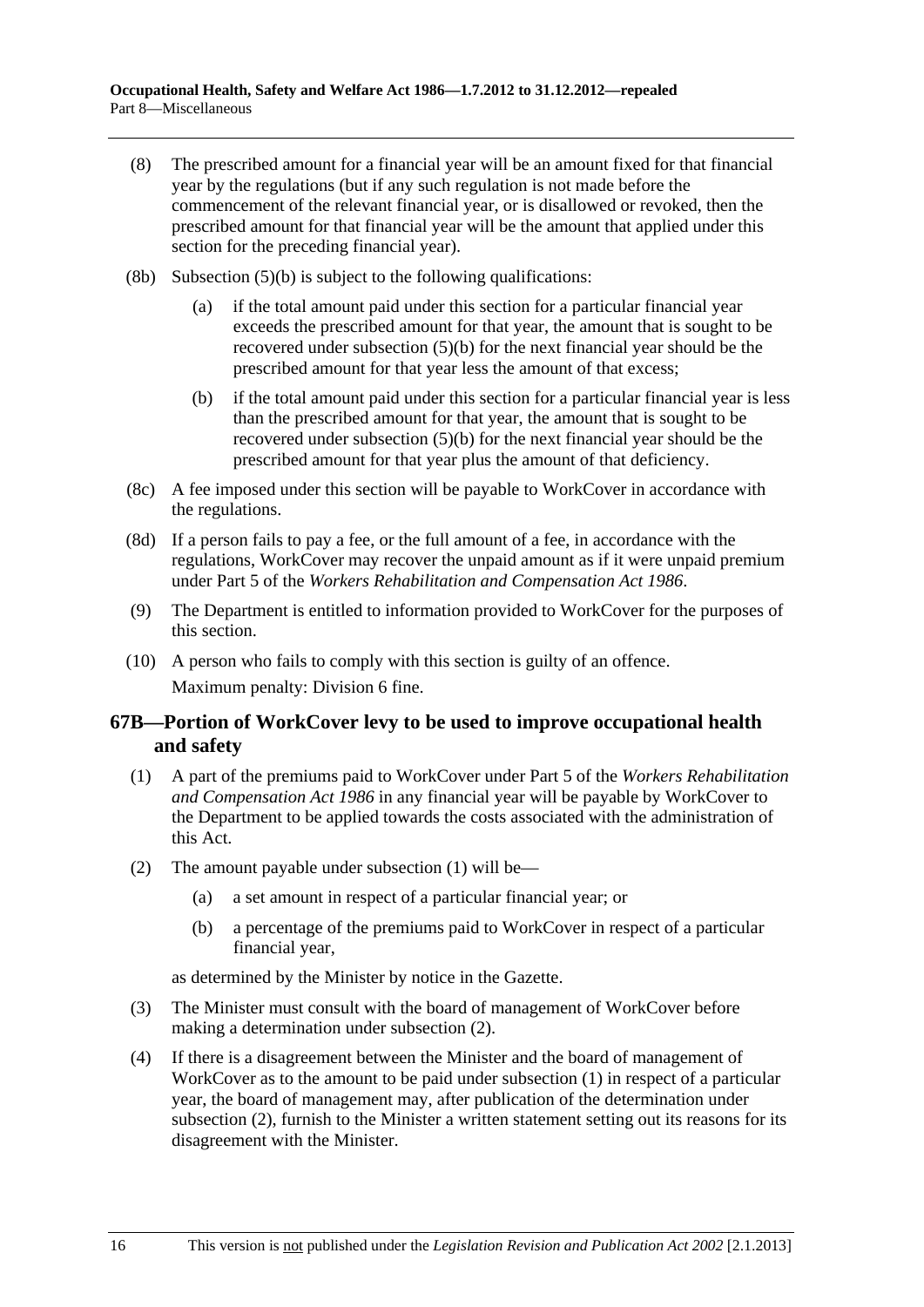- <span id="page-68-0"></span> (5) If a statement is furnished under [subsection \(4\)](#page-67-0), the Minister must cause copies of the statement to be laid before both Houses of Parliament within 12 sitting days after the statement is received by the Minister.
- (6) A payment to the Department with respect to a financial year must be made (according to a determination of the Minister)—
	- (a) by instalments paid over a period specified by the Minister after consultation with the Treasurer; or
	- (b) by a lump sum paid by a date specified by the Minister after consultation with the Treasurer.
- (7) The Minister may, by notice in the Gazette, vary an earlier notice published under [subsection \(2\).](#page-67-0)

# **67C—Five-yearly reports**

- (1) The Minister must, on a five-yearly basis, undertake or initiate a review of this Act.
- (2) A review must encompass—
	- (a) the work of the Advisory Committee; and
	- (b) the operation of this Act and the extent to which its objects are being attained; and
	- (c) other matters determined by the Minister to be relevant to a review of this Act.
- (3) The results of the review must be embodied in a written report.
- (4) The Minister must cause copies of the report to be laid before both Houses of Parliament within 12 sitting days after the report is completed for the purposes of subsection  $(1)$ .

# **68—Consultation on regulations**

The Minister must consult with the Advisory Committee on any regulations proposed to be made before those regulations are made.

#### **69—Regulations**

- (1) The Governor may make such regulations as are contemplated by this Act or as are necessary or expedient for the purposes of this Act.
- (2) Without limiting the generality of [subsection \(1\),](#page-68-0) those regulations may be made with respect to any of the matters specified in [Schedule 1.](#page-72-0)
- (3) A regulation made under this Act in relation to the registration or licensing of any work, plant, process, substance or workplace may also—
	- (a) prohibit any activity unless carried on under a licence or at registered premises or by means of registered equipment;
	- (b) prescribe the persons who may apply for registration or a licence;
	- (c) prescribe the manner and form of applications for registration or for a licence;
	- (d) prescribe fees for registration or for the issuing or holding of a licence;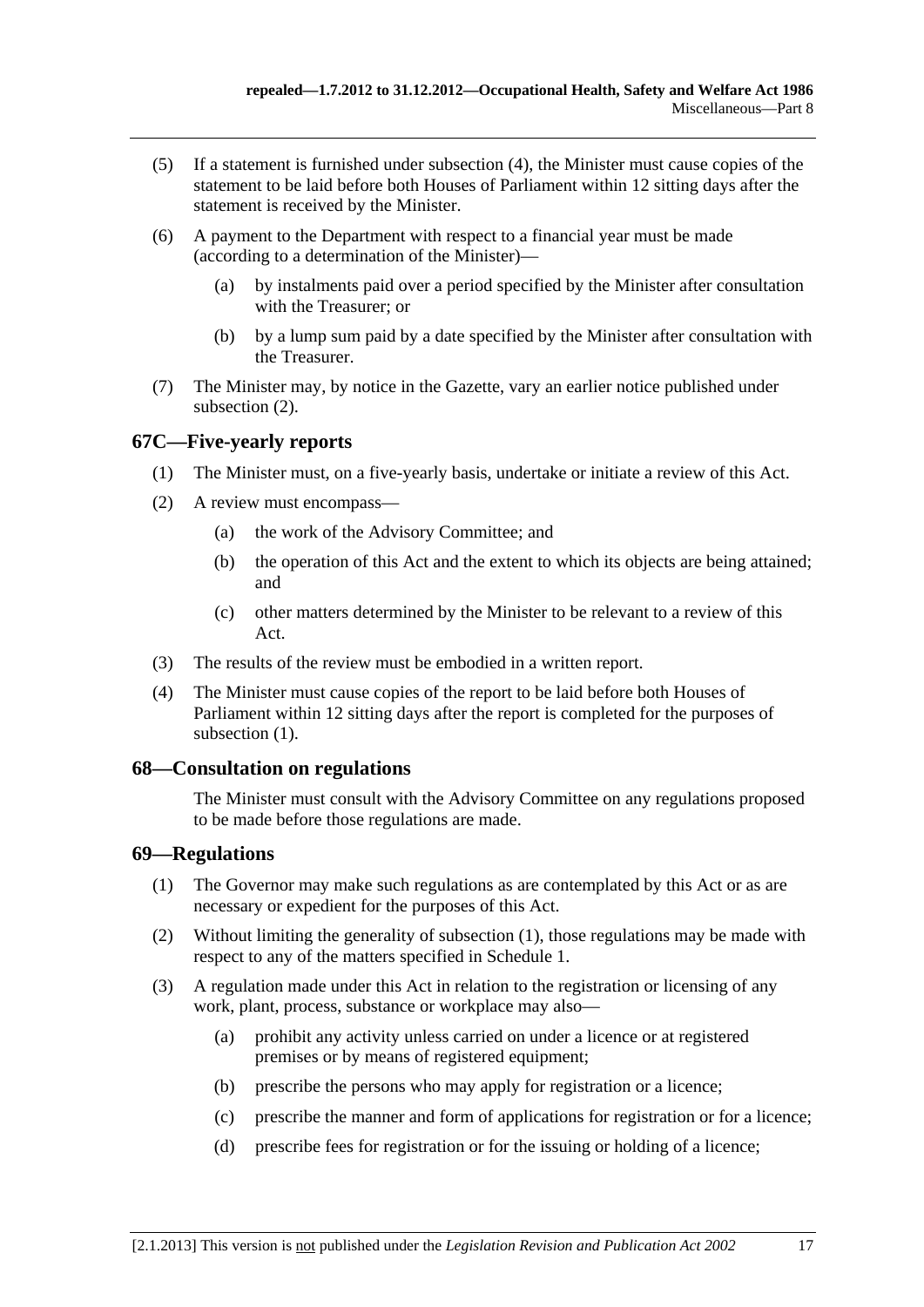- <span id="page-69-0"></span> (e) prescribe the terms and conditions of registration or for the holding of a licence;
- (f) provide for the variation by the Director of terms and conditions imposed under [paragraph \(e\)](#page-69-0);
- (g) prescribe the circumstances in which registration or the holding of a licence may be cancelled or suspended;
- (h) prescribe the manner of application for the renewal or transfer of registration or of a licence.
- (4) A right of appeal to the Industrial Court lies against—
	- (a) a refusal to grant a registration or licence under the regulations; or
	- (b) a decision of the Director to vary the terms or conditions of registration or for holding a licence; or
	- (c) a decision to cancel or suspend a registration or licence.
- (5) An appeal must be instituted within one month of the date of the decision appealed against but the Industrial Court may, if it thinks fit, dispense with the requirement that the appeal should be instituted within that time.
- (6) The Industrial Court may on the hearing of an appeal, taking into account what is just and reasonable in the circumstances, exercise one or more of the following powers—
	- (a) affirm, vary or quash the decision appealed against and make any incidental or other order that may be just and reasonable in the circumstances;
	- (b) remit the decision for reconsideration;
	- (c) make any order as to costs.
- (7) For the purposes of an appeal under this section, the Industrial Court will be constituted of a single Judge.
- (8) A right of appeal to the Full Industrial Court lies, with the permission of the Full Industrial Court, from a decision of a single Judge under [subsection \(6\)](#page-69-0).
- (8a) A regulation made under this Act in relation to the notification of work-related injuries may provide that notice of prescribed classes of injury may be given to WorkCover in conjunction with the provision of information relating to claims for compensation under the *[Workers Rehabilitation and Compensation Act 1986](http://www.legislation.sa.gov.au/index.aspx?action=legref&type=act&legtitle=Workers%20Rehabilitation%20and%20Compensation%20Act%201986)*.
- (8b) The Department is entitled to information relating to work-related injuries obtained by WorkCover under [subsection \(8a\).](#page-69-0)
- (9) Regulations made under this Act may incorporate, adopt, apply or make prescriptions by reference to, with or without modification—
	- (a) any code of practice issued by the Advisory Committee;
	- (b) any other document prepared or published by any body or authority as in force at the time the regulations are made or as in force from time to time.
- (10) The Minister must cause a copy of any document that has been incorporated, adopted or applied by regulations made under this Act or by reference to which a prescription is made by those regulations to be made available for inspection by members of the public without charge.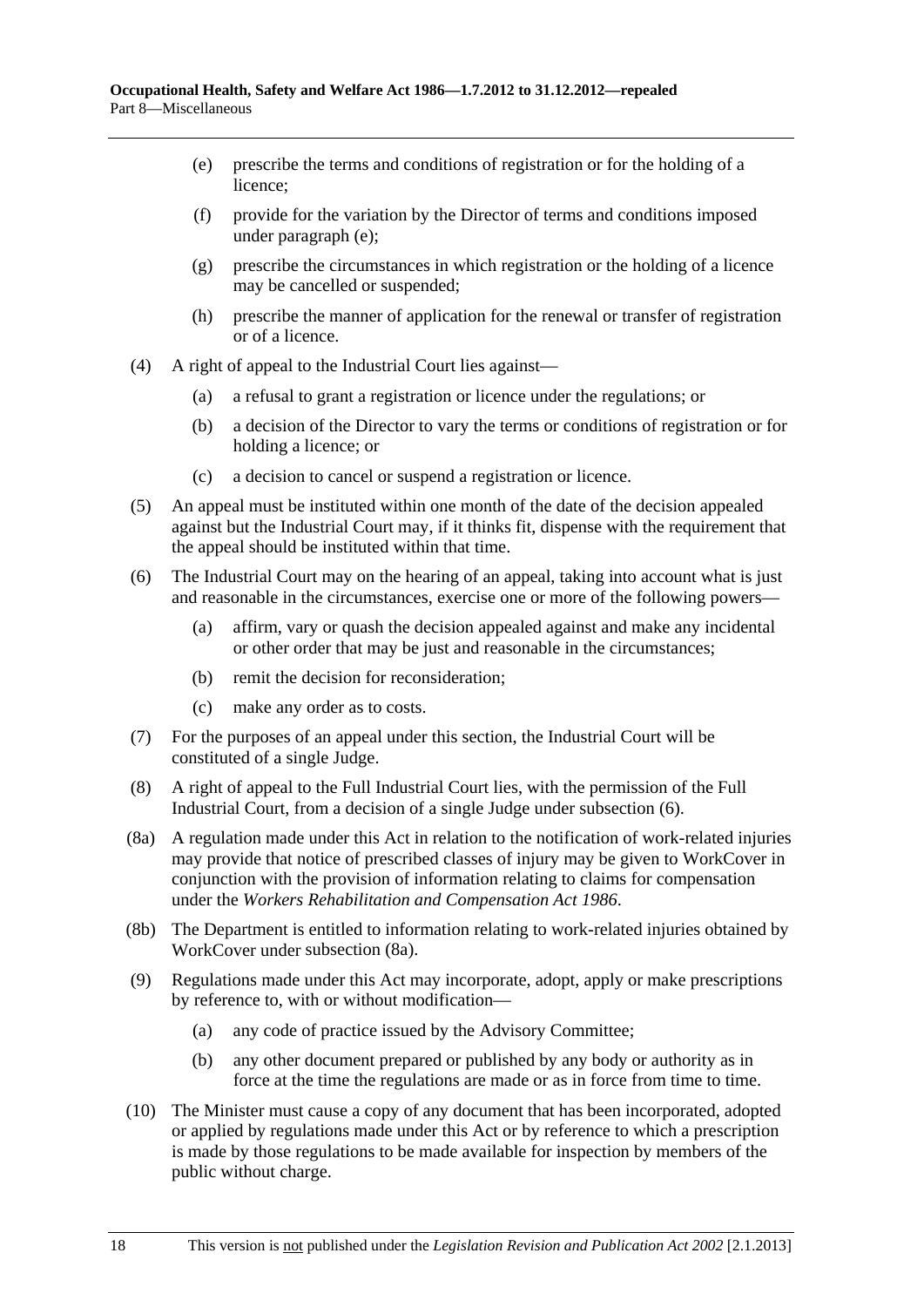- (11) Regulations made under this Act—
	- (a) may be of general or limited application; and
	- (b) may leave any matter or thing to be determined, dispensed with, regulated or prohibited according to the discretion of the Director or the designated person, either generally or in a particular case or class of case; and
	- (c) may make different prescriptions according to prescribed circumstances; and
	- (d) may differentiate between various classes of persons.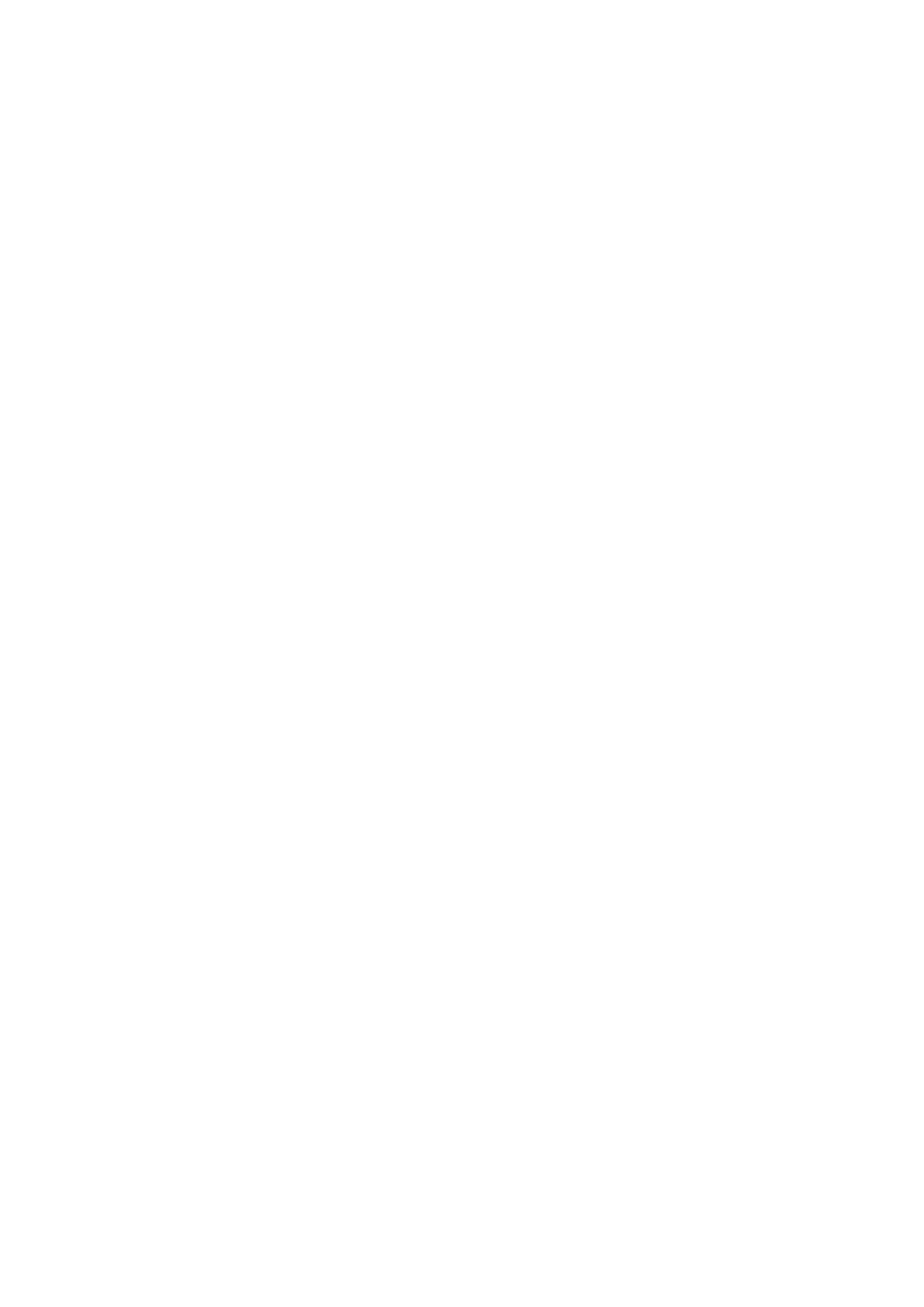# **Schedule 1—Regulations**

- 1 Health, safety or welfare standards that must be complied with—
	- (i) at any workplace; or
	- (ii) in the performance of any work; or
	- (iii) in the use, cleaning, maintenance or transportation of any plant; or
	- (iv) in the use, handling, processing, storing, transporting or disposal of any substance; or
	- (v) in the design, manufacture, importing or supplying of any plant; or
	- (vi) in the manufacture or importing of any substance.
- 2 The safeguarding, siting, installing, testing, altering, repairing, maintaining or dismantling of any plant.
- 3 The testing, analysis, labelling or marking of any substance.
- 3A The procedures to be followed in respect of the registration of any person under this Act.
- 3B The information to be provided by persons who are required to be registered under this Act.
- 4 The registration or licensing of any work, plant, process, substance or workplace by the Director or any other prescribed person or authority.
- 5 The steps to be taken on the occurrence of any work-related injury.
- 6 The notification of work-related injuries.
- 7 The special monitoring of the health and welfare of employees in specified classes of work.
- 8 The notification of accidents and dangerous occurrences.
- 9 The issuing of certificates of competency or provisional certificates of competency for persons engaged in prescribed work and for the duration, variation, suspension or cancellation of such certificates.
- 10 The prohibition of the carrying on of prescribed activities at workplaces or the performance of prescribed work except by or under the supervision of persons with prescribed qualifications, training or experience.
- 11 The supply, use, testing and maintenance of clothing and equipment for occupational health, safety or welfare purposes.
- 12 Fire-safety rules and procedures and the provision and maintenance of fire protection equipment.
- 13 The appointment of persons who are to be responsible for the supervision of occupational safety in prescribed circumstances or industries.
- 14 The form and use of scaffolding, form work, false work and related equipment.
- 15 The carriage and handling of cash.
- 16 The provision of medical, nursing or first aid facilities at workplaces and the standards for such facilities.
- 17 The medical examination of employees.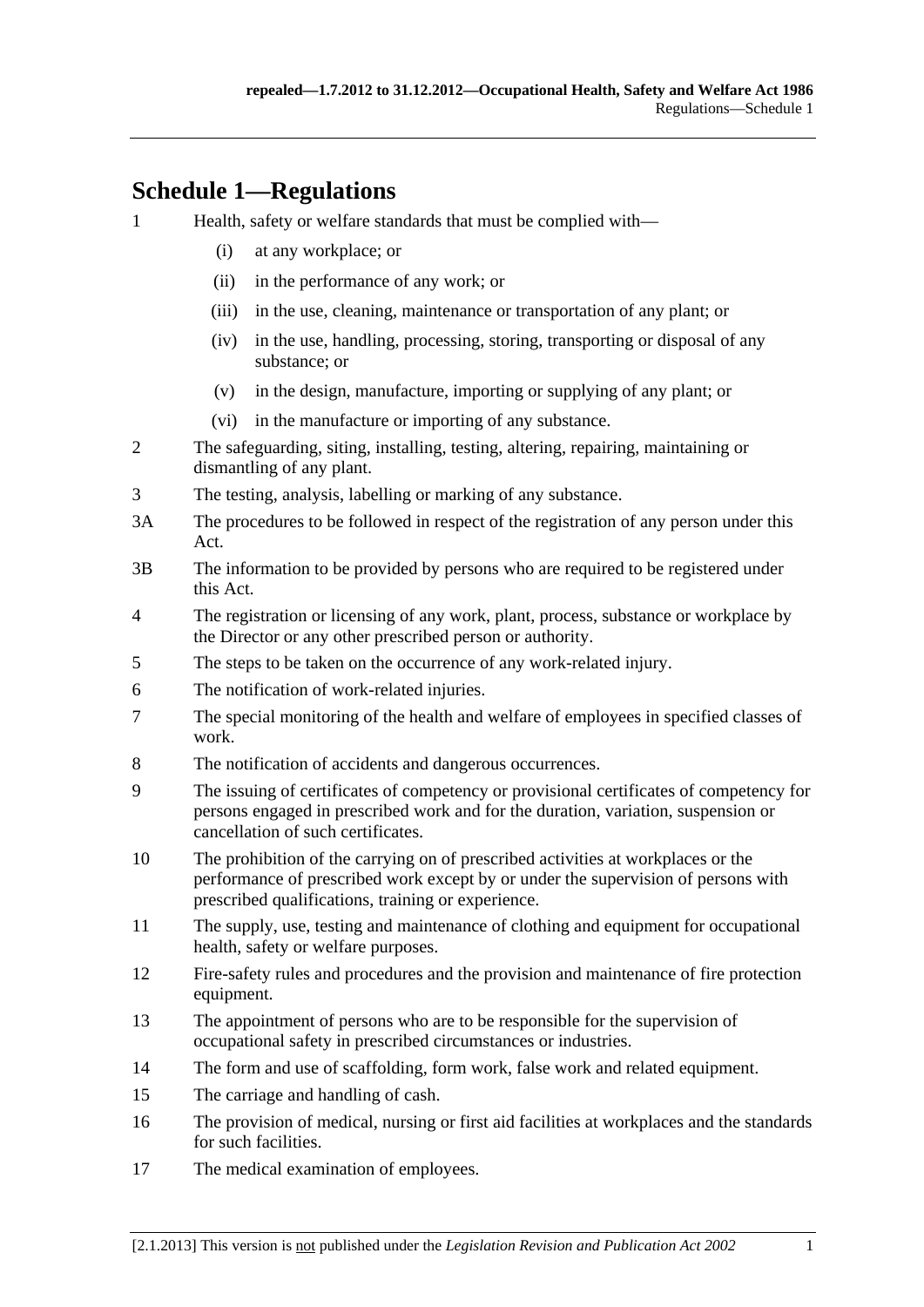- <span id="page-73-0"></span>18 The employment of young persons.
- 19 The safety of persons in isolated or remote areas.
- 20 Standards for the manual handling of loads by persons at work.
- 21 The safety of persons in the vicinity of any workplace or plant.
- 22 The minimum standards that must be observed in providing information, instruction and training for the health and safety of employees whose native language is not English and who are not reasonably fluent in English.
- 23 The giving of notices, in specified circumstances, to the Minister, an inspector or other prescribed person or authority.
- 24 The removal of asbestos from any place, the disposal of asbestos or the treatment of asbestos in any place.
- 25 The keeping and provision of records, returns and information for the purposes of this Act (including records relating to accidents and dangerous occurrences that occur at work and work-related injuries suffered by employees).
- 26 Procedures that are to be carried out on inspections under this Act.
- 27 Fees (including differential and periodic fees) for the purposes of this Act.
- 28 Forms for the purposes of this Act.
- 29 The service of notices under this Act.
- 30 The recovery of fees under this Act.
- 31 The exemption, either absolutely or subject to prescribed limitations or conditions, of persons or work or classes of persons or work from any provision of this Act.
- 32 In relation to penalties for breaches of the regulations—
	- (a) in the case of regulations prescribing standards for health or safety at work penalties not exceeding a Division 2 fine;
	- (b) in any other case—penalties not exceeding a Division 6 fine.
- 33 Expiation fees for alleged offences against the regulations.

## **Schedule 2—Extension of Act to specified plant**

- 1 Subject to any exclusions or modifications prescribed by the regulations, this Act extends to the following types of plant (whether or not such plant is situated, operated or used at any workplace):
	- (a) amusement structures;
	- (b) cranes;
	- (c) hoists;
	- (d) lifts;
	- (e) pressure equipment.
- 2 For the purposes of [clause 1](#page-73-0)—

*amusement structure* means a structure or device of a prescribed kind operated for hire or reward which is used or designed to be used for amusement, recreation, sport, sightseeing or entertainment and on which persons may be moved, carried, raised, lowered or supported by any part of the structure or device;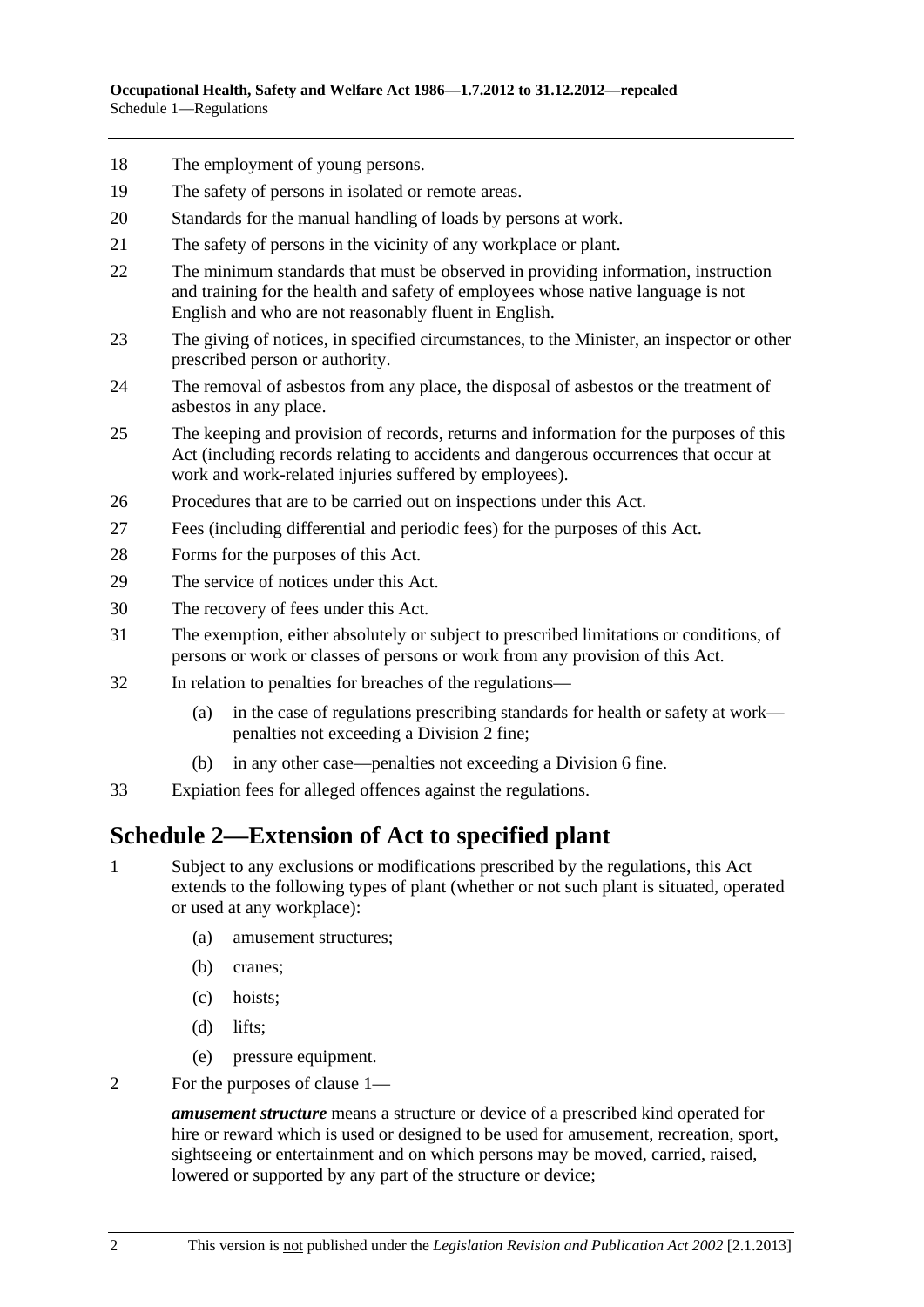<span id="page-74-0"></span>*crane* means an appliance by means of which loads may be raised or lowered and moved horizontally and includes the supporting structure and foundations of such an appliance;

*hoist* means an appliance by means of which loads may be raised or lowered that is not a crane or lift;

*lift* means a permanent apparatus (or apparatus intended to be permanent) which is in or attached to a building or structure and by means of which persons, goods or materials may be raised or lowered within or on a car, cage or platform and the movement of which is restricted by a guide or guides and includes an apparatus in the nature of a chairlift, escalator, moving walk or stairway lift, and any supporting structure, machinery, equipment, gear, lift-well, enclosure and entrance;

*pressure equipment* means—

- (a) any boiler, being a vessel, or an arrangement of vessels and inter-connecting parts, in which steam or other vapour is generated, or water or other liquid is heated at a pressure greater than atmospheric pressure by the use of fire, the products of combustion, electrical power or other similar means; or
- (b) any pressure vessel (other than a boiler), being a vessel which is subject to internal or external pressure greater than atmospheric pressure and includes any interconnected part, component, valve, gauge or other fitting up to the first point of connection to any piping; or
- (c) any assembly (other than a boiler or pressure vessel) of a prescribed kind consisting of pipes, pipe fittings, valves and pipe accessories which are subject to internal or external pressure.

# **Schedule 3—The Mining and Quarrying Occupational Health and Safety Committee**

### **1—The Committee**

- (1) The *Mining and Quarrying Occupational Health and Safety Committee* (the *Committee*) continues in existence.
- (2) The Committee will consist of 7 persons appointed by the Minister, of whom—
	- (a) 2 will be persons working in the field of occupational health and safety nominated by the Advisory Committee; and
	- (b) 1 will be a member of the Department who has experience in the mining and quarrying industries; and
	- (c) 1 will be a person nominated by the South Australian Chamber of Mines and Energy, and 1 will be a person nominated by *Cement Concrete and Aggregates Australia*, to represent the interests of employers involved in the mining and quarrying industries; and
	- (d) 2 will be persons nominated by the United Trades and Labor Council to represent the interests of workers who work in the mining and quarrying industries.
- (3) The Minister will appoint one of the members of the Committee appointed under [subclause \(2\)\(a\)](#page-74-0) to be the presiding member of the Committee.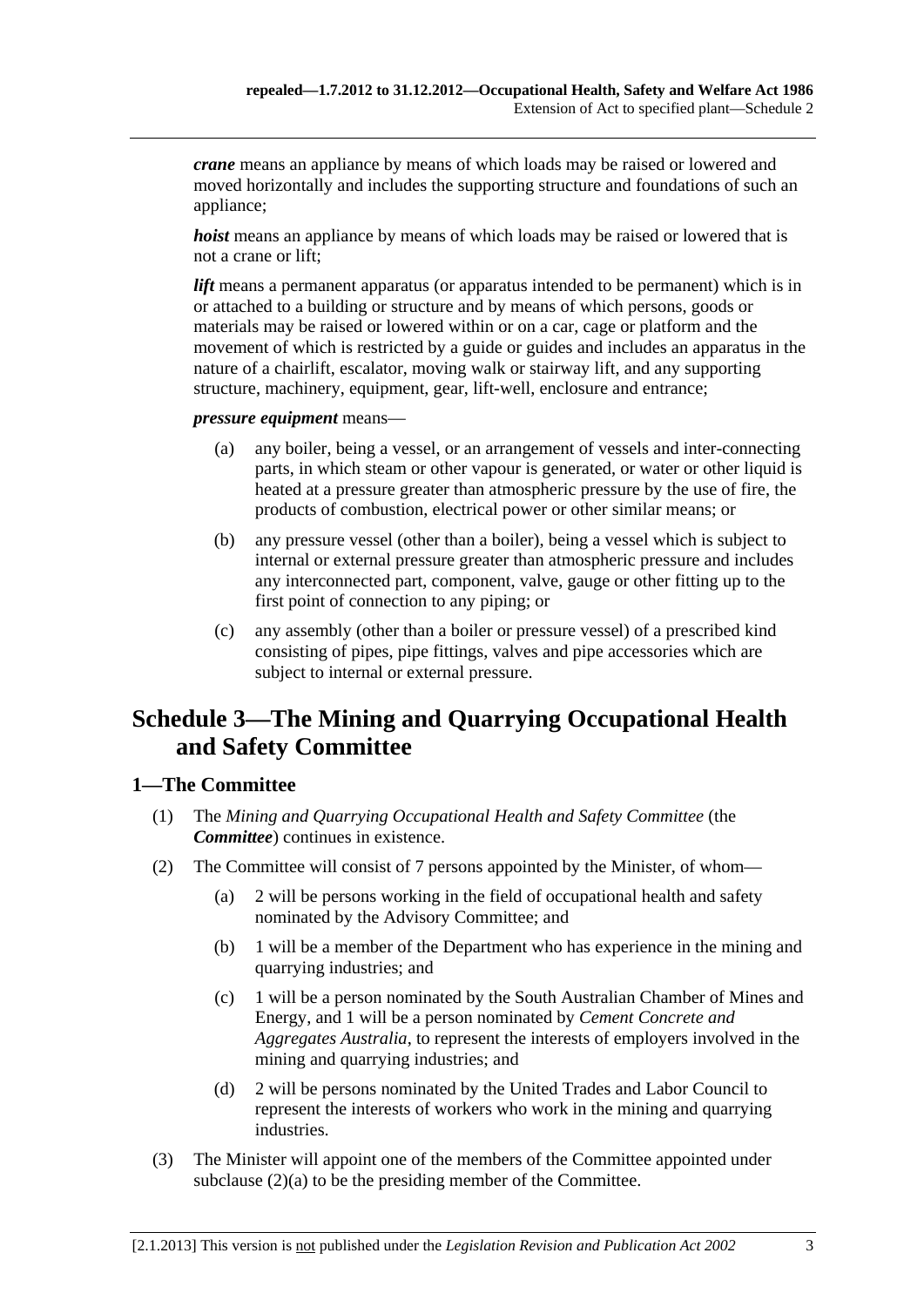- <span id="page-75-0"></span> (4) The Minister may appoint a suitable person to be a deputy of a member of the Committee and to act as a member of the Committee during any period of absence of the member.
- (5) A member of the Committee may be appointed for a term not exceeding 3 years determined by the Minister and will, on the expiration of a term of appointment, be eligible for reappointment.
- (6) The Minister may, on reasonable grounds, remove a member of the Committee from office at any time.
- (7) A member of the Committee may resign by written notice to the Minister.
- (8) An act or proceeding of the Committee is not invalid by reason only of a vacancy in its membership or a defect in the appointment of a member.
- (9) 4 members of the Committee constitute a quorum of the Committee.
- (10) In the absence of the presiding member at a meeting of the Committee, the members present may decide who is to preside.
- (11) A decision carried by at least 4 members of the Committee is a decision of the Committee.
- (12) Each member present at a meeting of the Committee is entitled to 1 vote on any matter arising for decision at the meeting.
- (13) The Committee must cause an accurate record to be kept of its proceedings.
- (14) Subject to this Schedule, the business of the Committee will be conducted in a manner determined by the Committee.
- (15) A member of the Committee who has a direct or indirect pecuniary interest in a matter under consideration by the Committee—
	- (a) must disclose the nature of the interest to the Committee; and
	- (b) must not take part in any deliberation or decision of the Committee with respect to the matter.

Maximum penalty: \$2 000.

- (16) A disclosure under [subclause \(15\)](#page-75-0) must be recorded in the minutes of the Committee.
- (17) The Committee may, in connection with the performance of its functions, make use of the services, facilities and staff of the Department.

### **2—Application of funds**

- (1) Money available to the Committee from the Mining and Quarrying Industries Fund under Schedule 1 of the *[Workers Rehabilitation and Compensation Act 1986](http://www.legislation.sa.gov.au/index.aspx?action=legref&type=act&legtitle=Workers%20Rehabilitation%20and%20Compensation%20Act%201986)* may be used for any of the following purposes:
	- (a) to promote and support practices, procedures and arrangements designed to protect workers from silicosis;
	- (b) to support education in the field of occupational health or safety in the mining and quarrying industries;
	- (c) to initiate or support research and studies into occupational health or safety that could benefit workers in the mining and quarrying industries;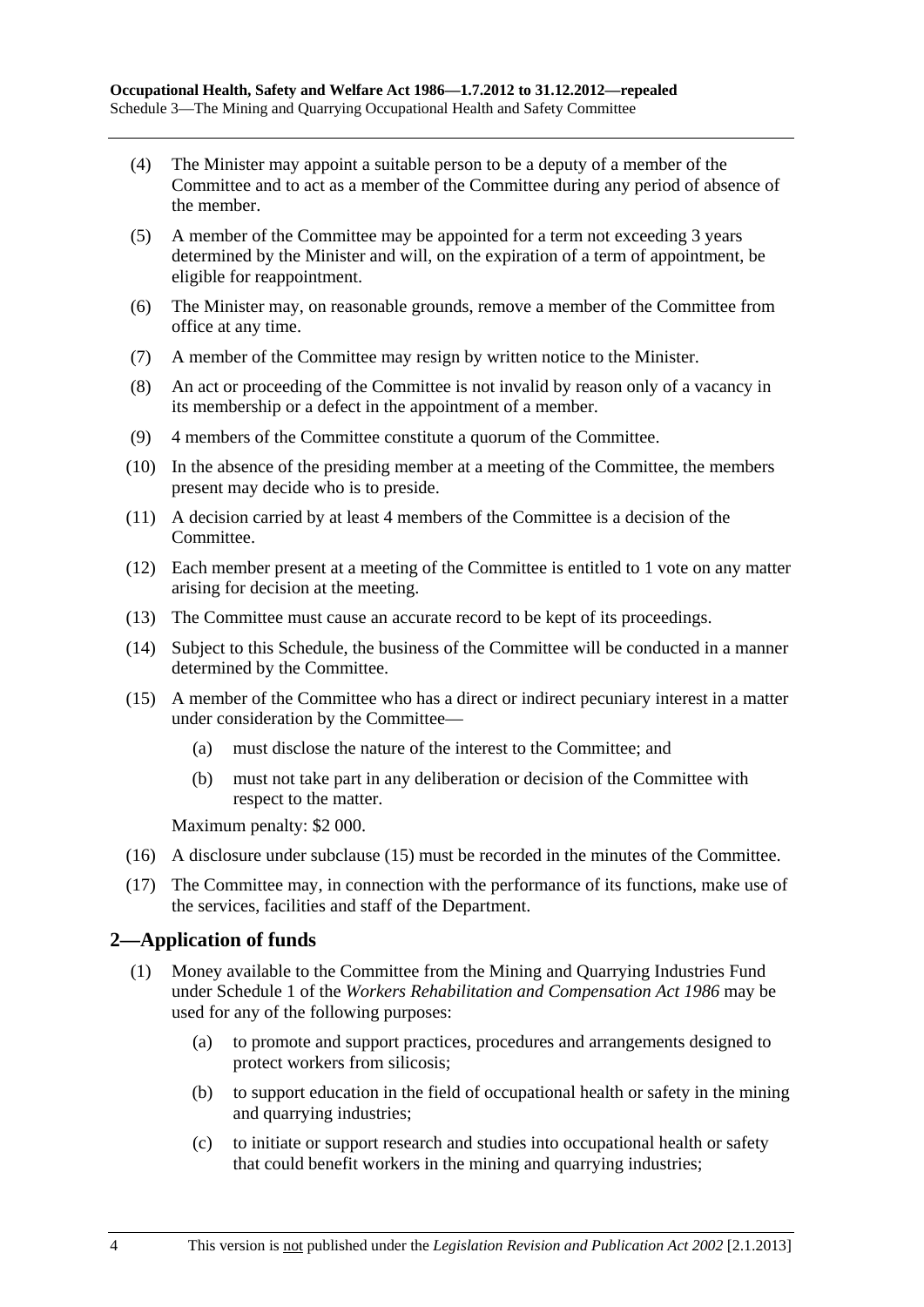- (d) to promote and support persons or organisations working to prevent, alleviate or treat the kinds of injuries suffered by workers in the mining and quarrying industries;
- (e) to support any other kind of activity that could directly or indirectly improve occupational health or safety in the mining and quarrying industries or assist in the rehabilitation of injured workers in those industries.
- (2) The Committee has all such powers as are reasonably necessary for the effective performance of its functions (including the power to establish subcommittees and to engage, as may be appropriate, experts or consultants to assist the Committee in the performance of its functions).
- (3) The Committee must, in making grants of money under this Schedule, give preference to supporting projects directed at improving occupational health or safety in those industries that involve exposure to silica dust and in particular to supporting specialised research and training projects directed at that purpose in South Australia.
- (4) The Committee must not spend any part of the principal standing to the credit of Part B of the Mining and Quarrying Industries Fund without the specific approval of the Minister and in any case the Committee is not to spend in any financial year more than 20% of the principal that, at the commencement of that financial year, is standing to the credit of that part of the fund.
- (5) The Committee must after the end of each financial year prepare a report on its operations during that financial year.
- (6) The report must be submitted to the Minister in conjunction with the annual report of the Advisory Committee for the relevant financial year (and laid before each House of Parliament by the Minister together with the Advisory Committee's annual report).

### **3—Ministerial control**

The Committee is, in the performance of its functions, subject to the control and direction of the Minister.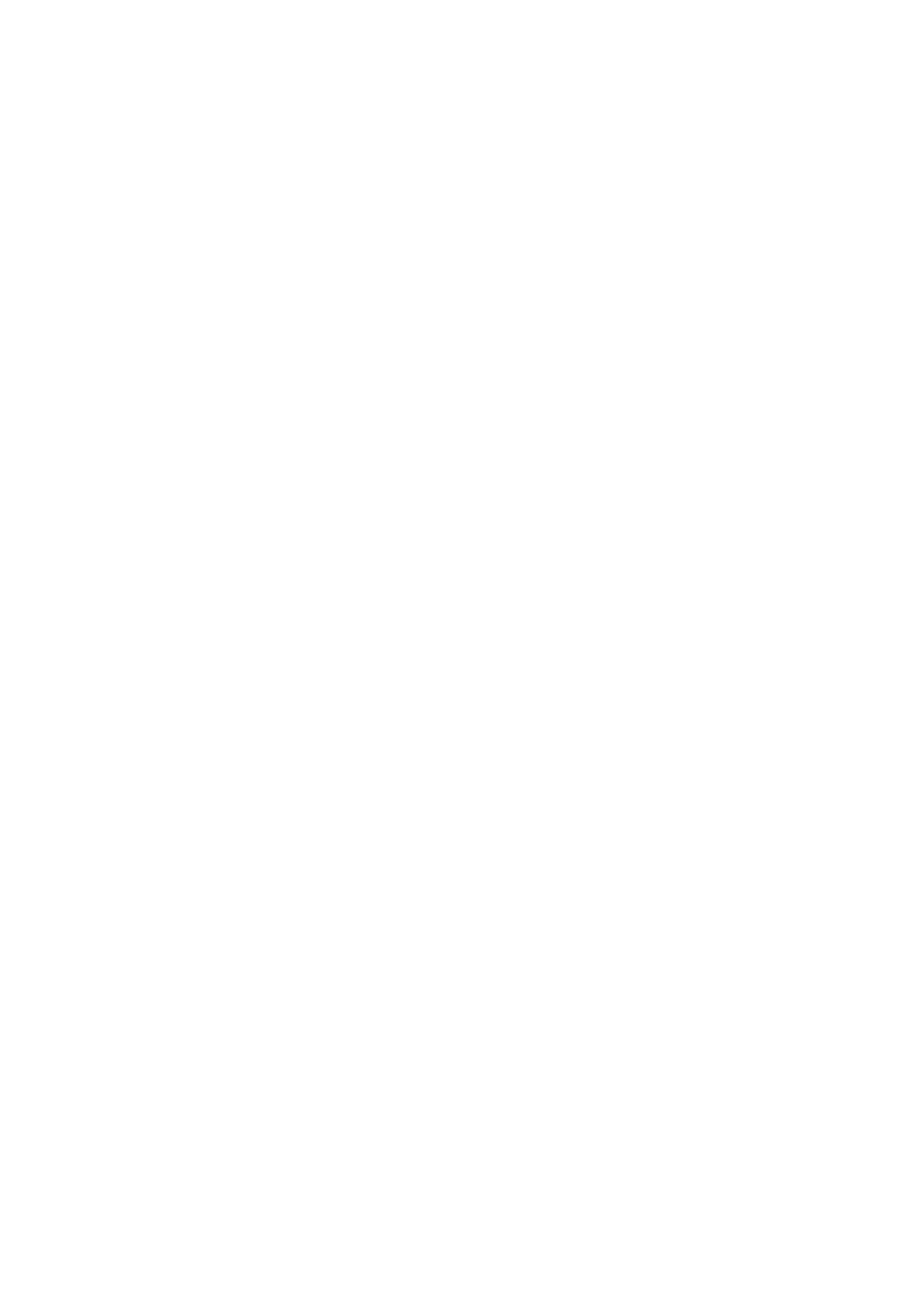# **Legislative history**

### **Notes**

• This version is comprised of the following:

| Part 1    | 1.2.2010  |
|-----------|-----------|
| Part 2    | 1.2.2010  |
| Part 3    | 15.8.2005 |
| Part 4    | 15.8.2005 |
| Part 5    | 15.8.2005 |
| Part 6    | 15.8.2005 |
| Part 7    | 4.9.2006  |
| Part 8    | 1.7.2012  |
| Schedules | 1.7.2012  |
|           |           |

- Please note—References in the legislation to other legislation or instruments or to titles of bodies or offices are not automatically updated as part of the program for the revision and publication of legislation and therefore may be obsolete.
- Earlier versions of this Act (historical versions) are listed at the end of the legislative history.
- For further information relating to the Act and subordinate legislation made under the Act see the Index of South Australian Statutes or www.legislation.sa.gov.au.

## **Repeal of Act**

The *Occupational Health, Safety and Welfare Act 1986* was repealed by Sch 6 cl 11 of the *Work Health and Safety Act 2012* on 1.1.2013.

## **Legislation repealed by principal Act**

The *Occupational Health, Safety and Welfare Act 1986* repealed the following:

*Industrial Safety, Health and Welfare Act 1972*

## **Legislation amended by principal Act**

The *Occupational Health, Safety and Welfare Act 1986* amended the following:

*Industrial Conciliation and Arbitration Act 1972*

*Mines and Works Inspection Act 1920*

## **Principal Act and amendments**

| Year No | Title                                                        | Assent | Commencement                                                                                                                    |
|---------|--------------------------------------------------------------|--------|---------------------------------------------------------------------------------------------------------------------------------|
|         | 1986 125 Occupational Health, Safety and<br>Welfare Act 1986 |        | 24.12.1986 16.4.1987 (Gazette 2.4.1987 p806)<br>except ss $3-6$ , $19-71$ & Schs $1-3-$<br>30.11.1987 (Gazette 8.10.1987 p1068) |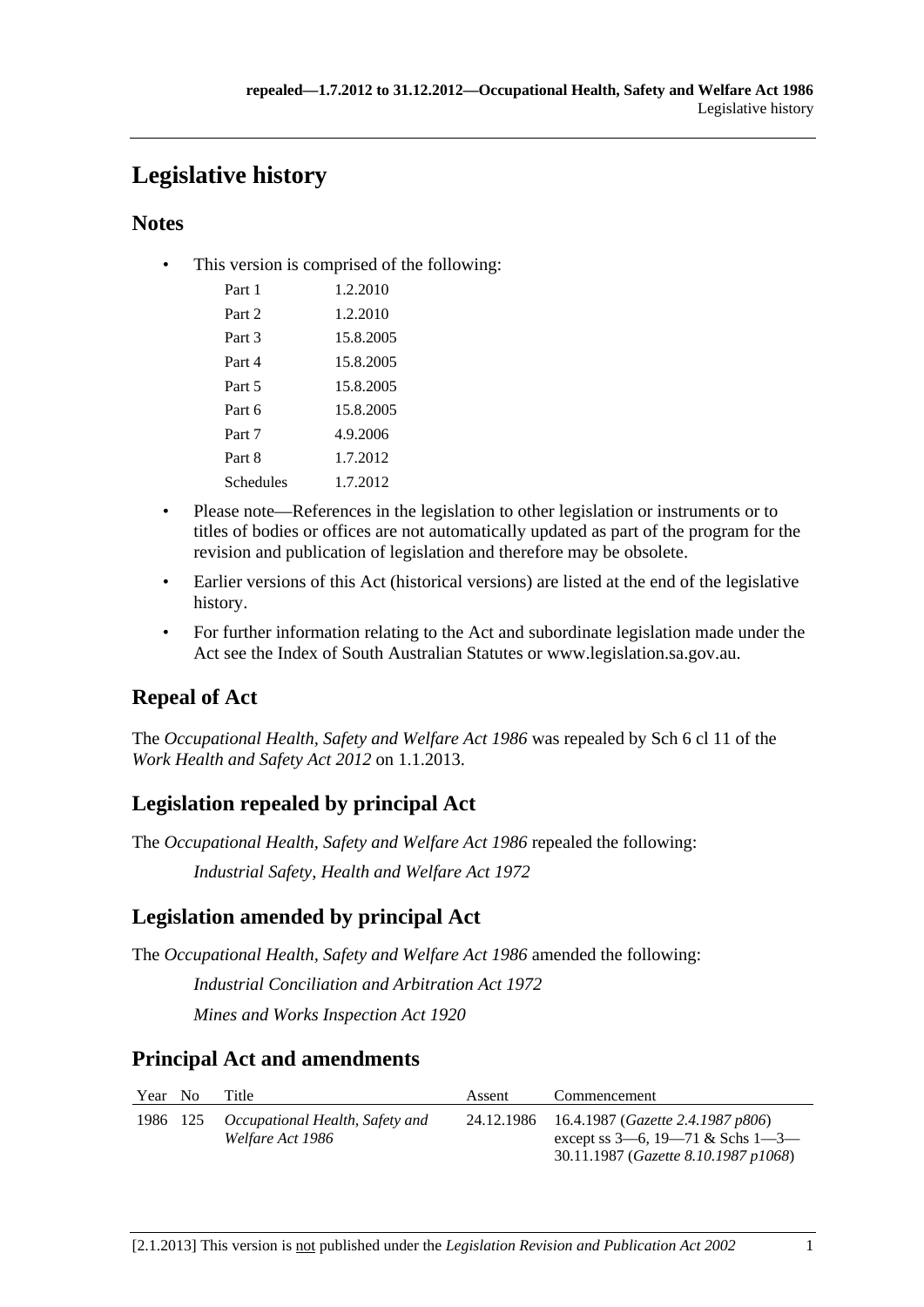#### **Occupational Health, Safety and Welfare Act 1986—1.7.2012 to 31.12.2012—repealed**  Legislative history

| 1989 24 |      | Occupational Health, Safety and<br>Welfare Act Amendment Act 1989                           | 27.4.1989  | 22.6.1989 (Gazette 22.6.1989 p1709)<br>except ss 9 & 11-1.7.1990 (Gazette<br>24.5.1990 p1404)                                          |
|---------|------|---------------------------------------------------------------------------------------------|------------|----------------------------------------------------------------------------------------------------------------------------------------|
| 1990    | 67   | Occupational Health, Safety and<br>Welfare Act Amendment Act 1990                           | 20.12.1990 | 1.1.1991 (Gazette 20.12.1990 p1842)                                                                                                    |
| 1993    | 1    | <b>Statutes Amendment (Chief</b><br>Inspector) Act 1993                                     | 25.2.1993  | 1.7.1993 (Gazette 17.6.1993 p1974)                                                                                                     |
| 1993    | 46   | Occupational Health, Safety and<br>Welfare (Plant) Amendment<br>Act 1993                    | 20.5.1993  | 3.4.1995 (Gazette 23.2.1995 p422)                                                                                                      |
| 1993    | 51   | Occupational Health, Safety and<br><b>Welfare</b> (Registration Fees)<br>Amendment Act 1993 | 20.5.1993  | $1.7.1993$ : s 2                                                                                                                       |
| 1994    | 50   | Occupational Health, Safety and<br>Welfare (Administration)<br>Amendment Act 1994           | 16.6.1994  | 1.7.1994 (Gazette 30.6.1994 p1842)<br>except s 24(d)—1.7.1994: s 2(2)(c)                                                               |
| 1996 34 |      | <b>Statutes Amendment and Repeal</b><br>(Common Expiation Scheme)<br>Act 1996               | 2.5.1996   | Sch (cl 26)-3.2.1997 (Gazette<br>19.12.1996 p1923)                                                                                     |
| 2000    | 11   | Offshore Minerals Act 2000                                                                  | 4.5.2000   | $4.5.2002$ (s $7(5)$ Acts Interpretation<br>Act 1915)                                                                                  |
| 2000    | 86   | Occupational Health, Safety and<br>Welfare (Penalties) Amendment<br>Act 2000                | 14.12.2000 | 1.1.2001 (Gazette 21.12.2000 p3689)                                                                                                    |
| 2003    | 44   | <b>Statute Law Revision Act 2003</b>                                                        | 23.10.2003 | Sch 1-24.11.2003 (Gazette 13.11.2003<br>p4048)                                                                                         |
| 2005    | 41   | Occupational Health, Safety and<br>Welfare (SafeWork SA) Amendment<br>Act 2005              | 14.7.2005  | Pt 2 (ss 4—31), Sch 1 (cll 9—14) &<br>Sch 2-15.8.2005 (Gazette 11.8.2005<br>p3011); Sch 1 (cl 8)-1.1.2006 (Gazette<br>1.12.2005 p4072) |
| 2006    | 17   | Statutes Amendment (New Rules of<br>Civil Procedure) Act 2006                               | 6.7.2006   | Pt 56 (ss 174-176)-4.9.2006 (Gazette<br>17.8.2006 p2831)                                                                               |
| 2007    | 54   | Occupational Health, Safety and<br>Welfare (Penalties) Amendment Act<br>2007                | 29.11.2007 | 1.1.2008 (Gazette 13.12.2007 p4812)                                                                                                    |
| 2009    | - 58 | <b>Statutes Amendment (National</b><br><b>Industrial Relations System) Act</b><br>2009      | 26.11.2009 | Pt 9 (s 37)-1.1.2010 (Gazette<br>17.12.2009 p6351)                                                                                     |
| 2009    | 84   | <b>Statutes Amendment (Public Sector</b><br>Consequential Amendments) Act<br>2009           | 10.12.2009 | Pt 99 (ss 240-244)-1.2.2010 (Gazette<br>28.1.2010 p320)                                                                                |
| 2011    | 48   | Workers Rehabilitation and<br><b>Compensation (Employer Payments)</b><br>Amendment Act 2011 | 8.12.2011  | Sch 2 (cll 1-3)-1.7.2012 (Gazette<br>29.3.2012 p1294)                                                                                  |

## **Provisions amended**

Entries that relate to provisions that have been deleted appear in italics.

| Provision  | How varied               | Commencement |
|------------|--------------------------|--------------|
| Long title | amended by $50/1994$ s 3 | 1.7.1994     |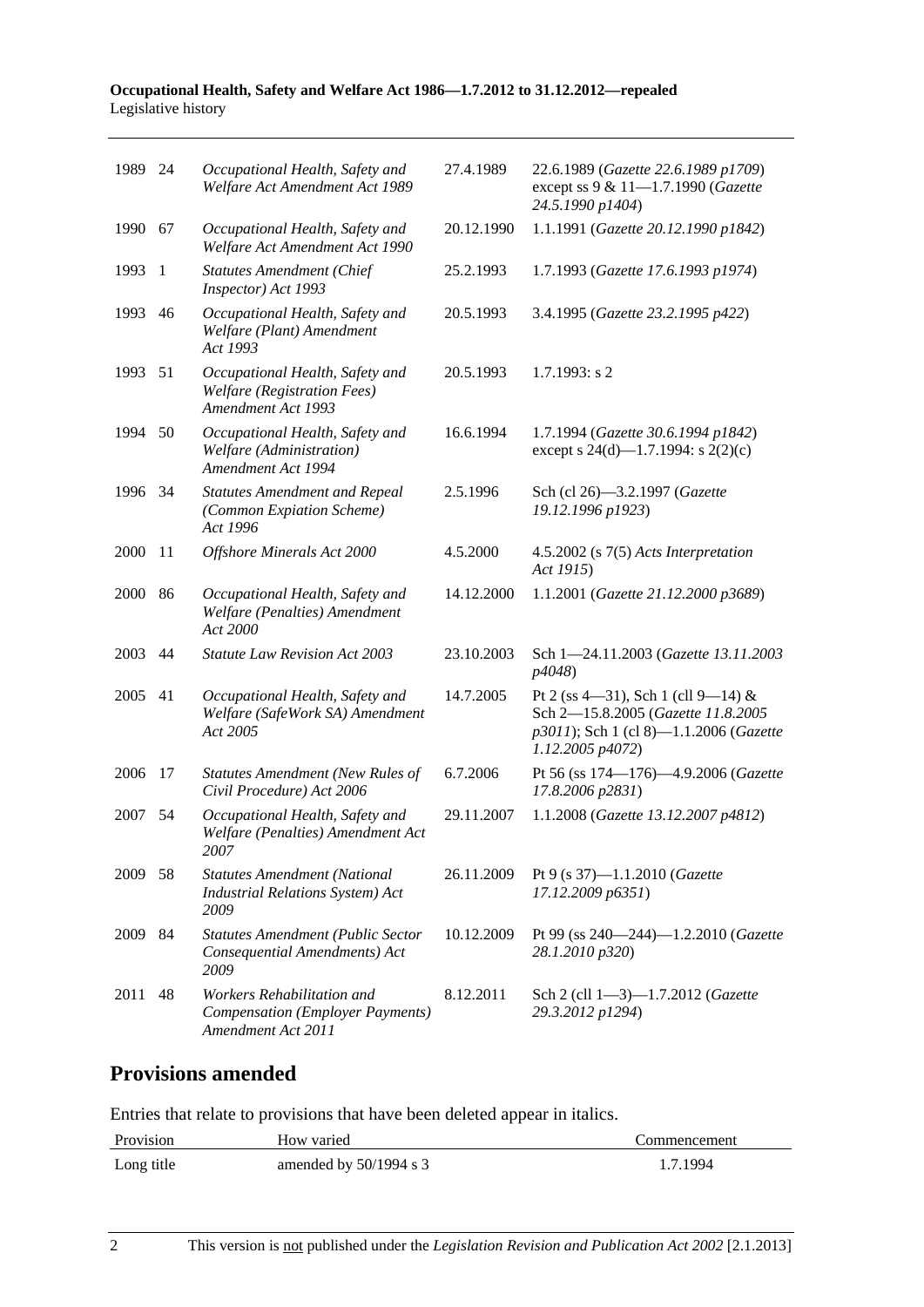|     |                                     | amended under Legislation Revision and<br><b>Publication Act 2002</b> | 24.11.2003 |
|-----|-------------------------------------|-----------------------------------------------------------------------|------------|
| Pt1 |                                     |                                                                       |            |
|     | s <sub>2</sub>                      | omitted under Legislation Revision and<br><b>Publication Act 2002</b> | 24.11.2003 |
|     | s <sub>3</sub>                      | amended by 46/1993 s 3                                                | 3.4.1995   |
|     | s <sub>4</sub>                      |                                                                       |            |
|     | s(4(1))                             |                                                                       |            |
|     | Advisory<br>Committee               | inserted by $50/1994$ s $4(a)$                                        | 1.7.1994   |
|     |                                     | substituted by $41/2005$ s $4(1)$                                     | 15.8.2005  |
|     |                                     | appointed member inserted by $41/2005$ s $4(1)$                       | 15.8.2005  |
|     | the Chief<br>Inspector              | deleted by $1/1993$ s $53(a)$                                         | 1.7.1993   |
|     | the Commission                      | deleted by $50/1994 s 4(b)$                                           | 1.7.1994   |
|     | Corporation                         | inserted by $50/1994$ s $4(c)$                                        | 1.7.1994   |
|     |                                     | deleted by $41/2005 s 4(2)$                                           | 15.8.2005  |
|     | Department                          | inserted by $41/2005$ s $4(2)$                                        | 15.8.2005  |
|     |                                     | substituted by $84/2009$ s $240(1)$                                   | 1.2.2010   |
|     | the designated<br>person            | inserted by $1/1993$ s $53(b)$                                        | 1.7.1993   |
|     |                                     | amended by $50/1994$ s $4(d)$                                         | 1.7.1994   |
|     |                                     | amended by 11/2000 Sch 2                                              | 4.5.2002   |
|     |                                     | amended by 41/2005 Sch 2                                              | 15.8.2005  |
|     |                                     | amended by 84/2009 s 240(2)                                           | 1.2.2010   |
|     | the Director                        | inserted by $1/1993$ s $53(b)$                                        | 1.7.1993   |
|     |                                     | (b) deleted by $50/1994 s 4(e)$                                       | 1.7.1994   |
|     |                                     | deleted by $41/2005$ s $4(3)$                                         | 15.8.2005  |
|     | Director                            | inserted by $41/2005$ s $4(3)$                                        | 15.8.2005  |
|     | <i>the Industrial</i><br>Commission | deleted by 41/2005 Sch 2                                              | 15.8.2005  |
|     | Industrial<br>Commission            | inserted by 41/2005 Sch 2                                             | 15.8.2005  |
|     | the Industrial<br>Court             | deleted by 41/2005 Sch 2                                              | 15.8.2005  |
|     | <b>Industrial Court</b>             | inserted by 41/2005 Sch 2                                             | 15.8.2005  |
|     | inspector                           | amended by $50/1994$ s $4(f)$                                         | 1.7.1994   |
|     |                                     | amended by 11/2000 Sch 2                                              | 4.5.2002   |
|     |                                     | amended by 41/2005 Sch 2                                              | 15.8.2005  |
|     | metropolitan area                   | amended by 41/2005 Sch 2                                              | 15.8.2005  |
|     | plant                               | substituted by $46/1993$ s $4(a)$                                     | 3.4.1995   |
|     | record                              | inserted by $41/2005$ s $4(4)$                                        | 15.8.2005  |
|     | registered<br>association           | substituted by $50/1994$ s $4(g)$                                     | 1.7.1994   |
|     |                                     | amended by 41/2005 Sch 2                                              | 15.8.2005  |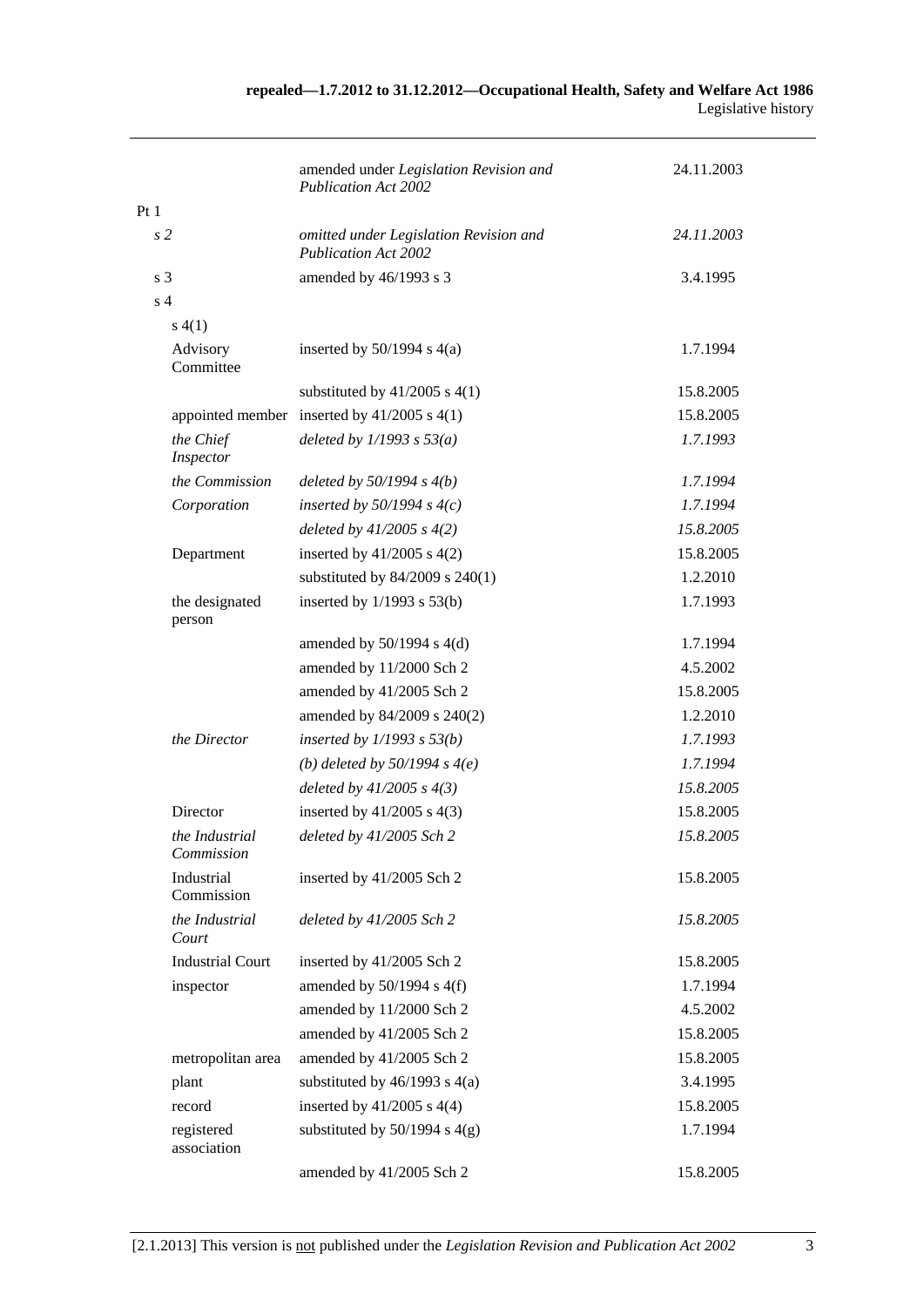#### **Occupational Health, Safety and Welfare Act 1986—1.7.2012 to 31.12.2012—repealed**  Legislative history

|                                        | amended by 58/2009 s 37               | 1.1.2010   |
|----------------------------------------|---------------------------------------|------------|
| WorkCover                              | inserted by $41/2005$ s $4(5)$        | 15.8.2005  |
| work group                             | amended by $67/1990$ s $3(a)$         | 1.1.1991   |
| workplace                              | substituted by $67/1990$ s 3(b)       | 1.1.1991   |
| $s(4(2)$ and $(3)$                     | amended by 41/2005 Sch 2              | 15.8.2005  |
| s(4a)                                  | inserted by $46/1993$ s $4(b)$        | 3.4.1995   |
| s(4(5)                                 | substituted by 86/2000 s 3            | 1.1.2001   |
|                                        | substituted by 54/2007 s 4            | 1.1.2008   |
| Pt 2 before substitution<br>by 41/2005 | amended by 24/1989 ss 3-8             | 22.6.1989  |
|                                        | amended by 67/1990 ss 4, 5            | 1.1.1991   |
|                                        | amended by 1/1993 s 54                | 1.7.1993   |
|                                        | substituted by 50/1994 s 5            | 1.7.1994   |
| s <sub>7</sub>                         |                                       |            |
| $s \, 7(3)$                            | amended by $44/2003$ s $3(1)$ (Sch 1) | 24.11.2003 |
| s 9                                    |                                       |            |
| $s \, 9(5)$                            | amended by $86/2000 s$ 7 (Sch)        | 1.1.2001   |
| s <sub>12</sub>                        | amended by $86/2000 s$ 7 (Sch)        | 1.1.2001   |
| Pt 2                                   | inserted by 41/2005 s 5               | 15.8.2005  |
| s 9                                    |                                       |            |
| $s \, 9(3)$                            | (e) deleted by $84/2009$ s $241(1)$   | 1.2.2010   |
| $s\,9(6)$ — $(8)$                      | deleted by $84/2009$ s $241(2)$       | 1.2.2010   |
| s 11                                   |                                       |            |
| s $11(2)$ and (3)                      | deleted by 84/2009 s 242              | 1.2.2010   |
| s 12A                                  | inserted by 84/2009 s 243             | 1.2.2010   |
| Pt <sub>3</sub>                        |                                       |            |
| s 19                                   |                                       |            |
| s 19(1)                                | amended by 86/2000 s 7 (Sch)          | 1.1.2001   |
|                                        | amended by 41/2005 Sch 2              | 15.8.2005  |
| s 19(2)                                | deleted by $67/1990 s 6(a)$           | 1.1.1991   |
| s 19(3)                                | amended by 67/1990 s 6(b), (c)        | 1.1.1991   |
|                                        | amended by 41/2005 s 6, Sch 2         | 15.8.2005  |
| s 20                                   |                                       |            |
| $s \ 20(1)$                            | amended by $67/1990$ s $7(a)$         | 1.1.1991   |
|                                        | amended by 86/2000 s 7 (Sch)          | 1.1.2001   |
|                                        | amended by 41/2005 Sch 2              | 15.8.2005  |
| $s\,20(2)$                             | deleted by $67/1990 s 7(b)$           | 1.1.1991   |
| s 21                                   |                                       |            |
| $s \, 21(1)$                           | amended by 50/1994 s 6                | 1.7.1994   |
|                                        | substituted by 86/2000 s 4            | 1.1.2001   |
| $s$ 21(1a) and (1b)                    | inserted by 86/2000 s 4               | 1.1.2001   |
| s 22                                   | substituted by 86/2000 s 5            | 1.1.2001   |
| $s\ 22(2)$                             | substituted by 41/2005 s 7            | 15.8.2005  |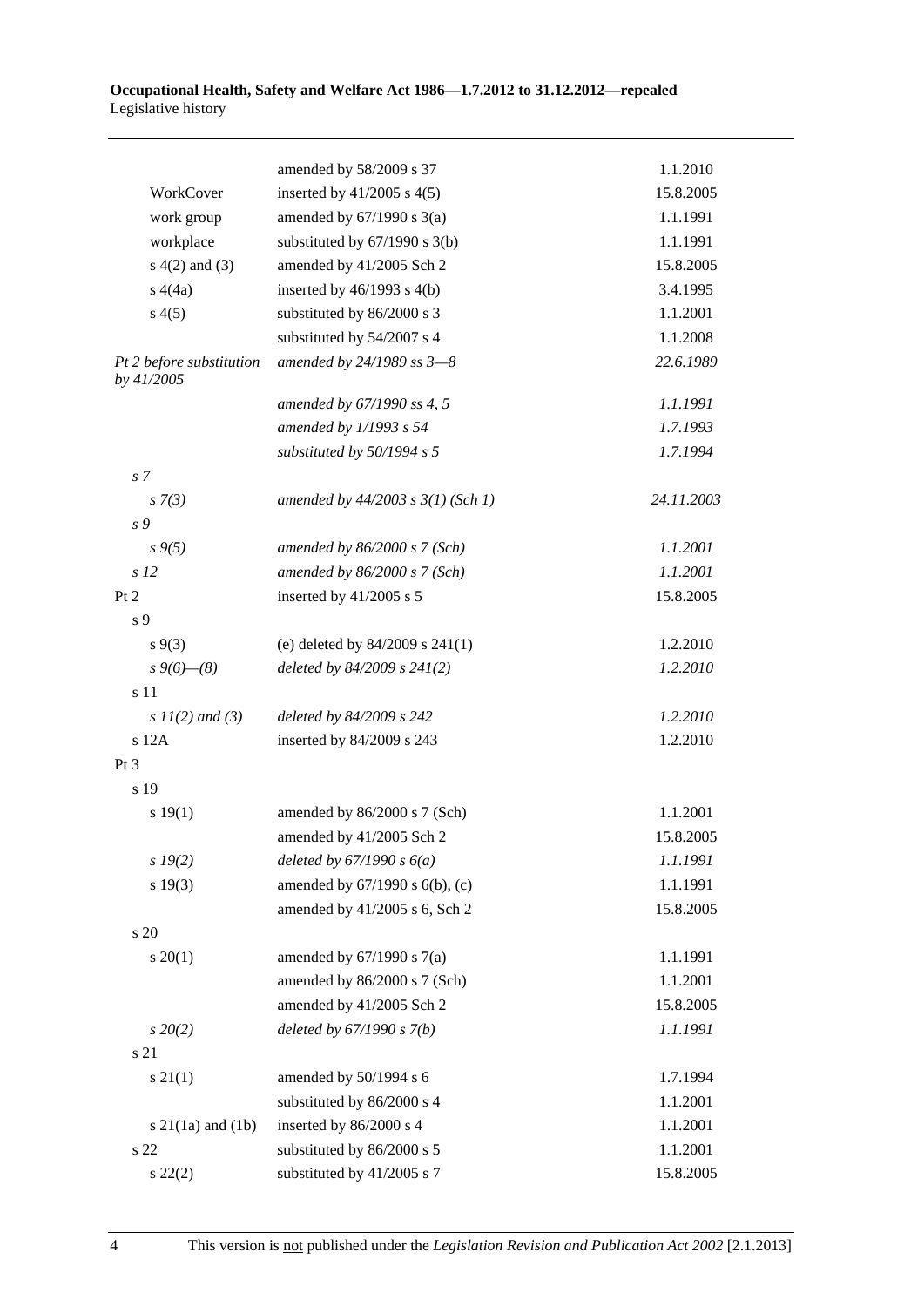| s 23                 | amended by 86/2000 s 7 (Sch)       | 1.1.2001  |
|----------------------|------------------------------------|-----------|
|                      | amended by 41/2005 Sch 2           | 15.8.2005 |
| s23A                 | inserted by 67/1990 s 8            | 1.1.1991  |
| s $23A(1)$ and $(2)$ | amended by 86/2000 s 7 (Sch)       | 1.1.2001  |
|                      | amended by 41/2005 Sch 2           | 15.8.2005 |
| s 24                 |                                    |           |
| $s\,24(1)$           | amended by $46/1993$ s $5(a)$      | 3.4.1995  |
|                      | amended by 86/2000 s 7 (Sch)       | 1.1.2001  |
|                      | amended by 41/2005 Sch 2           | 15.8.2005 |
| $s\,24(2)$           | amended by $46/1993$ s $5(b)$      | 3.4.1995  |
|                      | amended by 86/2000 s 7 (Sch)       | 1.1.2001  |
|                      | amended by 41/2005 Sch 2           | 15.8.2005 |
| $s$ 24 $(2aa)$       | inserted by $46/1993$ s $5(c)$     | 3.4.1995  |
| $s\,24(2a)$          | inserted by $67/1990$ s $9(a)$     | 1.1.1991  |
|                      | amended by 86/2000 s 7 (Sch)       | 1.1.2001  |
|                      | amended by 41/2005 Sch 2           | 15.8.2005 |
| $s\,24(3)$           | amended by 86/2000 s 7 (Sch)       | 1.1.2001  |
|                      | amended by 41/2005 Sch 2           | 15.8.2005 |
| $s\,24(4)$           | inserted by $67/1990$ s $9(b)$     | 1.1.1991  |
| s 24A                | inserted by 46/1993 s 6            | 3.4.1995  |
| s 24A(1)             | amended by 86/2000 s 7 (Sch)       | 1.1.2001  |
|                      | amended by 41/2005 Sch 2           | 15.8.2005 |
| s <sub>25</sub>      |                                    |           |
| $s \, 25(1)$         | amended by 41/2005 Sch 2           | 15.8.2005 |
| Pt 4                 |                                    |           |
| Pt 4 Div 2           |                                    |           |
| s 26A                | inserted by 67/1990 s 10           | 1.1.1991  |
| s 27                 | substituted by 67/1990 s 10        | 1.1.1991  |
| $s\,27(6)$           | amended by 50/1994 s 7             | 1.7.1994  |
|                      | amended by $41/2005$ s 8           | 15.8.2005 |
| s 28                 |                                    |           |
| $s\,28(1)$           | amended by 41/2005 Sch 2           | 15.8.2005 |
| $s\,28(2)$           | amended by $67/1990$ s $11(a)$     | 1.1.1991  |
| $s\,28(3)$           | substituted by $67/1990$ s $11(b)$ | 1.1.1991  |
|                      | amended by $50/1994$ s $8(a)$      | 1.7.1994  |
|                      | amended by 41/2005 s 9(1)          | 15.8.2005 |
| $s\ 28(4)$           | amended by $67/1990$ s $11(c)$     | 1.1.1991  |
| $s\,28(5)$           | amended by 50/1994 s 8(b)          | 1.7.1994  |
| $s\,28(6)$           | amended by 67/1990 s 11(d)         | 1.1.1991  |
| $s$ 28(6a)           | inserted by 41/2005 s 9(2)         | 15.8.2005 |
| s 28(7)              | amended by 41/2005 Sch 2           | 15.8.2005 |
| s 28(8)              | substituted by $67/1990$ s $11(e)$ | 1.1.1991  |
| s 28(9)              | amended by 67/1990 s 11(f)         | 1.1.1991  |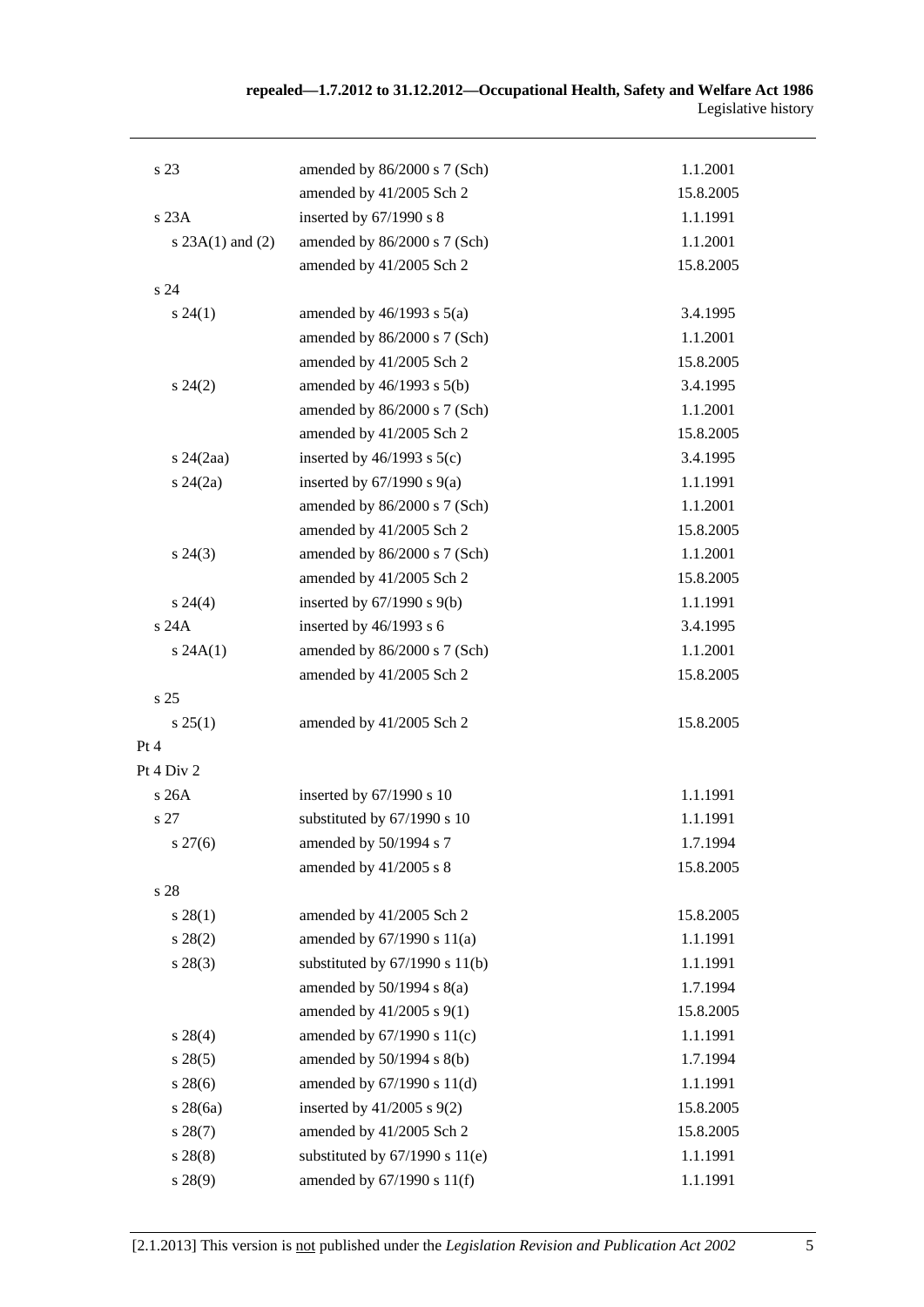|                     | amended by 41/2005 Sch 2            | 15.8.2005 |
|---------------------|-------------------------------------|-----------|
| $s\,28(10)$         | amended by 41/2005 Sch 2            | 15.8.2005 |
| $s\,28(12)$         | amended by $50/1994$ s $8(c)$       | 1.7.1994  |
|                     | amended by 41/2005 s 9(3), Sch 2    | 15.8.2005 |
| s 29                |                                     |           |
| $s\,29(1)$          | substituted by 67/1990 s 12         | 1.1.1991  |
| s 30                |                                     |           |
| $s \ 30(1)$         | amended by 67/1990 s 13(a)          | 1.1.1991  |
|                     | amended by 41/2005 Sch 2            | 15.8.2005 |
| $s \ 30(2)$         | amended by 67/1990 s 13(b), (c)     | 1.1.1991  |
|                     | amended by 41/2005 Sch 2            | 15.8.2005 |
| $s \ 30(3)$         | substituted by $67/1990$ s $13(d)$  | 1.1.1991  |
| $s \ 30(4)$         | amended by 67/1990 s 13(e), (f)     | 1.1.1991  |
| $s \ 30(7)$         | amended by 41/2005 Sch 2            | 15.8.2005 |
| s 31                |                                     |           |
| $s \, 31(1)$        | substituted by $67/1990$ s $14(a)$  | 1.1.1991  |
| $s \frac{31}{1a}$   | inserted by 50/1994 s 9             | 1.7.1994  |
| $s \ 31(2)$ and (3) | amended by 41/2005 Sch 2            | 15.8.2005 |
| $s \ 31(4)$         | substituted by $67/1990$ s $14(b)$  | 1.1.1991  |
| $s \, 31(6)$        | amended by 67/1990 s 14(c)          | 1.1.1991  |
|                     | amended by 41/2005 Sch 2            | 15.8.2005 |
| $s \, 31(7)$        | amended by 41/2005 Sch 2            | 15.8.2005 |
| s $31(9)$ (11)      | amended by 41/2005 Sch 2            | 15.8.2005 |
| $s \, 31(12)$       | amended by 67/1990 s 14(d)          | 1.1.1991  |
| Pt 4 Div 2A         | inserted by $41/2005$ s 10          | 15.8.2005 |
| Pt 4 Div 3          |                                     |           |
| s 32                |                                     |           |
| $s \, 32(1)$        | amended by $67/1990$ s $15(a)$ —(e) | 1.1.1991  |
| $s \, 32(3)$        | amended by 67/1990 s 15(f), (g)     | 1.1.1991  |
|                     | amended by 50/1994 s 10             | 1.7.1994  |
|                     | amended by 41/2005 s 11             | 15.8.2005 |
| $s \, 32(5)$        | amended by 67/1990 s 15(h)          | 1.1.1991  |
| $s \frac{32}{6}$    | amended by 41/2005 Sch 2            | 15.8.2005 |
| $s \, 32(7)$        | amended by 86/2000 s 7 (Sch)        | 1.1.2001  |
| s 33                |                                     |           |
| $s \, 33(1)$        | amended by 67/1990 s 16             | 1.1.1991  |
| s 34                |                                     |           |
| $s \, 34(1)$        | substituted by $67/1990$ s $17(a)$  | 1.1.1991  |
|                     | amended by 1/1993 s 55              | 1.7.1993  |
|                     | amended by 41/2005 Sch 2            | 15.8.2005 |
| $s \; 34(3)$        | amended by 67/1990 s 17(b)          | 1.1.1991  |
|                     | amended by $50/1994$ s $11(a)$      | 1.7.1994  |
|                     | substituted by $41/2005$ s $12(1)$  | 15.8.2005 |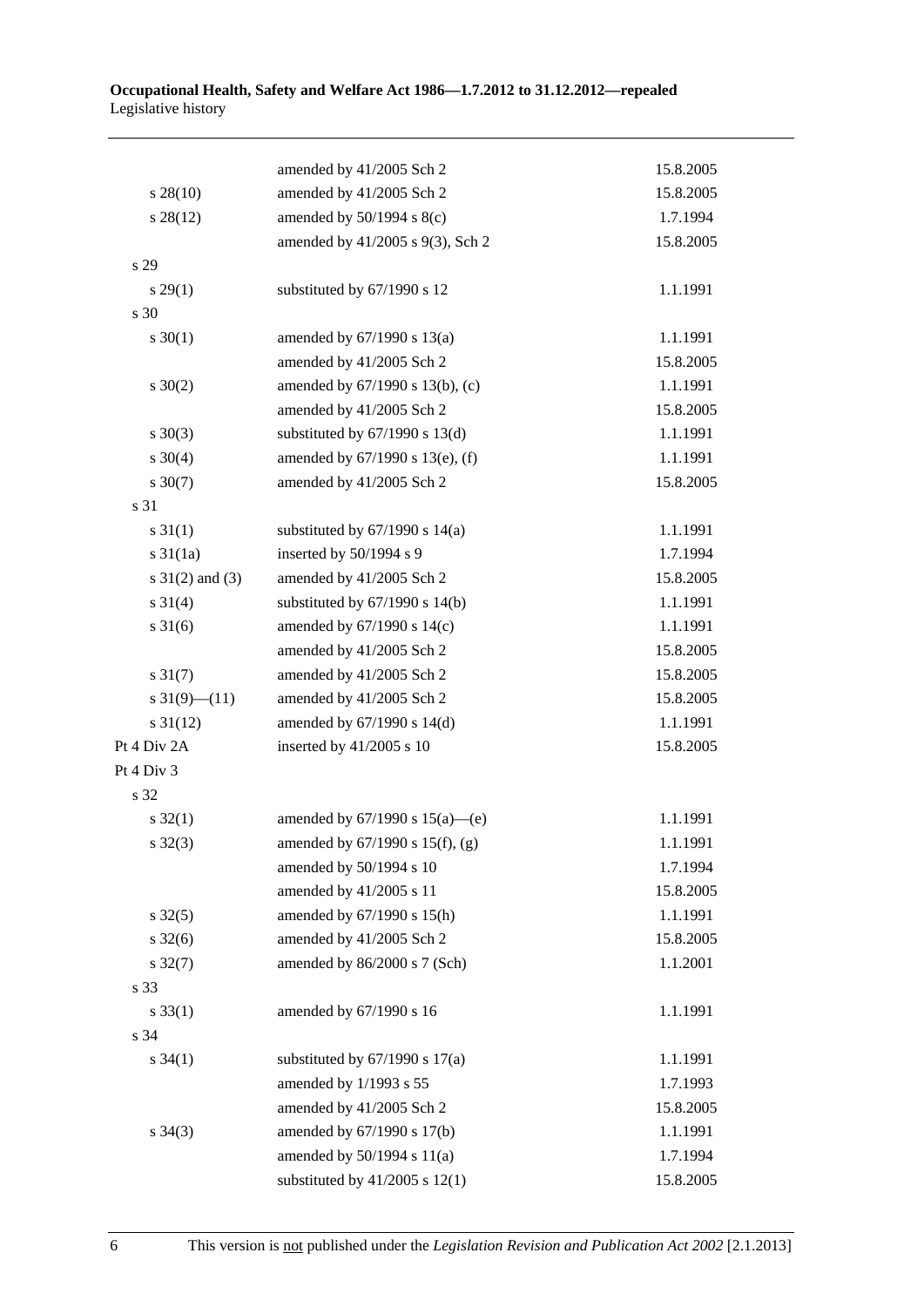| $s \; 34(4)$         | amended by 67/1990 s 17(c)         | 1.1.1991  |
|----------------------|------------------------------------|-----------|
|                      | substituted by $41/2005$ s $12(1)$ | 15.8.2005 |
| $s \, 34(5)$         | amended by 50/1994 s 11(b)         | 1.7.1994  |
|                      | substituted by $41/2005$ s $12(1)$ | 15.8.2005 |
| $s \frac{34(5a)}{2}$ | inserted by $41/2005$ s $12(1)$    | 15.8.2005 |
| $s \frac{34(6)}{2}$  | amended by 41/2005 s 12(2)         | 15.8.2005 |
| Pt 4 Div 4           |                                    |           |
| s 35                 |                                    |           |
| $s \, 35(1)$         | amended by 41/2005 Sch 2           | 15.8.2005 |
| $s \; 35(2)$         | amended by 67/1990 s 18(a)         | 1.1.1991  |
|                      | amended by 41/2005 Sch 2           | 15.8.2005 |
| $s \; 35(3)$         | amended by 67/1990 s 18(b)         | 1.1.1991  |
|                      | amended by 41/2005 Sch 2           | 15.8.2005 |
| $s \; 35(4)$         | amended by 86/2000 s 7 (Sch)       | 1.1.2001  |
|                      | amended by 41/2005 Sch 2           | 15.8.2005 |
| $s \, 35(5)$         | amended by 67/1990 s 18(c)         | 1.1.1991  |
| $s \, 35(7)$         | amended by 86/2000 s 7 (Sch)       | 1.1.2001  |
|                      | amended by 41/2005 Sch 2           | 15.8.2005 |
| $s \, 35(8)$         | amended by 67/1990 s 18(d)         | 1.1.1991  |
|                      | amended by 86/2000 s 7 (Sch)       | 1.1.2001  |
|                      | amended by 41/2005 Sch 2           | 15.8.2005 |
| $s \, 35(9)$         | amended by 67/1990 s 18(e)         | 1.1.1991  |
| $s \, 35(11)$        | amended by 41/2005 Sch 2           | 15.8.2005 |
| $s \, 35(12)$        | substituted by $67/1990$ s $18(f)$ | 1.1.1991  |
|                      | amended by 86/2000 s 7 (Sch)       | 1.1.2001  |
| $s \frac{35(13)}{2}$ | amended by 86/2000 s 7 (Sch)       | 1.1.2001  |
|                      | amended by 41/2005 Sch 2           | 15.8.2005 |
| s 36                 |                                    |           |
| $s \; 36(1)$         | amended by 67/1990 s 19(a)         | 1.1.1991  |
|                      | amended by 41/2005 Sch 2           | 15.8.2005 |
| $s \; 36(2)$         | amended by 67/1990 s 19(b)         | 1.1.1991  |
|                      | amended by 41/2005 Sch 2           | 15.8.2005 |
| $s \; 36(3)$         | amended by 41/2005 Sch 2           | 15.8.2005 |
| $s \; 36(4)$         | amended by 67/1990 s 19(c)         | 1.1.1991  |
|                      | amended by 41/2005 Sch 2           | 15.8.2005 |
| s 37                 |                                    |           |
| s $37(1)$ and (2)    | amended by 41/2005 Sch 2           | 15.8.2005 |
| $s \frac{37(4)}{4}$  | amended by 67/1990 s 20            | 1.1.1991  |
|                      | amended by 41/2005 Sch 2           | 15.8.2005 |
| $s \frac{37(5)}{2}$  | amended by 86/2000 s 7 (Sch)       | 1.1.2001  |
| $s \frac{37(8)}{8}$  | amended by 41/2005 Sch 2           | 15.8.2005 |
| s 37A                | inserted by 41/2005 s 13           | 15.8.2005 |
| Pt 5                 |                                    |           |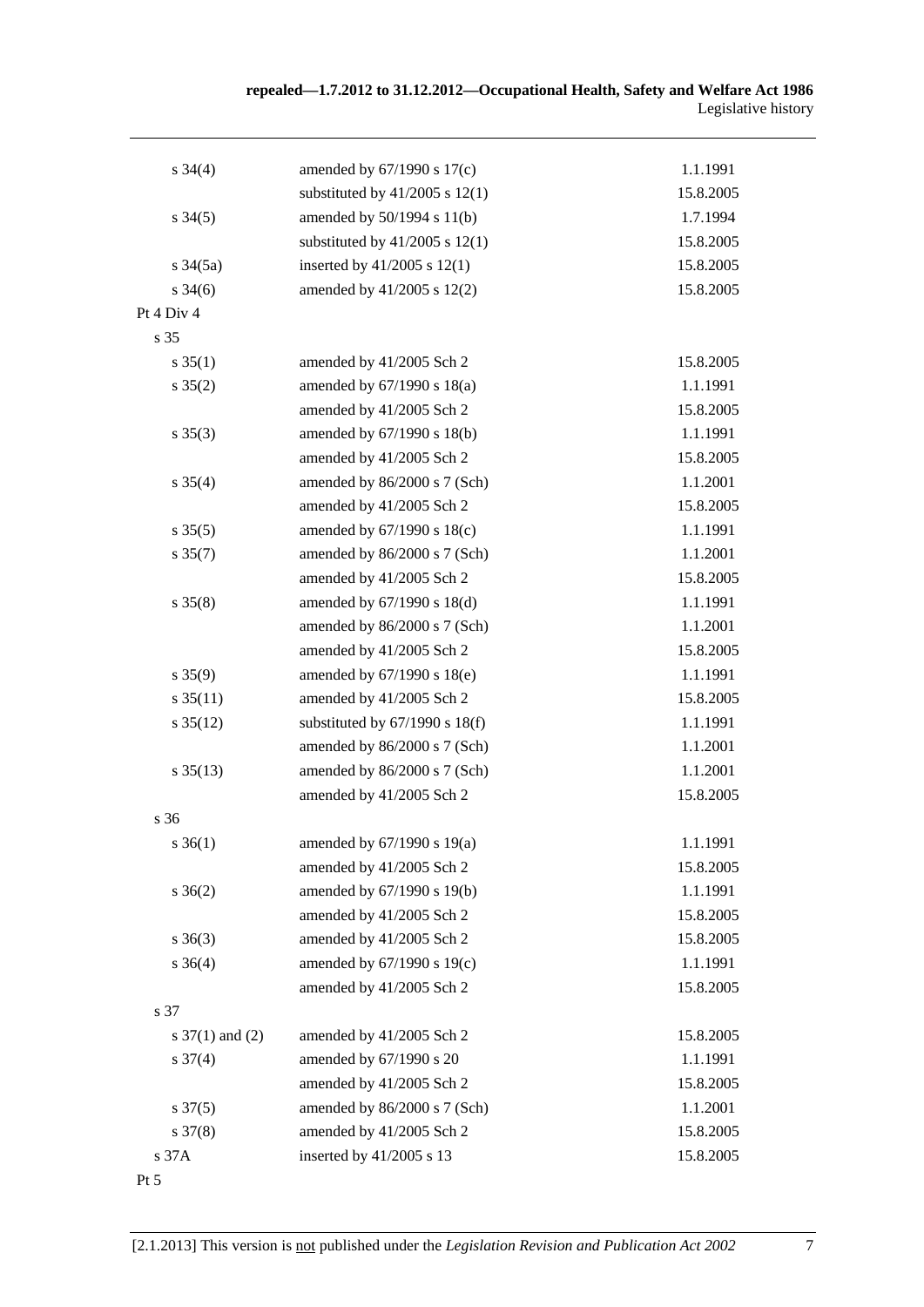| s 38              |                                        |           |
|-------------------|----------------------------------------|-----------|
| $s \, 38(1)$      | amended by $1/1993$ s $56(a)$          | 1.7.1993  |
|                   | amended by $50/1994$ s $12(a)$         | 1.7.1994  |
|                   | amended by $46/1993$ s $7(a)$          | 3.4.1995  |
|                   | amended by 41/2005 s 14(1)             | 15.8.2005 |
| $s \, 38(1a)$     | inserted by $67/1990$ s $21(a)$        | 1.1.1991  |
|                   | substituted by $46/1993$ s $7(b)$      | 3.4.1995  |
| $s \, 38(5)$      | substituted by $41/2005$ s $14(2)$     | 15.8.2005 |
| $s \, 38(6)$      | amended by 1/1993 s 56(b)              | 1.7.1993  |
|                   | amended by 50/1994 s 12(b)             | 1.7.1994  |
|                   | substituted by $41/2005$ s $14(2)$     | 15.8.2005 |
| $s \, 38(7)$      | amended by 41/2005 Sch 2               | 15.8.2005 |
| $s \ 38(8)$       | amended by $1/1993$ s $56(c)$          | 1.7.1993  |
|                   | amended by $50/1994$ s $12(c)$         | 1.7.1994  |
|                   | amended by 86/2000 s 7 (Sch)           | 1.1.2001  |
|                   | amended by 41/2005 Sch 2               | 15.8.2005 |
| $s \ 38(9)$       | amended by $46/1993$ s $7(c)$          | 3.4.1995  |
|                   | amended by 41/2005 Sch 2               | 15.8.2005 |
| $s \ 38(10)$      | amended by 67/1990 s 21(b)             | 1.1.1991  |
|                   | amended by 41/2005 Sch 2               | 15.8.2005 |
| $s \, 38(11)$     | amended by $1/1993$ s $56(d)$          | 1.7.1993  |
|                   | amended by 50/1994 s 12(d)             | 1.7.1994  |
|                   | amended by 86/2000 s 7 (Sch)           | 1.1.2001  |
|                   | amended by 41/2005 s 14(3), (4), Sch 2 | 15.8.2005 |
| Pt $6$            |                                        |           |
| s 39              |                                        |           |
| $s \, 39(1)$      | amended by $67/1990$ s $22(a)$         | 1.1.1991  |
| $s \, 39(2)$      | amended by 67/1990 s 22(b)             | 1.1.1991  |
|                   | amended by 41/2005 s 15(1)             | 15.8.2005 |
| $s \, 39(4)$      | amended by 86/2000 s 7 (Sch)           | 1.1.2001  |
|                   | amended by 41/2005 s 15(2)             | 15.8.2005 |
| s $39(5)$ and (6) | inserted by 41/2005 s 15(3)            | 15.8.2005 |
| s 40              |                                        |           |
| $s\ 40(1)$        | amended by 46/1993 s 8                 | 3.4.1995  |
|                   | substituted by $41/2005$ s $16(1)$     | 15.8.2005 |
| $s\ 40(2)$        | substituted by $41/2005$ s $16(1)$     | 15.8.2005 |
| $s\ 40(3)$        | amended by 41/2005 s 16(2)             | 15.8.2005 |
| $s\ 40(4)$        | amended by 86/2000 s 7 (Sch)           | 1.1.2001  |
| s 41              |                                        |           |
| $s\ 41(1)$        | amended by 86/2000 s 7 (Sch)           | 1.1.2001  |
|                   | amended by 41/2005 Sch 2               | 15.8.2005 |
| $s\ 41(2)$        | substituted by 67/1990 s 23            | 1.1.1991  |
|                   | amended by 46/1993 s 9                 | 3.4.1995  |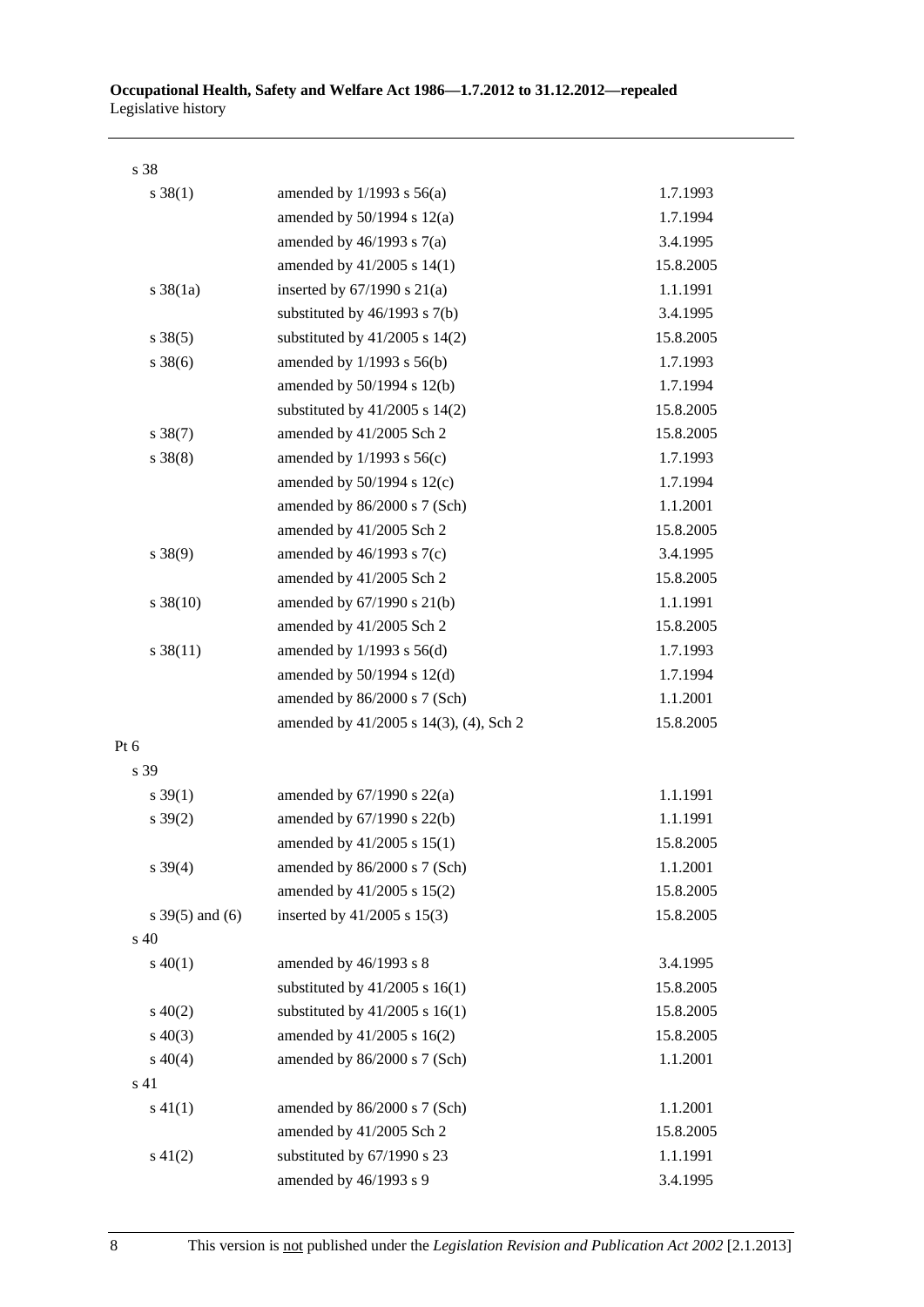|                                    | amended by 86/2000 s 7 (Sch)       | 1.1.2001  |
|------------------------------------|------------------------------------|-----------|
| $s\ 41(3)$                         | amended by 86/2000 s 7 (Sch)       | 1.1.2001  |
|                                    | amended by 41/2005 Sch 2           | 15.8.2005 |
| s 42                               |                                    |           |
| $s\ 42(1)$                         | amended by $67/1990$ s $24(a)$     | 1.1.1991  |
|                                    | amended by $46/1993$ s $10(a)$     | 3.4.1995  |
| $s\ 42(3)$                         | amended by 41/2005 Sch 2           | 15.8.2005 |
| $s\ 42(5)$                         | amended by 67/1990 s 24(b)         | 1.1.1991  |
|                                    | amended by 46/1993 s 10(b)         | 3.4.1995  |
| s 43                               |                                    |           |
| $s\,43(2)$                         | amended by 67/1990 s 25            | 1.1.1991  |
|                                    | amended by 41/2005 Sch 2           | 15.8.2005 |
| $s\,43(3)$                         | amended by 86/2000 s 7 (Sch)       | 1.1.2001  |
| s <sub>45</sub>                    |                                    |           |
| $s\,45(1)$                         | amended by 46/1993 s 11            | 3.4.1995  |
| $s\,45(3)$                         | amended by 86/2000 s 7 (Sch)       | 1.1.2001  |
| Pt 7                               |                                    |           |
| s 46                               | amended by 41/2005 Sch 2           | 15.8.2005 |
| s 47                               |                                    |           |
| $s\ 47(1)$ (4)                     | amended by 41/2005 Sch 2           | 15.8.2005 |
| $s\,47(6)$                         | inserted by 50/1994 s 13           | 1.7.1994  |
| s 48                               |                                    |           |
| $s\,48(1)$                         | amended by 41/2005 Sch 2           | 15.8.2005 |
| $s\ 48(3)$ and (4)                 | amended by 41/2005 Sch 2           | 15.8.2005 |
| $s\,48(8)$                         | amended by 86/2000 s 7 (Sch)       | 1.1.2001  |
|                                    | amended by 41/2005 Sch 2           | 15.8.2005 |
| s 49                               |                                    |           |
| $s\,49(4)$                         | amended by 17/2006 s 174           | 4.9.2006  |
| $s\,49(6)$                         | amended by 41/2005 Sch 2           | 15.8.2005 |
| Pt 8                               |                                    |           |
| s 51 before deletion<br>by 84/2009 |                                    |           |
| $s \, 5l(1)$                       | amended by 50/1994 s 14            | 1.7.1994  |
|                                    | amended by 41/2005 s 17            | 15.8.2005 |
| $s \, 5I(2)$                       | amended by 41/2005 Sch 2           | 15.8.2005 |
| s <sub>51</sub>                    | deleted by 84/2009 s 244           | 1.2.2010  |
| s 53                               | amended by 1/1993 s 57             | 1.7.1993  |
|                                    | substituted by 50/1994 s 15        | 1.7.1994  |
| s 53(1)                            | amended by 41/2005 s 18            | 15.8.2005 |
| s 54                               |                                    |           |
| s 54(1)                            | substituted by $50/1994$ s $16(a)$ | 1.7.1994  |
|                                    | amended by 41/2005 s 19(1)         | 15.8.2005 |
| s 54(1a)                           | inserted by $50/1994$ s $16(a)$    | 1.7.1994  |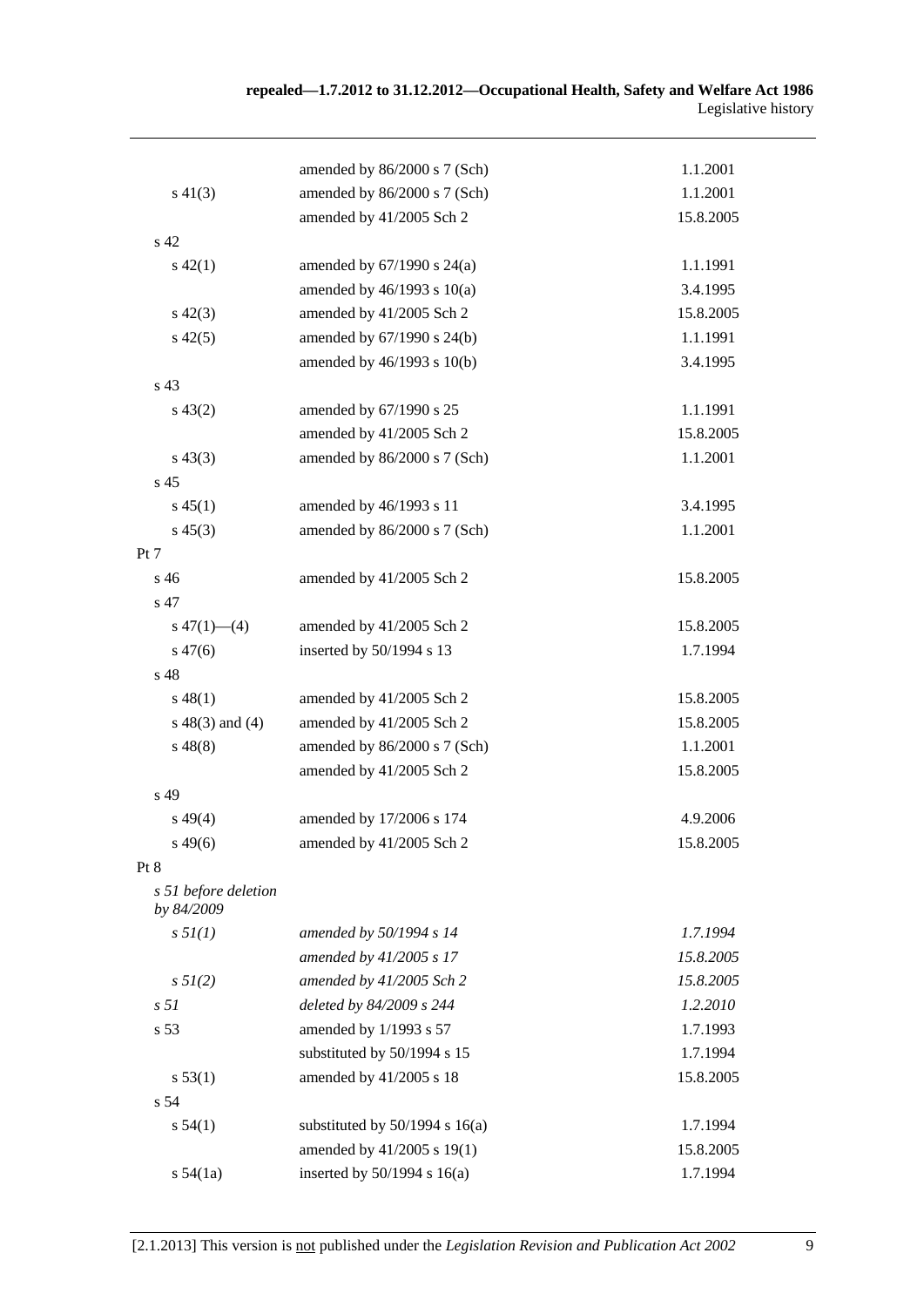#### **Occupational Health, Safety and Welfare Act 1986—1.7.2012 to 31.12.2012—repealed**  Legislative history

|                       | amended by 41/2005 s 19(2)         | 15.8.2005 |
|-----------------------|------------------------------------|-----------|
| s 54(2)               | amended by 50/1994 s 16(b)         | 1.7.1994  |
| s 54A                 | inserted by 41/2005 s 20           | 15.8.2005 |
| s 55                  |                                    |           |
| s 55(1)               | substituted by $50/1994$ s $17(a)$ | 1.7.1994  |
|                       | amended by 86/2000 s 7 (Sch)       | 1.1.2001  |
| s 55(1a)              | inserted by $50/1994$ s $17(a)$    | 1.7.1994  |
|                       | amended by 41/2005 s 21            | 15.8.2005 |
| s $55(1b)$ and $(1c)$ | inserted by $50/1994$ s $17(a)$    | 1.7.1994  |
| s 55(2)               | amended by 86/2000 s 7 (Sch)       | 1.1.2001  |
|                       | amended by 41/2005 Sch 2           | 15.8.2005 |
| s 55A                 | inserted by 41/2005 s 22           | 15.8.2005 |
| s 56                  |                                    |           |
| $s 56(1)$ and (2)     | amended by 86/2000 s 7 (Sch)       | 1.1.2001  |
|                       | amended by 41/2005 Sch 2           | 15.8.2005 |
| s 56(3)               | amended by 41/2005 Sch 2           | 15.8.2005 |
| s 58                  |                                    |           |
| s 58(5)               | amended by $41/2005$ s $23(1)$     | 15.8.2005 |
| s 58(5a)              | inserted by 41/2005 s 23(2)        | 15.8.2005 |
|                       | amended by 17/2006 s 175           | 4.9.2006  |
| s 58(6)               | substituted by 86/2000 s 6         | 1.1.2001  |
|                       | amended by 41/2005 s 23(3)         | 15.8.2005 |
| $s$ 58(6a) and (6b)   | inserted by $41/2005$ s 23(4)      | 15.8.2005 |
| s 58(7)               | substituted by 86/2000 s 6         | 1.1.2001  |
|                       | amended by 41/2005 s 23(5), (6)    | 15.8.2005 |
| s 58(8)               | inserted by 86/2000 s 6            | 1.1.2001  |
|                       | substituted by $41/2005$ s $23(7)$ | 15.8.2005 |
| s 58(9)               | inserted by 86/2000 s 6            | 1.1.2001  |
|                       | amended by $41/2005$ s $23(8)$     | 15.8.2005 |
| s 58(10)              | inserted by 41/2005 s 23(9)        | 15.8.2005 |
| s 59                  | substituted by 54/2007 s 5         | 1.1.2008  |
| ss 59A-59C            | inserted by 54/2007 s 5            | 1.1.2008  |
| s 60                  |                                    |           |
| s $60(1)$ and $(3)$   | amended by 86/2000 s 7 (Sch)       | 1.1.2001  |
| s 60(4)               | amended by 86/2000 s 7 (Sch)       | 1.1.2001  |
|                       | amended by 41/2005 Sch 2           | 15.8.2005 |
| $\sqrt{s}$ 60A        | inserted by 67/1990 s 26           | 1.1.1991  |
|                       | amended by 50/1994 s 18            | 1.7.1994  |
|                       | deleted by 34/1996 s 4 (Sch cl 26) | 3.2.1997  |
|                       | inserted by 41/2005 s 24           | 15.8.2005 |
| s 61                  | substituted by 67/1990 s 27        | 1.1.1991  |
| s $61(2a)$ and $(2b)$ | inserted by 41/2005 s 25           | 15.8.2005 |
| $s \ 61(3)$           | amended by 86/2000 s 7 (Sch)       | 1.1.2001  |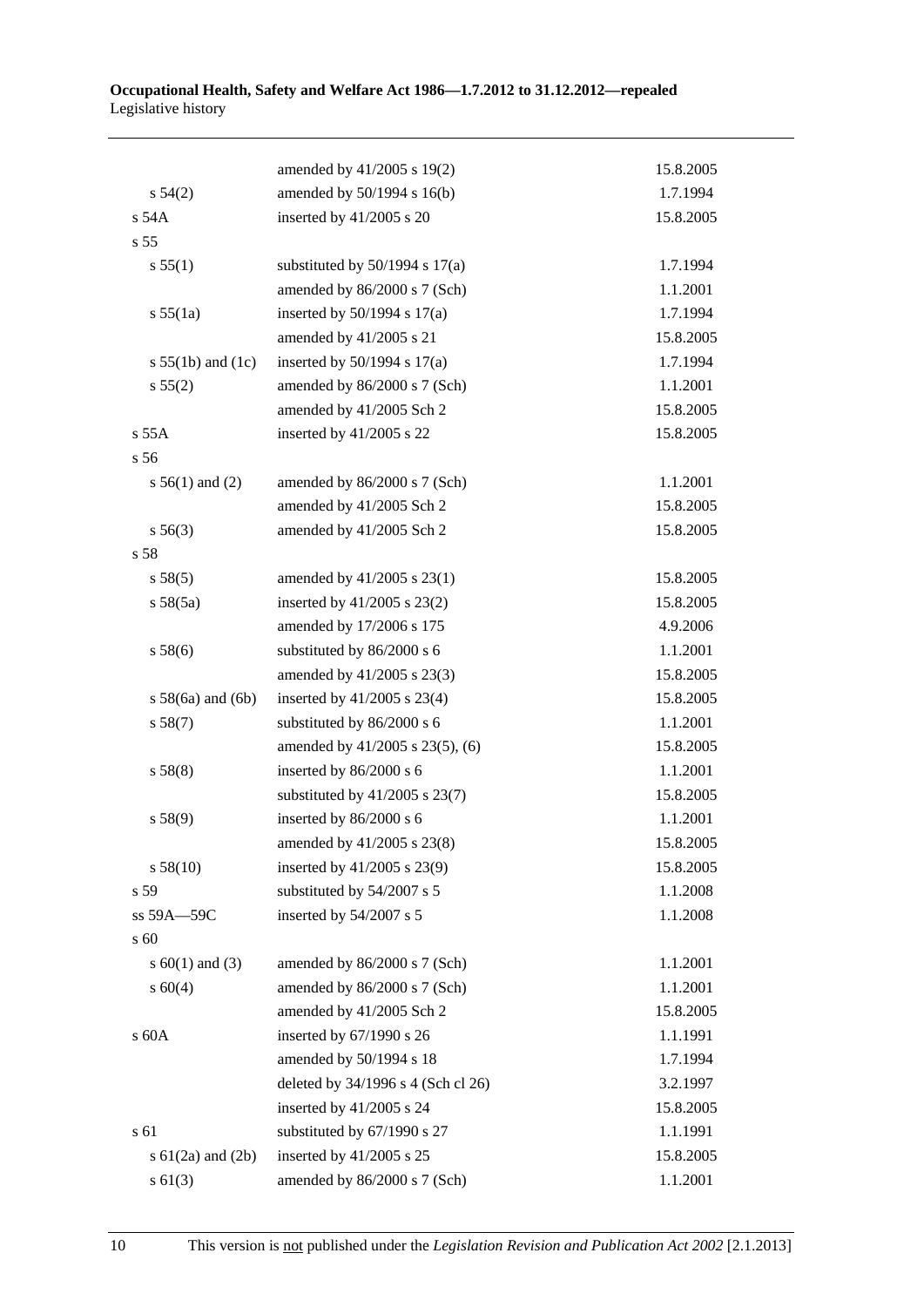| $\sqrt{62}$   |                                                  |           |
|---------------|--------------------------------------------------|-----------|
| $s \, 62(1)$  | s 62 redesignated as s $62(1)$ by $41/2005$ s 26 | 15.8.2005 |
|               | amended by 41/2005 Sch 2                         | 15.8.2005 |
| $s \, 62(2)$  | inserted by 41/2005 s 26                         | 15.8.2005 |
| $\sqrt{63}$   |                                                  |           |
| s 63(1)       | amended by $50/1994$ s $19(a)$                   | 1.7.1994  |
| $s\,63(3)$    | deleted by 50/1994 s 19(b)                       | 1.7.1994  |
| s 63(4)       | amended by 50/1994 s 19(c)                       | 1.7.1994  |
| $s 63(5)$ (7) | amended by 41/2005 Sch 2                         | 15.8.2005 |
| s63A          | inserted by 67/1990 s 28                         | 1.1.1991  |
|               | amended by 50/1994 s 20                          | 1.7.1994  |
| s 64          |                                                  |           |
| s 64(1)       | amended by 46/1993 s 12                          | 3.4.1995  |
|               | amended by 41/2005 Sch 2                         | 15.8.2005 |
| s 64(2)       | amended by 41/2005 Sch 2                         | 15.8.2005 |
| s 64(3)       | inserted by 67/1990 s 29                         | 1.1.1991  |
| $s\,65$       | amended by 1/1993 s 58                           | 1.7.1993  |
|               | substituted by 50/1994 s 21                      | 1.7.1994  |
|               | deleted by 41/2005 s 27                          | 15.8.2005 |
| s 66          |                                                  |           |
| s 66(1)       | amended by $1/1993$ s $59(a)$                    | 1.7.1993  |
|               | amended by 46/1993 s 13(a), (b)                  | 3.4.1995  |
|               | amended by 41/2005 Sch 2                         | 15.8.2005 |
| s 66(2)       | amended by 46/1993 s 13(c), (d)                  | 3.4.1995  |
|               | amended by 86/2000 s 7 (Sch)                     | 1.1.2001  |
|               | amended by 41/2005 Sch 2                         | 15.8.2005 |
| $s\,66(3)$    | amended by 1/1993 s 59(b)                        | 1.7.1993  |
|               | amended by 50/1994 s 22                          | 1.7.1994  |
|               | amended by 41/2005 Sch 2                         | 15.8.2005 |
| s 66(4)       | amended by 67/1990 s 30                          | 1.1.1991  |
|               | amended by 1/1993 s 59(c)                        | 1.7.1993  |
| s66(6)        | amended by 41/2005 Sch 2                         | 15.8.2005 |
| s 67          |                                                  |           |
| s 67(1)       | amended by $50/1994$ s $23(a)$ —(c)              | 1.7.1994  |
|               | amended by $46/1993$ s $14(a)$ —(c)              | 3.4.1995  |
|               | amended by 41/2005 Sch 2                         | 15.8.2005 |
| s 67(2)       | substituted by $46/1993$ s $14(d)$               | 3.4.1995  |
| s 67(3)       | substituted by $50/1994$ s $23(d)$               | 1.7.1994  |
| s 67(4)       | amended by 50/1994 s 23(e)                       | 1.7.1994  |
| s 67(5)       | amended by 50/1994 s 23(f)                       | 1.7.1994  |
| s 67A         | inserted by 24/1989 s 9                          | 1.7.1990  |
| s 67A(3)      | amended by $50/1994$ s $24(a)$                   | 1.7.1994  |
|               | amended by 41/2005 s 28(1)                       | 15.8.2005 |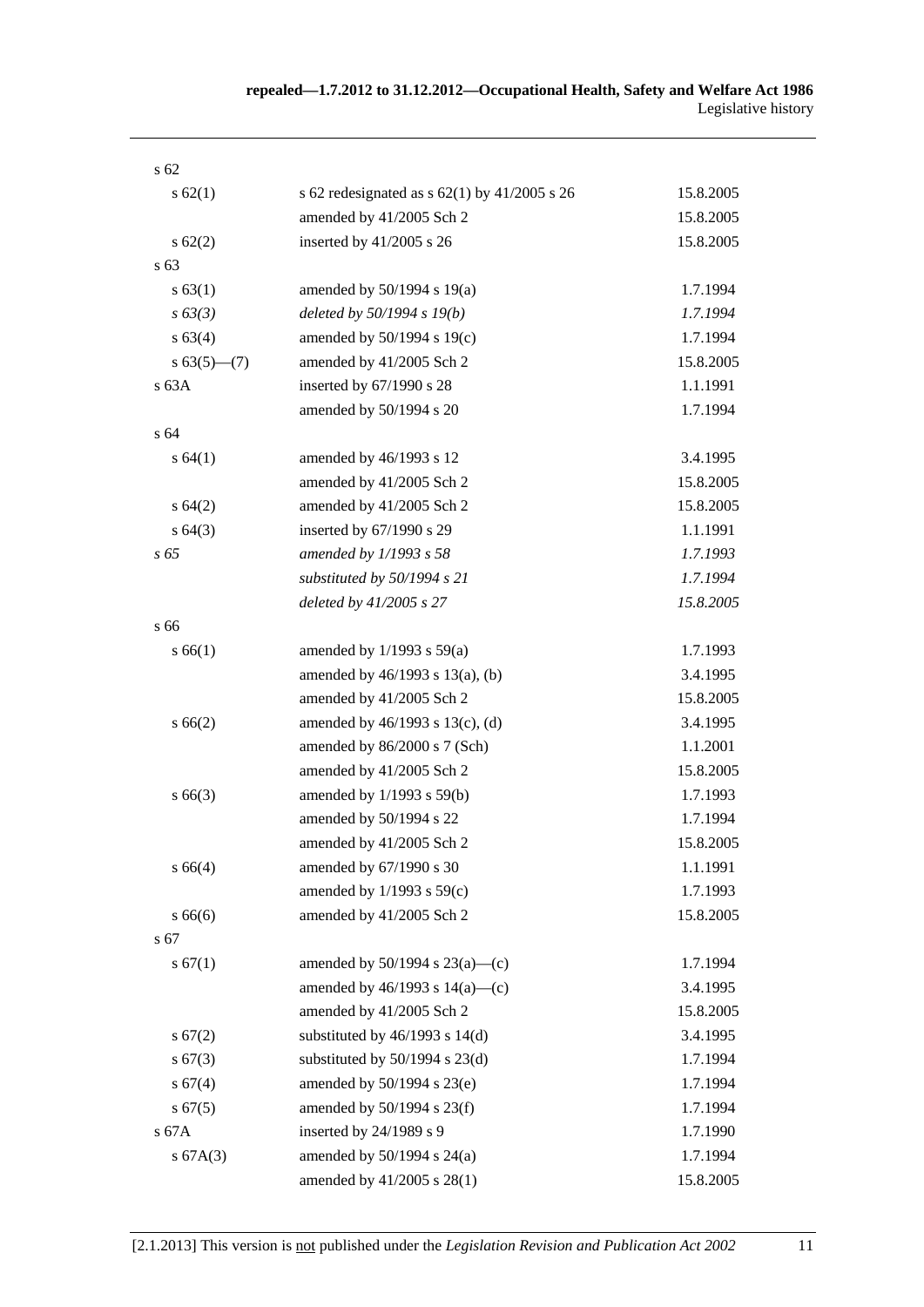| s 67A(5)     | substituted by 51/1993 s 3             | 1.7.1993  |
|--------------|----------------------------------------|-----------|
|              | amended by 50/1994 s 24(b)             | 1.7.1994  |
|              | amended by 41/2005 s 28(2)             | 15.8.2005 |
| s 67A(6)     | substituted by 51/1993 s 3             | 1.7.1993  |
|              | amended by 50/1994 s 24(c)             | 1.7.1994  |
|              | amended by 41/2005 s 28(3)             | 15.8.2005 |
|              | amended by 48/2011 Sch 2 cl 1(1), (2)  | 1.7.2012  |
|              | (c) deleted by $48/2011$ Sch 2 cl 1(3) | 1.7.2012  |
| s $67A(7)$   | substituted by 51/1993 s 3             | 1.7.1993  |
|              | substituted by $50/1994$ s $24(d)$     | 1.7.1994  |
|              | amended by 41/2005 s 28(4)             | 15.8.2005 |
| s 67A(8)     | substituted by 51/1993 s 3             | 1.7.1993  |
|              | substituted by $50/1994$ s $24(d)$     | 1.7.1994  |
|              | amended by 41/2005 s 28(5)             | 15.8.2005 |
| $s\,67A(8a)$ | inserted by $51/1993$ s 3              | 1.7.1993  |
|              | deleted by $50/1994 s 24(d)$           | 1.7.1994  |
| $s$ 67A(8b)  | inserted by 51/1993 s 3                | 1.7.1993  |
| s $67A(8c)$  | inserted by $51/1993$ s 3              | 1.7.1993  |
|              | amended by $50/1994$ s $24(e)$         | 1.7.1994  |
|              | amended by 41/2005 s 28(6)             | 15.8.2005 |
| s 67A(8d)    | inserted by 51/1993 s 3                | 1.7.1993  |
|              | amended by $50/1994$ s $24(f)$         | 1.7.1994  |
|              | amended by 41/2005 s 28(7)             | 15.8.2005 |
|              | amended by 48/2011 Sch 2 cl 1(4)       | 1.7.2012  |
| $s\,67A(8e)$ | inserted by $51/1993$ s 3              | 1.7.1993  |
|              | deleted by $50/1994 s 24(g)$           | 1.7.1994  |
| s 67A(9)     | substituted by $50/1994$ s $24(h)$     | 1.7.1994  |
|              | amended by 41/2005 s 28(8), (9)        | 15.8.2005 |
| s 67A(10)    | amended by 86/2000 s 7 (Sch)           | 1.1.2001  |
| s 67A(11)    | amended by $1/1993 s 60$               | 1.7.1993  |
|              | substituted by $50/1994$ s $24(i)$     | 1.7.1994  |
|              | deleted by 41/2005 s 28(10)            | 15.8.2005 |
| s 67B        | inserted by 41/2005 s 29               | 15.8.2005 |
| s 67B(1)     | amended by 48/2011 Sch 2 cl 2(1)       | 1.7.2012  |
| s 67B(2)     | amended by 48/2011 Sch 2 cl 2(2)       | 1.7.2012  |
| s 67C        | inserted by 41/2005 s 29               | 15.8.2005 |
| s 68         | amended by 50/1994 s 25                | 1.7.1994  |
|              | amended by 41/2005 Sch 2               | 15.8.2005 |
| s 69         |                                        |           |
| $s\,69(3)$   | amended by $1/1993$ s $61(a)$          | 1.7.1993  |
|              | amended by 41/2005 Sch 2               | 15.8.2005 |
| s 69(4)      | amended by $1/1993$ s $61(b)$          | 1.7.1993  |
| s 69(7)      | amended by 41/2005 Sch 2               | 15.8.2005 |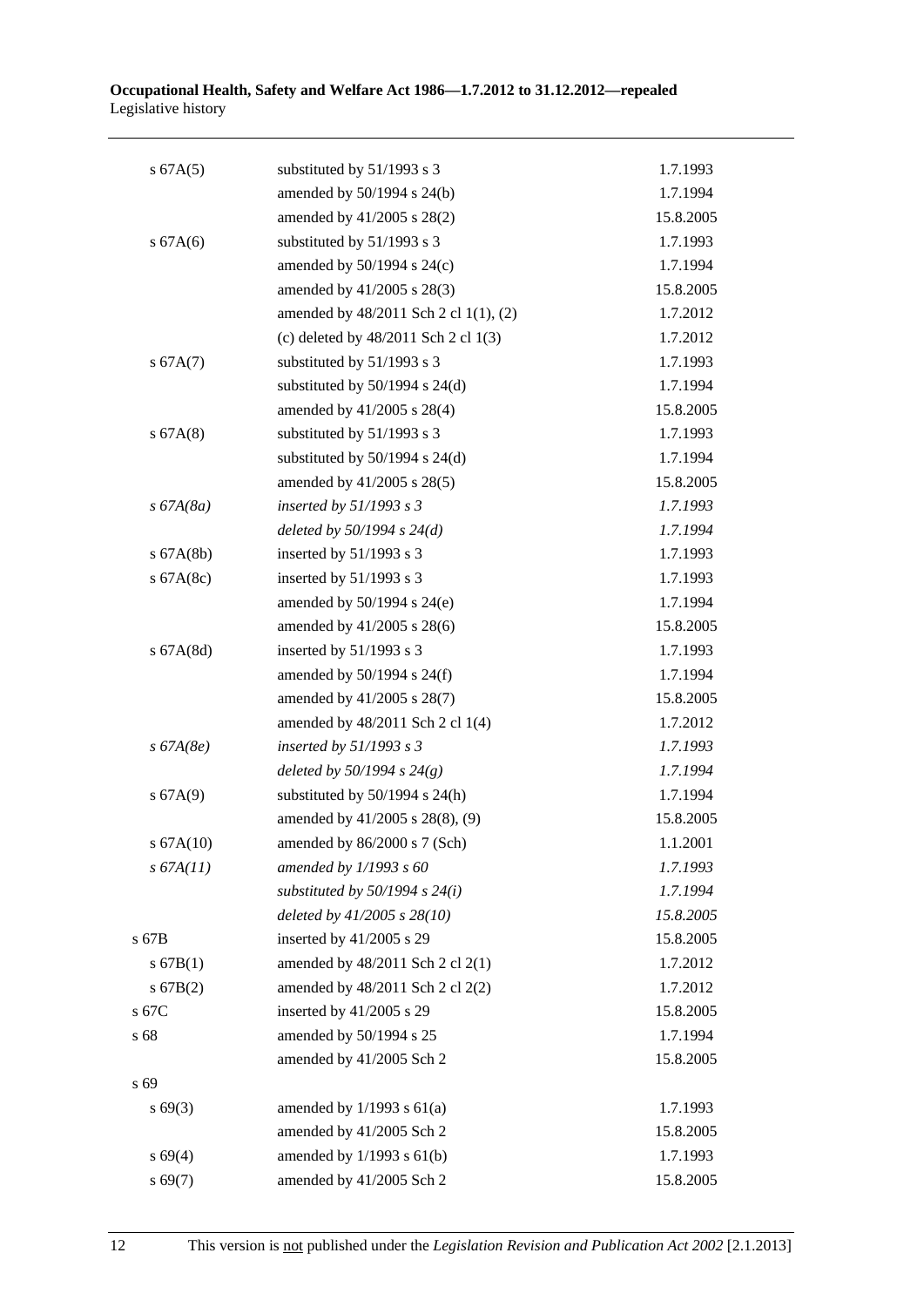| repealed—1.7.2012 to 31.12.2012—Occupational Health, Safety and Welfare Act 1986 |                     |
|----------------------------------------------------------------------------------|---------------------|
|                                                                                  | Legislative history |

| $s\,69(8)$       | amended by 17/2006 s 176                                              | 4.9.2006   |
|------------------|-----------------------------------------------------------------------|------------|
| $s\,69(8a)$      | inserted by 24/1989 s 10                                              | 22.6.1989  |
|                  | amended by $50/1994$ s $26(a)$                                        | 1.7.1994   |
|                  | amended by 41/2005 s 30(1)                                            | 15.8.2005  |
| $s\,69(8b)$      | inserted by 24/1989 s 10                                              | 22.6.1989  |
|                  | substituted by 50/1994 s 26(b)                                        | 1.7.1994   |
|                  | substituted by $41/2005$ s $30(2)$                                    | 15.8.2005  |
| $s\,69(8c)$      | inserted by 24/1989 s 10                                              | 22.6.1989  |
|                  | deleted by $50/1994 s 26(b)$                                          | 1.7.1994   |
| $s\,69(9)$       | amended by $50/1994$ s $26(c)$                                        | 1.7.1994   |
| $s\,69(10)$      | amended by 41/2005 Sch 2                                              | 15.8.2005  |
| s 69(11)         | amended by $1/1993$ s $61(c)$                                         | 1.7.1993   |
| ss 70 and 71     | omitted under Legislation Revision and<br><b>Publication Act 2002</b> | 24.11.2003 |
| Sch 1            |                                                                       |            |
| cll 3A and 3B    | inserted by 24/1989 s 11                                              | 1.7.1990   |
| cl <sub>4</sub>  | amended by 1/1993 s 62                                                | 1.7.1993   |
| cl 8             | amended by $46/1993$ s $15(a)$                                        | 3.4.1995   |
| cl 21            | amended by 46/1993 s 15(b)                                            | 3.4.1995   |
| cl 33            | inserted by 34/1996 s 4 (Sch cl 26)                                   | 3.2.1997   |
| Sch <sub>2</sub> | amended by 1/1993 s 63                                                | 1.7.1993   |
|                  | amended by 50/1994 s 27                                               | 1.7.1994   |
|                  | substituted by 46/1993 s 16                                           | 3.4.1995   |
| Sch <sub>3</sub> | omitted under Legislation Revision and<br><b>Publication Act 2002</b> | 24.11.2003 |
|                  | inserted by 41/2005 s 31                                              | 15.8.2005  |
| cl <sub>2</sub>  |                                                                       |            |
| cl $2(1)$        | amended by 48/2011 Sch 2 cl 3(1), (2)                                 | 1.7.2012   |

#### **Transitional etc provisions associated with Act or amendments**

#### *Occupational Health, Safety and Welfare Act Amendment Act 1989*

#### **12—Transitional provisions**

- (1) The offices of all members of the Commission become vacant on the commencement of this Act.
- (2) The person who was, immediately before the commencement of this Act, the full-time member of the Commission is entitled to be appointed to the office of Chief Executive Officer of the Commission—
	- (a) for a term equal to the balance of the term for which he or she was appointed as full-time member of the Commission; and
	- (b) on terms and conditions equivalent to the terms and conditions of employment that applied to him or her as full-time member of the Commission.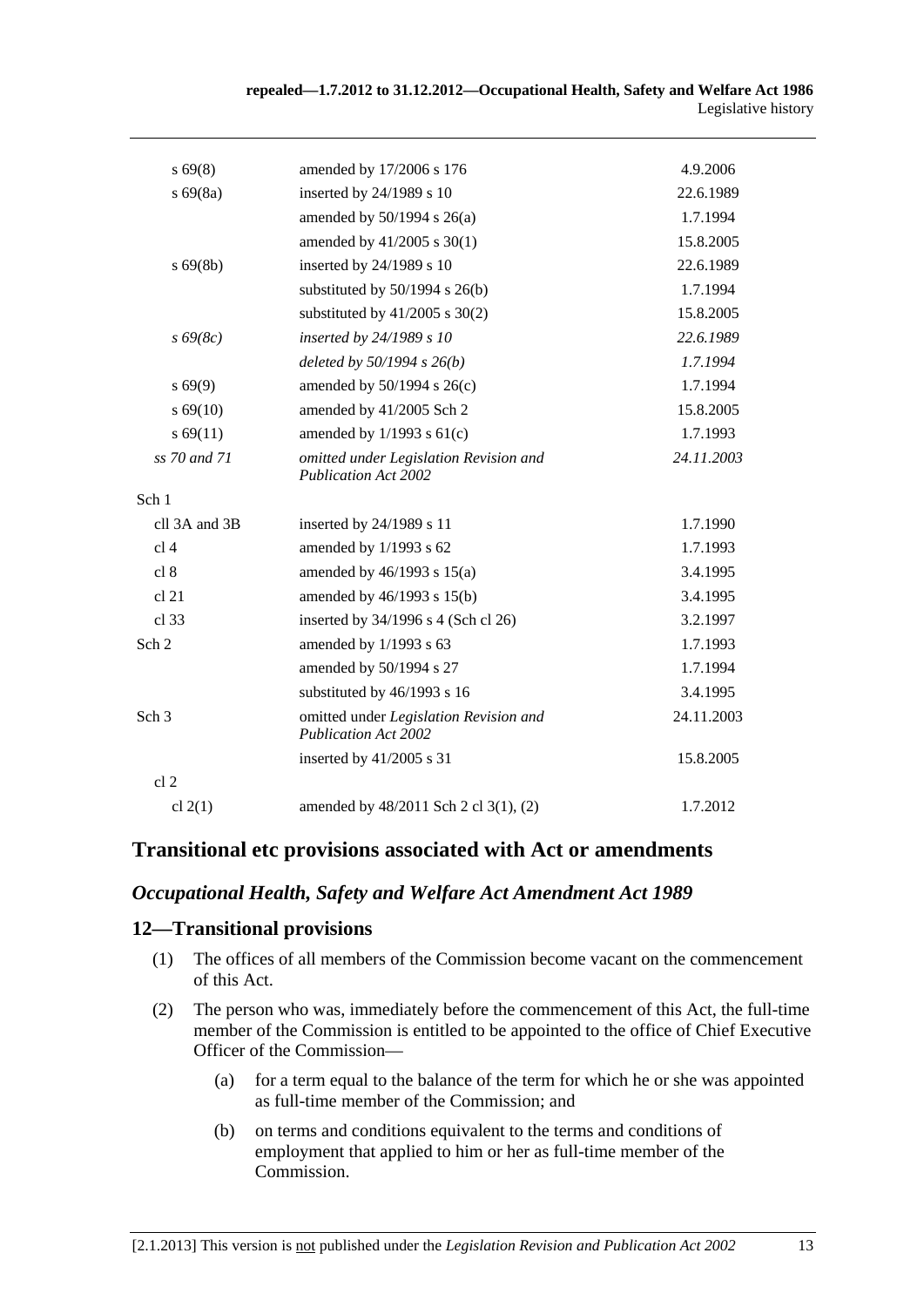<span id="page-91-0"></span> (3) The person who was, immediately before the commencement of this Act, the deputy to the full-time member of the Commission is entitled to be appointed to the office of Deputy Chief Executive Officer of the Commission (on the same terms and conditions of employment that applied to him or her as deputy to the full-time member of the Commission).

#### *Statutes Amendment (Chief Inspector) Act 1993*

#### **65—Existing appointments**

This Act does not affect the appointment of any person as an inspector before the commencement of this Act (other than as a Chief Inspector).

#### *Occupational Health, Safety and Welfare (Plant) Amendment Act 1993*

#### **19—Transitional provisions**

The Governor may, by regulation, make such transitional provisions as appear to the Governor to be necessary or expedient on account of the enactment of this Act.

#### *Occupational Health, Safety and Welfare (Administration) Amendment Act 1994*

#### **28—Transitional provisions**

The Governor may, by regulation, make such saving or transitional provisions as appear to the Governor to be necessary or expedient on account of the enactment of this Act.

#### *Statutes Amendment and Repeal (Common Expiation Scheme) Act 1996*

#### **5—Transitional provision**

An Act repealed or amended by this Act will continue to apply (as in force immediately prior to the repeal or amendment coming into operation) to an expiation notice issued under the repealed or amended Act.

#### *Occupational Health, Safety and Welfare (SafeWork SA) Amendment Act 2005, Sch 1*

#### **8—Staff**

- (1) The Minister may, by notice in the Gazette, transfer a person who is a member of the staff of WorkCover immediately before the commencement of this subclause to—
	- (a) the Department; or
	- (b) another administrative unit in the Public Service of the State.
- (2) The Minister must obtain the concurrence of the board of management of WorkCover before he or she may act under [subclause \(1\)](#page-91-0).
- (3) The conditions of employment that will apply to a person on his or her transfer under [subclause \(1\)](#page-91-0) will be determined by the Commissioner for Public Employment after consultation with—
	- (a) the Chief Executive of the Department and, if a person is being transferred to another administrative unit under subclause  $(1)(b)$ , the Chief Executive of that other administrative unit; and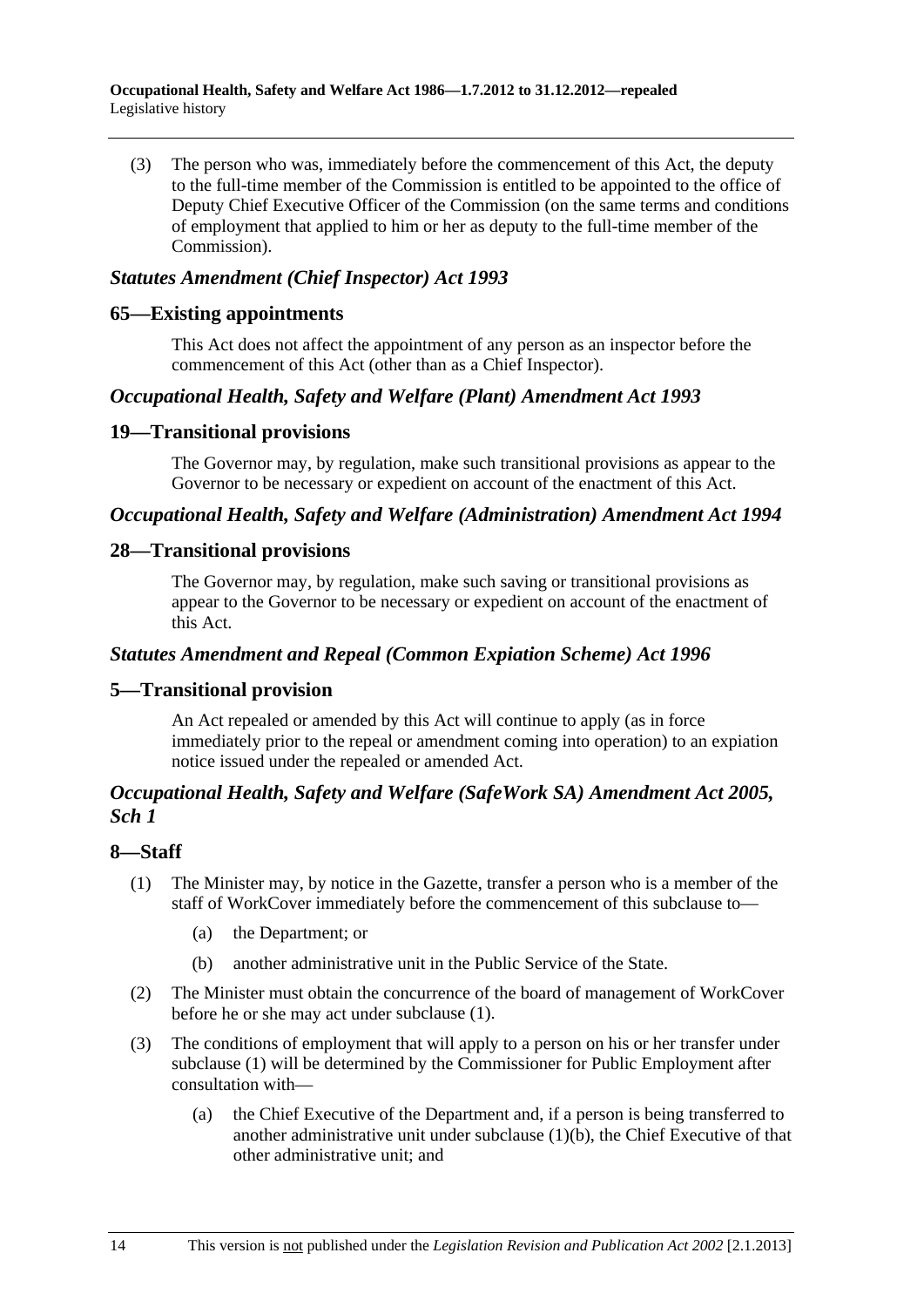- <span id="page-92-0"></span> (b) any registered association that represents the interests of any person who is being transferred; and
- (c) WorkCover.
- (4) Despite [subclause \(3\),](#page-91-0) a transfer under [subclause \(1\)](#page-91-0) will occur without prejudice to any continuity of service of a person and without affecting any accrued right to leave.

#### **9—Property**

- (1) The Governor may, by proclamation made on the recommendation of the Minister, vest an asset, right or liability of WorkCover in—
	- (a) the Crown; or
	- (b) the Minister.
- (2) The Governor may, by proclamation made on the recommendation of the Minister, transfer a monetary amount from WorkCover to the Department on account of the arrangements or functions that are to be established or assumed by the Advisory Committee or the Department after the enactment of this Act.
- (3) The Minister must obtain the concurrence of the board of management of WorkCover before he or she may make a recommendation under [subclause \(1\)](#page-92-0) or [\(2\).](#page-92-0)
- (4) Any money transferred from WorkCover under [subclause \(2\)](#page-92-0) will be paid from the Compensation Fund (without further authorisation under the *[Workers Rehabilitation](http://www.legislation.sa.gov.au/index.aspx?action=legref&type=act&legtitle=Workers%20Rehabilitation%20and%20Compensation%20Act%201986)  [and Compensation Act 1986](http://www.legislation.sa.gov.au/index.aspx?action=legref&type=act&legtitle=Workers%20Rehabilitation%20and%20Compensation%20Act%201986)*).

#### **10—Review of conciliation and mediation scheme**

- (1) The Minister to whom the administration of the principal Act is committed must cause a review to be undertaken in relation to the operation of section 55A of the principal Act after that section has been in operation for a period of 12 months.
- (2) The results of the review must be embodied in a written report and incorporated into the Department's annual report for the financial year during which the review is completed.

#### **11—Training**

- (1) The period within which a person must attend a course of training under section 61(2a) of the principal Act (as enacted by this Act) if the person is appointed as a responsible officer within the first 12 months after the commencement of this clause will be extended from 3 months to 12 months after his or her appointment.
- (2) A person who is a responsible officer under section 61 of the principal Act on the commencement of this clause must attend a course of training recognised or approved by the Advisory Committee for the purposes of subsection (2a) of that section within 3 years after the commencement of this clause.
- (3) However—
	- (a) the requirement for a person to attend a course of training under [subclause \(2\)](#page-92-0) lapses if the person ceases to be a responsible officer for the relevant body corporate (but this paragraph does not derogate from the operation of section 61(2a) of the principal Act); and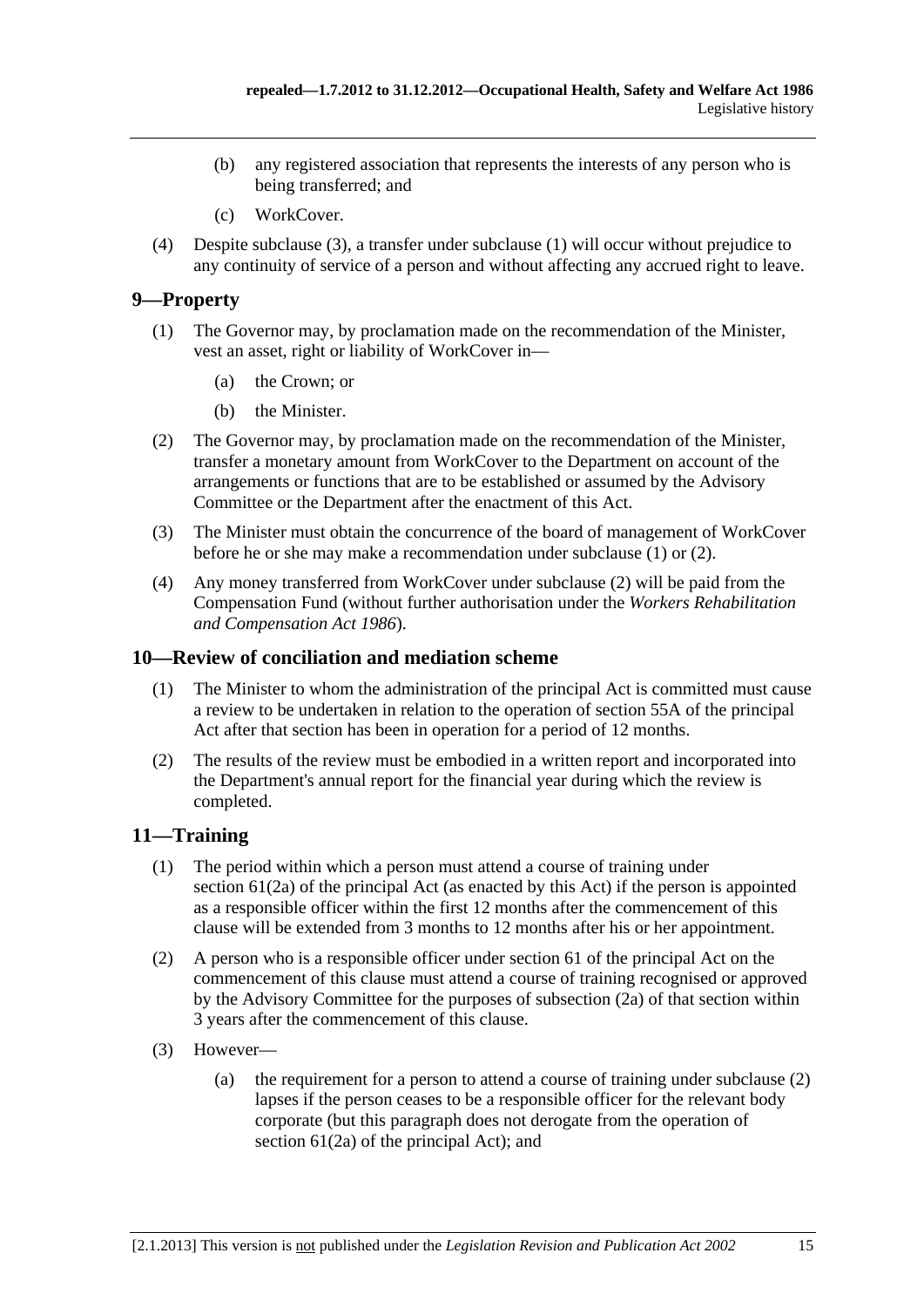- (b) a person is not required to attend a course of training under [subclause \(2\)](#page-92-0) if he or she has, before the commencement of this clause, attended a course of training recognised by the Advisory Committee for the purposes of this provision.
- (4) A person who fails to comply with [subclause \(2\)](#page-92-0) will be guilty of an offence and liable to the same penalty as the penalty that applies to a failure to comply with section  $61(2a)$  of the principal Act.

#### **12—Committee membership**

The persons holding office as members of the Mining and Quarrying Occupational Health and Safety Committee immediately before the commencement of this clause may continue to hold office after the commencement of this clause.

#### **13—Regulations**

The Governor may, by regulation, make other provisions of a saving or transitional nature consequent on the enactment of this Act.

#### **14—Interpretation**

In this Part—

*Advisory Committee* means the SafeWork SA Advisory Committee;

*Compensation Fund* means the Compensation Fund under Part 5 of the *[Workers](http://www.legislation.sa.gov.au/index.aspx?action=legref&type=act&legtitle=Workers%20Rehabilitation%20and%20Compensation%20Act%201986)  [Rehabilitation and Compensation Act 1986](http://www.legislation.sa.gov.au/index.aspx?action=legref&type=act&legtitle=Workers%20Rehabilitation%20and%20Compensation%20Act%201986)*;

*Department* means the administrative unit of the Minister to whom the administration of the principal Act is committed;

*principal Act* means the *[Occupational Health, Safety and Welfare Act 1986](http://www.legislation.sa.gov.au/index.aspx?action=legref&type=act&legtitle=Occupational%20Health%20Safety%20and%20Welfare%20Act%201986)*;

*registered association* has the same meaning as in the *[Occupational Health, Safety](http://www.legislation.sa.gov.au/index.aspx?action=legref&type=act&legtitle=Occupational%20Health%20Safety%20and%20Welfare%20Act%201986)  [and Welfare Act 1986](http://www.legislation.sa.gov.au/index.aspx?action=legref&type=act&legtitle=Occupational%20Health%20Safety%20and%20Welfare%20Act%201986)*;

*WorkCover* means the WorkCover Corporation of South Australia.

### **Historical versions**

Reprint No 1—4.2.1991 Reprint No 2—1.7.1993 Reprint No 3—1.7.1994 Reprint No 4—3.4.1995 Reprint No 5—3.2.1997 Reprint No 6—1.1.2001 Reprint No 7—4.5.2002 Reprint No 8—24.11.2003 15.8.2005 1.1.2006 (electronic only) 4.9.2006 1.1.2008 1.1.2010